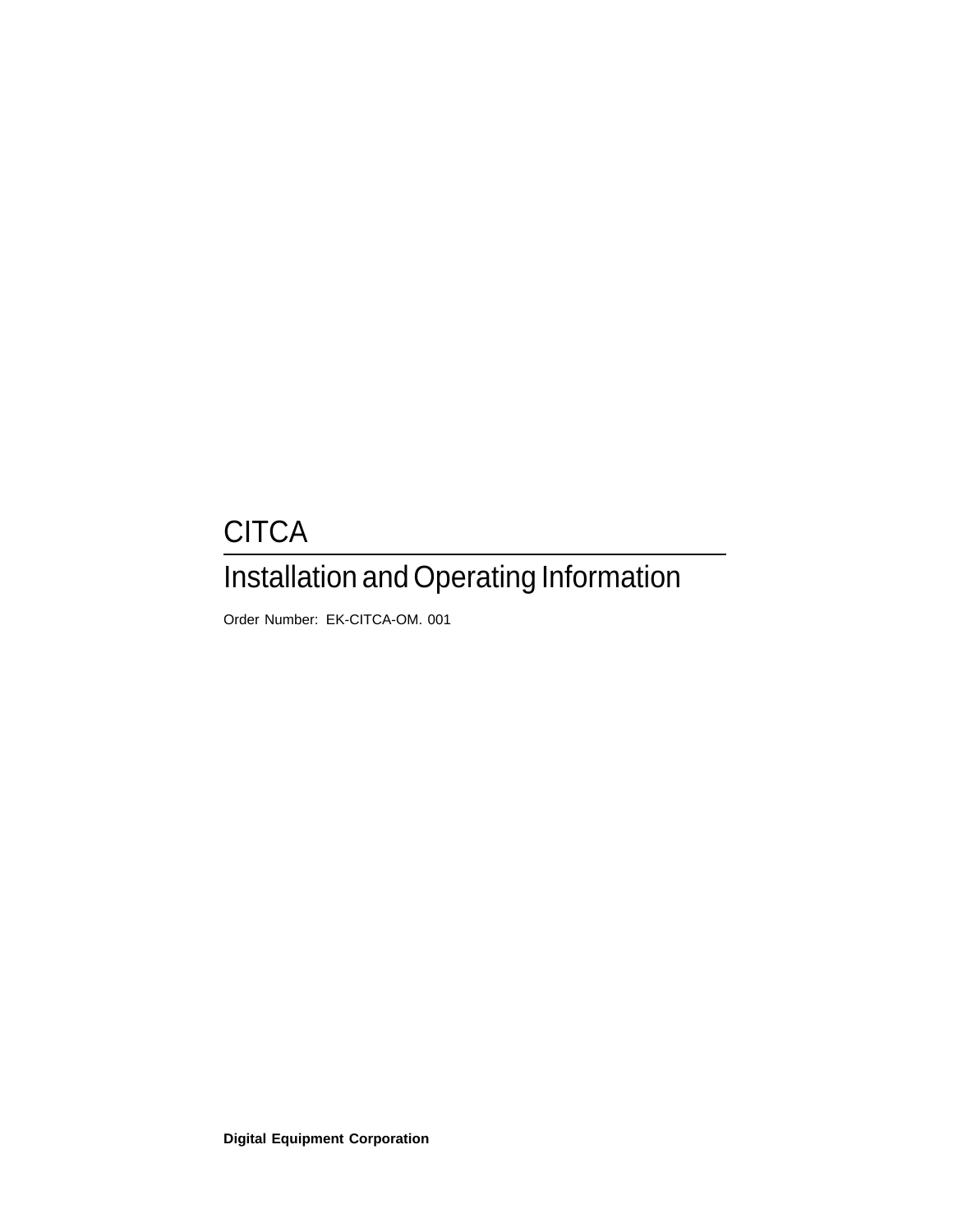#### **August 1992**

The information in this document is subject to change without notice and should not be construed as a commitment by Digital Equipment Corporation. Digital Equipment Corporation assumes no responsibility for any errors that may appear in this document.

No responsibility is assumed for the use or reliability of software on equipment that is not supplied by Digital Equipment Corporation or its affiliated companies.

Restricted Rights: Use, duplication, or disclosure by the U.S. Government is subject to restrictions as set forth in subparagraph (c)(1)(ii) of the Rights in Technical Data and Computer Software clause at DFARS 252.227-7013.

© Digital Equipment Corporation 1992.

All Rights Reserved.

DEC, DECstation, DECsystem, TURBOchannel, ULTRIX, and the Digital logo are trademarks of Digital Equipment Corporation.

This document was prepared using VAX DOCUMENT, Version 2.0.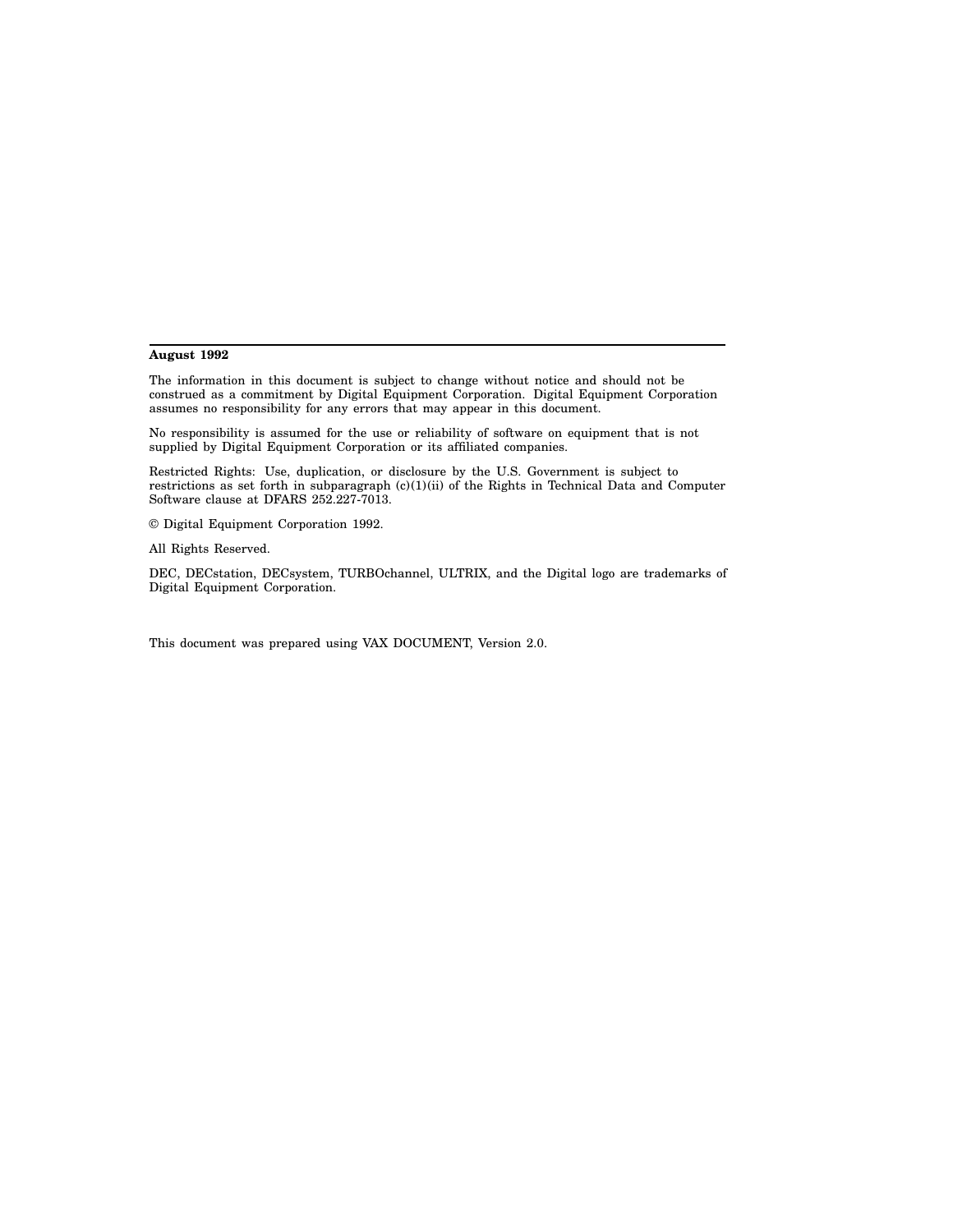## **Contents**

|              |                     | ix                                                                                                          |                    |
|--------------|---------------------|-------------------------------------------------------------------------------------------------------------|--------------------|
| 1            | <b>Introduction</b> |                                                                                                             |                    |
|              | 1.1<br>1.2          |                                                                                                             | $1 - 1$<br>$1 - 2$ |
|              | 1.2.1<br>1.2.2      | Logic Components                                                                                            | $1 - 2$<br>$1 - 3$ |
|              | 1.3<br>1.4          | $Specifications \ldots \ldots \ldots \ldots \ldots \ldots \ldots \ldots \ldots \ldots \ldots \ldots \ldots$ | $1 - 4$<br>$1 - 5$ |
| $\mathbf{2}$ |                     | <b>Site Preparation and Installation</b>                                                                    |                    |
|              | 2.1                 |                                                                                                             | $2 - 1$            |
|              | 2.2                 |                                                                                                             | $2 - 2$            |
|              | 2.2.1               |                                                                                                             | $2 - 4$            |
|              | 2.2.2               |                                                                                                             | $2 - 7$            |
|              | 2.2.3               | Switchpack $3 \ldots \ldots \ldots \ldots \ldots \ldots \ldots \ldots \ldots \ldots \ldots$                 | $2 - 8$            |
|              | 2.2.4               |                                                                                                             | $2 - 11$           |
|              | 2.3                 |                                                                                                             | $2 - 12$           |
|              | 2.3.1               | Removing a CITCA $\dots \dots \dots \dots \dots \dots \dots \dots \dots \dots \dots$                        | $2 - 16$           |
|              |                     | <b>3 Verification and Acceptance</b>                                                                        |                    |
|              | 3.1                 |                                                                                                             | $3 - 1$            |
|              | 3.2                 |                                                                                                             | $3 - 5$            |
|              | 3.3                 |                                                                                                             | $3 - 9$            |
|              | 3.3.1               |                                                                                                             | $3 - 9$            |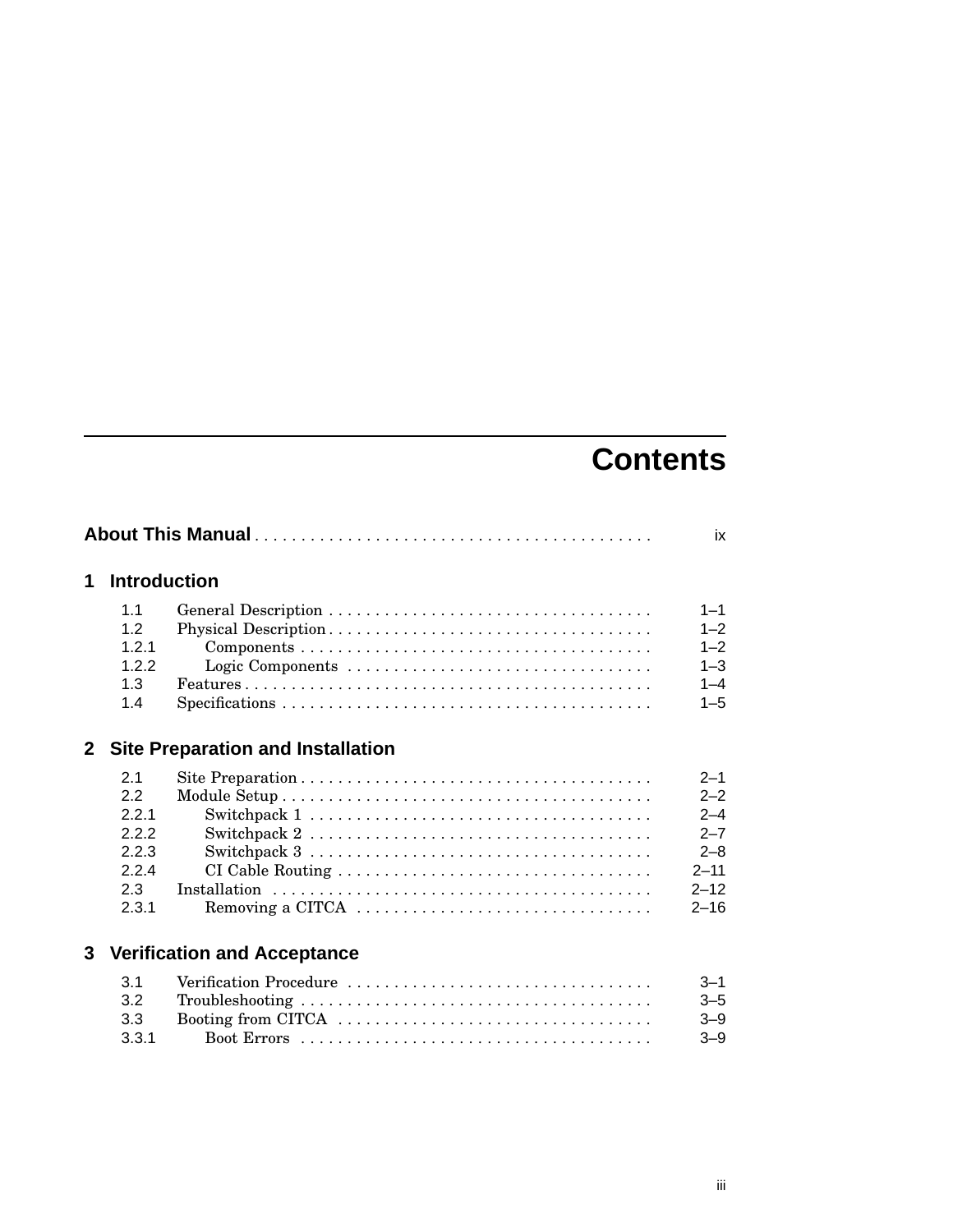## **4 Diagnostics**

| 4.1     |                                                  | $4 - 1$  |
|---------|--------------------------------------------------|----------|
| 4.1.1   |                                                  | $4 - 2$  |
| 4.1.2   |                                                  | $4 - 2$  |
| 4.1.3   | Interpreting Error Information                   | $4 - 3$  |
| 4.2     |                                                  | $4 - 4$  |
| 4.2.1   | PST CITCA Subtests                               | $4 - 4$  |
| 4.2.2   | Running the CITCA Subtest                        | $4 - 5$  |
| 4.2.3   | Interpreting Error Information                   | $4 - 5$  |
| 4.3     |                                                  | $4 - 6$  |
| 4.3.1   | CI External Loopback Test                        | $4 - 6$  |
| 4.3.1.1 | Connecting the CI Attenuator/Loopback Connectors | $4 - 6$  |
| 4.3.1.2 | Program Execution                                | $4 - 7$  |
| 4.3.2   | CI Node Configuration Test                       | $4 - 9$  |
| 4.4     |                                                  | $4 - 10$ |
| 441     | FLASH_CITCA Tests and Utilities                  | $4 - 10$ |
| 4.4.1.1 |                                                  | $4 - 11$ |
| 4.4.1.2 |                                                  | $4 - 12$ |
| 4.4.2   | Loading FLASH_CITCA                              | $4 - 14$ |
| 4.4.2.1 | Booting the FLASH_CITCA Program Image            | $4 - 14$ |
| 4.4.2.2 | Booting the System Console Program Image         | $4 - 15$ |
| 4.4.2.3 | Overlaying the Existing ROM Objects              | $4 - 16$ |
| 4.4.3   | Running FLASH_CITCA                              | $4 - 16$ |
| 4.4.4   | Selecting the TURBOchannel Slot Number           | $4 - 18$ |
| 4.4.5   | Running Individual FLASH_CITCA Tests             | $4 - 19$ |
| 4.4.6   |                                                  | $4 - 19$ |
| 4.4.7   |                                                  | $4 - 19$ |
| 4.4.8   | Updating the FLASH PROM                          | $4 - 20$ |

## **5 Functional Description**

| 5.1   |                                   | $5 - 1$ |
|-------|-----------------------------------|---------|
| 5.2   |                                   | $5 - 4$ |
| 5.2.1 |                                   | $5 - 4$ |
| 5.2.2 | Receiving a Packet from a CI Node | 5-6     |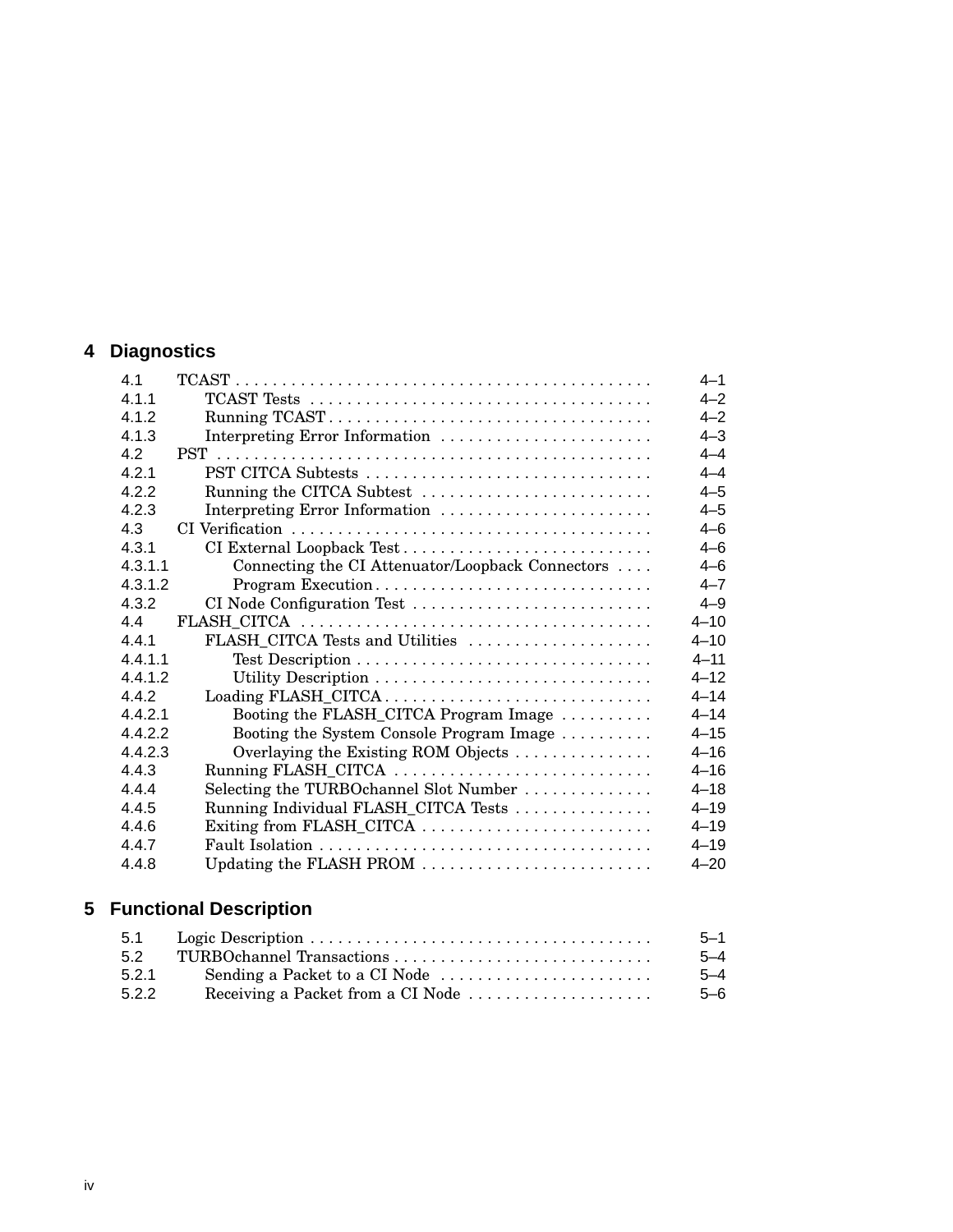## **A Registers**

| A.1 | A–1   |
|-----|-------|
| A.2 | $A-3$ |

## **B Boot Errors**

| <b>B.1</b> |  |
|------------|--|
|            |  |

## **C Part Numbers**

## **Index**

## **Examples**

|                                    | $3 - 3$  |
|------------------------------------|----------|
|                                    | $3 - 8$  |
|                                    | $3 - 8$  |
| Running the pdflt Subtest          | $4 - 5$  |
| CI External Loopback Test — Passed | $4 - 8$  |
| CI External Loopback Test — Failed | 4–8      |
| CI Node Configuration Test         | $4 - 9$  |
| Loading FLASH_CITCA Program Image  | $4 - 15$ |
| Loading the System Program Image   | $4 - 16$ |
| Overlay ROM Objects                | $4 - 16$ |
| Running FLASH_CITCA                | $4 - 17$ |
| Selecting the TURBOchannel Slot    | $4 - 18$ |
|                                    | $4 - 19$ |
|                                    | $4 - 19$ |
| Updating the FLASH PROM            | $4 - 20$ |
| Register Addressing Example        | $A-1$    |
| Console Output of a Boot Failure   | $B-2$    |
|                                    |          |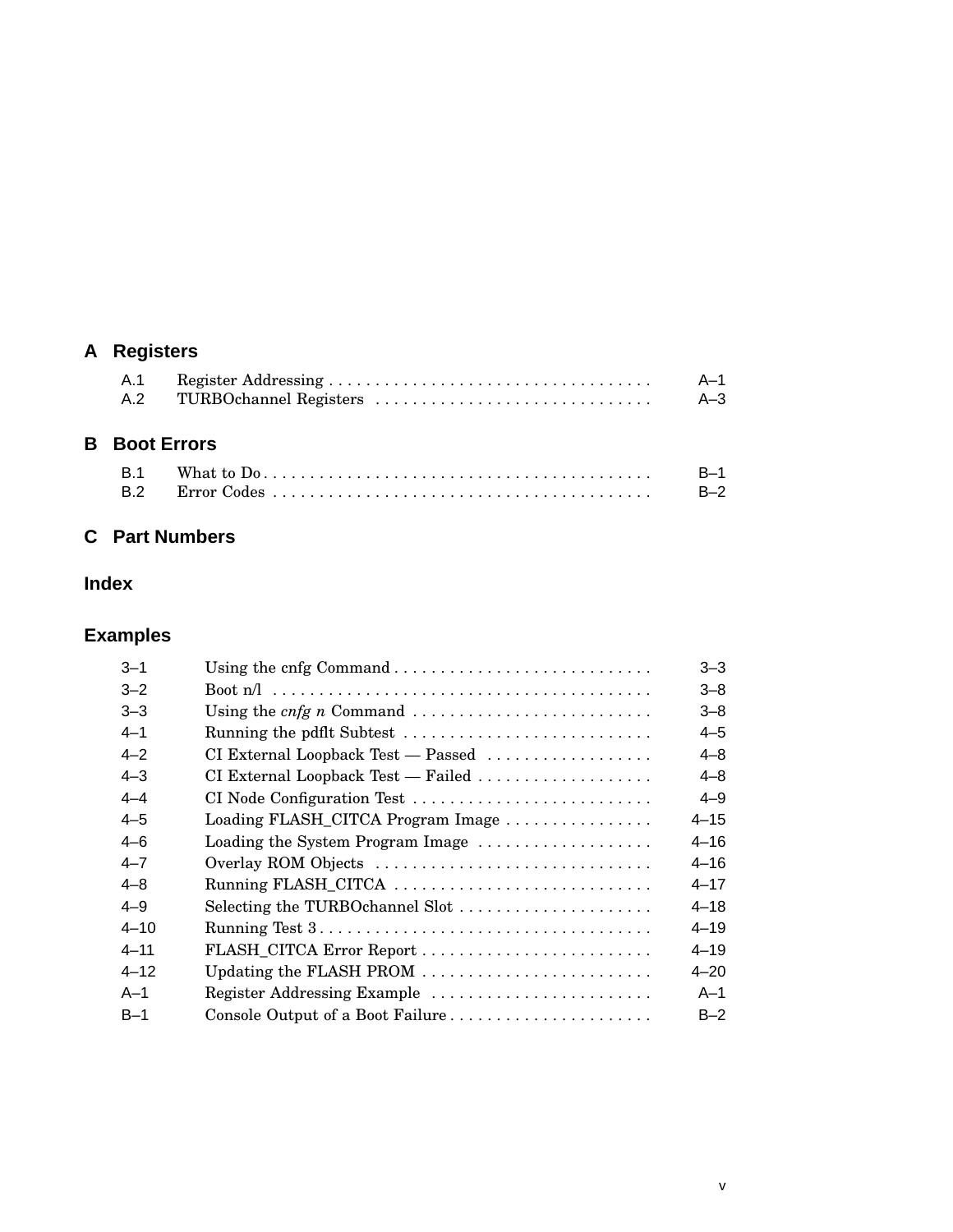## **Figures**

| $1 - 1$ | Simplified CITCA Connection                                    | $1 - 2$  |
|---------|----------------------------------------------------------------|----------|
| $1 - 2$ | Hardware Components                                            | $1 - 3$  |
| $2 - 1$ | CITCA Module Switches and Connectors                           | $2 - 4$  |
| $2 - 2$ |                                                                | $2 - 12$ |
| $2 - 3$ |                                                                | $2 - 14$ |
| $2 - 4$ | Module Placement                                               | $2 - 15$ |
| $2 - 5$ | Module Removal                                                 | $2 - 17$ |
| $3 - 1$ | Connecting the Attenuator/Loopback Cables                      | $3 - 2$  |
| $3 - 2$ | Connecting the CI Cables                                       | $3 - 4$  |
| $3 - 3$ | Installation Verification/Troubleshooting Flowchart (Part 1 of |          |
|         |                                                                | $3 - 6$  |
| $3 - 4$ | Installation Verification/Troubleshooting Flowchart (Part 2 of |          |
|         |                                                                | $3 - 7$  |
| $4 - 1$ | Location of CITCA Self-Test Passed LED                         | $4 - 3$  |
| $4 - 2$ | Connecting the CI Attenuator/Loopback Connectors               | $4 - 7$  |
| $5 - 1$ | CITCA Simplified Block Diagram                                 | $5 - 2$  |
| $5 - 2$ |                                                                | $5 - 2$  |
| $A-1$   | TURBOchannel Device Register (TDEV)                            | $A-3$    |
| $A-2$   | TURBOchannel Bus Error Register (TBER)                         | $A - 6$  |
| $A-3$   | Port Scan Control Register (PSCR)                              | $A - 8$  |
| $A-4$   | Port Scan Data Register (PSDR)                                 | $A-10$   |
| $A-5$   | Port Diagnostic Control/Status Register (PDCSR)                | $A-11$   |
| $A-6$   | Channel/Adapter Status Register (CASR)                         | $A-13$   |
| $A - 7$ | Channel/Adapter Failing Address Register (CAFAR)               | $A-15$   |
| $A - 8$ | Adapter Serial Number Register (ASNR)                          | $A-16$   |
| $A-9$   |                                                                | $A-17$   |
| $A-10$  | Channel Command Queue 2 Insertion Register (CCQ2IR)            | $A-18$   |
| $A-11$  | Channel Command Queue 1 Insertion Register (CCQ1IR)            | $A-19$   |
| $A-12$  | Channel Command Queue 0 Insertion Register (CCQ0IR)            | $A - 20$ |
| $A-13$  | Adapter Datagram Free Queue Insertion Register                 | $A - 21$ |
| $A-14$  | Adapter Message Free Queue Insertion Register                  |          |
|         |                                                                | $A-22$   |
| $A-15$  | Channel/Adapter Status Release Control Register                |          |
|         |                                                                | $A-23$   |
| $A-16$  | Channel Enable Control Register (CECR)                         | $A-23$   |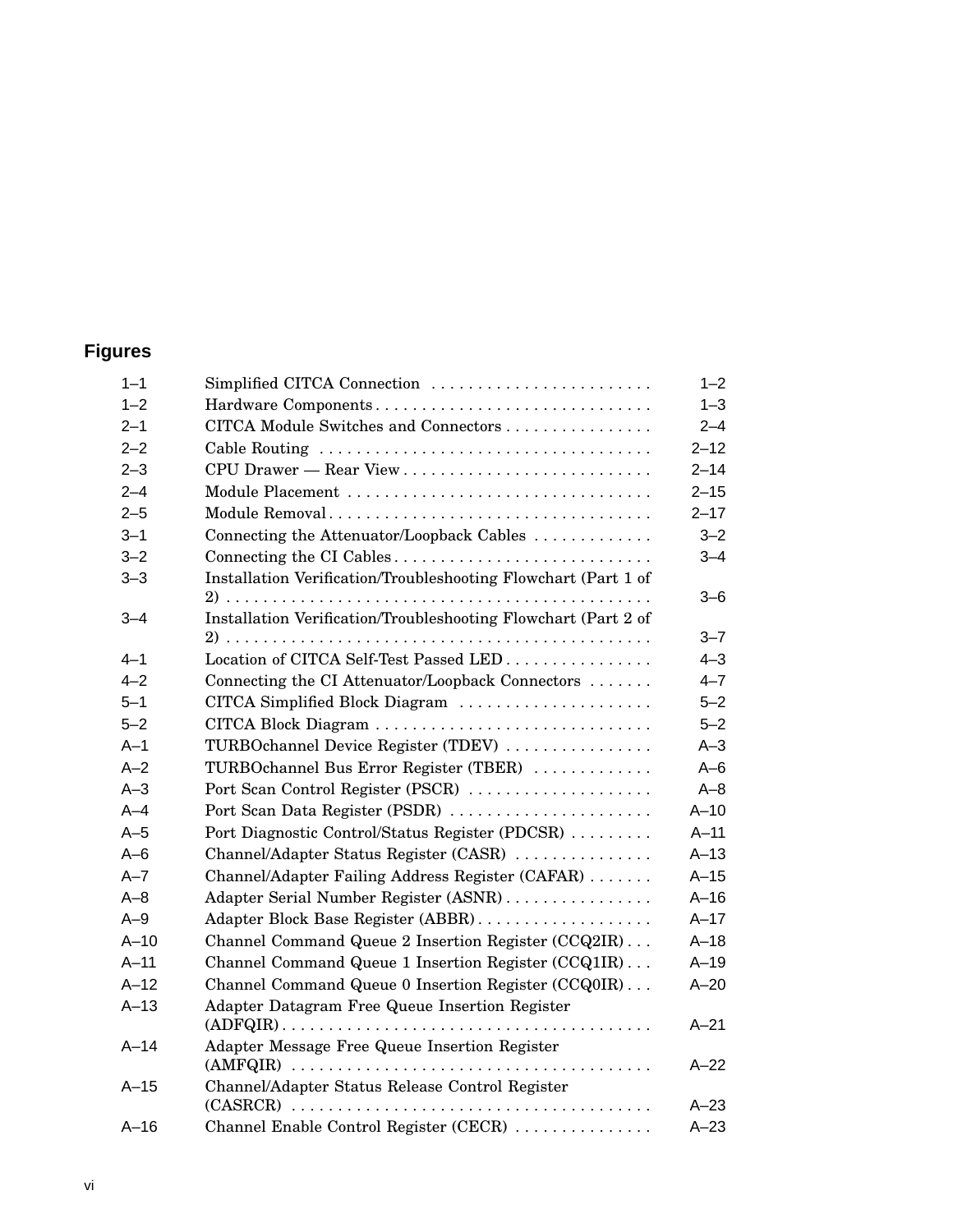| $A - 17$ | Port Initialize Control Register (CICR)                                            | $A - 24$ |
|----------|------------------------------------------------------------------------------------|----------|
| A-18     | Adapter Maintenance/Sanity Timer Control Register                                  |          |
|          |                                                                                    | $A - 24$ |
| $A - 19$ | Adapter Maintenance/Sanity Timer Expiration Control                                |          |
|          | $Register (AMTECR) \ldots \ldots \ldots \ldots \ldots \ldots \ldots \ldots \ldots$ | $A-25$   |
| $A - 20$ | Adapter Interrupt Holdoff Timer Control Register                                   |          |
|          |                                                                                    | $A-25$   |
| $A - 21$ | Adapter Maintenance Control/Status Register (AMCSR)                                | $A-26$   |

## **Tables**

| $\mathbf{1}$ |                                                                                     | $\mathsf{x}$ |
|--------------|-------------------------------------------------------------------------------------|--------------|
| $1 - 1$      | CITCA Hardware Components                                                           | $1 - 2$      |
| $1 - 2$      |                                                                                     | $1 - 5$      |
| $1 - 3$      | Electrical Specifications                                                           | $1 - 5$      |
| $2 - 1$      | Summary of Switch Settings                                                          | $2 - 3$      |
| $2 - 2$      | Switchpack $1$ - Switch $1, \ldots, \ldots, \ldots, \ldots, \ldots, \ldots, \ldots$ | $2 - 4$      |
| $2 - 3$      | Switchpack 1 - Switch 2                                                             | $2 - 5$      |
| $2 - 4$      | Switchpack 1 - Switches 3 through 10 and Switchpack 2 -<br>Switches 3 through 10    | $2 - 6$      |
| $2 - 5$      | Switchpack 2 - Switch 1                                                             | $2 - 7$      |
| $2 - 6$      |                                                                                     | $2 - 7$      |
| $2 - 7$      | Switchpack 3 - Switches 1 through 3, Quiet Slot Time<br>Configuration Switches      | $2 - 8$      |
| $2 - 8$      |                                                                                     | $2 - 9$      |
| $2 - 9$      |                                                                                     | $2 - 10$     |
| $3 - 1$      |                                                                                     | $3 - 5$      |
| $4 - 1$      | TCAST Pass/Fail Information                                                         | $4 - 2$      |
| $4 - 2$      |                                                                                     | $4 - 4$      |
| $4 - 3$      | FLASH_CITCA Event Flags                                                             | $4 - 13$     |
| $A-1$        | CITCA Register List                                                                 | $A - 2$      |
| $A-2$        | TDEV Bit Description                                                                | $A-4$        |
| $A - 4$      | TBER Bit Description                                                                | $A - 6$      |
| $A-5$        | PCSR Bit Description                                                                | $A-9$        |
| $A - 7$      | PSDR Bit Description                                                                | $A-10$       |
| $A - 8$      | PDCSR Bit Description                                                               | $A - 11$     |
| $A-9$        | CASR Bit Description                                                                | $A-14$       |
| $A-10$       | CAFAR Bit Description                                                               | $A-15$       |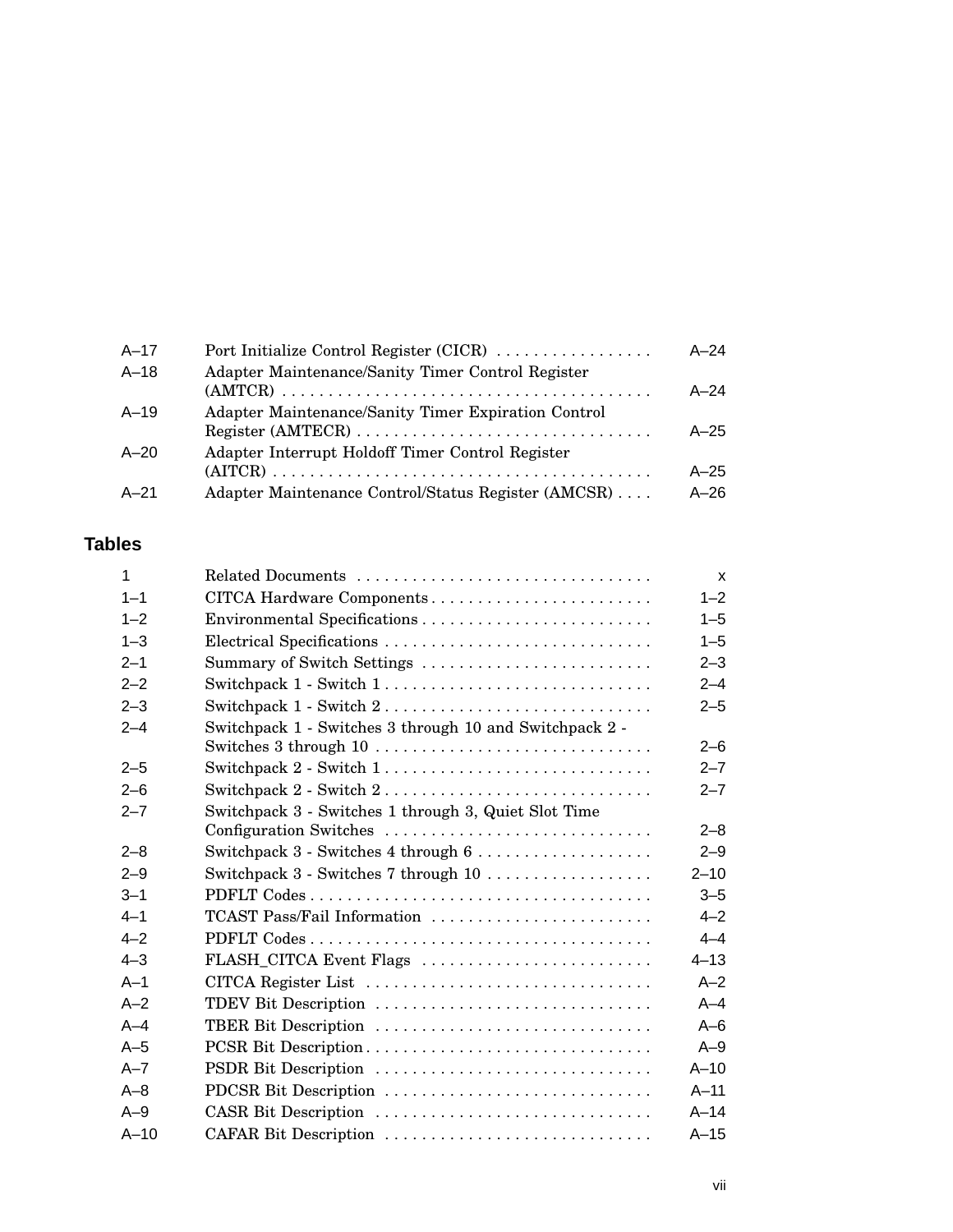| $A-11$ | ASNR Bit Description    | $A-16$   |
|--------|-------------------------|----------|
| $A-12$ | ABBR Bit Description    | $A-17$   |
| $A-13$ |                         | $A-18$   |
| $A-14$ |                         | $A-19$   |
| $A-15$ |                         | $A - 20$ |
| $A-16$ | ADFQIR Bit Description  | $A - 21$ |
| $A-17$ | AMFQIR Bit Description  | $A-22$   |
| $A-18$ |                         | $A-27$   |
| $B-1$  | Boot Error/Status Codes | $B-2$    |
| $C-1$  |                         | $C-1$    |
|        |                         |          |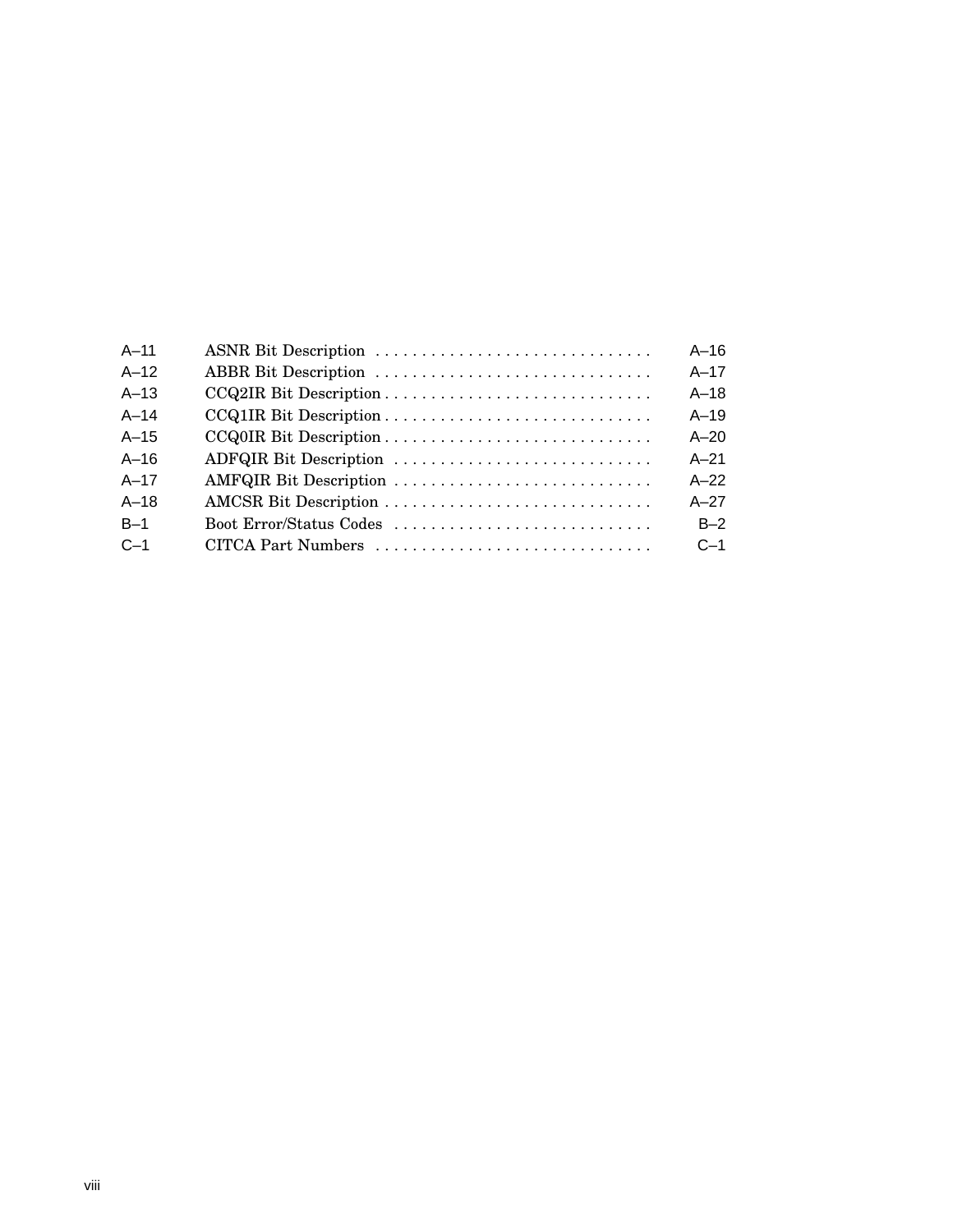## **About This Manual**

This manual describes the CITCA option, which provides an interface between the Computer Interconnect (CI) bus and the TURBOchannel bus.

## **Intended Audience**

This manual is intended for Digital Customer Service engineers, or licensed customers who install and/or maintain this option.

## **Manual Structure**

This manual contains five chapters:

- Chapter 1, Introduction
- Chapter 2, Site Preparation and Installation
- Chapter 3, Verification and Acceptance
- Chapter 4, Diagnostics
- Chapter 5, Functional Description

An appendix section contains three appendixes:

- Appendix A, Registers
- Appendix B, Boot Errors
- Appendix C, Part Numbers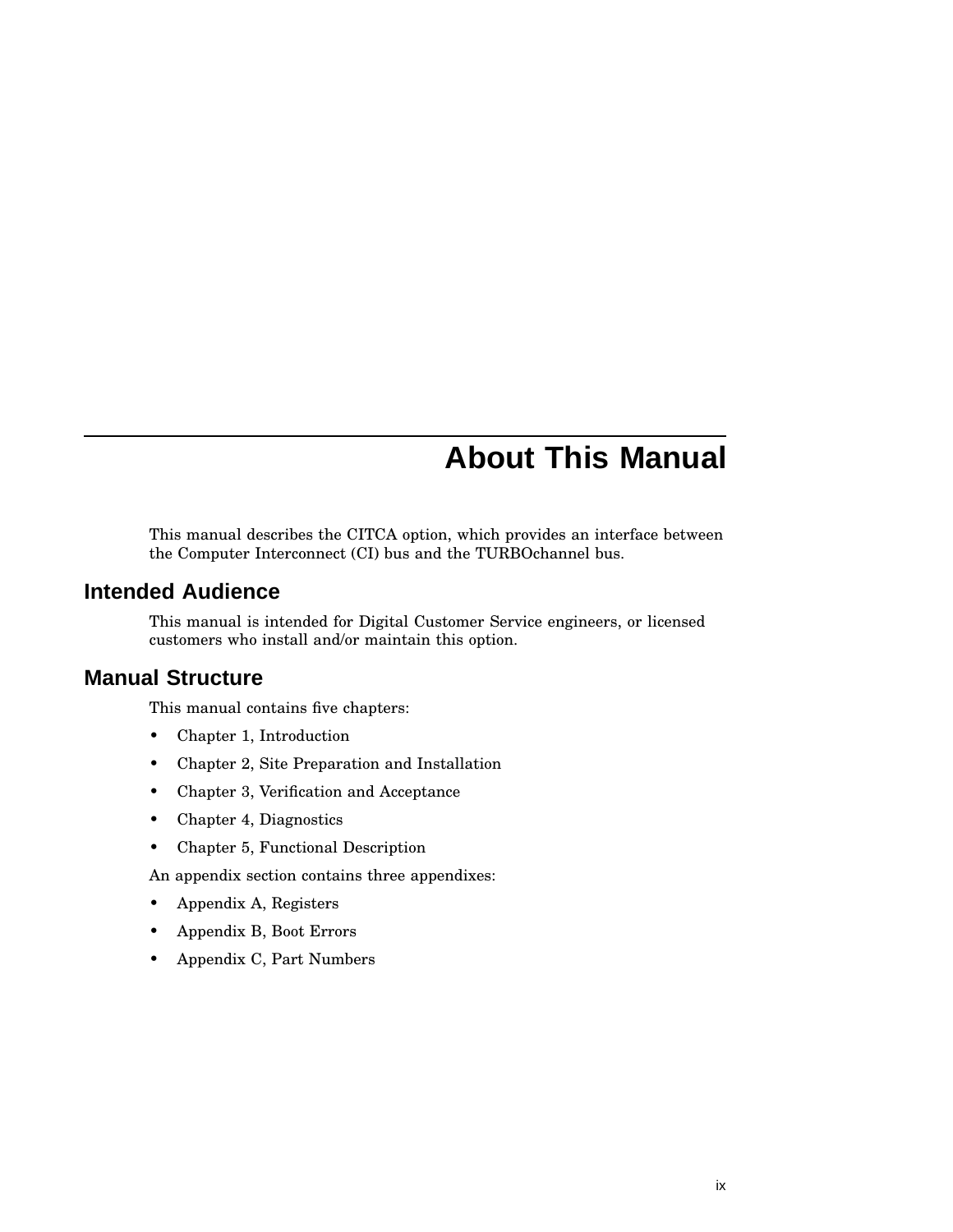## **Related Documentation**

The following documentation can provide additional information about subjects relating to the CITCA.

**Table 1 Related Documents**

| <b>Title</b>                                | <b>Order Number</b> |
|---------------------------------------------|---------------------|
| DECsystem 5900 Owners Guide                 | $EK-D590A-OG$       |
| Site Environmental Preparation Guide        | EK-CSEPG-MA         |
| DECsystem 5900 Pocket Service Guide         | EK-D590A-PS         |
| DECsystem 5900 Site Preparation Guide       | EK-D590A-SP         |
| DECstation 5000 Model 240 Maintenance Guide | EK-PM38C-MG         |
| SC008 Star Coupler User Guide               | EK-SC008-UG         |
| TURBOchannel Maintenance Guide              | EK-TRBOC-MG         |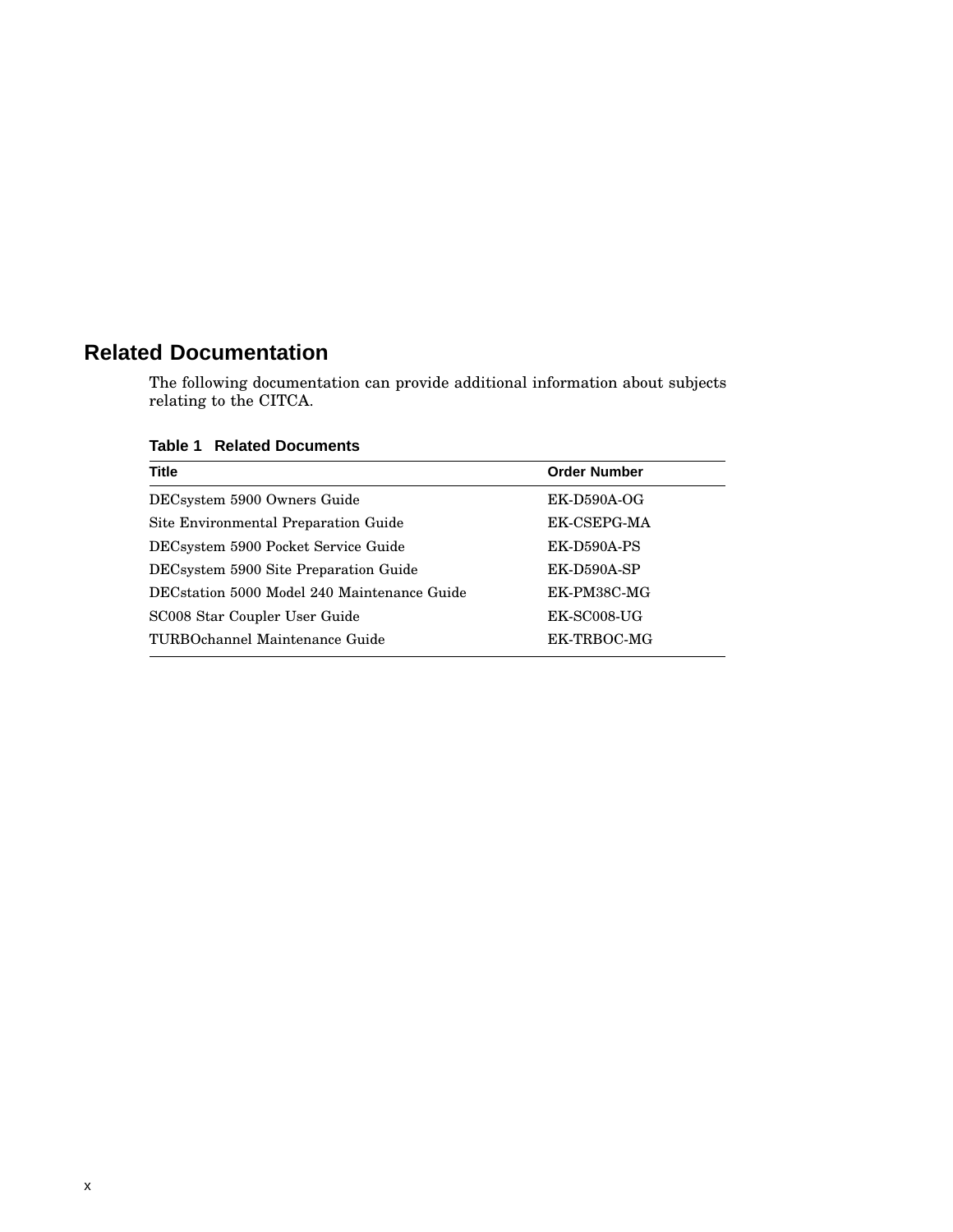# **1 Introduction**

This chapter introduces the Computer Interconnect to TURBOchannel Adapter (CITCA). The CITCA option provides the hardware interface between the Computer Interconnect (CI) bus and the TURBOchannel bus in a TURBOchannel based system.

This chapter includes:

- General Description
- Physical Description
- Features
- Specifications

## **1.1 General Description**

The CITCA is an intelligent controller, residing on a triple-slot module, that connects the TURBOchannel bus to the CI bus. Figure 1–1 is a simplified diagram of the bus connection.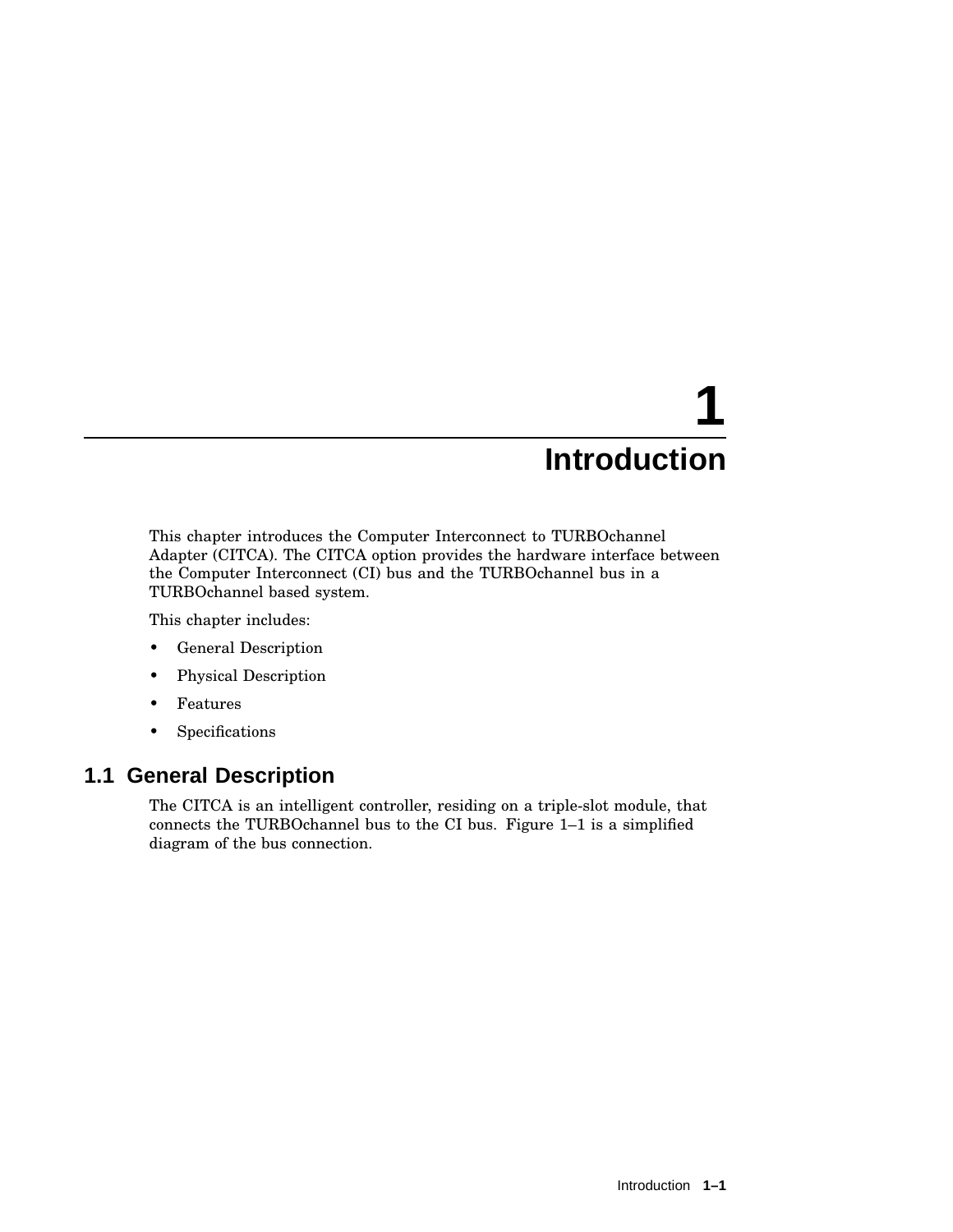**Figure 1–1 Simplified CITCA Connection**



The CITCA uses a microprocessor and a control store FLASH PROM/RAM to communicate with the operating system and control the CI interface. The CITCA processes commands found on the command queues and packets received from the CI bus. The CITCA supports independent dual CI paths.

## **1.2 Physical Description**

#### **1.2.1 Components**

The CITCA-AA option consists of a single CITCA module. It is installed with four ThinWire CI cables that are ordered separately. Table 1–1 lists the part numbers for the hardware components shown in Figure 1–2. A list of related parts can be found in Appendix C.

**Table 1–1 CITCA Hardware Components**

| Component                                                 | <b>Part Number</b> |  |
|-----------------------------------------------------------|--------------------|--|
| CITCA module                                              | 54-20253-01        |  |
| Set of four ThinWire cables                               | $BNCIA$ - $xx^1$   |  |
| $1_{\text{XX}}$ = cable length in meters; either 10 or 20 |                    |  |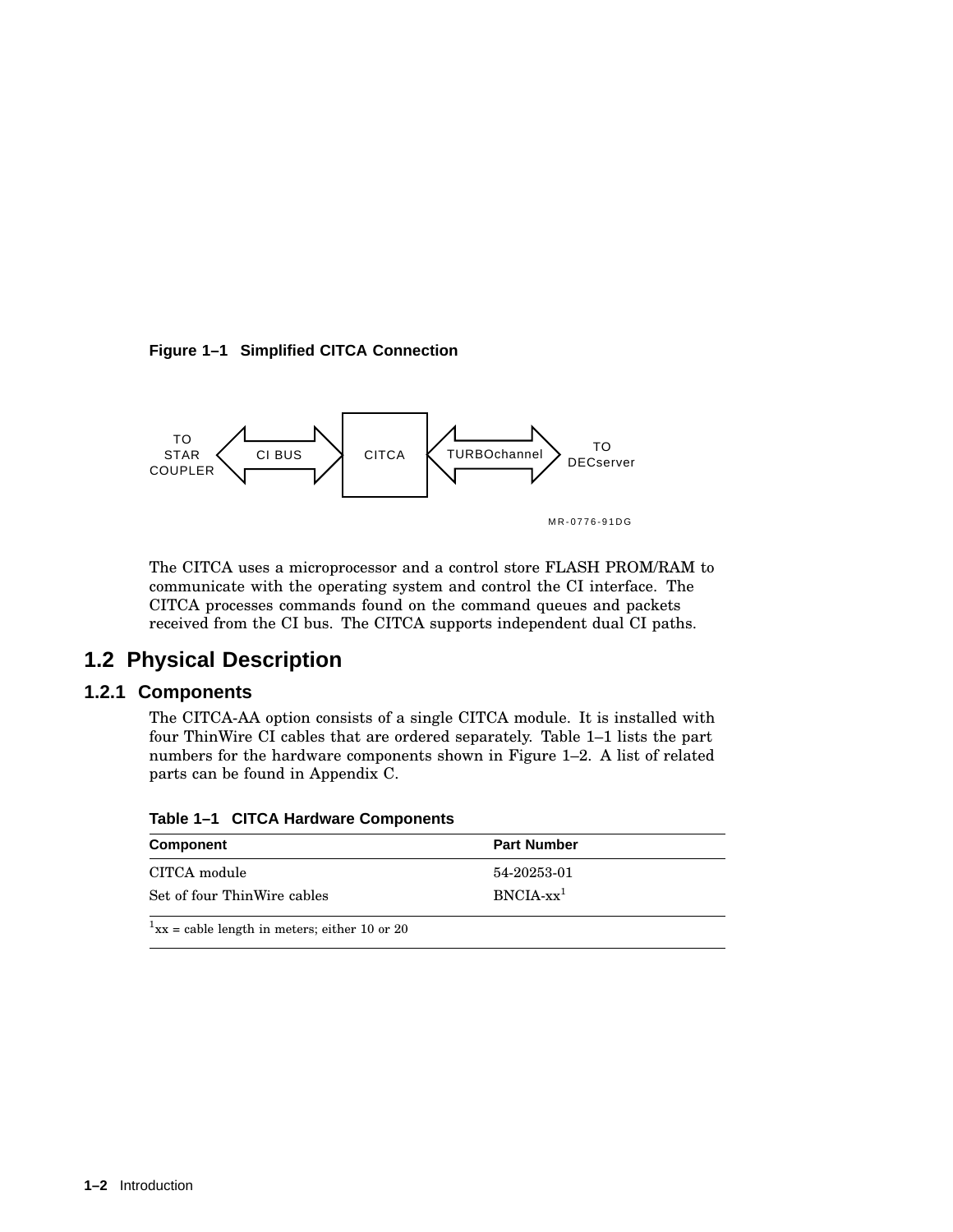#### **Figure 1–2 Hardware Components**





MR-0781-91DG

## **1.2.2 Logic Components**

The CITCA module contains the following logical parts:

- TURBOchannel interface logic
- Packet Buffer (PB) RAMs
- Control Store RAMs
- Control Store FLASH PROMs
- Local Store RAMs
- Five gate arrays:
	- TMOV: TURBOchannel interface control and data movers  $\equiv$
	- MCWI: PB memory control  $\frac{1}{2}$
	- MCDP: Microprocessor and sequencer
	- CIRT (2): CI receive/transmit logic, including Manchester encode/decode logic, byte framer and shift register

See Chapter 5 for details on the function of the module.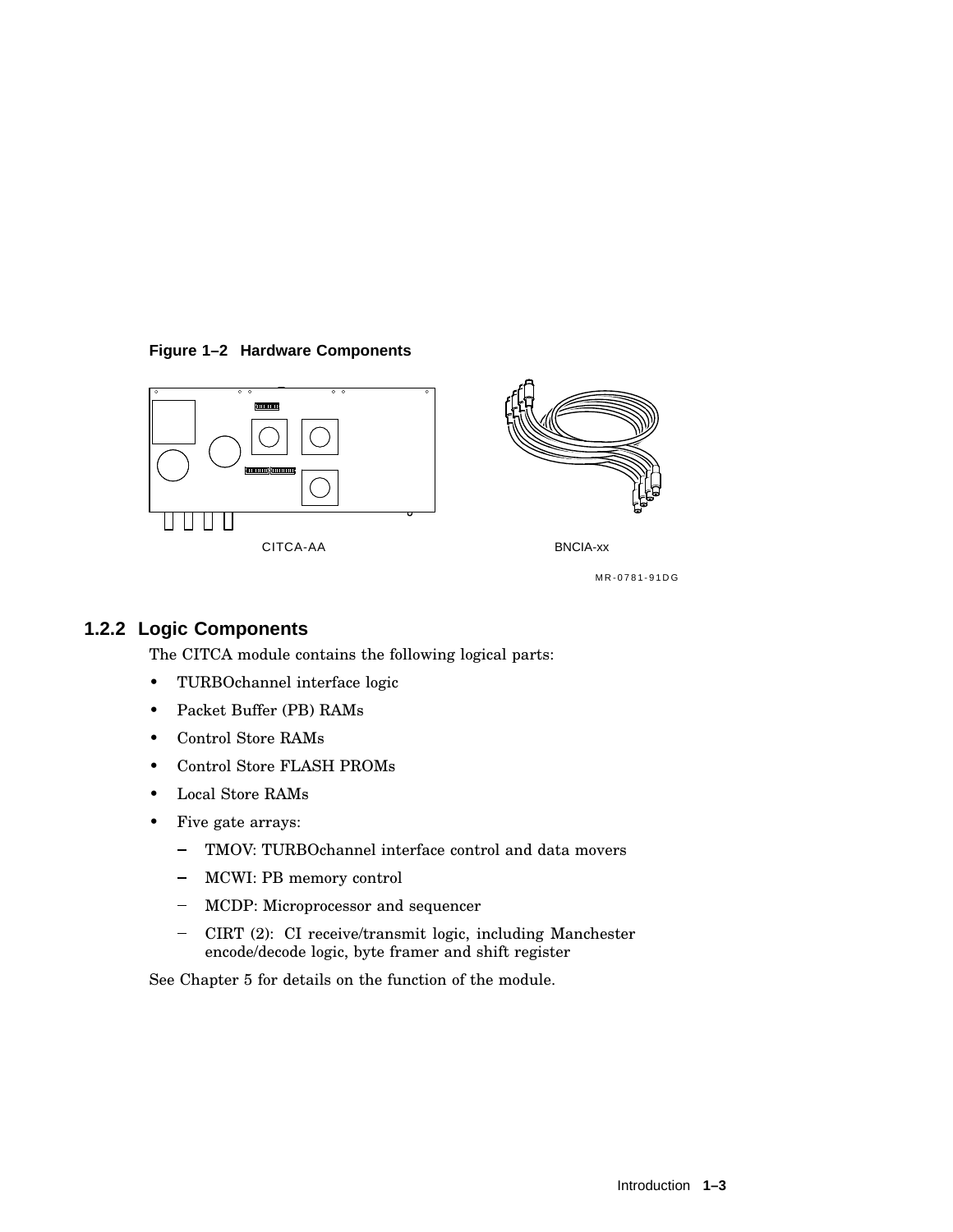## **1.3 Features**

The following list describes the features of the CITCA option.

- Resequencing dual path operation
- 62.5 Mbyte/second packet buffer
- 2 data movers
- 32-bit internal data paths
- 64-nanosecond microcycle
- Parity on all internal buses and control stores
- Field updateable control store
- Simultaneous writes to multiple HSCs capability
- Diagnostic loopback capability (both internal and external)
- Data integrity through Cyclic Redundancy Checking (CRC)
- Round-robin arbitration at heavy loading, for each path
- Contention arbitration at light loading, for each path
- Packet-oriented data transmission
- Immediate acknowledgment of packet reception
- Operational modes:
	- Uninitialized
	- Disabled
	- Enabled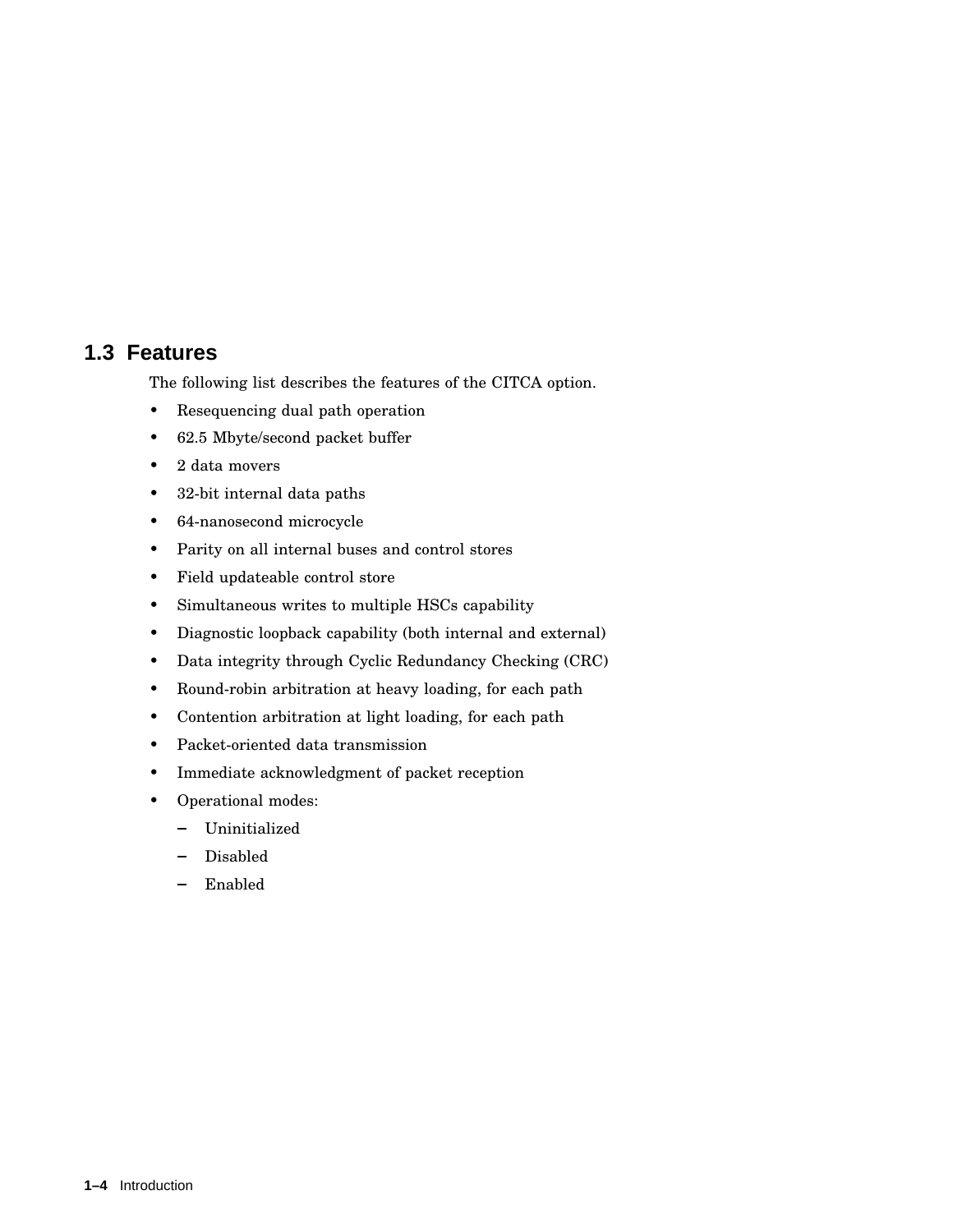## **1.4 Specifications**

| Temperature |                   |                                                                                                                                                                        |
|-------------|-------------------|------------------------------------------------------------------------------------------------------------------------------------------------------------------------|
|             | Operating         | $10^{\circ}$ C to $40^{\circ}$ C (50 $^{\circ}$ F to 104 $^{\circ}$ F) ambient temperature<br>with a gradient of $10^{\circ}$ C (18 $^{\circ}$ F) per hour.            |
|             | Storage/shipping  | -40 <sup>o</sup> C to 66 <sup>o</sup> C (-40 <sup>o</sup> F to 151 <sup>o</sup> F) ambient temperature<br>with a gradient of $20^{\circ}$ C (36°F) per hour.           |
|             | Relative humidity |                                                                                                                                                                        |
|             | Operating         | 10% to 90% with a maximum wet bulb temperature<br>of $28^{\circ}$ C (82 $^{\circ}$ F) and a minimum dew point of $2^{\circ}$ C<br>$(36^{\circ}F)$ with no condensation |
|             | Storage/shipping  | $10\%$ to $95\%$ with no condensation                                                                                                                                  |
| Altitude    |                   |                                                                                                                                                                        |
|             | Operating         | Sea level to $2.4 \text{ km}$ (8000 ft)                                                                                                                                |
|             |                   | Maximum operating temperatures decrease by a<br>factor of $1^{\circ}$ C/1000 ft $(1.8^{\circ}F/1000)$ ft) for operation<br>above sea level                             |
|             | Shipping/storage  | Up to $9.1 \text{ km}$ (30,000 ft) above sea level (actual or<br>effective by means of cabin pressurization)                                                           |
| Shock       |                   | 10 Gs peak at 10 ms duration in three mutually<br>perpendicular axes (maximum)                                                                                         |
|             |                   |                                                                                                                                                                        |

**Table 1–2 Environmental Specifications**

|  |  | Table 1-3 Electrical Specifications |
|--|--|-------------------------------------|
|--|--|-------------------------------------|

| Power consumption                  |  |  |
|------------------------------------|--|--|
| $+5.0$ V at 6.6 A nominal          |  |  |
| $+12.0$ V at less than 1 A nominal |  |  |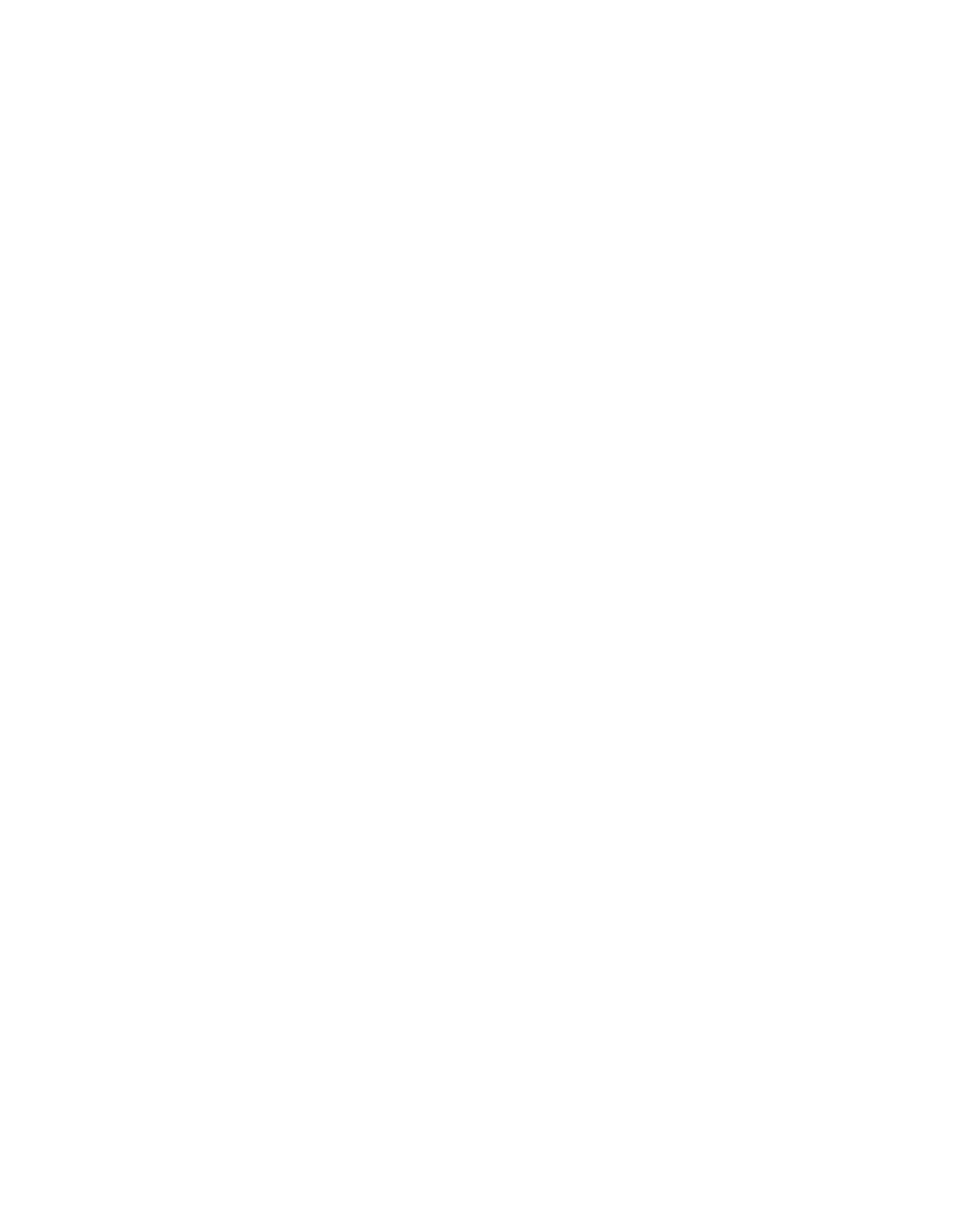# **2 Site Preparation and Installation**

#### **Caution**

Electrostatic discharge (ESD) can damage the module components. Always use an antistatic wrist strap and mat when handling the module. Place the wrist strap on your wrist, and attach the wrist strap and antistatic mat to the system chassis. Do not touch the gate arrays.

## **2.1 Site Preparation**

Before you begin, take the following steps to ensure a smooth installation and minimize system downtime.

- The CITCA option requires three adjacent TURBOchannel option slots make sure they are available in the system.
- Discuss the switch settings with your customer. See Section 2.2.
- Ask the system manager to configure the ULTRIX operating system to include the CITCA and CI devices. The *ULTRIX Guide to Configuration File Maintenance* (AA-ME90C-TE) describes how to include devices into the operating system configuration.
- Label and route the CI cables. See Section 2.2.4.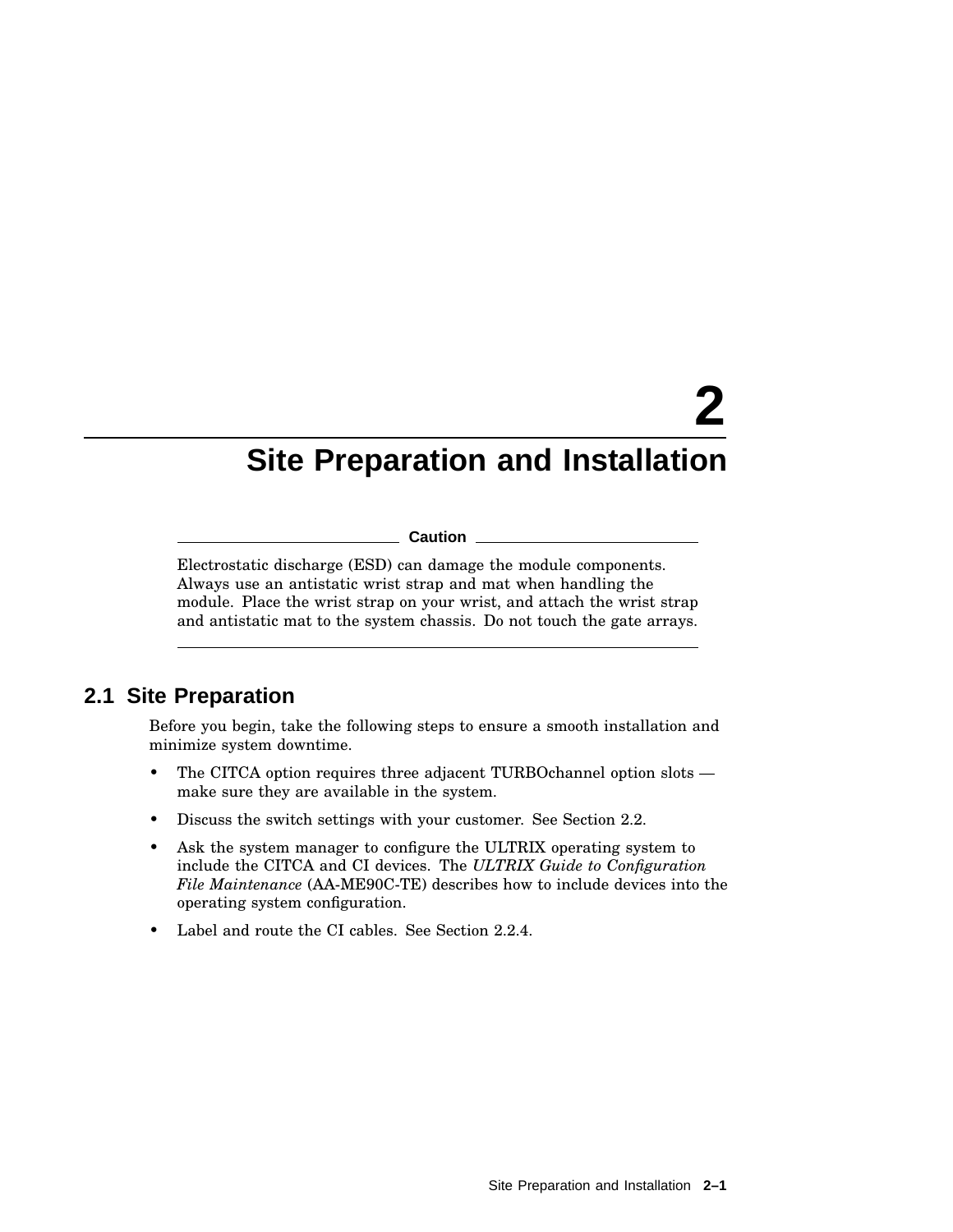- Refer to the *Site Environmental Preparation Guide* to make sure that you are installing the CITCA in the proper environment.
- Know the current version of microcode so you will know if an update is necessary. This information may be found in the CITCA section of the Revision Matrix document.
- Be prepared make sure that the following items are available on site.
	- An antistatic kit  $\overline{\phantom{0}}$
	- CITCA-AA
	- 4 ThinWire cables
	- 12 1/4-inch screws (6 are shipped with the module, and 6 more are available after you remove the blank bulkhead panels)
	- This document

## **2.2 Module Setup**

Before installing or replacing a CITCA module, set the switches to the proper position. Table 2–1 provides a summary of the switch settings, and Figure 2–1 shows their location on the module. It also shows the orientation of the switches on switchpack 3. The orientation of the switches on the other two switchpacks is the same as switchpack 3. Tables 2–2 through 2–9 list the individual switch settings.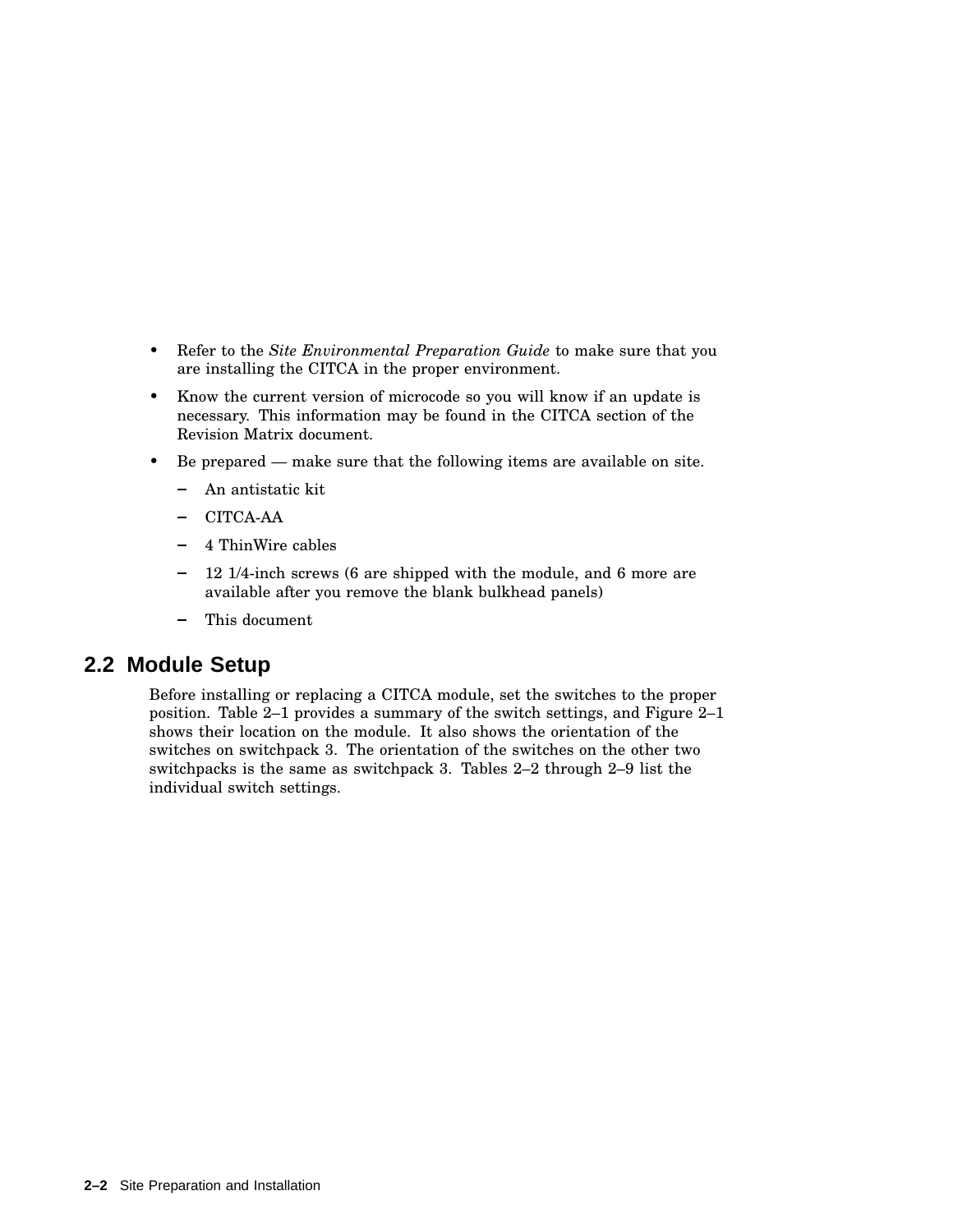| <b>Switches</b> | <b>Description</b>                  | <b>Default</b>    | Refer to $\dots$ |
|-----------------|-------------------------------------|-------------------|------------------|
| Switchpack 1    |                                     |                   |                  |
| SW <sub>1</sub> | FLASH PROM write control            | Off               | Table 2-2        |
| SW2             | Arbitration mode                    | Off               | Table 2–3        |
| SW3 - SW10      | CI node address                     | $\_\_1,2$         | Table 2–4        |
| Switchpack 2    |                                     |                   |                  |
| SW <sub>1</sub> | Extend header                       | Off               | Table 2–5        |
| SW2             | Extend ACK timeout                  | Off               | Table 2–6        |
| SW3 - SW10      | CI node address - duplicate         | 1,2               | Table 2–4        |
| Switchpack 3    |                                     |                   |                  |
| SW1 - SW3       | Quiet slot time                     | 1 & 2 Off<br>3 On | Table 2-7        |
| SW4 - SW6       | Arbitration modulus (node<br>count) | All Off           | Table 2-8        |
| SW7 - SW10      | Boot time                           | All Off           | Table 2–9        |

**Table 2–1 Summary of Switch Settings**

 ${}^{1}$ The system manager should determine the value of the CI node address based on the system configuration.

 $^{2}$ The CI node address (switchpack 1, SW3 - SW10) and its duplicate (switchpack 2, SW3 - SW10) must be configured exactly the same.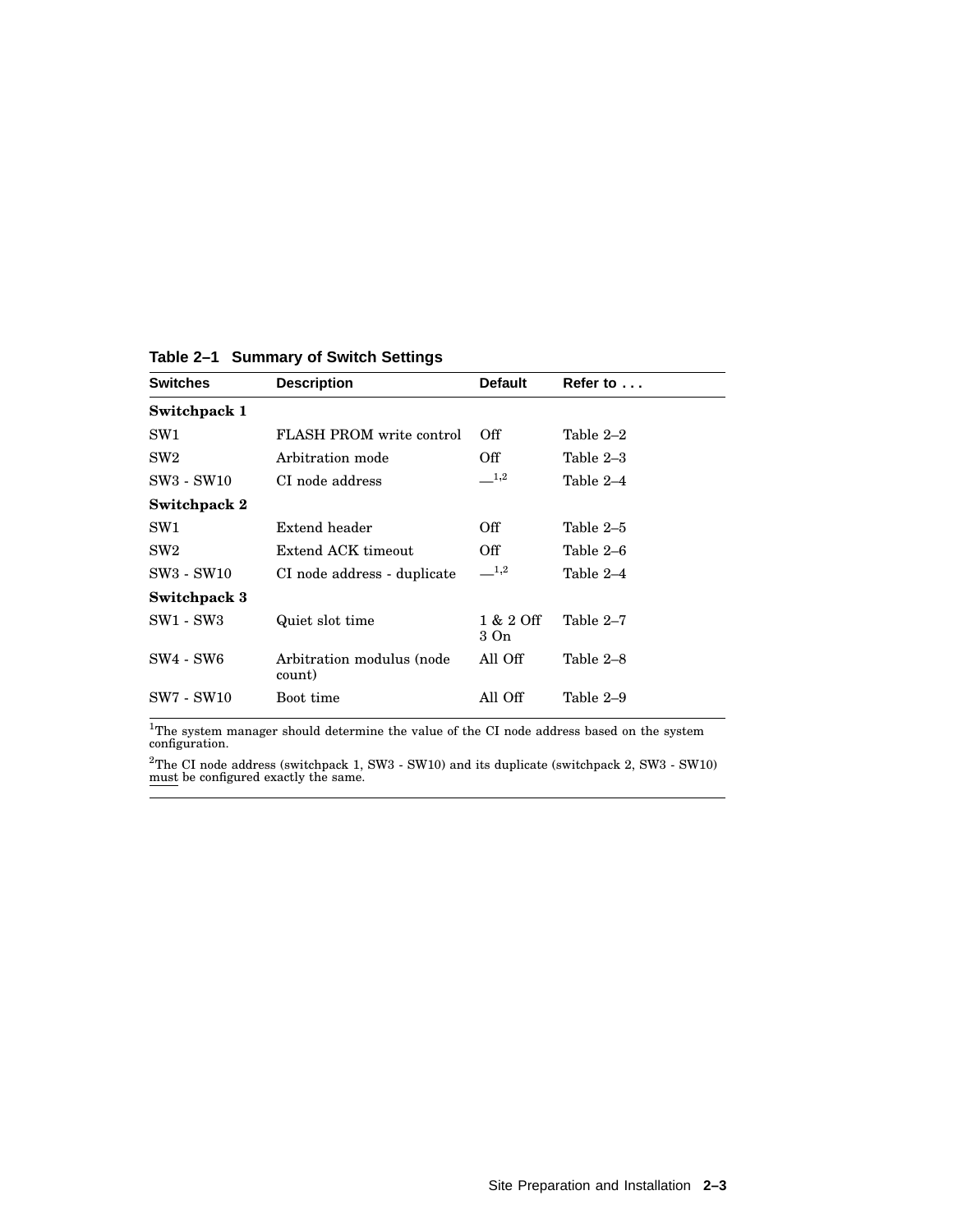**Figure 2–1 CITCA Module Switches and Connectors**



## **2.2.1 Switchpack 1**

|  | Table 2-2 Switchpack 1 - Switch 1 |  |  |  |
|--|-----------------------------------|--|--|--|
|--|-----------------------------------|--|--|--|

| SW <sub>1</sub>                                                   | <b>Description</b>                   |
|-------------------------------------------------------------------|--------------------------------------|
| $Off*$                                                            | <b>FLASH PROM</b> writes are enabled |
| On                                                                | FLASH PROM writes are disabled       |
| $* =$ Default position<br>Off = switch open<br>On = switch closed |                                      |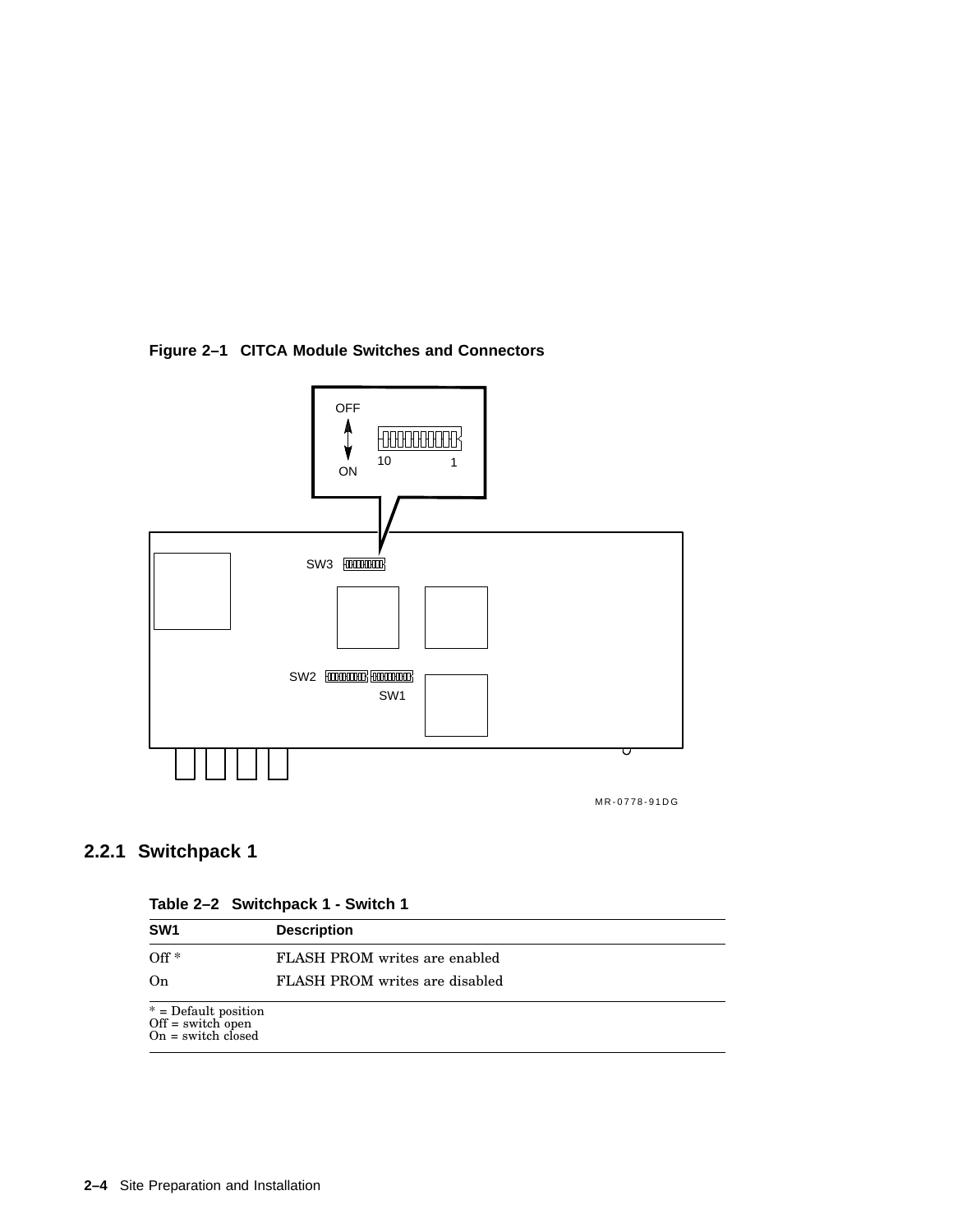| SW <sub>2</sub>                                                      | <b>Description</b>                                                          |
|----------------------------------------------------------------------|-----------------------------------------------------------------------------|
| $Off*$                                                               | Allow normal CI star coupler arbitration.                                   |
| On                                                                   | Disable normal CI star coupler arbitration $-$ Do not use this<br>position. |
| $*$ = Default position<br>$Off = switch\ open$<br>On = switch closed |                                                                             |

**Table 2–3 Switchpack 1 - Switch 2**

#### **Setting the CI Node Address Switches**

Your customer will determine what the CI node address should be. Each switch represents a bit weight  $2^n$  as shown below. To interpret a CI node address, add the bit weight values of each switch that is set. For example, to set CI node address 100, set SW4, SW5 and SW8  $(64 + 32 + 4 = 100)$ .

| Switch | <b>Bit Weight</b> |
|--------|-------------------|
| 3      | 128               |
| 4      | 64                |
| 5      | 32                |
| 6      | 16                |
| 7      | 8                 |
| 8      | 4                 |
| 9      | $\overline{2}$    |
| 10     | 1                 |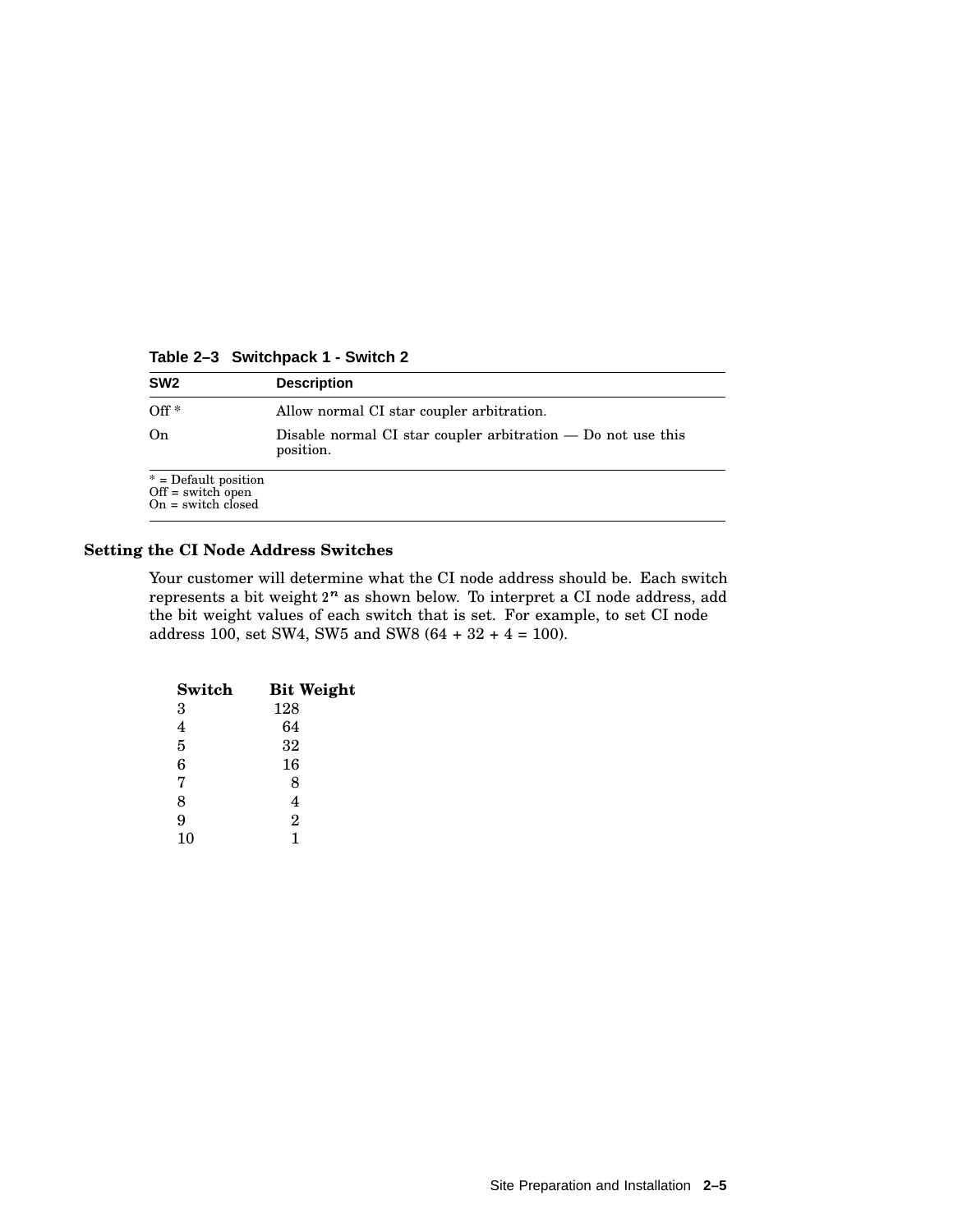| <b>CI Node</b><br><b>Address</b> |                 |                                     |                      |                                                                                                                 |     |                 |                 |             |  |
|----------------------------------|-----------------|-------------------------------------|----------------------|-----------------------------------------------------------------------------------------------------------------|-----|-----------------|-----------------|-------------|--|
| (Decimal)                        | SW <sub>3</sub> | SW4                                 | SW <sub>5</sub>      | SW <sub>6</sub>                                                                                                 | SW7 | SW <sub>8</sub> | SW <sub>9</sub> | <b>SW10</b> |  |
| $\boldsymbol{0}$                 | Off             | Off                                 | Off                  | Off                                                                                                             | Off | Off             | Off             | Off         |  |
| $\mathbf{1}$                     | Off             | Off                                 | Off                  | Off                                                                                                             | Off | Off             | Off             | On          |  |
| $\overline{2}$                   | Off             | Off                                 | Off                  | Off                                                                                                             | Off | Off             | On              | Off         |  |
| ٠                                |                 |                                     |                      | $\bullet$                                                                                                       |     |                 |                 |             |  |
| ٠                                |                 |                                     |                      | $\bullet$                                                                                                       |     |                 |                 |             |  |
| ٠                                |                 |                                     |                      | $\bullet$                                                                                                       |     |                 |                 |             |  |
| 223                              | On              | On                                  | Off                  | On                                                                                                              | On  | On              | On              | On          |  |
| 224                              | On              | On                                  | On                   | Off                                                                                                             | Off | Off             | Off             | Off         |  |
| ٠                                |                 |                                     |                      | $\bullet$                                                                                                       |     |                 |                 |             |  |
| ٠                                |                 |                                     |                      |                                                                                                                 |     |                 |                 |             |  |
|                                  |                 |                                     |                      | $\bullet$                                                                                                       |     |                 |                 |             |  |
| 255                              | On              | On                                  | On                   | On                                                                                                              | On  | On              | On              | On          |  |
| $\sim$ $\sim$<br>$\sim$ $\sim$   | $\sim$          | the contract of the contract of the | $\sim$ $\sim$ $\sim$ | the contract of the contract of the contract of the contract of the contract of the contract of the contract of |     |                 |                 |             |  |

#### **Table 2–4 Switchpack 1 - Switches 3 through 10 and Switchpack 2 - Switches 3 through 10**

See the previous page for an explanation on the switch settings. Off = switch open

On = switch closed

## **Note** \_

The CI node address (switchpack 1, SW3 - SW10) and its duplicate (switchpack 2, SW3 - SW10) must be configured exactly the same.

CI Node addresses 224 through 255 are reserved.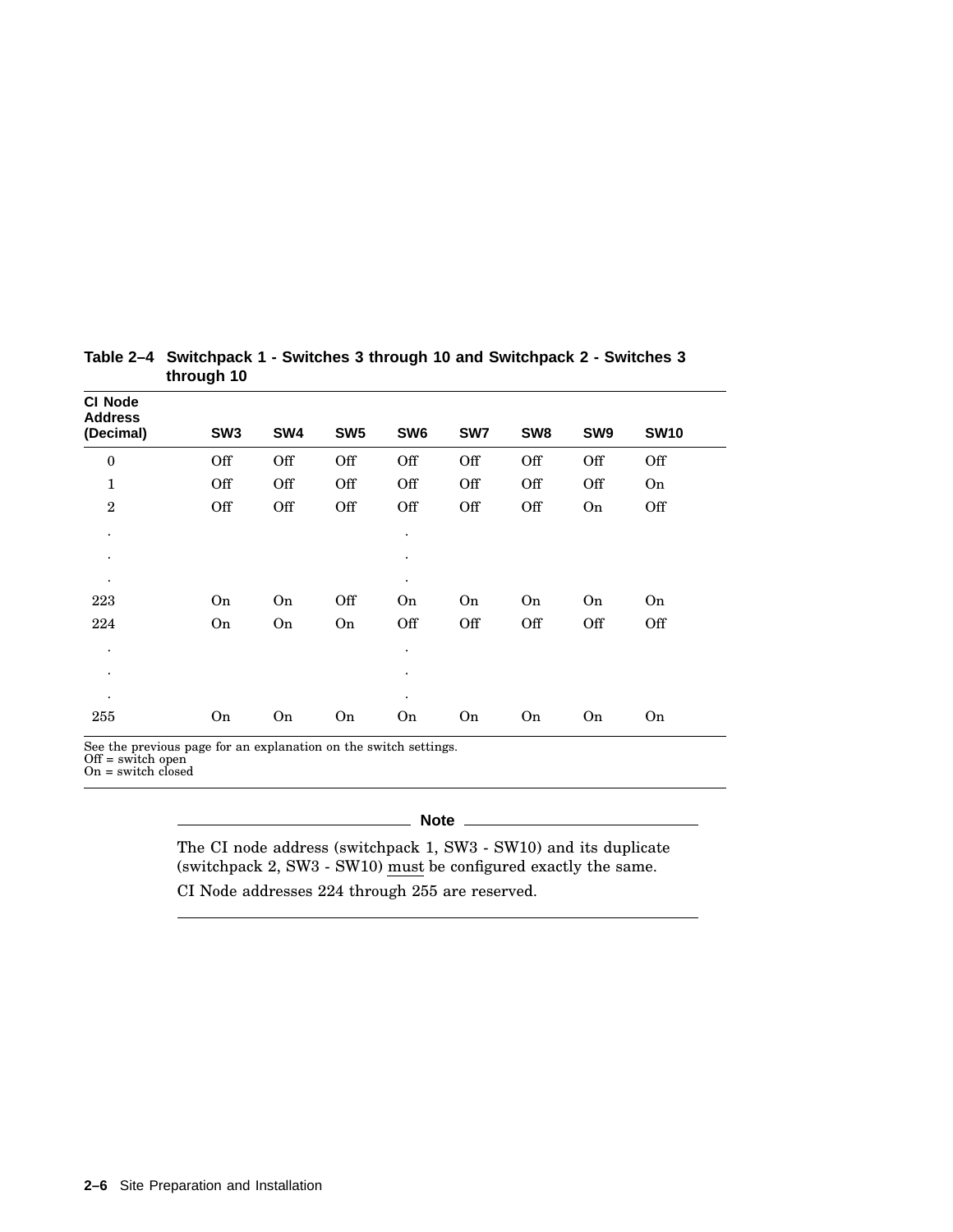### **2.2.2 Switchpack 2**

|  | Table 2-5 Switchpack 2 - Switch 1 |  |
|--|-----------------------------------|--|
|--|-----------------------------------|--|

| SW <sub>1</sub>                                                   | <b>Description</b>                            |
|-------------------------------------------------------------------|-----------------------------------------------|
| $Off*$                                                            | Normal header                                 |
| On                                                                | Extended header $-$ Do not use this position. |
| $* =$ Default position<br>Off = switch open<br>On = switch closed |                                               |

**Table 2–6 Switchpack 2 - Switch 2**

| SW <sub>2</sub>                                                     | <b>Description</b>                               |
|---------------------------------------------------------------------|--------------------------------------------------|
| $Off*$                                                              | Normal ACK timeout                               |
| On                                                                  | Extended ACK timeout — Do not use this position. |
| $*$ = Default position<br>$Off = switch$ open<br>On = switch closed |                                                  |

#### **Switchpack 2 — Switches 3 through 10**

The CI node address duplicate switches (Switchpack 2 — switches 3 through 10) are set exactly the same as the CI node address switches (Switchpack  $1$ switches 3 through 10). Refer to Table 2–4 to see how these switches are set.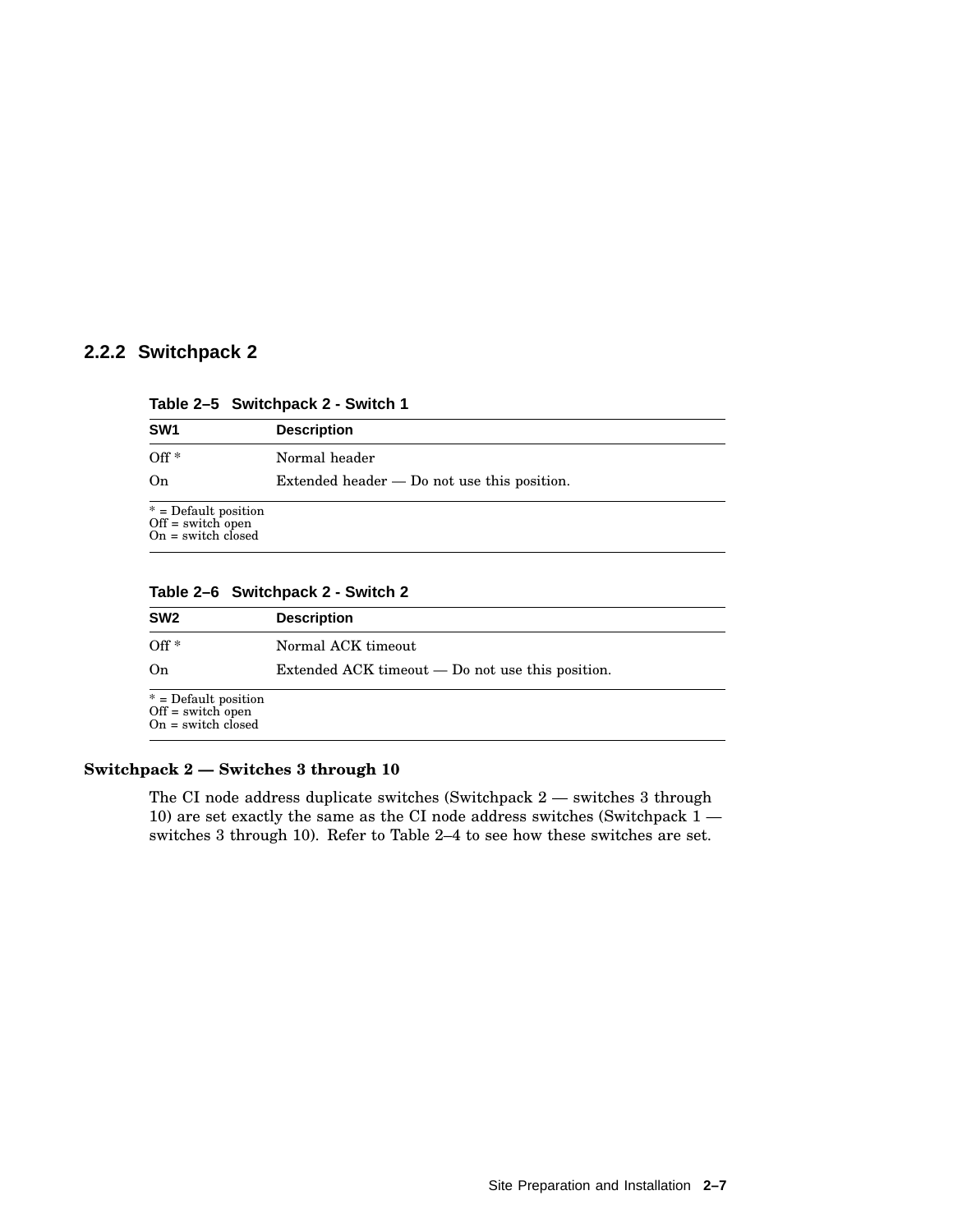### **2.2.3 Switchpack 3**

**Table 2–7 Switchpack 3 - Switches 1 through 3, Quiet Slot Time Configuration Switches**

| Quiet                          |                 |                 |                 |  |
|--------------------------------|-----------------|-----------------|-----------------|--|
| <b>Slot Count</b>              | SW <sub>1</sub> | SW <sub>2</sub> | SW <sub>3</sub> |  |
| 7                              | Off             | Off             | Off             |  |
| $10^{1} *$                     | Off             | Off             | On              |  |
| Reserved                       | Off             | On              | Off             |  |
| Reserved                       | Off             | <b>On</b>       | <b>On</b>       |  |
| Reserved                       | <b>On</b>       | Off             | Off             |  |
| Reserved                       | On              | Off             | On              |  |
| Reserved                       | <b>On</b>       | On              | Off             |  |
| Programmable                   | On              | On              | On              |  |
| $1g_{\alpha\alpha}$ note holow |                 |                 |                 |  |

1 See note below

\* = Default position Off = switch open On = switch closed

#### **Note**

The quiet slot time configuration switches  $\frac{must}{}$  be set to 10.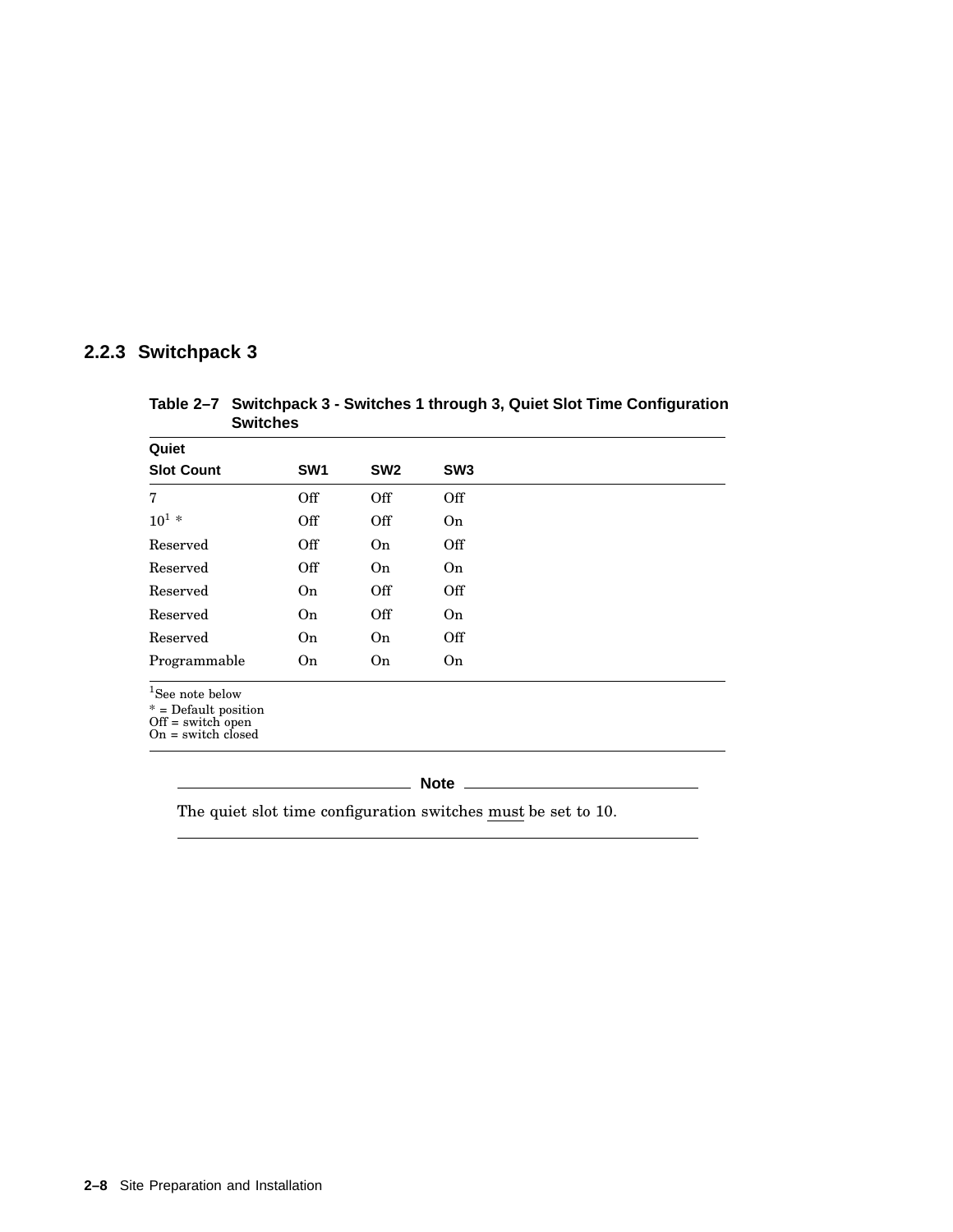| <b>Node Count</b>                                                     |                 |                 |                 |  |  |
|-----------------------------------------------------------------------|-----------------|-----------------|-----------------|--|--|
| (Decimal)                                                             | SW <sub>4</sub> | SW <sub>5</sub> | SW <sub>6</sub> |  |  |
| $16 *$                                                                | Off             | Off             | Off             |  |  |
| 32                                                                    | Off             | Off             | On              |  |  |
| 64                                                                    | Off             | On              | Off             |  |  |
| 128                                                                   | Off             | On              | <b>On</b>       |  |  |
| 224                                                                   | <b>On</b>       | Off             | Off             |  |  |
| Reserved                                                              | On              | Off             | On              |  |  |
| Reserved                                                              | On              | On              | Off             |  |  |
| Reserved                                                              | On              | On              | On              |  |  |
| $*$ = Default position<br>$Off = switch$ open<br>$On = switch closed$ |                 |                 |                 |  |  |

**Table 2–8 Switchpack 3 - Switches 4 through 6**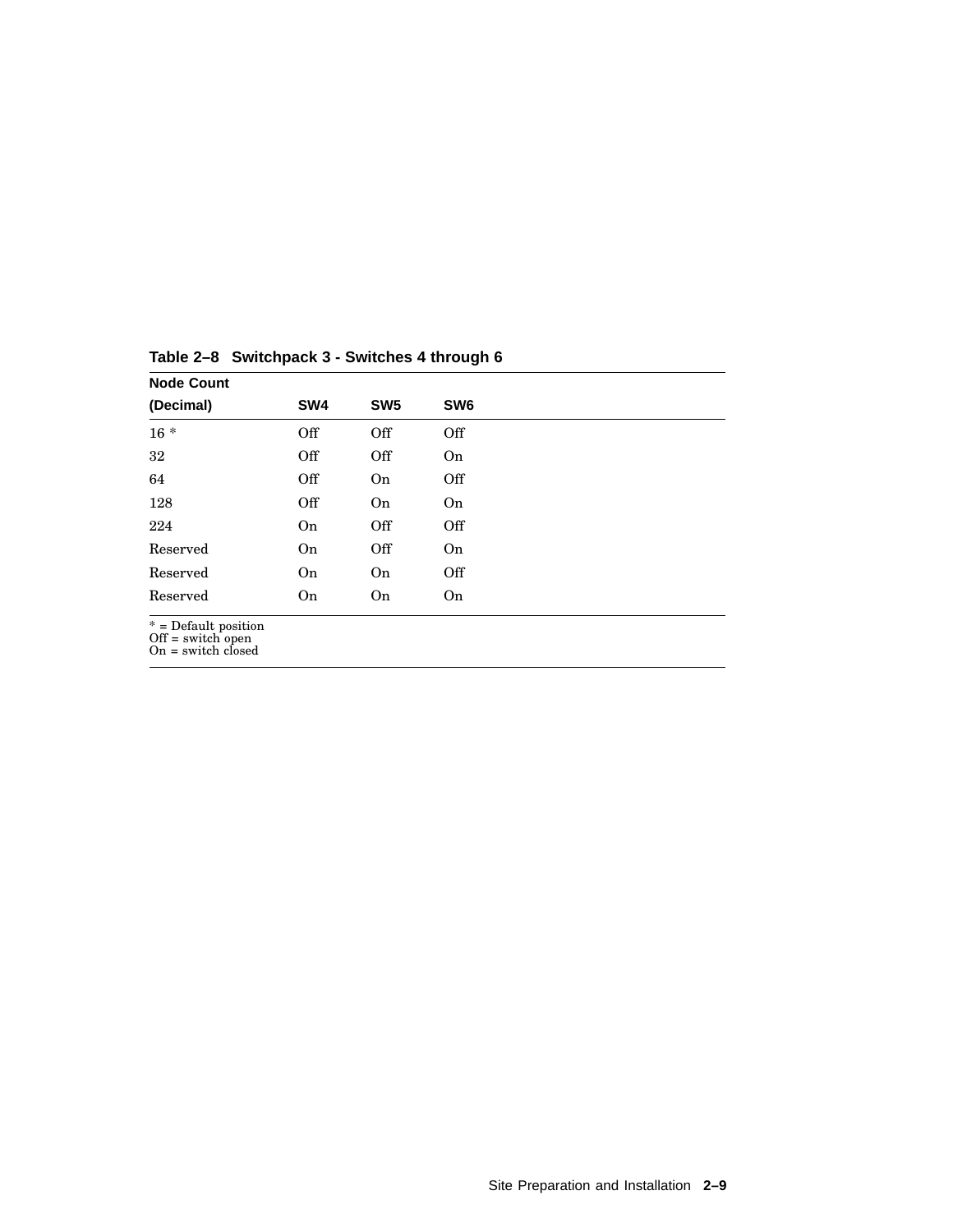| <b>Time</b>  |     |                 |     |             |  |
|--------------|-----|-----------------|-----|-------------|--|
| (seconds)    | SW7 | SW <sub>8</sub> | SW9 | <b>SW10</b> |  |
| 1500 *       | Off | Off             | Off | Off         |  |
| 1400         | Off | Off             | Off | On          |  |
| 1300         | Off | Off             | On  | Off         |  |
| 1200         | Off | Off             | On  | On          |  |
| 1100         | Off | On              | Off | Off         |  |
| 1000         | Off | On              | Off | On          |  |
| 900          | Off | On              | On  | Off         |  |
| 800          | Off | On              | On  | On          |  |
| 700          | On  | Off             | Off | Off         |  |
| 600          | On  | Off             | Off | On          |  |
| 500          | On  | Off             | On  | Off         |  |
| 400          | On  | Off             | On  | On          |  |
| 300          | On  | On              | Off | Off         |  |
| 200          | On  | On              | Off | On          |  |
| 100          | On  | On              | On  | Off         |  |
| $\mathbf{0}$ | On  | On              | On  | On          |  |

**Table 2–9 Switchpack 3 - Switches 7 through 10**

\* = Default position Off = switch open On = switch closed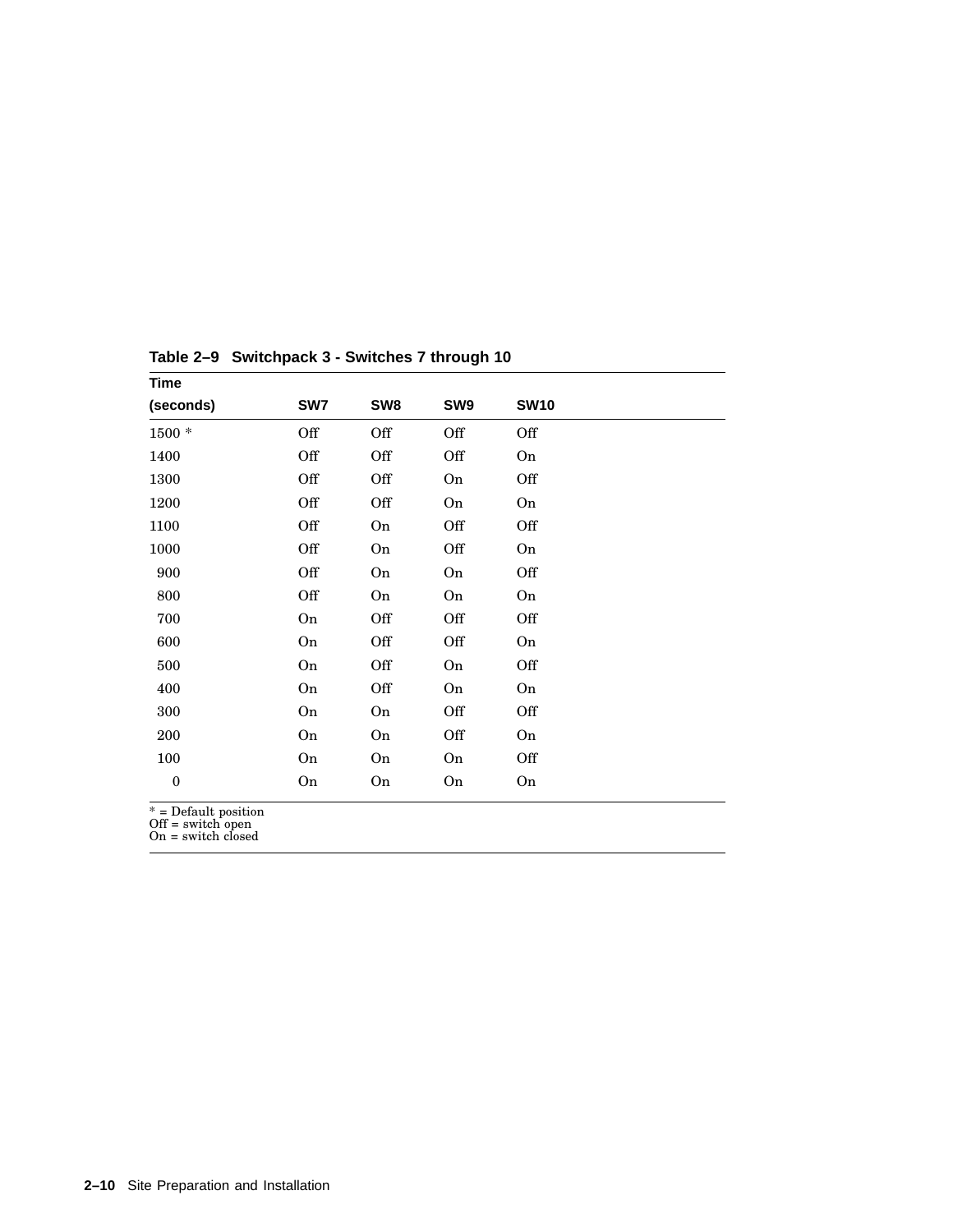#### **2.2.4 CI Cable Routing**

Take the following steps to label and route the ThinWire CI cables (BNCIA-10 /20).

1. Label both ends of the 4 ThinWire cables as follows:

Cable 1 - TA (transmit path A) Cable 2 - TB (transmit path B) Cable 3 - RA (receive path A) Cable 4 - RB (receive path B)

- 2. Connect one end of the cables to the star coupler. Refer to the *SC008 Star Coupler User Guide* for more information.
- 3. Route the cables from the star coupler to the system where you are installing the CITCA module.
- 4. Route the cables up the back of the system cabinet as shown in Figure 2–2.
- 5. Use one or two tie wraps to loosely hold the cables in place for now. They will be tightened after the CITCA is installed.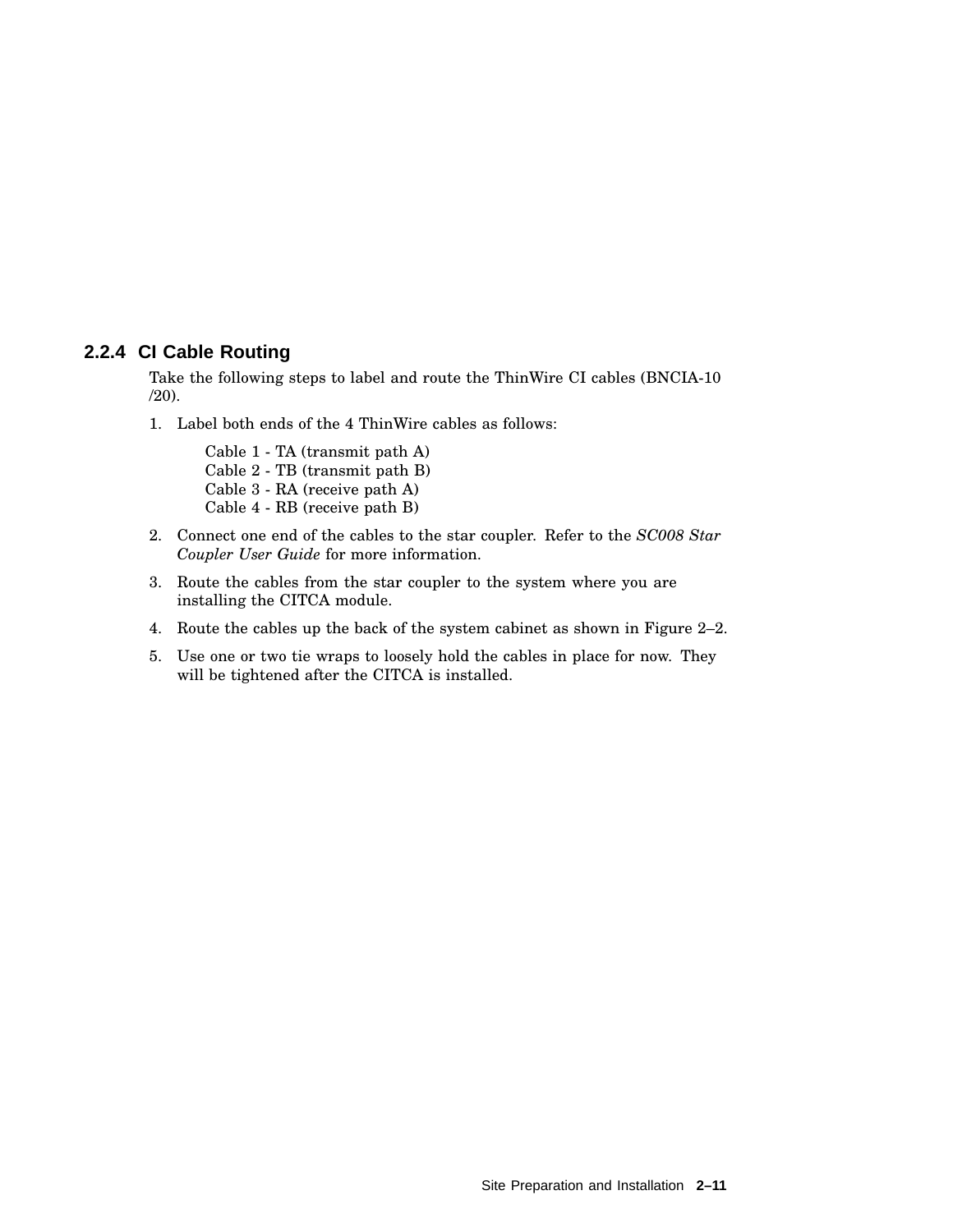**Figure 2–2 Cable Routing**



#### MR-0306-92DG

## **2.3 Installation**

This section describes how to install a CITCA module into a TURBOchannel based system. To illustrate the procedure, we described the installation of a CITCA module into a TURBOchannel extender (TCE) on a DECsystem 5900 system. The installation procedure is similar in other systems. Refer to your system documentation for system-specific details.

#### **Caution**

Electrostatic discharge (ESD) can damage the module components. Always use an antistatic wrist strap and mat when handling the module. Place the wrist strap on your wrist, and attach the wrist strap and antistatic mat to the system chassis. Do not touch the gate arrays.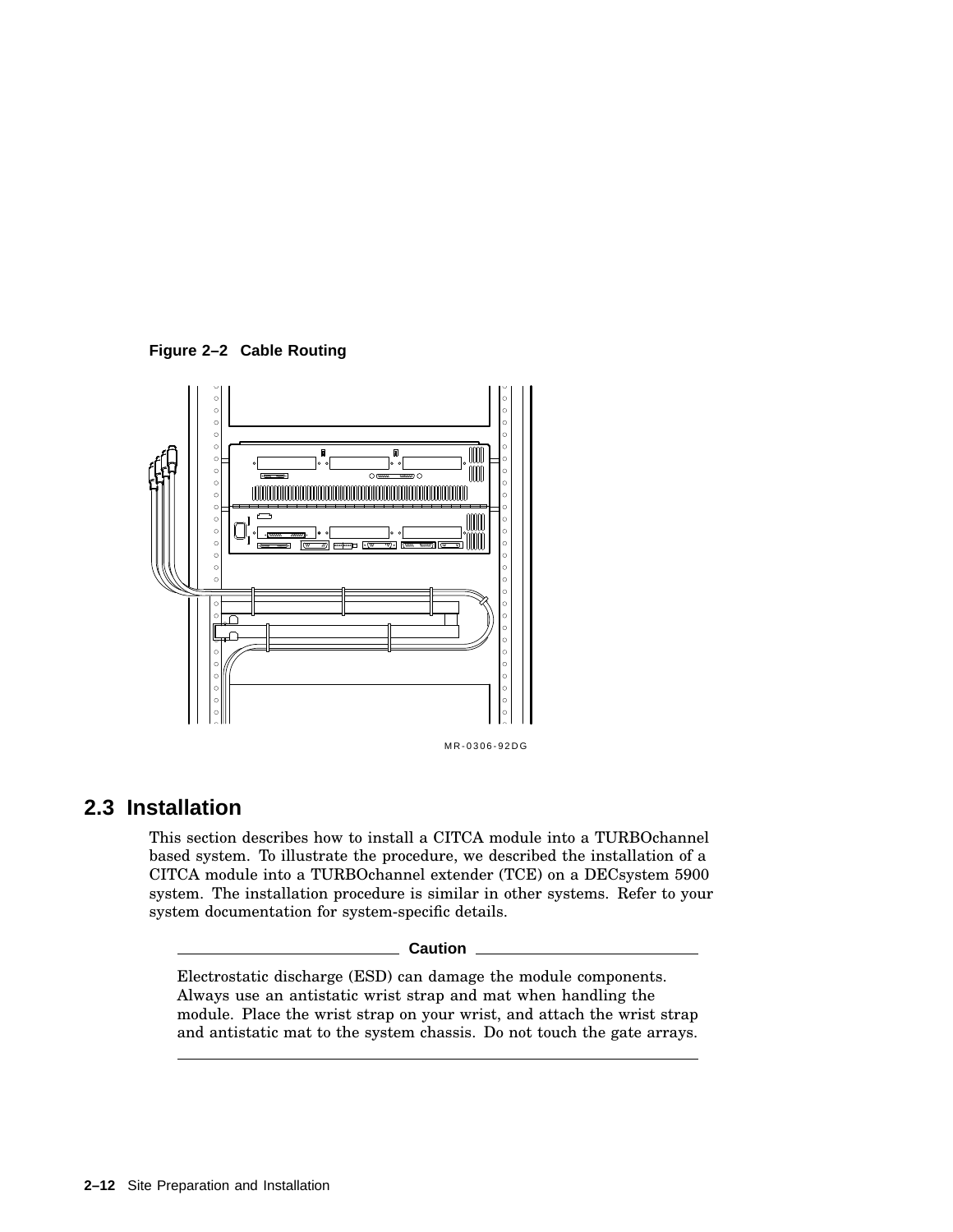To install a CITCA option, perform the following steps.

- 1. Perform the tasks described earlier, which include:
	- Set the switches on the CITCA module. See Sections 2.2.1 through 2.2.3.
	- Label and route the CI cables. See Section 2.2.4.
	- Ask the system manager to configure the ULTRIX operating system to include the CITCA and CI devices.
- 2. Ask the system manager or operator to shut down the operating system.

**Note**

The console commands are case sensitive. Be sure to type commands *exactly* as shown in the examples that are provided. Refer to your system documentation for detailed information about the console commands.

3. Use the console command *printenv* to see if the system has autoboot enabled. If the halt action field shown on the console printout equals b (for boot), disable the autoboot with the following command.

setenv haltaction h

- 4. Open the front door of the system cabinet.
- 5. Power down the system by placing the system power switch on the CPU drawer in the O (off) position.
- 6. Pull out the stabilizer foot from the front of the cabinet.
- 7. Pull out the CPU drawer until you hear the safety locks click. This will allow you to install the CITCA into the system drawer from the front of the cabinet.

**OR**

Pull out the mass storage drawer that is located directly above the CPU drawer until you hear the safety locks click. This will allow you to install the CITCA into the CPU drawer from the back of the cabinet.

8. Open the rear door of the cabinet.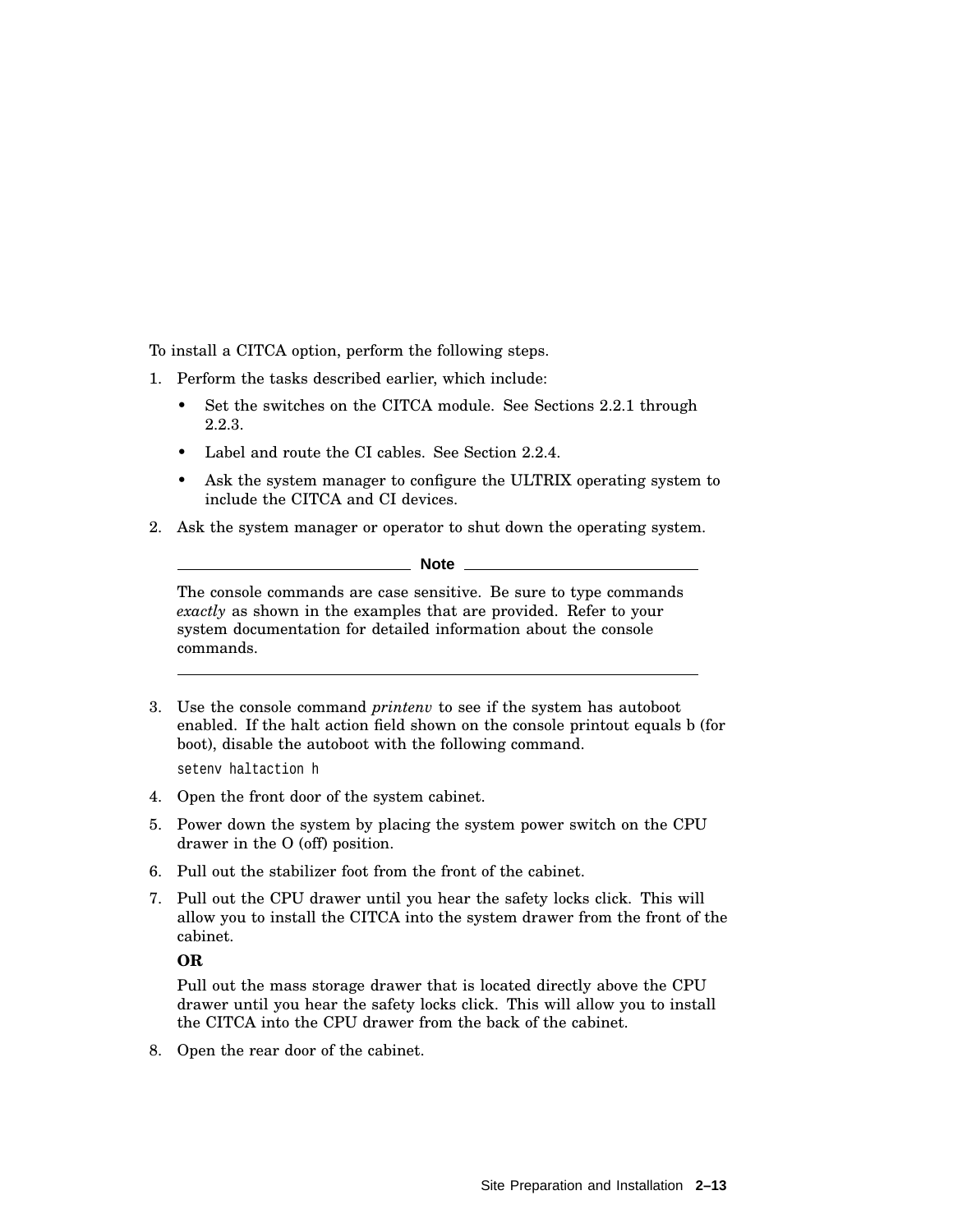



MR-0246-92DG

- 9. Release the two TCE option cover screws by turning them to the left until they release, and remove the option cover. See Figure 2–3.
- 10. Make sure that the TCE is empty. The CITCA uses all three TCE slots. If a module is already installed in the TCE, move it to an unused TURBOchannel slot.
- 11. Remove the three blank I/O panels, and save the screws. See Figure 2–3.
- 12. Put the CITCA in place by first aligning the back of the module with the I/O panel cutouts, then aligning the front of the module with the three TURBOchannel connectors. Next apply backward and downward pressure to the front of the module using care to avoid bending the connector pins until the module pops into place. See Figure 2–4.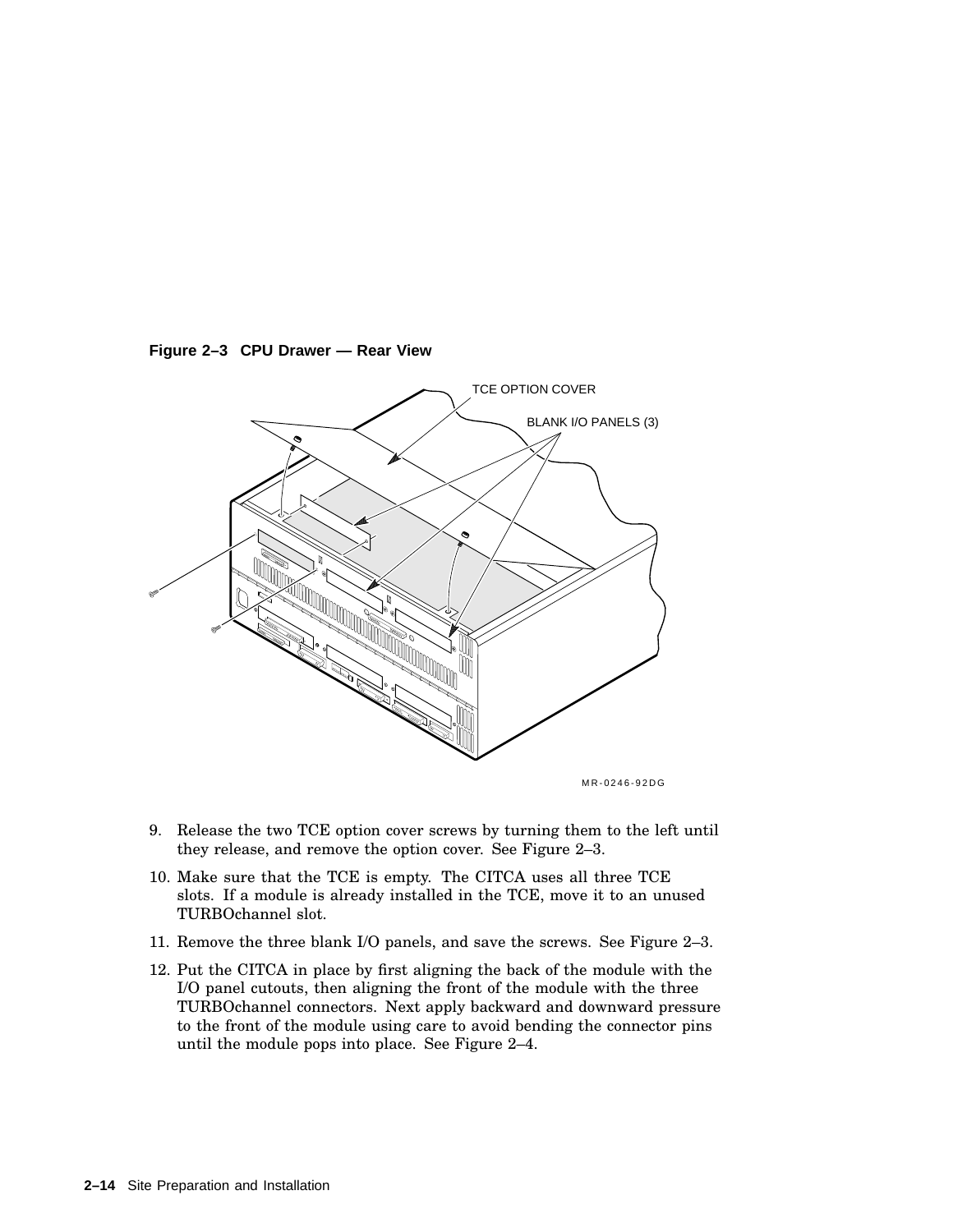

- 13. Secure the module in place with 12 screws as shown in Figure 2–4. If the CPU drawer was pulled out in step 7, you may want to push it in before securing the screws on the bulkhead.
- 14. Verify the operation of the CITCA by performing the acceptance procedures listed in Chapter 3.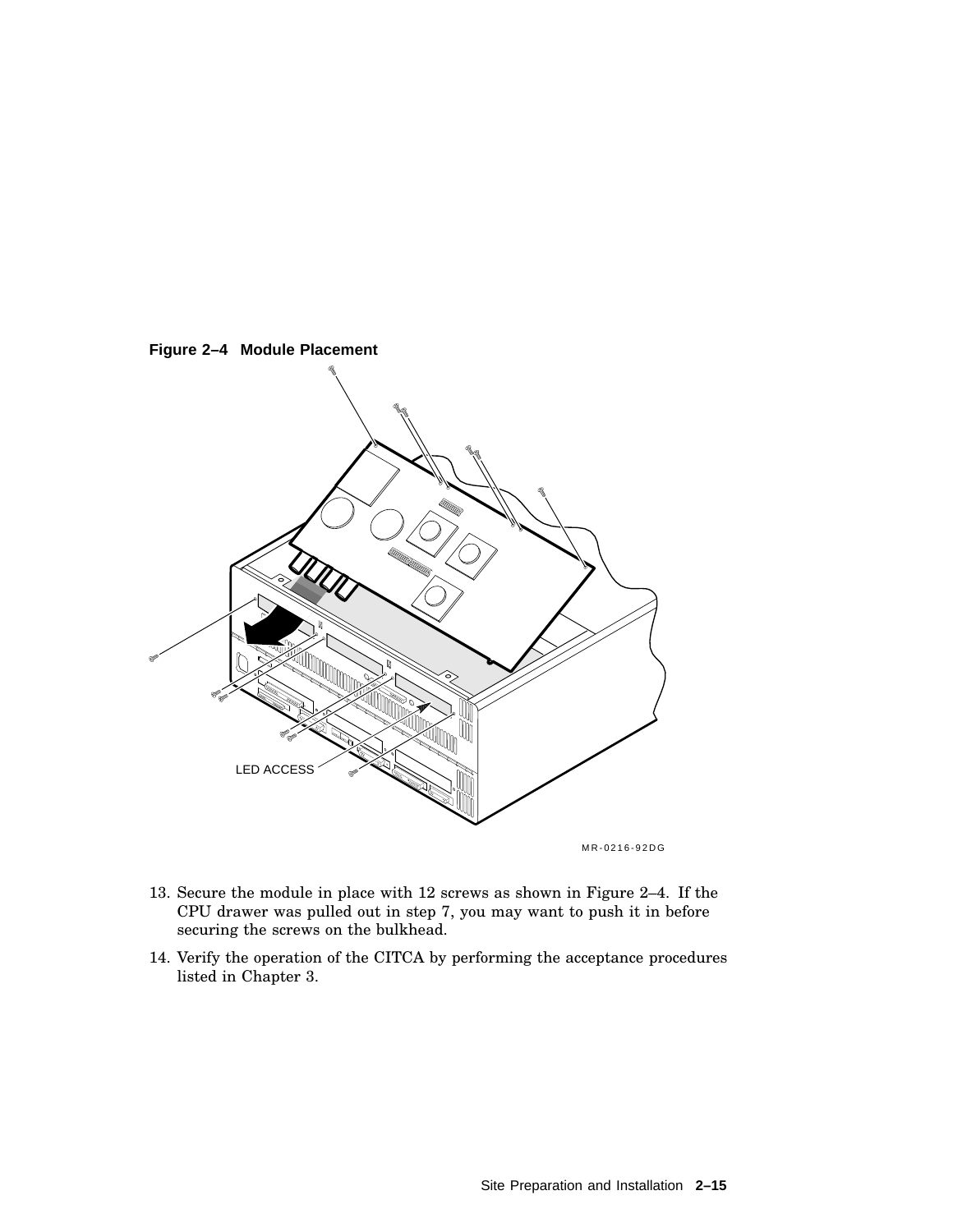### **2.3.1 Removing a CITCA**

#### **Caution**

Electrostatic discharge (ESD) can damage the module components. Always use an antistatic wrist strap and mat when handling the module. Place the wrist strap on your wrist, and attach the wrist strap and antistatic mat to the system chassis. Do not touch the gate arrays.

The procedure to remove a CITCA module from a DECsystem 5900 system is described in the following steps. The removal procedure for other systems is similar.

- 1. Ask the system manager or operator to shut down the operating system.
- 2. Power down the system by placing the system power switch in the O (off) position.
- 3. Pull out the stabilizer foot from the front of the cabinet.
- 4. Verify that the CI cables are labeled correctly (Figure 3–2), and label them if necessary.
- 5. Disconnect the CI cables.
- 6. Go to the front of the cabinet and pull out the CPU drawer until you hear the safety locks click.
- 7. Release the two TCE option cover screws by turning them to the left until they release, and remove the option cover. See Figure 2–3.
- 8. Remove the 12 screws shown in Figure 2–5.
- 9. Gently lift the front of the module up until the TURBOchannel connectors release from the expander module, then pull the module forward and away. See Figure 2–5.
- 10. If you are not replacing the CITCA, replace the three I/O panel covers. See Figure 2–3.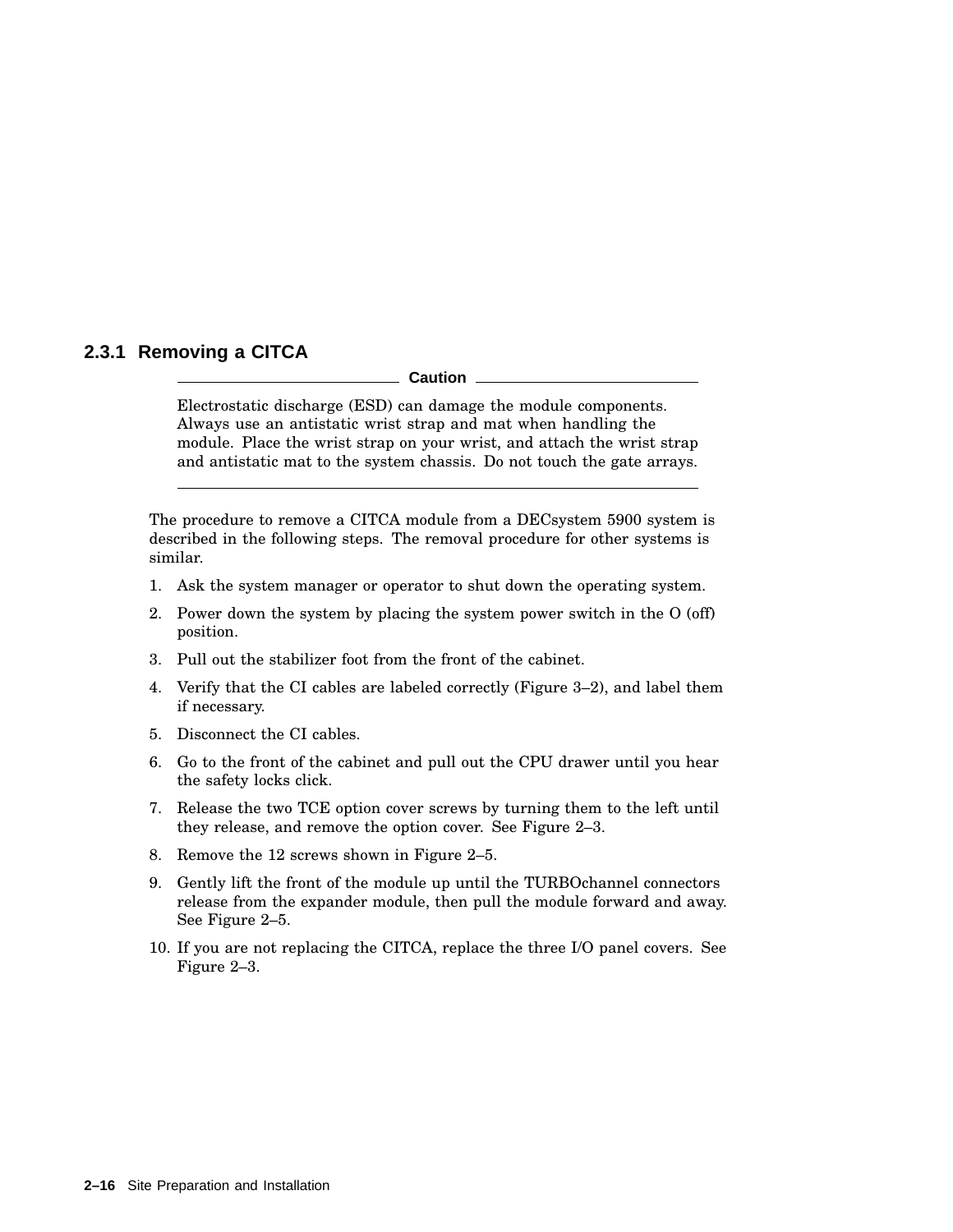



MR-0217-92DG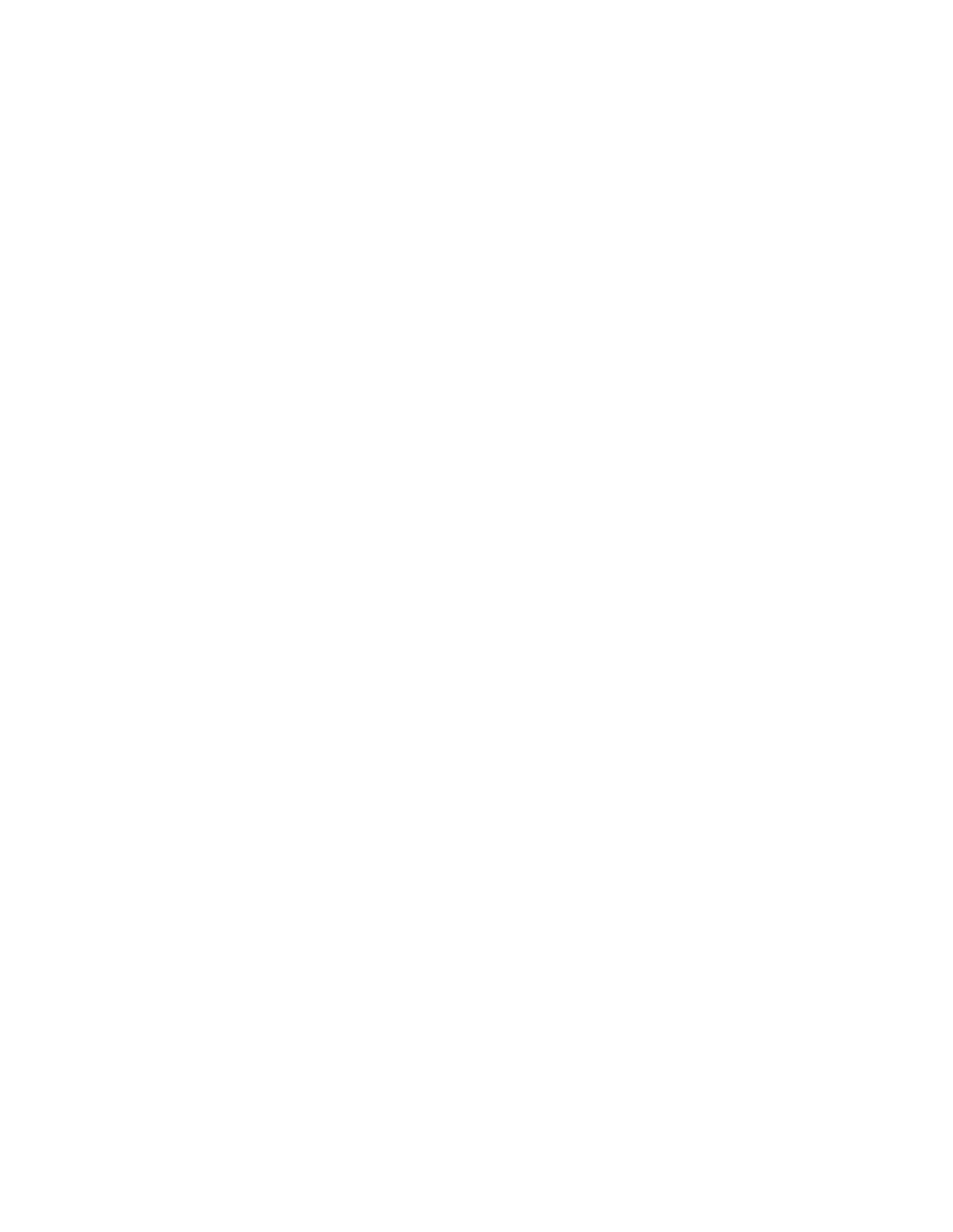# **3**

## **Verification and Acceptance**

## **3.1 Verification Procedure**

The following list describes all the steps required to verify the installation and operation of the CITCA option. This procedure begins with:

- The operating system down
- The system power off
- The CI cables disconnected from the CITCA
- 1. Attach two CI attenuator/loopback connectors (PN 12-19907) as follows:

At the back of the system, attach one end of the first CI attenuator cable to J1 (labeled TA) and the other end to J3 (labeled RA).

Connect one end of the second CI attenuator cable to J2 (labeled TB) and the other end to J4 (labeled RB). See Figure 3–1.

- 2. Power up the system by placing the system power switch in the  $\pm$  (on) position.
- 3. Check to see if the self-test LED is on (Figure 3–1). TCAST lights the selftest LED on the CITCA module to show that it has completed successfully. TCAST verifies the operation of the CITCA option, and is run automatically when the system is powered up. See Chapter 4 for details about TCAST.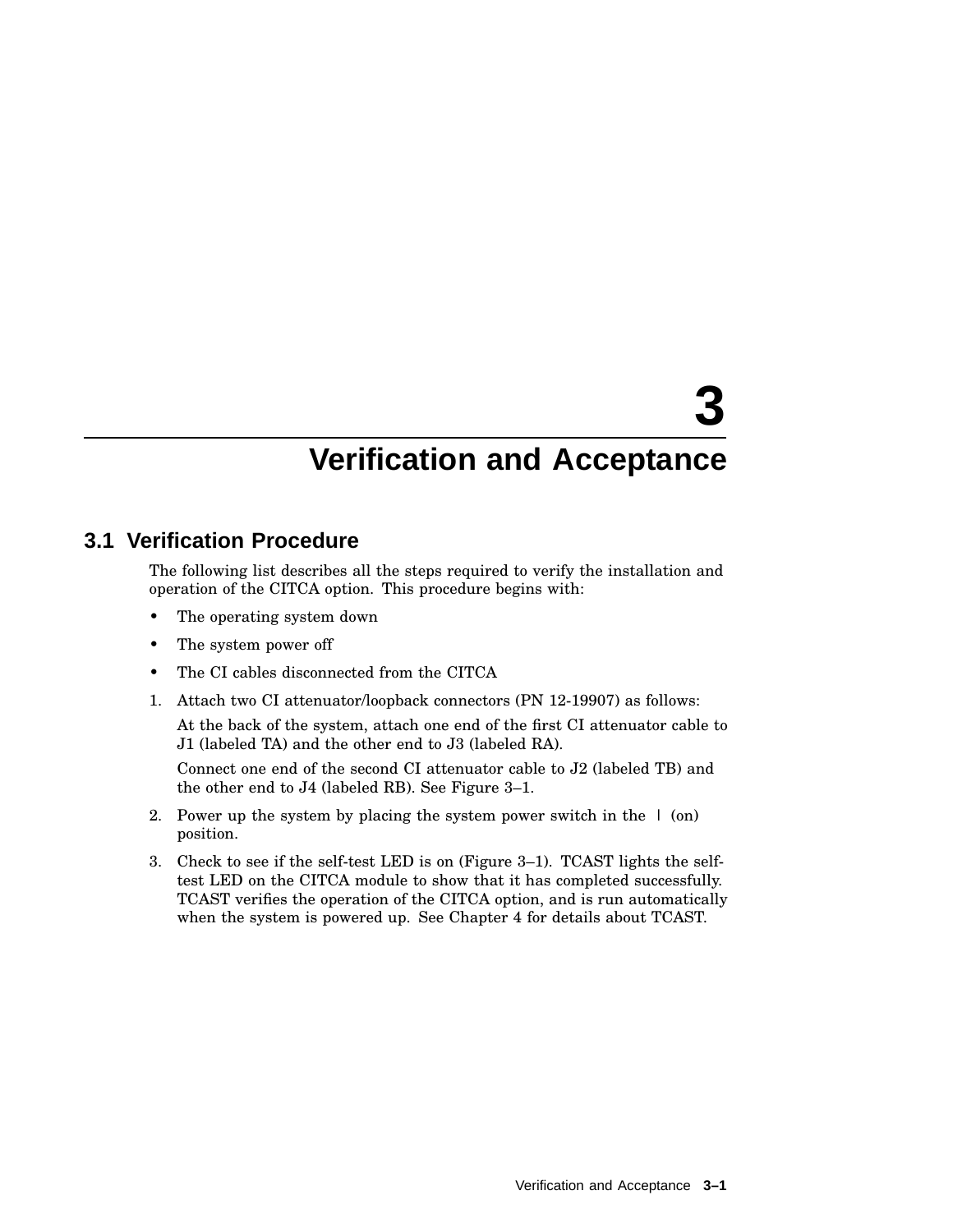

#### **Figure 3–1 Connecting the Attenuator/Loopback Cables**

MR-0779-91DG

- 4. Type *cnfg* at the console prompt to verify that the system sees the CITCA, and the microcode is up to date. Example 3–1 shows the console output that you can expect to see, although the output on your system console may differ slightly to show specific features of your system. The cnfg command provides the following information:
	- The first column lists the TURBOchannel slot into which the device is installed.
	- The next column lists the device type and manufacturer.
	- The next column lists the diagnostic microcode version.
	- The next column lists the device architecture.
	- The last column lists important information about the device. For CITCA it lists the CI node address and the contents of the failing test code (PDFLT) field of the port diagnostic control/status register (PDCSR).

**Note**

PDFLT code *e0* indicates that TCAST completed successfully.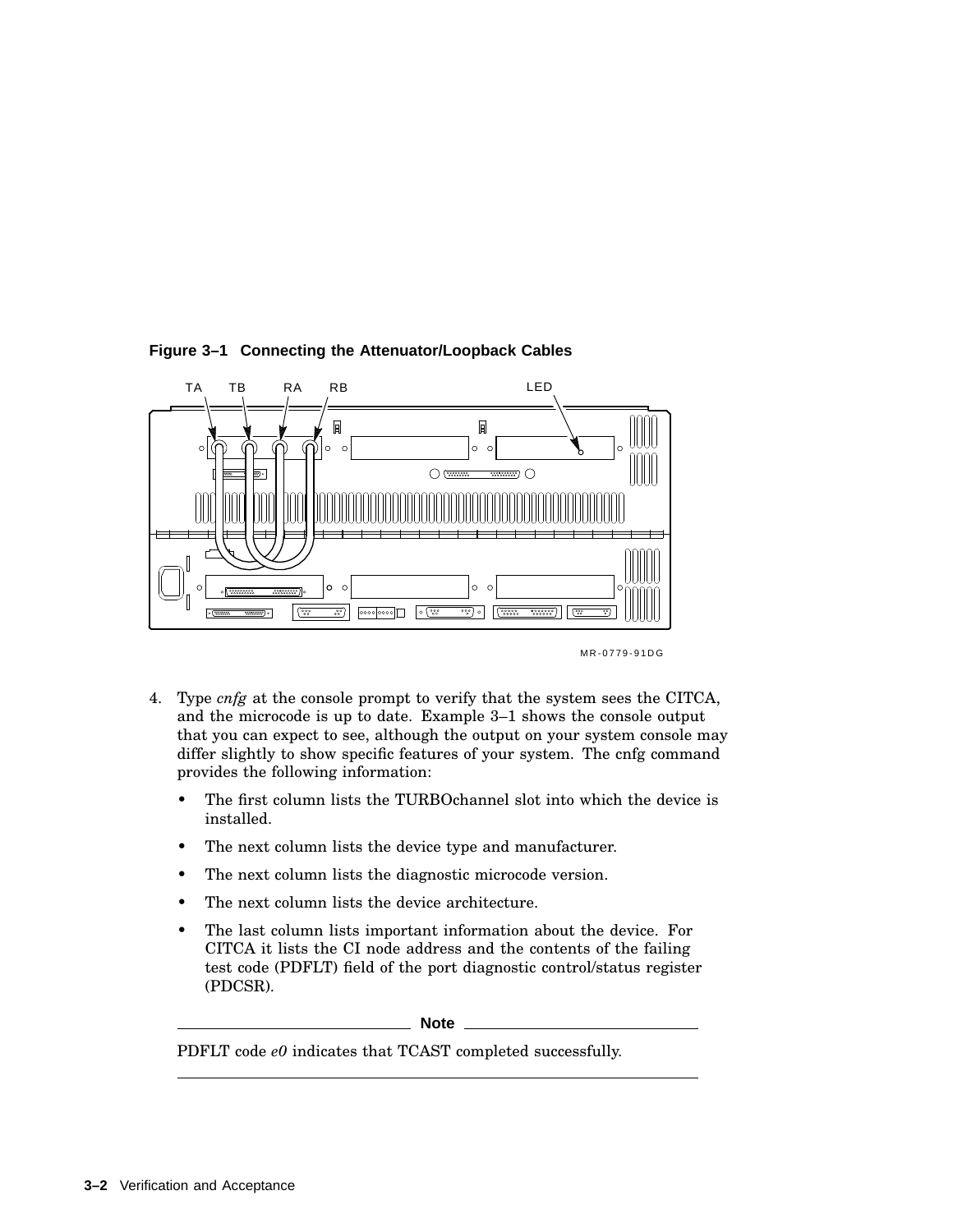```
Example 3–1 Using the cnfg Command
>> \frac{cnfg}{3: KN03-AA} DEC
                      V5.1b TCF0 (128 MB, 1 MB NVRAM)
                                    (enet: 08-00-2b-1c-1d-07)
                                    (SCSI = 7)0: CITCA-AA DEC 0x.01 TCF0[OPTION ROM]
  (CI node address: 014{d}, PDFLT = e0)
```
- 5. Use the *boot slot/l* command to verify the ability of the CITCA to send and receive packets. See Section 4.3.1 for more details about this command.
	- If the loopback test fails, refer to Section 3.2, Troubleshooting. Appendix B describes the error codes.
	- If the loopback test passes, continue on to the next step.
- 6. Power down the system by placing the system power switch in the O (off) position.
- 7. Remove the CI attenuator/loopback cables.
- 8. Attach the CI cables as shown in Figure 3–2. If the cables have not been routed in the cabinet, see Section 2.2.4.
- 9. Power up the system by placing the system power switch in the | (on) position.
- 10. Verify that the self-test LED is on. See Figure 3–2.
- 11. Use the Revision Matrix Document and the *cnfg* console command to verify the revision level of the CITCA FLASH PROM. Example 3–1 shows the console output from the *cnfg* command. Refer to Section 4.4.8 if you need to update the FLASH PROM.
- 12. Use the *boot slot/c* console command to verify the CI path connections, and also to make sure there are no duplicate CI node numbers in the CI environment. See Section 4.3.2 for details about this command.
- 13. Use a tie wrap to hold the CI cables on the cable arm as shown in Figure 3–2.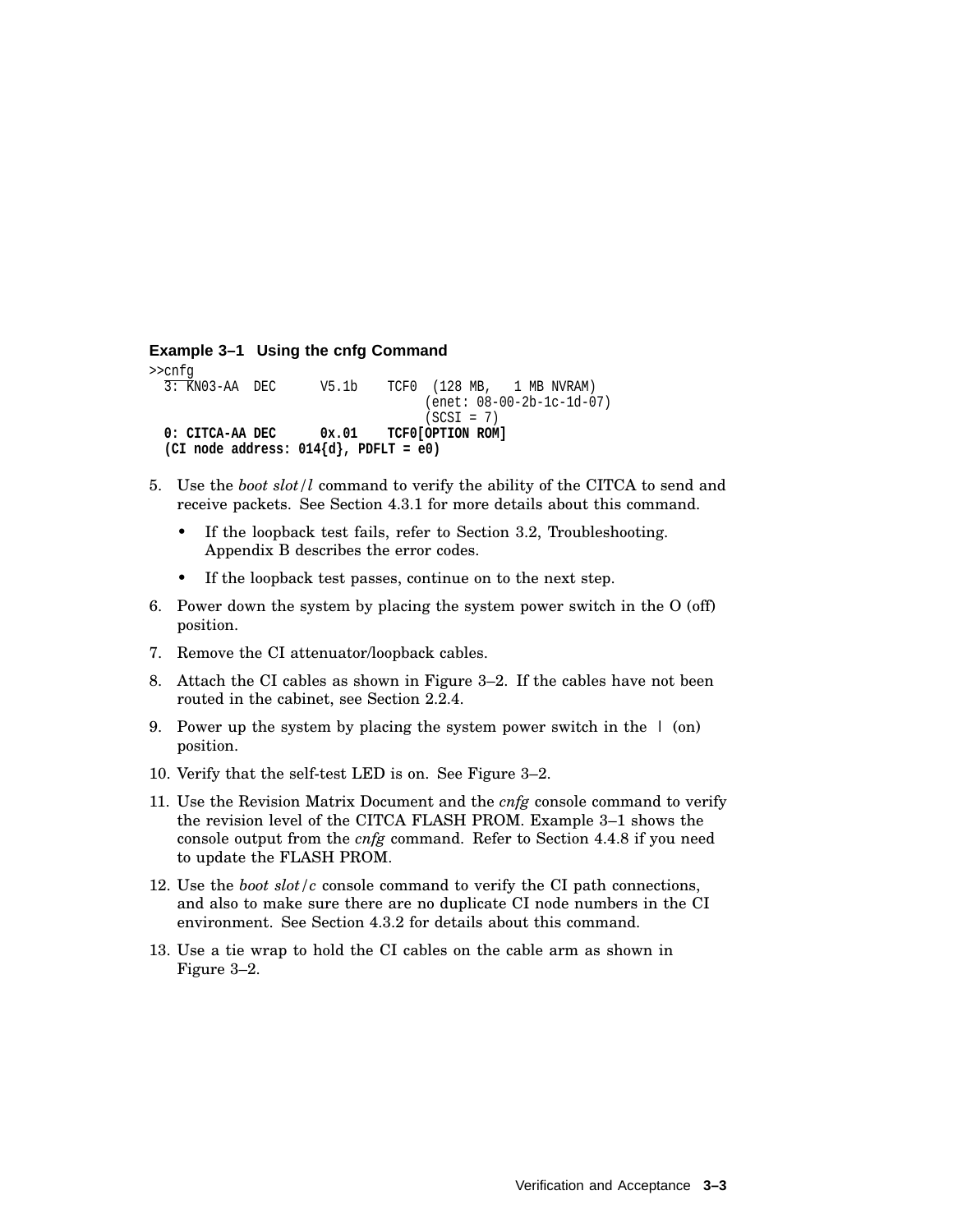

**Figure 3–2 Connecting the CI Cables**

- 14. Replace the drawer cover, push in the drawer, and close the system doors.
- 15. Enable auto-boot if you disabled it earlier.
- 16. Ask the system manager or operator to boot the operating system.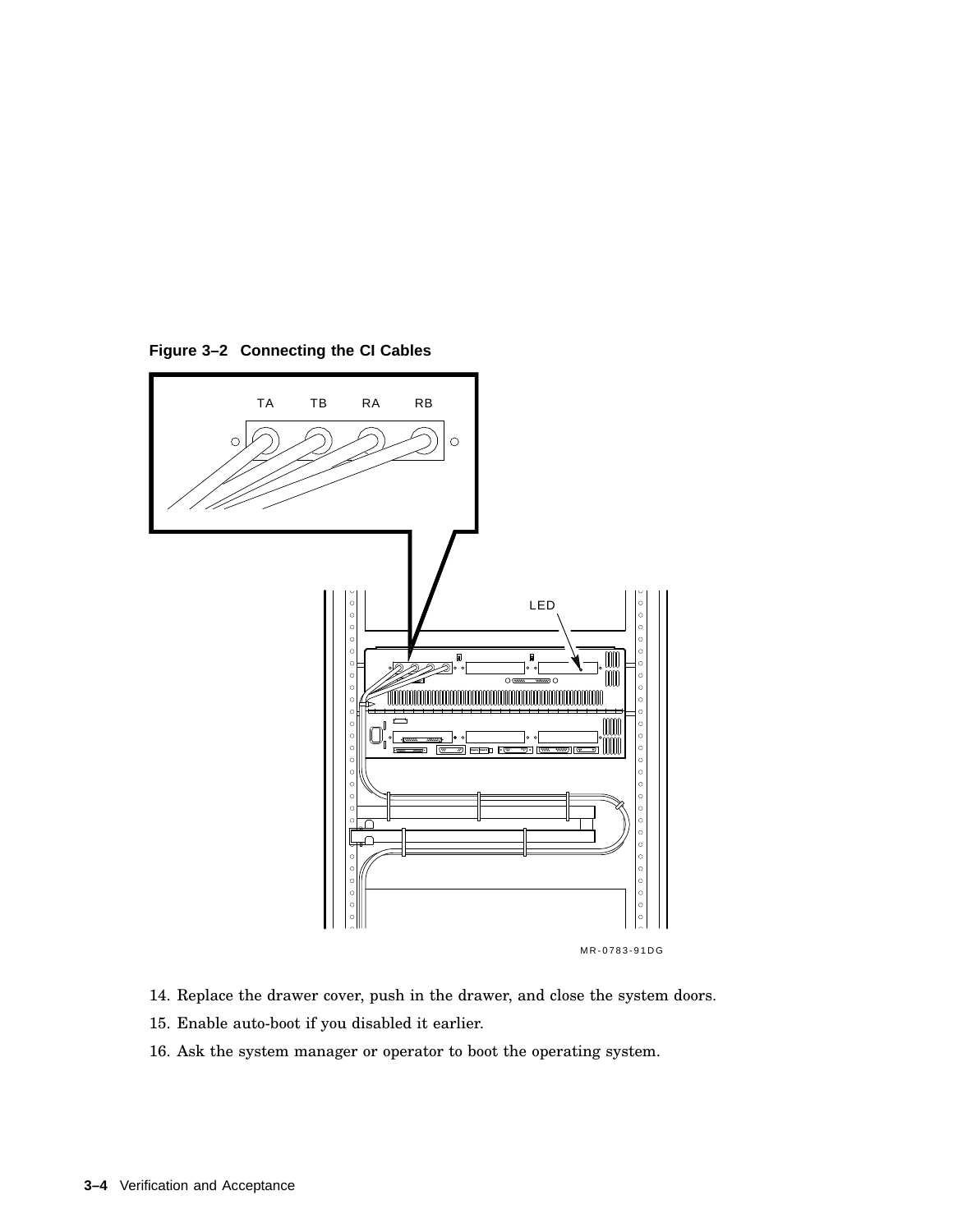# **3.2 Troubleshooting**

This section contains a flowchart to be used to diagnose and repair problems that may occur during the installation of a CITCA module into a system. It also contains information to help you recognize error conditions described in the flowchart.

Table 3–1 lists the PDFLT codes that may be corrected in the field. PDFLT codes not listed in Table 3–1 require module replacement.

| Code           | <b>Description</b>                                                    | <b>Required Action</b>                                                                                                                                                                   |
|----------------|-----------------------------------------------------------------------|------------------------------------------------------------------------------------------------------------------------------------------------------------------------------------------|
| D1             | Node and duplicate node<br>addresses differ                           | Set SP1, SW3 - 10 and SP2, SW3 - 10 to the<br>same value.                                                                                                                                |
| E0             | <b>TCAST</b> completed<br>successfully                                | None                                                                                                                                                                                     |
| F1             | Illegal arbitration<br>modulus (cluster size)                         | Set SP3, SW4 $-6$ to a value of 16 or 32.                                                                                                                                                |
| F <sub>2</sub> | Invalid node number -<br>Node number is higher<br>than the node count | Set the node address value (SP1, SW3 - 10 and<br>SP2, SW3 - 10) lower than the node count value<br>$(SP3, SW4 - 6)$ ; or set the node count value<br>higher than the node address value. |
| F3             | Quiet slot time is illegal                                            | Verify SP3, SW1 $-3$ is set to a value of 10.                                                                                                                                            |
| F4             | Node and duplicate node<br>addresses differ                           | Set SP1, SW3 - 10 and SP2, SW3 - 10 to the<br>same value.                                                                                                                                |

**Table 3–1 PDFLT Codes**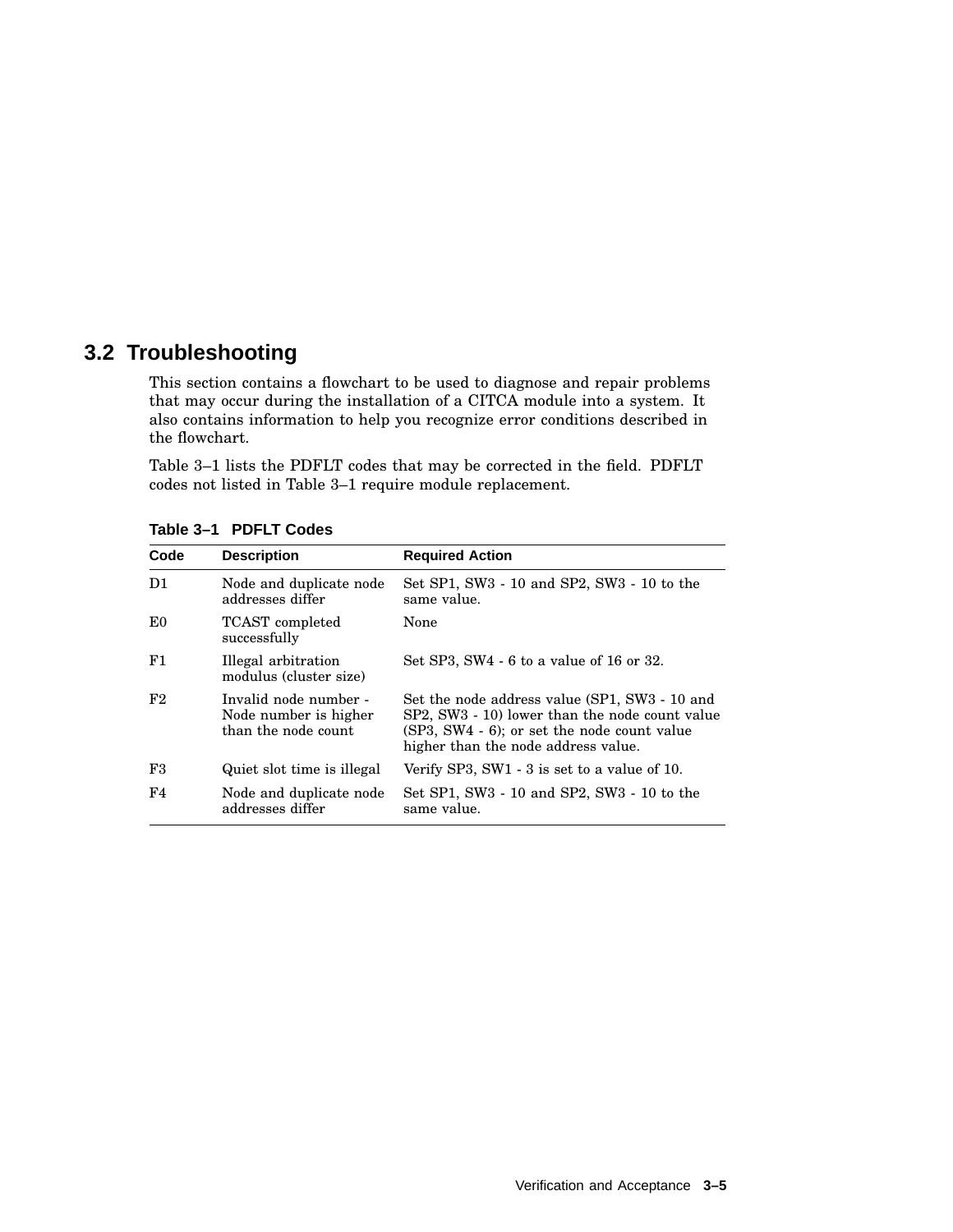

**Figure 3–3 Installation Verification/Troubleshooting Flowchart (Part 1 of 2)**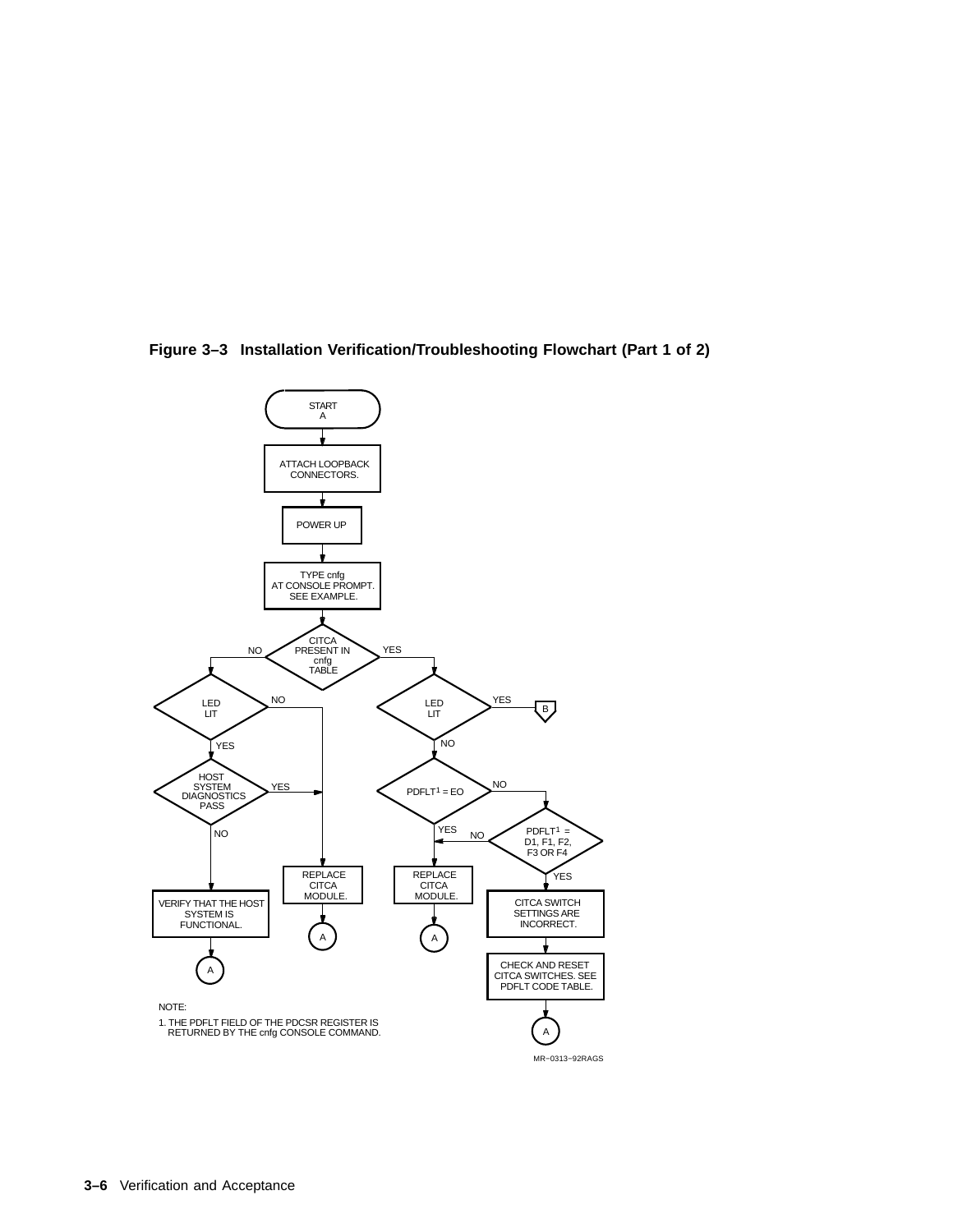

**Figure 3–4 Installation Verification/Troubleshooting Flowchart (Part 2 of 2)**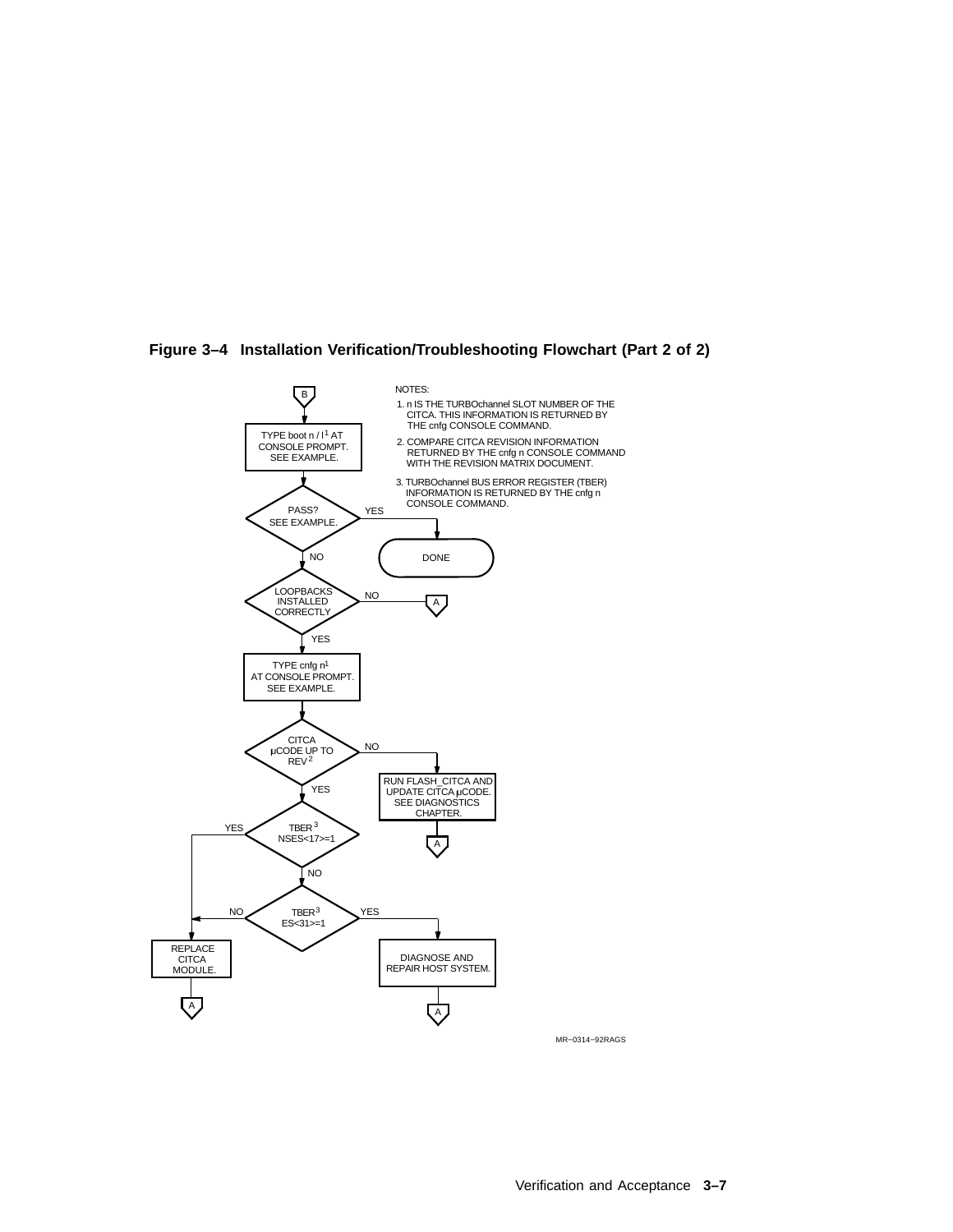Example 3–2 shows a sample of the console output from the *boot*  $n/l^1$ command. The output on your system console may differ slightly to reflect specific features of your system. In this example, a CITCA is installed in TURBOchannel slot 0.

#### **Example 3–2 Boot n/l**

```
>>boot 0/l
TCA Slot Number = 0, Mips Address = be000000
[TCA Boot Code Version: V1]
[Functional ucode version is :ae]
*** Adapter Max PGRP before reading cnfg jumpers: 0.
*** Adapter Max PGRP after the reading : 15.
         CITCA CI own Node number is: 5.
*** CI path A loopback test: OK
*** CI path B loopback test: OK
>>
```
Example 3–3 shows the console output from the  $cnfg$   $n^1$  console command. The output on your system console may differ slightly to reflect specific features of your system. In this example, a CITCA is installed in TURBOchannel slot 0.

#### **Example 3–3 Using the cnfg n Command**

```
>>cnfg 0<br>0: CITCA-AA DEC
                           0x.01 TCF0[OPTION ROM]
  (CI node address: 001\{d\}, PDFLT = e0\{x\})
The Slot Base Address = be800000 of TURBOchannel Slot 0
TDEV = 80ff00ca
TBER = 1c000000
PDCSR = 800000e0
ASNR = 7fffffff
                      ----------------------------------------
         CITCA Module Serial Number = AS268435455
         CITCA Module H/W revision- = S15
         CITCA Diagnostic Microcode revision 0x.01<br>CITCA Functional Microcode revision 0x.01
         CITCA Functional Microcode revision 0x.01<br>CITCA MIPS_resp Microcode revision 0x.01
         CITCA MIPS_resp Microcode revision
         CITCA External Switch Enable Register value:
                   SWCHENR:[ 00200101 ]
          ----------------------------------------
```
 $\frac{1}{1}$  *n* is the TURBOchannel slot number where the CITCA is installed.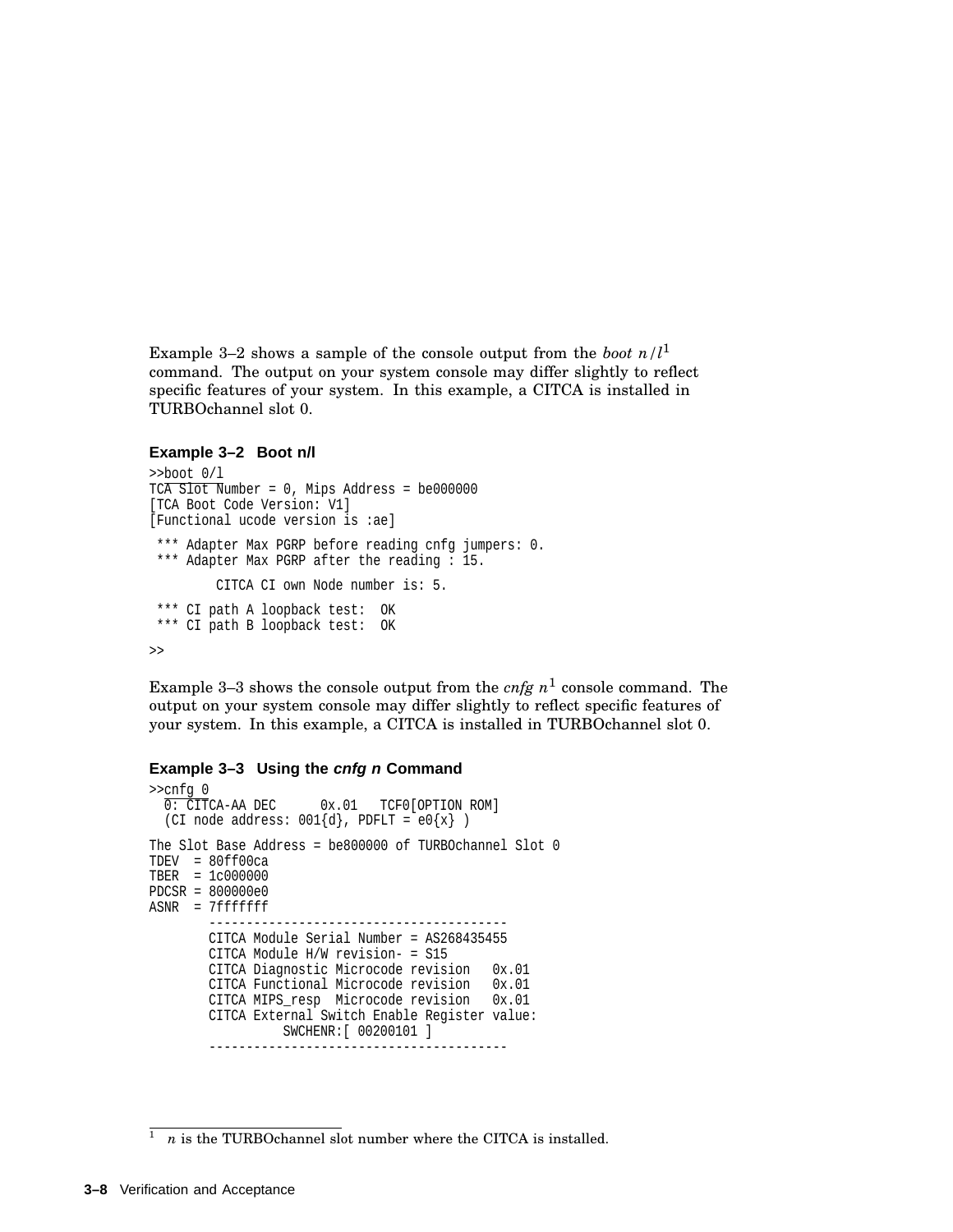# **3.3 Booting from CITCA**

To boot the system software from an MSCP disk drive on the CI bus, use the format *boot slot/CI node\_ra\_drive/file* where:

- *boot* specifies the boot command.
- *slot* specifies the CITCA slot number.
- *CI node* specifies the node number of the HSC drive controller.
- *ra* specifies the type of disk drive that performs the boot operation.
- *drive* specifies the MSCP drive number.
- *file* specifies the name of the file that you want to boot.

See your system user guide for optional arguments for the boot command.

The command *boot 0/12ra3/vmunix* shows what the boot command would look like if you were trying to boot a system disk through the CITCA under the following conditions:

- The CITCA is installed in TURBOchannel slot 0
- The CI node number of the HSC disk controller is 12
- You are booting from disk number 3
- You wish to boot the file named vmunix

## **3.3.1 Boot Errors**

If the system fails to boot the operating software from an MSCP disk drive on the CI bus, perform the following steps:

- 1. Use the troubleshooting flowchart shown in Figure 3–3.
- 2. Use the *boot slot/c* console command to verify the CI path connections, and also to make sure there are no duplicate CI node numbers in the CI environment. See Section 4.3.2 for details about this command.
- 3. Make sure that the ULTRIX configuration file includes the CITCA and CI devices. Refer to the *ULTRIX Guide to Configuration File Maintenance*.
- 4. Refer to Appendix B for information about troubleshooting boot errors.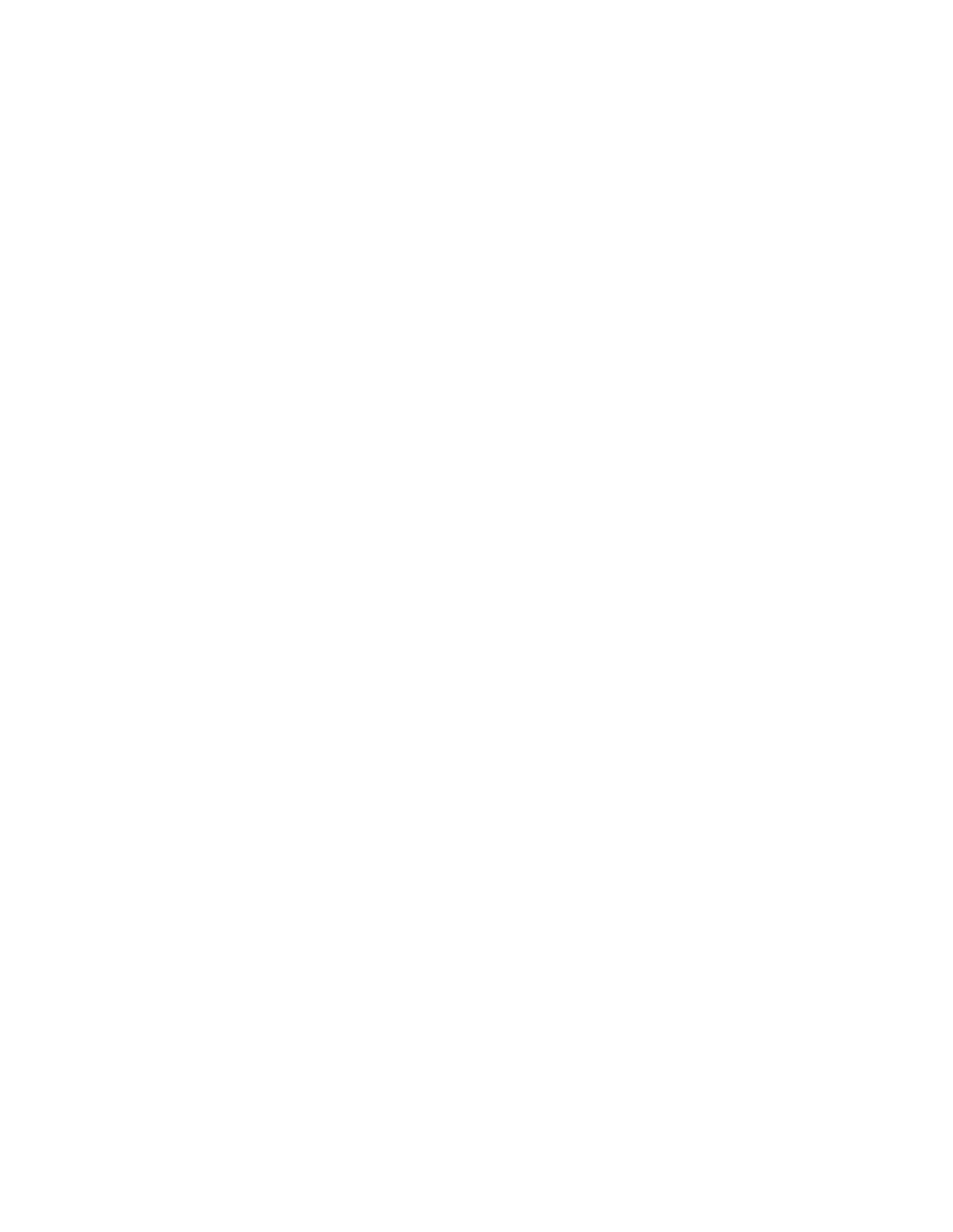# **4 Diagnostics**

The following diagnostic tools may be used to verify correct operation of the CITCA.

- TCAST CITCA power-up self-test
- PST CITCA MIPS-based power-up self-test, CITCA subtest
- CI verification CI functional testing
- FLASH\_CITCA<sup>1</sup> CITCA standalone diagnostic and FLASH PROM update utility

# **4.1 TCAST**

TCAST verifies the operation of the CITCA. Located in FLASH PROM on the CITCA module, the TCAST uses a bottom-up approach in testing; each test executes only after all preceding tests have successfully completed.

<sup>&</sup>lt;sup>1</sup> The CD ROM that contains the FLASH\_CITCA diagnostic is not available to the field except in the case of a field-upgradable microcode update.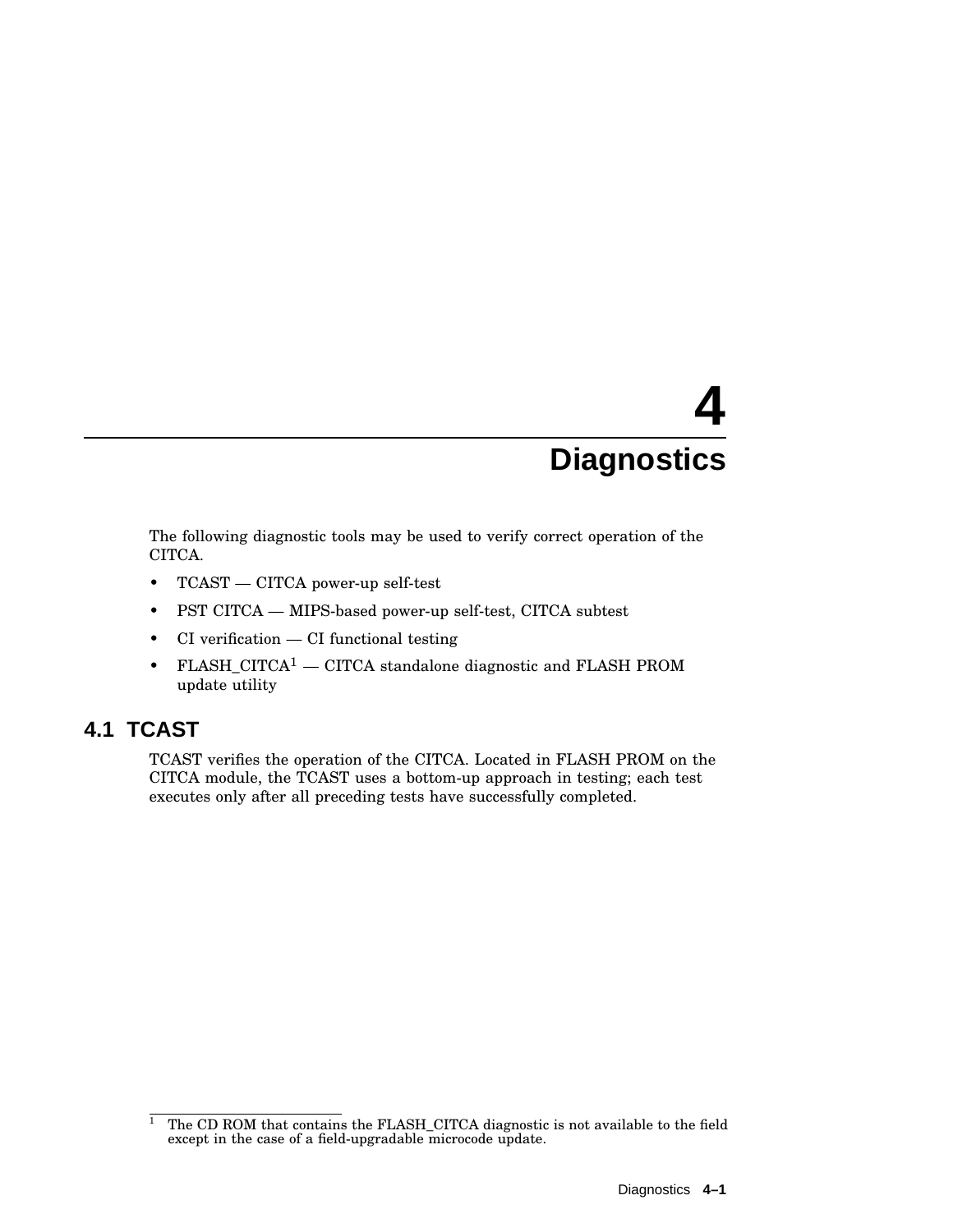# **4.1.1 TCAST Tests**

The tests that are performed by TCAST are as follows:

- Test 1 MCDP Processor ALU Status and Branch Test
- Test 2 ALU Arithmetic/Logical Function Test
- Test 3 General Purpose Register Test
- Test 4 Microsequencer Stack Test
- Test 5 Internal Bus Loopback Test
- Test 6 Interval Timer Test
- Test 7 Local Store Test
- Test 8 Memory Control and Wire Interface Test
- Test 9 Data Mover A Test
- Test 10 Data Mover B Test
- Test 11 TURBOchannel Commander Test
- Test 12 TURBOchannel Responder Test
- Test 13 Data Mover Loopback Test
- Test 14 MCWI Error Detection Logic Test
- Test 15 TMOV Error Detection Logic Test
- Test 16 Interrupt Control Registers Test
- Test 17 CI Maintenance Loopback Test

## **4.1.2 Running TCAST**

TCAST runs automatically when the system is powered up or the CITCA is reset. Alternately, it may be run as test 4 from FLASH\_CITCA. It takes less than 1 second to complete. Pass/fail information is provided as shown in Table 4–1. Figure 4–1 shows the location of the self-test passed LED on the CITCA module. It can be seen through an access hole in the rear bulkhead shield.

| <b>Location of Error Indicator</b>                                                                   | If TCAST<br>Passed | <b>If TCAST</b><br>Failed |
|------------------------------------------------------------------------------------------------------|--------------------|---------------------------|
| Self-test Passed LED on the CITCA <sup>1</sup>                                                       | LED on             | LED off                   |
| Self-test Failed (STF) bit in the TURBOchannel Bit cleared<br>Bus Error Register (TBER) <sup>2</sup> |                    | Bit set                   |
| $\mathrm{^{1}See}$ Figure 4-1                                                                        |                    |                           |

#### **Table 4–1 TCAST Pass/Fail Information**

See Figure 4–1

 ${}^{2}$ TBER (BB + 08), bit 16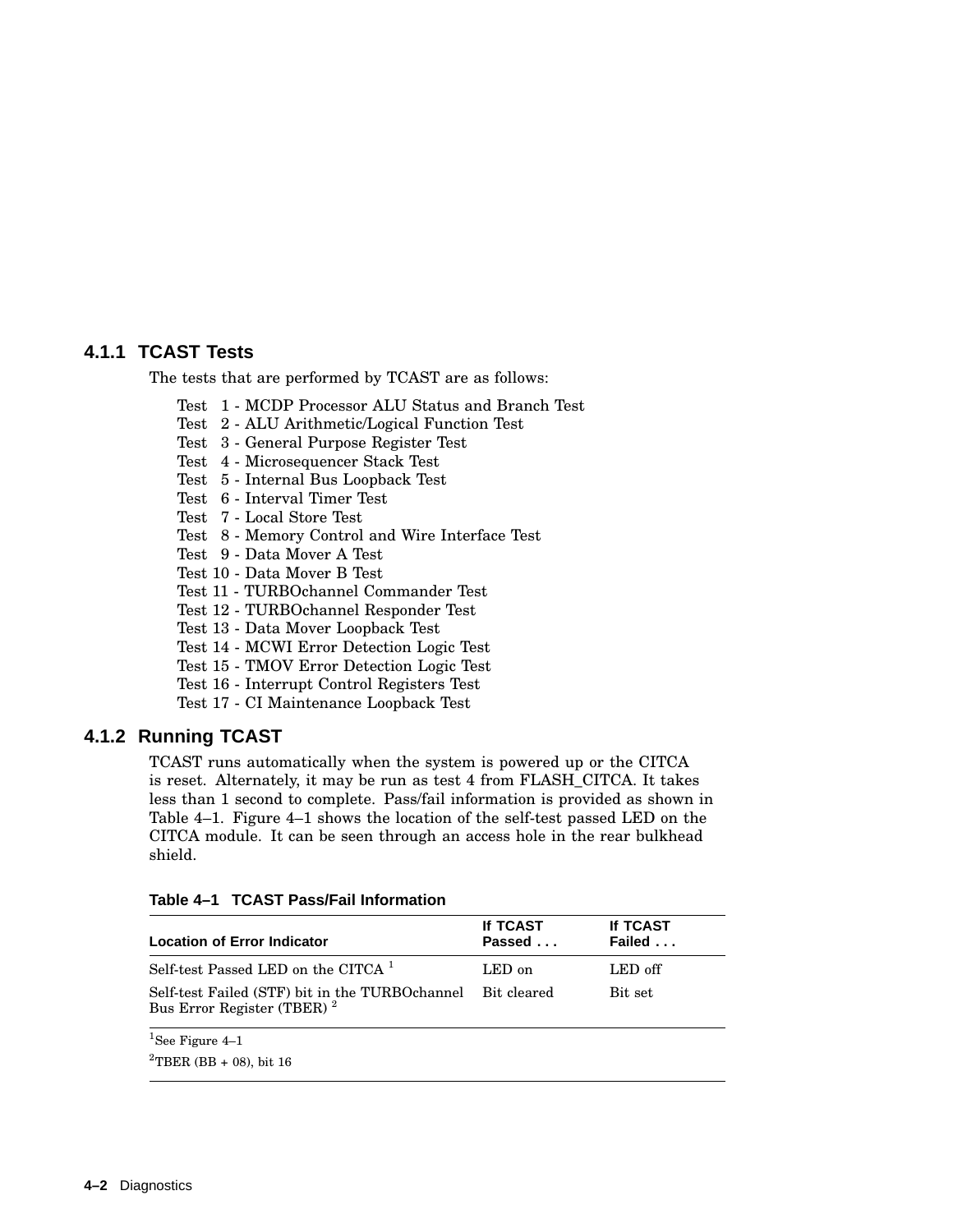



# **4.1.3 Interpreting Error Information**

In most cases, a TCAST failure requires the replacement of the CITCA module, however an incorrect switch setting could cause a failure that may be corrected in the field. Use the *cnfg* console command to determine the port diagnostic failing test code (PDFLT). Table 4–2 describes the PDFLT codes that may be corrected in the field. PDFLT codes not listed in Table 4–2 require module replacement.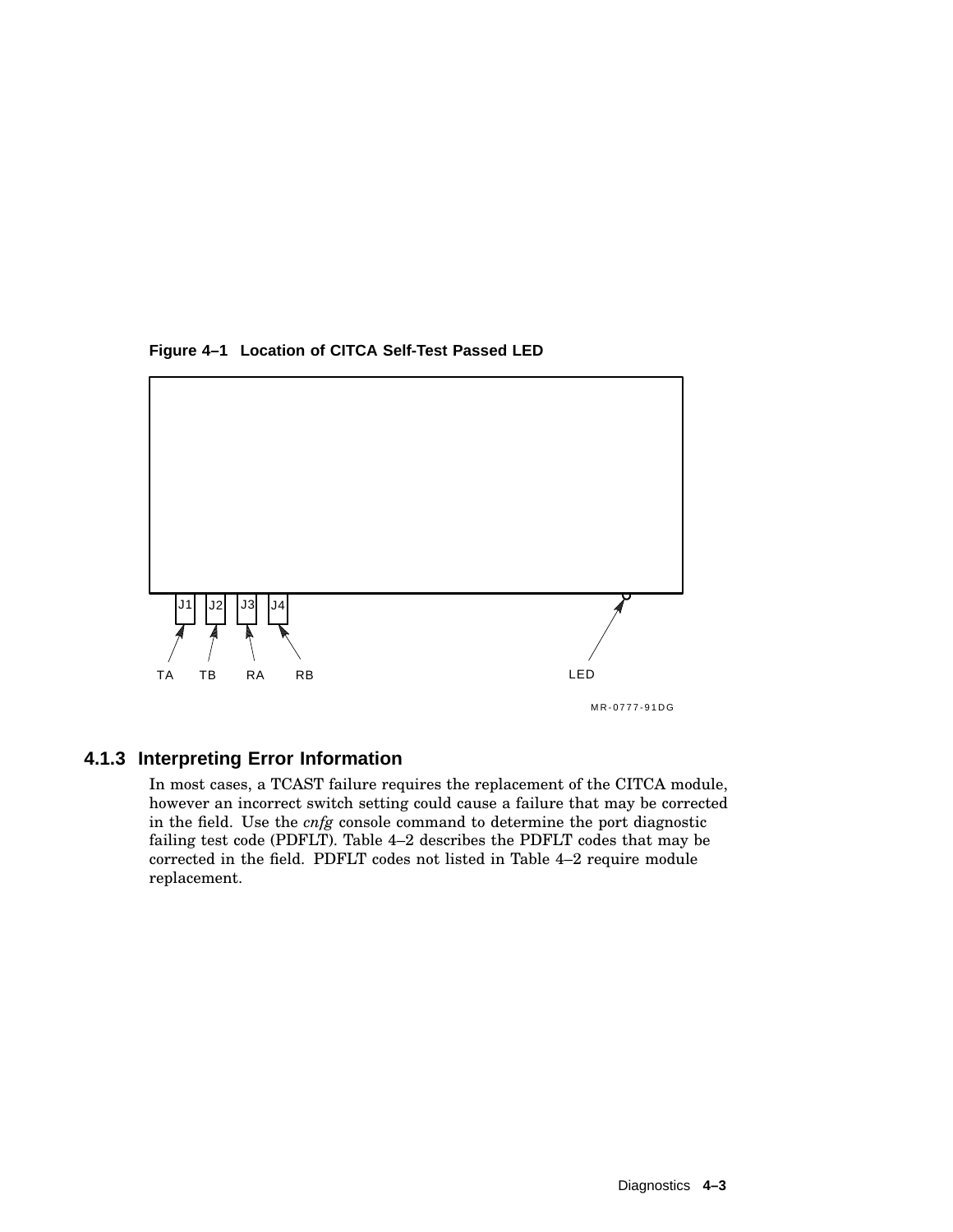**Table 4–2 PDFLT Codes**

| Code | <b>Description</b>                                                    | <b>Required Action</b>                                                                                                                                                                |
|------|-----------------------------------------------------------------------|---------------------------------------------------------------------------------------------------------------------------------------------------------------------------------------|
| D1   | Node and duplicate node<br>addresses differ                           | Set SP1, SW3 - 10 and SP2, SW3 - 10 to the<br>same value.                                                                                                                             |
| E0   | <b>TCAST</b> completed<br>successfully                                | None.                                                                                                                                                                                 |
| F1   | Illegal arbitration<br>modulus (cluster size)                         | Set SP3, SW4 $-6$ to a value of 16 or 32.                                                                                                                                             |
| F2   | Invalid node number -<br>Node number is higher<br>than the node count | Set the node address value (SP1, SW3 - 10 and<br>SP2, SW3 - 10) lower than the node count value<br>(SP3, SW4 - 6); or set the node count value<br>higher than the node address value. |
| F3   | Quiet slot time is illegal                                            | Verify SP3, SW1 $-3$ is set to a value of 10.                                                                                                                                         |
| F4   | Node and duplicate node<br>addresses differ                           | Set SP1, SW3 - 10 and SP2, SW3 - 10 to the<br>same value.                                                                                                                             |

# **4.2 PST**

The MIPS-based PST runs a comprehensive test of the system hardware. This section describes the subtest that verifies the ability of the host system to communicate successfully with the CITCA.

Refer to your system documentation for details about the PST.

# **4.2.1 PST CITCA Subtests**

The PST subtest that tests the CITCA contains the following two tests:

- pdflt Checks the contents of the PDFLT field in the port diagnostic control and status register (PDCSR) and reports error conditions if they exist.
- ROM Checks the CITCA option ROM header information and reports error conditions if they exist.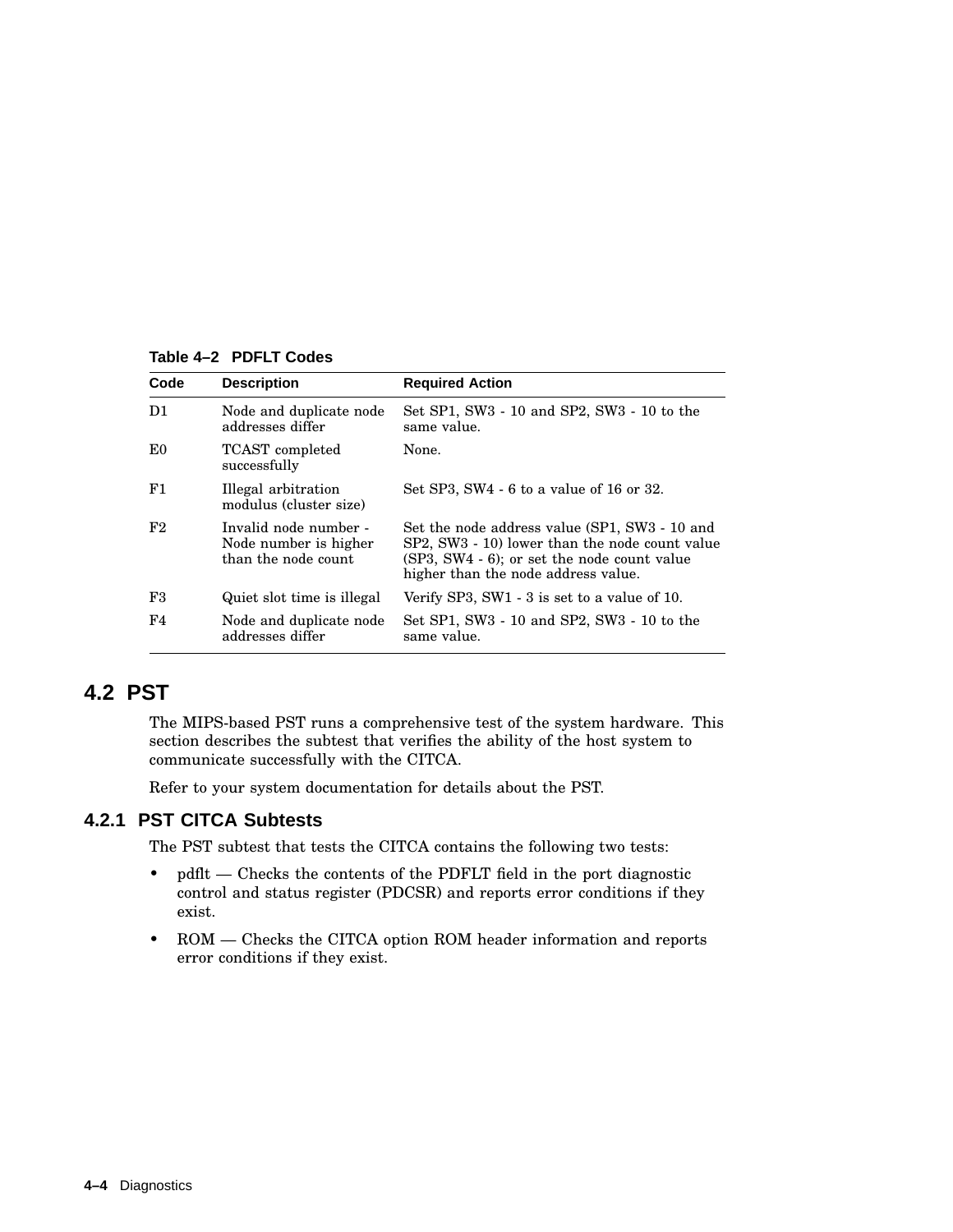# **4.2.2 Running the CITCA Subtest**

PST runs automatically when the system is powered up or reset. Error information is reported through the system console terminal and self-test LED on the module.

To run an individual test on the CITCA, use the format *t slot/test\_name* where:

- *t* specifies the test command.
- *slot* specifies the TURBOchannel slot where the CITCA is installed.
- test name specifies the individual test that you wish to run.

Example 4–1 shows the command that you would type if you wished to run the pdflt test on a CITCA that is installed in slot 0. This example also shows how the console reports error information. User input is underlined.

A successful pass of the test does not return a status message.

#### **Example 4–1 Running the pdflt Subtest**

```
>>t 0/pdflt
?TFL: 0/pdH1t (The CITCA in slot 0 has a self-test error = D1.) [CITCA]
```
## **4.2.3 Interpreting Error Information**

Error information is reported on the system console terminal in the format *?TFL slot/test (error\_code: description) [module]* where:

- *?TFL* indicates that an error occurred.
- *slot* specifies the TURBOchannel slot number where the module that reported the error is installed.
- *test* specifies the individual test that failed.
- *error\_code: description* specifies which part of the test failed. and provides a brief description of the failure.
- *module* identifies the failing module number.

The error message shown in Example 4–1 states that the CITCA module in slot 0 failed the pdflt test, and the error code is D1. Table 4–2 describes the PDFLT codes that may be corrected in the field. PDFLT codes not listed in Table 4–2 require module replacement.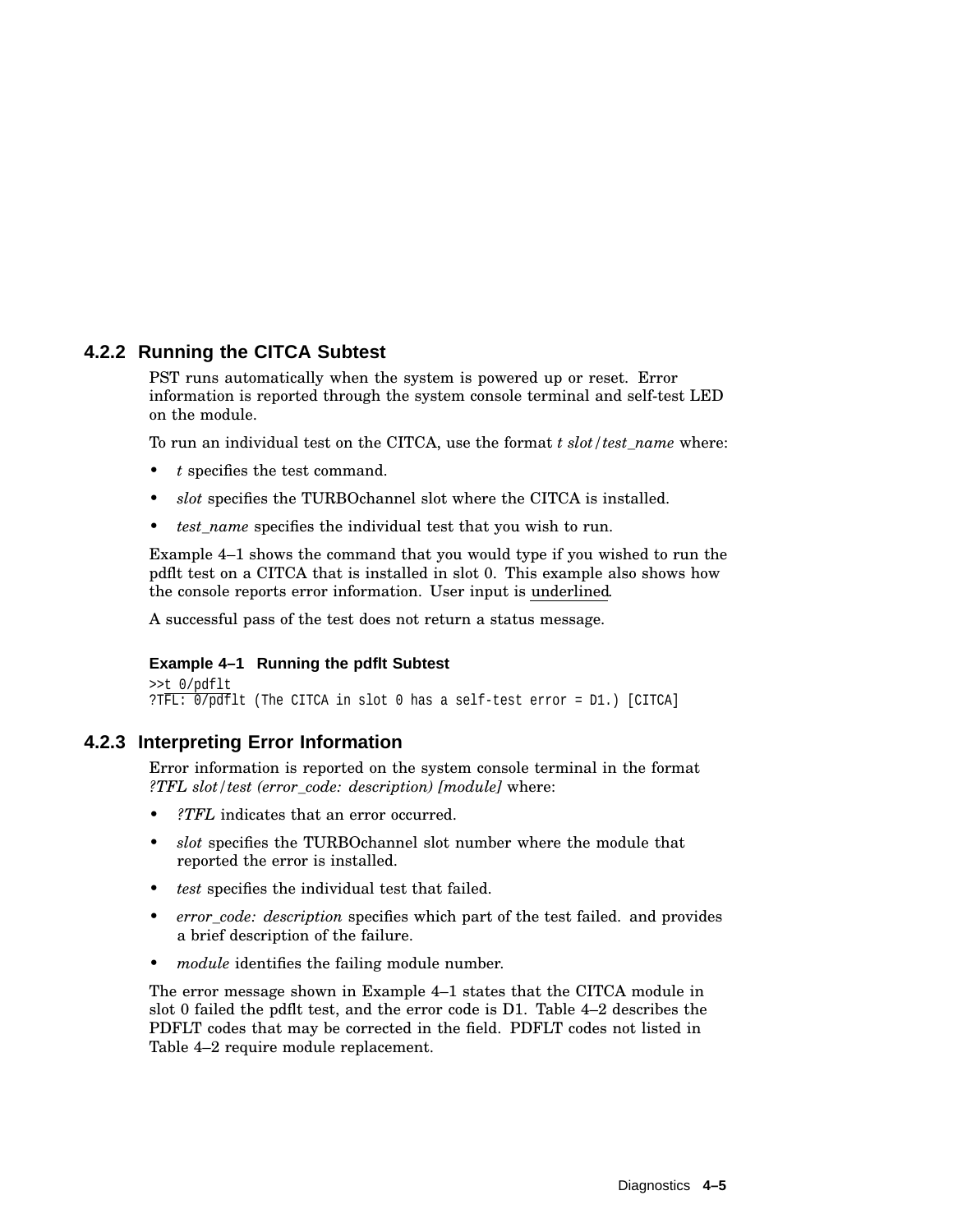# **4.3 CI Verification**

The CI verification tests ensure that CITCA is correctly connected to the CI bus and is able to communicate with other nodes in the CI environment. These tests are CITCA specific and use the boot command to execute. The following tests make up the CI verification tests:

CI External Loopback Test CI Node Configuration Test

# **4.3.1 CI External Loopback Test**

The CI external loopback test allows you to verify the operation of the CITCA module and the CI cables. During this test, the CITCA sends a datagram to its own CI node address — with or without CI attenuator/loopback connectors attached. A successful pass of this test verifies the CITCA send and receive logic and, optionally, the CI cables as well.

If you suspect a problem with the CI bus, first run the CI external loopback test with CI attenuator/loopback connectors attached to the CITCA. This will verify the operation of the CITCA module. Next, remove the CI attenuator /loopback connectors, attach the CI cables, and run the loopback test a second time. This will verify the operation of the CI cables.

## **4.3.1.1 Connecting the CI Attenuator/Loopback Connectors**

Attach two CI attenuator/loopback connectors as follows:

- 1. Power down the system by placing the system power switch in the O (off) position.
- 2. At the back of the system, attach one end of the first CI attenuator/loopback connector to J1 (labeled TA) and the other end to J3 (labeled RA). Connect one end of the second CI attenuator/loopback connector to J2 (labeled TB) and the other end to J4 (labeled RB). See Figure 4–2.
- 3. Power up the system by placing the system power switch in the  $\perp$  (on) position.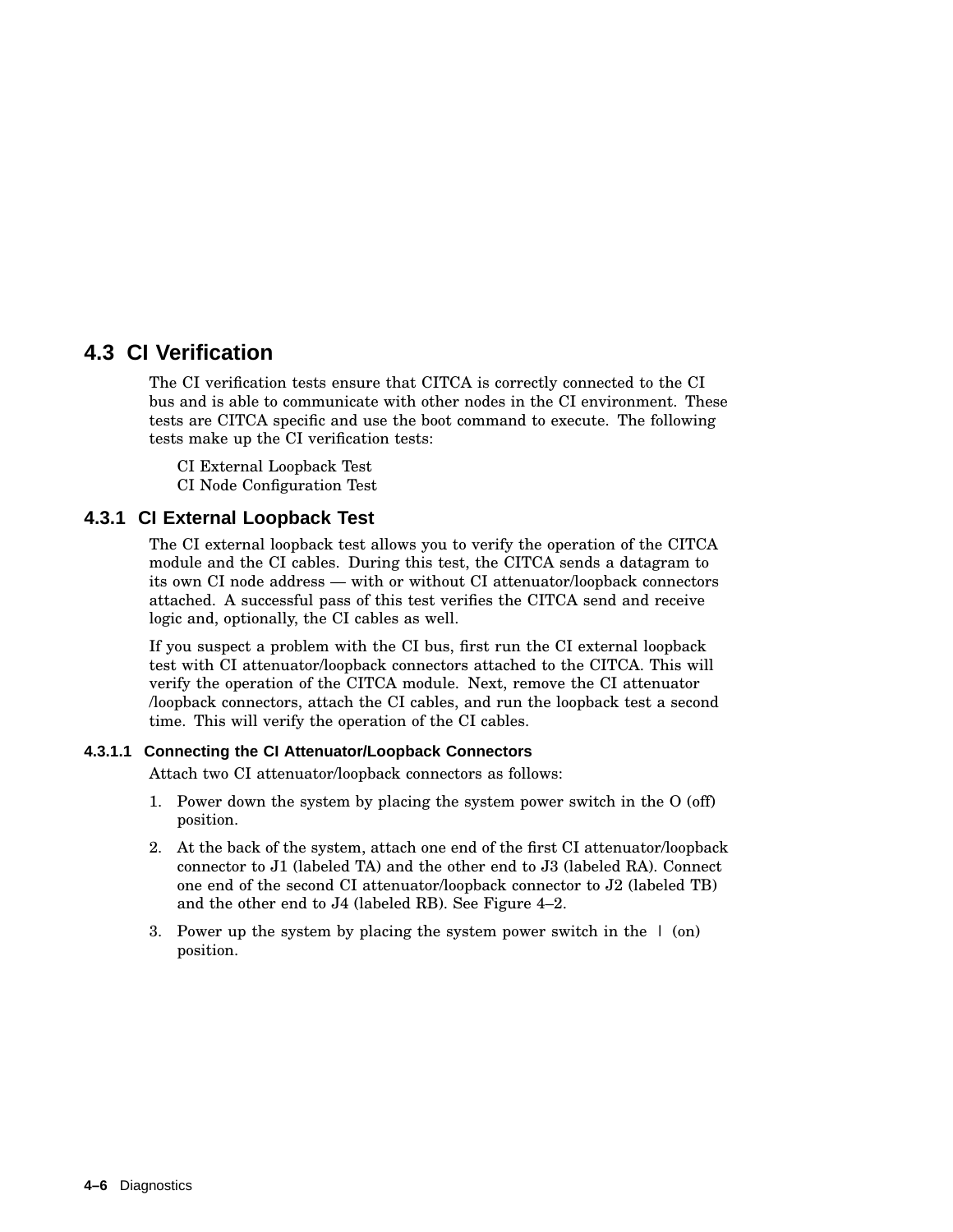

## **Figure 4–2 Connecting the CI Attenuator/Loopback Connectors**

MR-0779-91DG

#### **4.3.1.2 Program Execution**

To execute the loopback test, use the format *boot slot/l* where:

- *boot* specifies the boot command.
- *slot* specifies the CITCA slot number.
- *l* specifies that you wish to run the loopback test.

Example 4–2 shows the console output from a successful loopback test. In this example, the CITCA is installed in TURBOchannel slot 0, and the attenuator/loopback connectors are installed. User input is underlined.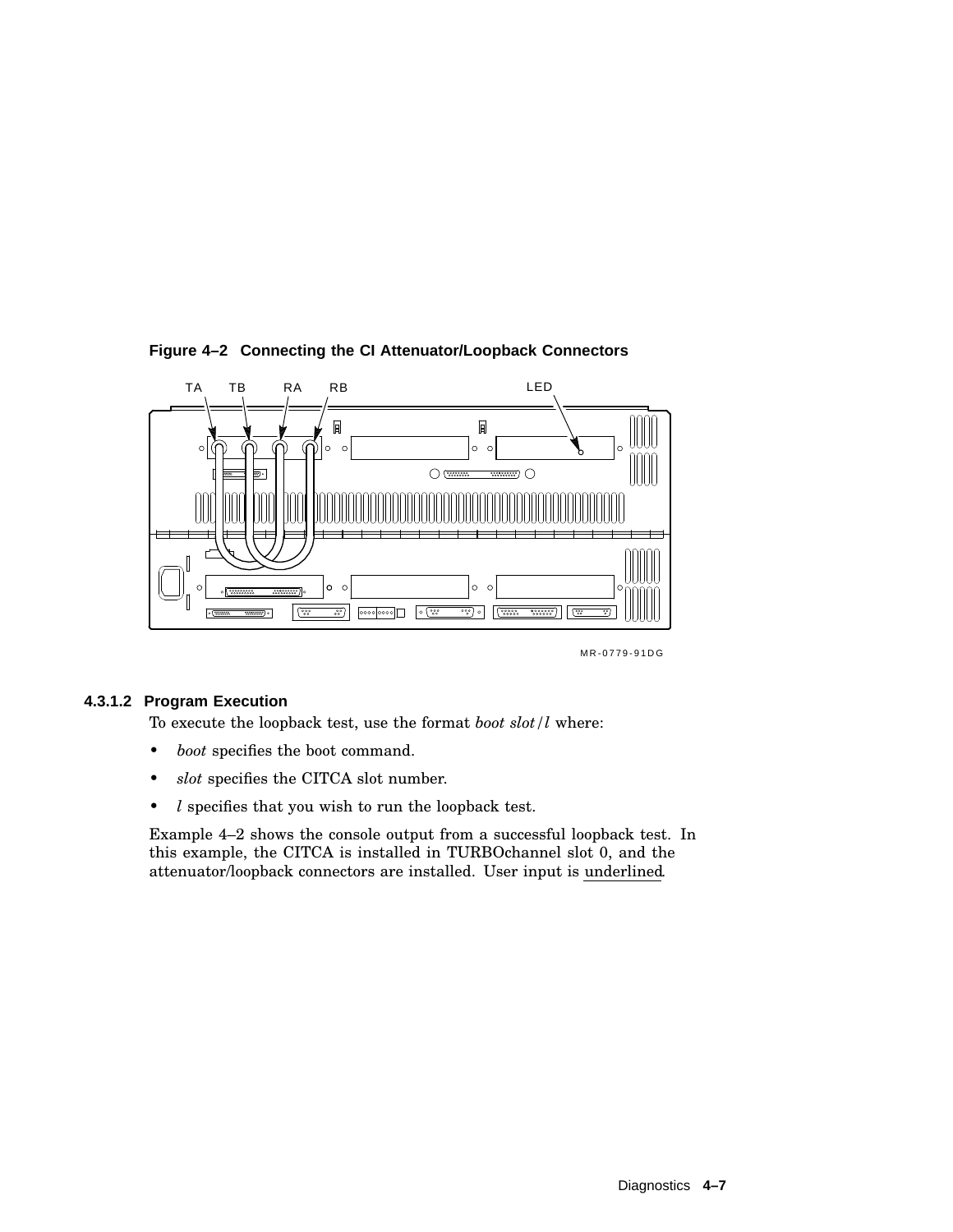```
Example 4–2 CI External Loopback Test — Passed
```

```
>>boot 0/l
TCA Slot Number = 0, Mips Address = be000000
[TCA Boot Code Version: V1]
[Functional ucode version is :ae]
*** Adapter Max PGRP before reading cnfg jumpers: 0.
*** Adapter Max PGRP after the reading : 15.
         CITCA CI own Node number is: 5.
*** CI path A loopback test: OK
*** CI path B loopback test: OK
>>
```
If the loopback test fails, error information is output to the console terminal. The last line of the console message contains an error code. Appendix B describes the error codes.

Example 4–3 shows the console output from a loopback test that failed because of a bad connection on CI path B. In this example, the CITCA is installed in TURBOchannel slot 0, and the CI cables are connected to the CITCA. User input is underlined.

#### **Example 4–3 CI External Loopback Test — Failed**

```
>>boot 0/l
TCA Slot Number = 0, Mips Address = be000000
[TCA Boot Code Version: V1]
[Functional ucode version is :ae]
 *** Adapter Max PGRP before reading cnfg jumpers: 0.
*** Adapter Max PGRP after the reading : 15.
         CITCA CI own Node number is: 5.
*** CI path A loopback test: OK
*** Time-out - No response
*** Please, check CI cable connection
*** CI path B test: FAILED
error/status code is: 2f
>>
```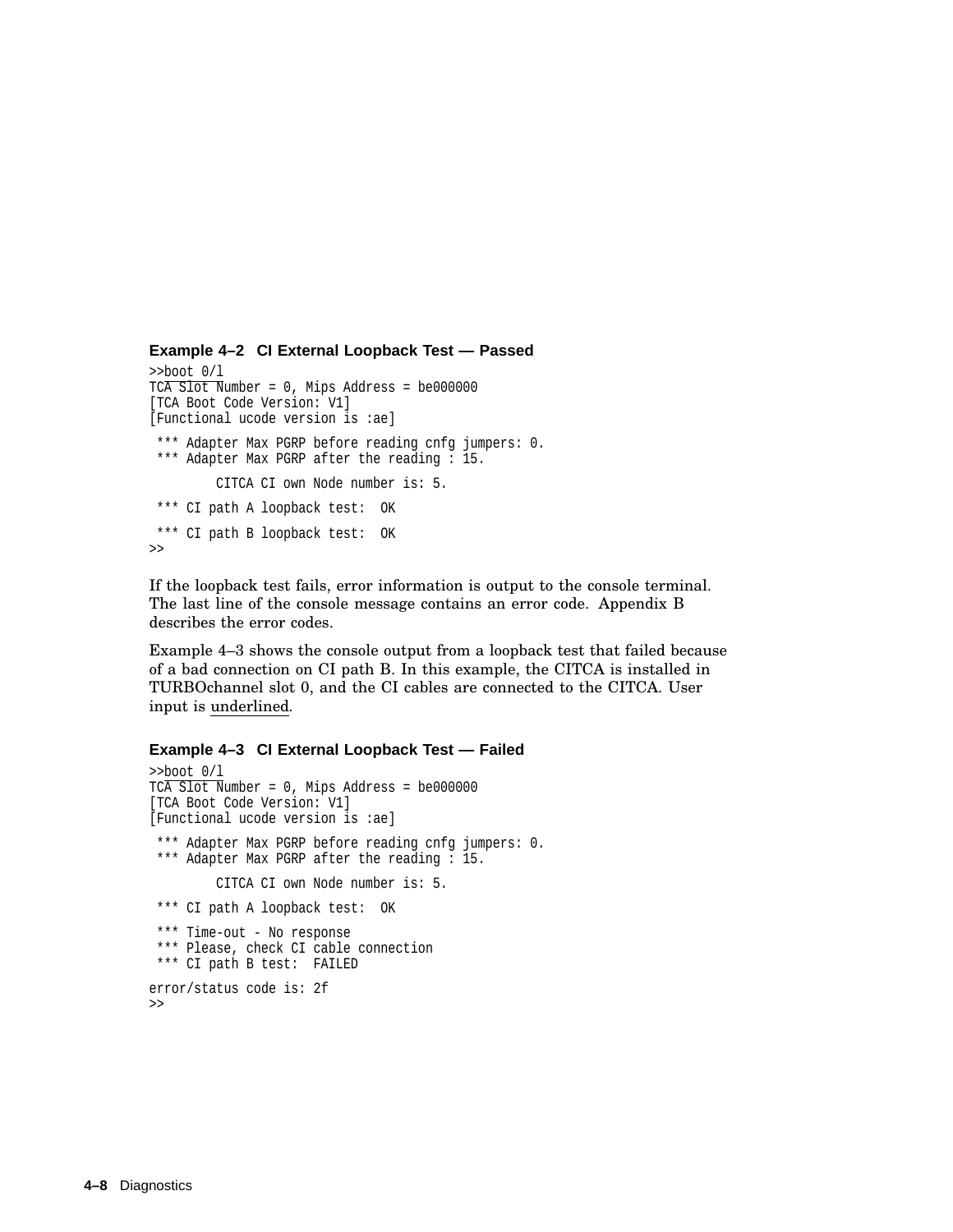# **4.3.2 CI Node Configuration Test**

The CI node configuration test allows you to verify that the CITCA is able to communicate with the other nodes in the CI environment. During this test, the CITCA issues a request for information to all nodes in the CI environment. The other nodes respond with their node number and hardware type.

If the CI node configuration test fails, error information including an error code is output to the console terminal. Appendix B describes the error codes.

To show the CI node configuration, use the format *boot slot/c* where:

- *boot* specifies the boot command.
- *slot* specifies the CITCA slot number.
- *c* specifies that you wish to check the CI node configuration.

Example 4–4 shows the console output from the CI node configuration test. In this example, the CITCA is installed in TURBOchannel slot 0. User input is underlined.

#### **Example 4–4 CI Node Configuration Test**

```
>>boot 0/c
[TCA Slot Number = 0, Mips Address = be000000]
[TCA Boot Code Version: V1]
[Functional ucode version is : ae]
*** Adapter Max PGRP before reading cnfg jumpers: 0.
*** Adapter Max PGRP after reading cnfg jumpers: 15.
            CITCA CI own Node number is: 5.
       Node: 2 HSCXX
       Node: 3 HSCXX
       Node: 5 CITCA<br>Node: 7 CITCA
       Node: 7Node: 9 HSCXX
       Node: 13 HSCXX
       Node: 14 CITCA
```
>>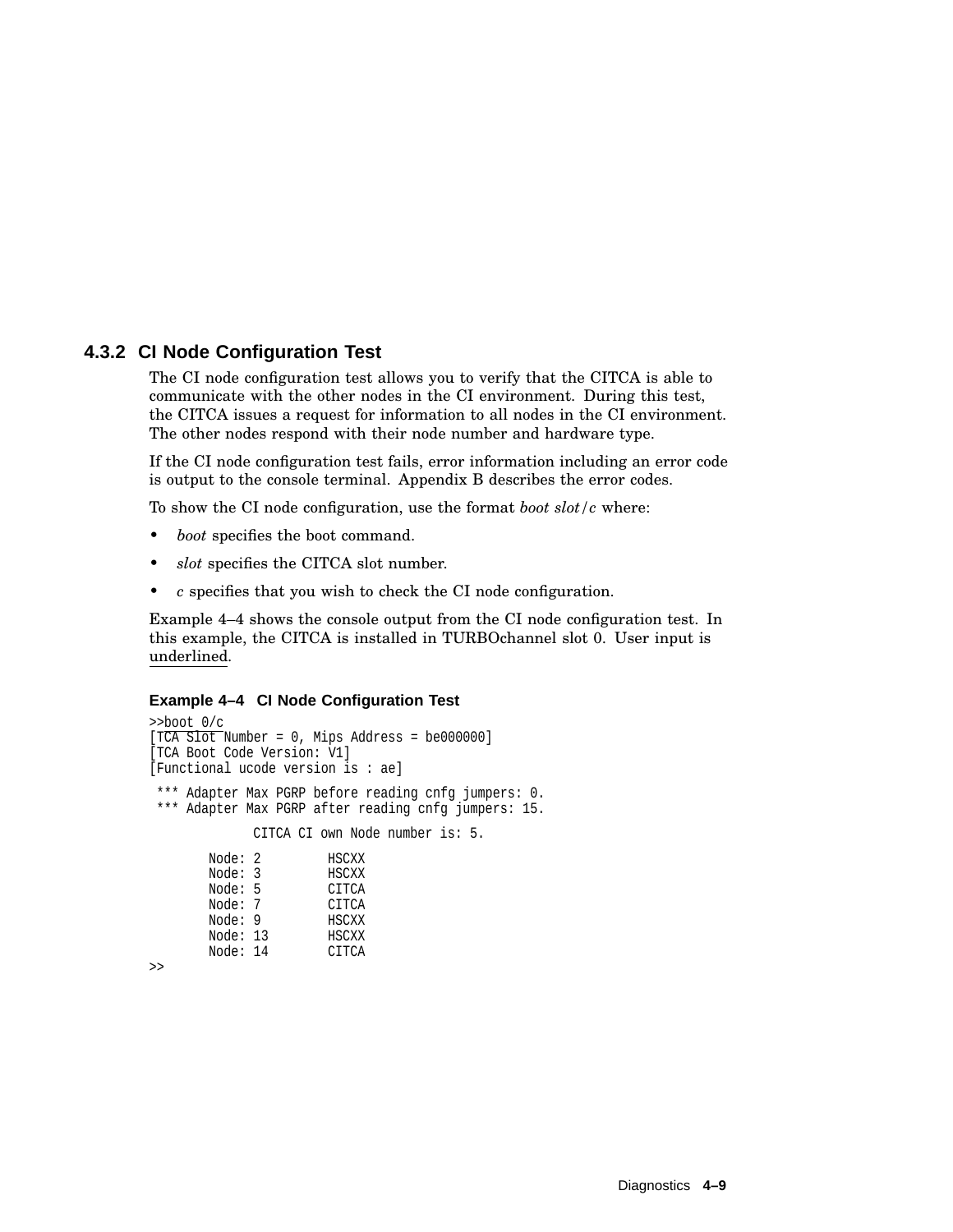# **4.4 FLASH\_CITCA**

FLASH\_CITCA contains 7 tests and 8 utility programs for a total of 15 standalone images. It is used in the manufacturing environment to test the module logic and function of the CITCA. Although it extensively tests the CITCA, this diagnostic is not required to verify the operation of the CITCA at the customer site. Field use of FLASH\_CITCA is intended to be limited to microcode updates.

FLASH\_CITCA runs in standalone mode under the control of the system console executive (REX). It resides on CD ROM, but is not available to the field except as a microcode update. See Section 4.4.2 for examples of loading FLASH\_CITCA.

FLASH CITCA does not support power fail/restart. If a power failure occurs while it is running, FLASH\_CITCA must be reloaded and restarted.

## **4.4.1 FLASH\_CITCA Tests and Utilities**

FLASH\_CITCA contains the following tests:

- Test 0: Execute tests 1 through 7
- Test 1: TURBOchannel scan path Test 2: FLASH PROM region checksums
	- Subtest 1: Self test microcode region checksum
	- Subtest 2: Functional microcode region checksum
	- Subtest 3: Responder microcode region checksum
	- Subtest 4: Responder microcode data 1 region checksum
	- Subtest 5: Responder microcode data 2 region checksum
	- Subtest 6: Responder microcode data 3 region checksum
	- Subtest 7: Responder microcode data 4 region checksum

Test 3: RAM memory

- Test 4: TCAST self-test via node reset
- Test 5: TURBOchannel contained registers
- Test 6: TURBOchannel served registers
- Test 7: TURBOchannel host memory DMA data exchange

In addition to the above tests, FLASH\_CITCA contains the following utility programs:

- Test 8: Clear FLASH PROM regions
- Test 9: Clear and erase FLASH PROM regions
- Test a: Update all FLASH PROM regions
- Test b: Verify all FLASH PROM regions
- Test c: INIT\_CB Initialize the FLASH PROM control block
- Test d: EXAM\_CB Examine the FLASH PROM control block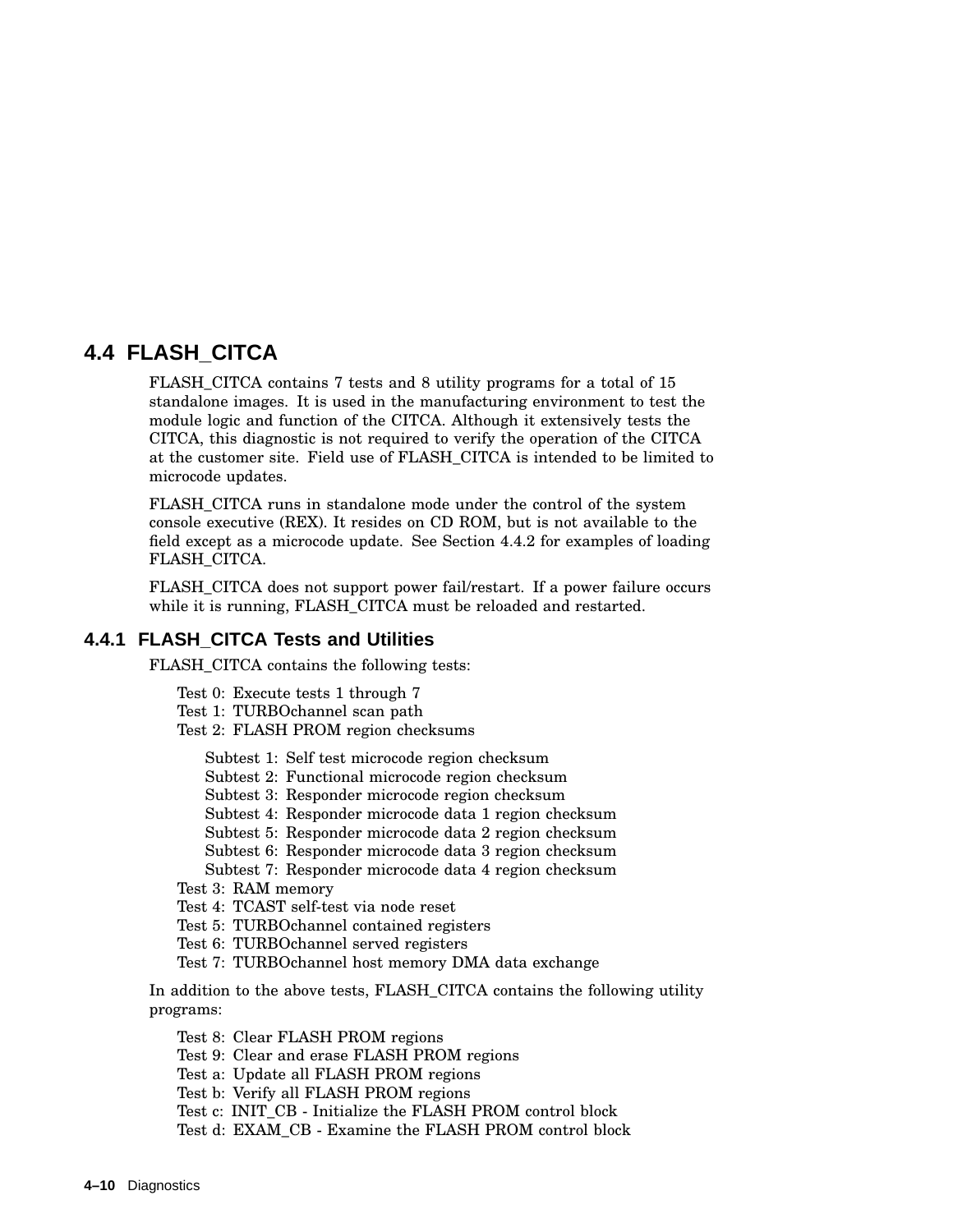Test e: EXAM\_PG - Examine the program control block Test f: Operator - Change flags and TURBOchannel slot

Typing *h* or *?* at the flash\_citca> prompt lists all the FLASH\_CITCA tests on the console terminal.

#### **4.4.1.1 Test Description**

**Test 0: Execute tests 1 - 7** — Executes tests 1 - 7 without operator intervention.

**Test 1: TURBOchannel scan path** — Verifies the data integrity and addressability of the scan path from the TURBOchannel bus to the port scan data register (PSDR).

**Test 2: FLASH PROM region checksums** — Verifies that the seven regions in FLASH PROM contain valid data. A separate checksum subtest is run for each region.

- Subtest 1: Self-test microcode region checksum A failure produces a self-test microcode checksum error.
- Subtest 2: Functional microcode region checksum A failure produces a functional microcode checksum error.
- Subtest 3: Responder microcode region checksum A failure produces a responder microcode checksum error.
- Subtest 4: Responder microcode data 1 region checksum A failure produces a responder data 1 checksum error.
- Subtest 5: Responder microcode data 2 region checksum A failure produces a responder data 2 checksum error.
- Subtest 6: Responder microcode data 3 region checksum A failure produces a responder data 3 checksum error.
- Subtest 7: Responder microcode data 4 region checksum A failure produces a responder data 4 checksum error.

**Test 3: RAM Memory** — Verifies the data integrity and addressability of the RAM.

**Test 4: TCAST self-test via node reset** — Initiates a complete node reset by writing a 1 to the node reset (NRST) bit in the TURBOchannel Bus Error Register (TBER). The reset causes the TCAST diagnostic to execute.

**Test 5: TURBOchannel contained registers** — Ensures that the TURBOchannel contained register addresses can be read.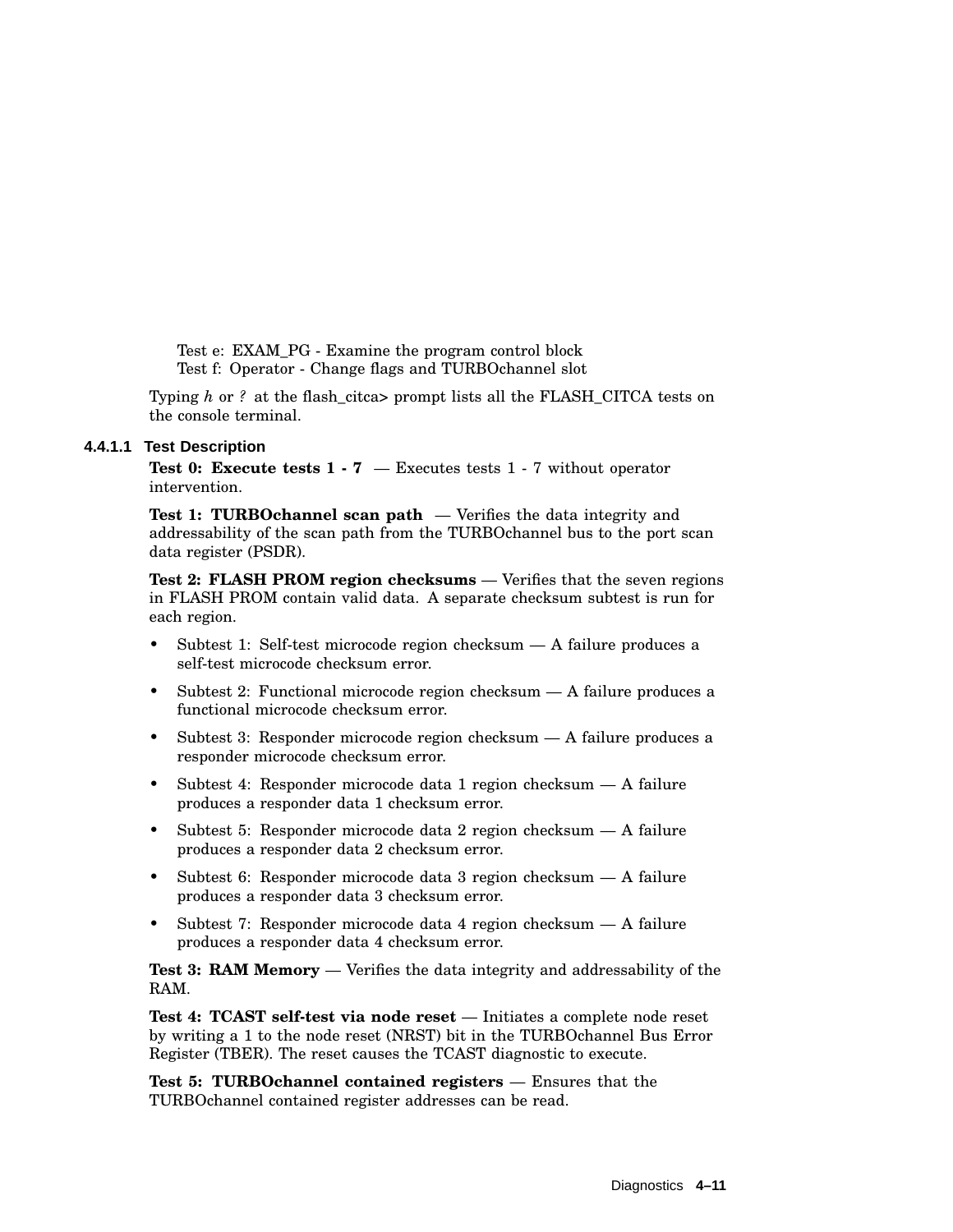**Test 6: TURBOchannel served registers** — Ensures that the TURBOchannel served register addresses can be read.

**Test 7: TURBOchannel host memory DMA data exchange** — Ensures that the CITCA is able to execute read and write DMA commands to the host system memory.

#### **4.4.1.2 Utility Description**

**Test 8: Clear FLASH PROM regions** — Writes 0s in all regions in the FLASH PROM to clear the data. This utility is normally not run; if it is, you must update the FLASH PROM to replace the microcode that was cleared.

**Test 9: Clear and erase FLASH PROM regions** — Writes 0s in all regions in the FLASH PROM to clear the data, then writes 1s in all regions to erase the data regions. This utility is normally not run; if it is, you must update the FLASH PROM to replace the microcode that was cleared.

**Test a: Update all FLASH PROM regions** — Allows the user to update the option ROM, functional, diagnostic, and responder firmware stored in the FLASH PROM. This utility includes a copy of the firmware, which it uses to update the FLASH PROM. First, this utility clears and erases the FLASH PROM, then it loads the FLASH PROM with the updated information. Next, the program verifies the success of the update by reading the code from FLASH PROM and comparing it to the copy that is included in FLASH\_CITCA.

**Test b: Verify all FLASH PROM regions** — Allows the user to verify that the FLASH PROM contains the current version of the option ROM, functional, diagnostic, and responder microcode. This utility includes a copy of the firmware, which it compares with the firmware stored in FLASH PROM.

**Test c: INIT\_CB - Initialize the Control Block** — Allows the user to use the operator console terminal to initialize the module serial number and module revision information stored in the control block section of the FLASH PROM. This utility is normally not run.

**Test d: EXAM\_CB - Examine the Control Block** - Displays the following information from the control block section of the FLASH PROM.

- Module serial number
- Module revision level
- Functional microcode revision level
- Diagnostic microcode revision level
- Responder microcode revision level
- Option ROM firmware revision level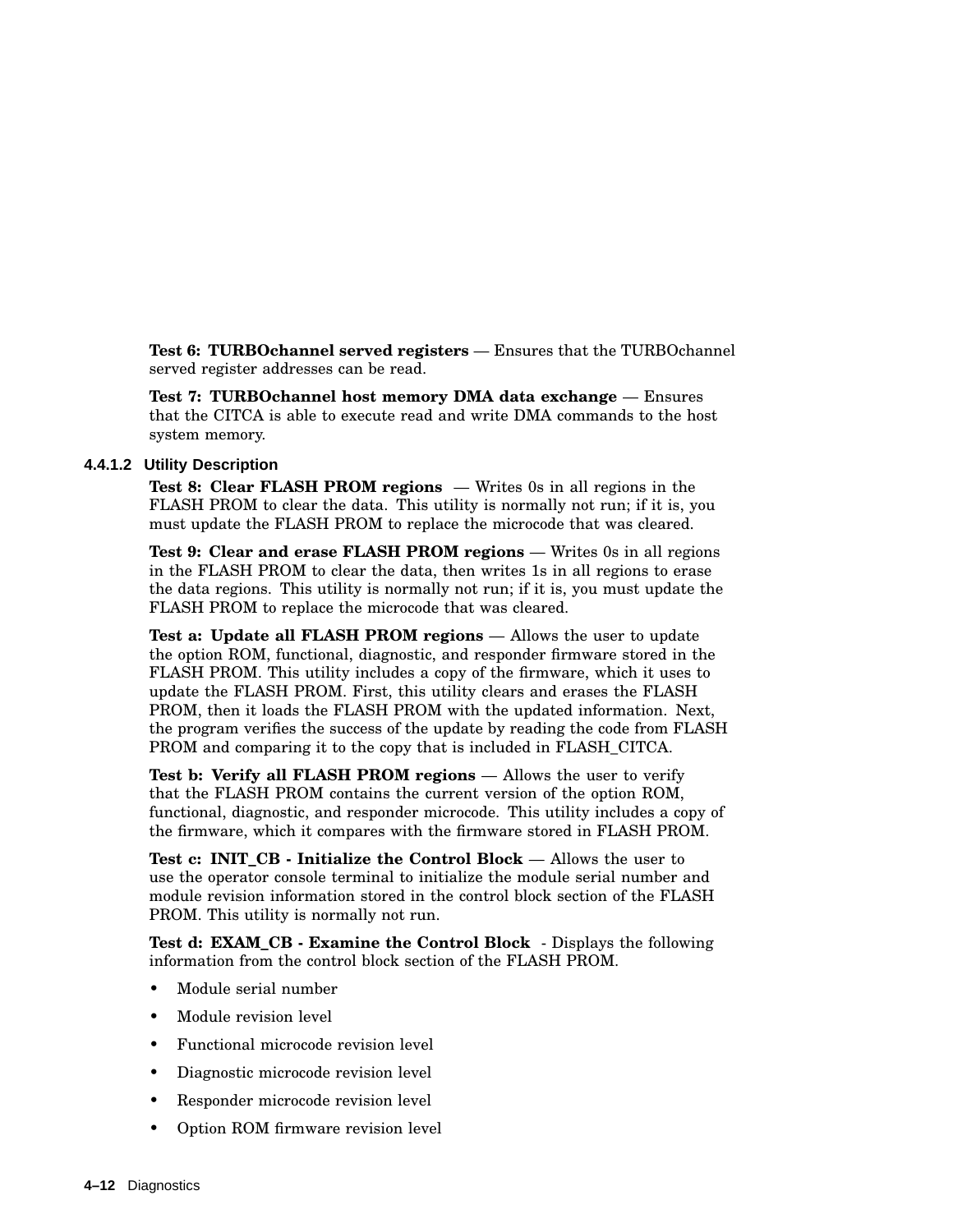- Functional microcode region checksum
- Diagnostic microcode region checksum
- Responder microcode region checksum
- Responder data 1 region checksum
- Responder data 2 region checksum
- Responder data 3 region checksum
- Responder data 4 region checksum

**Test e: EXAM\_PG - Examine the Program control block** — Displays the following information from the program control block section of the FLASH\_ CITCA program image.

- Diagnostic microcode revision level
- Functional microcode revision level
- Responder microcode revision level
- Option ROM firmware revision level

**Test f: Operator - Change flags and TURBOchannel slot** — Allows the user to change program event flags and the TURBOchannel address pointer. This utility is menu driven. The following list shows the program event flags and their default values.

| <b>Event Flag</b>       | <b>Description (When Set)</b>                             | <b>Default Value</b>   |
|-------------------------|-----------------------------------------------------------|------------------------|
| Halt                    | Halt on error                                             | Cleared                |
| Loop                    | Loop on error                                             | Cleared                |
| Inhibit                 | Inhibit error message reporting                           | Cleared                |
| Quick                   | Runs an abbreviated version of the<br>diagnostic          | <b>Set</b>             |
| TURBOchannel<br>Address | Where the diagnostic expects the<br>CITCA to be installed | TURBOchannel<br>slot 1 |

**Table 4–3 FLASH\_CITCA Event Flags**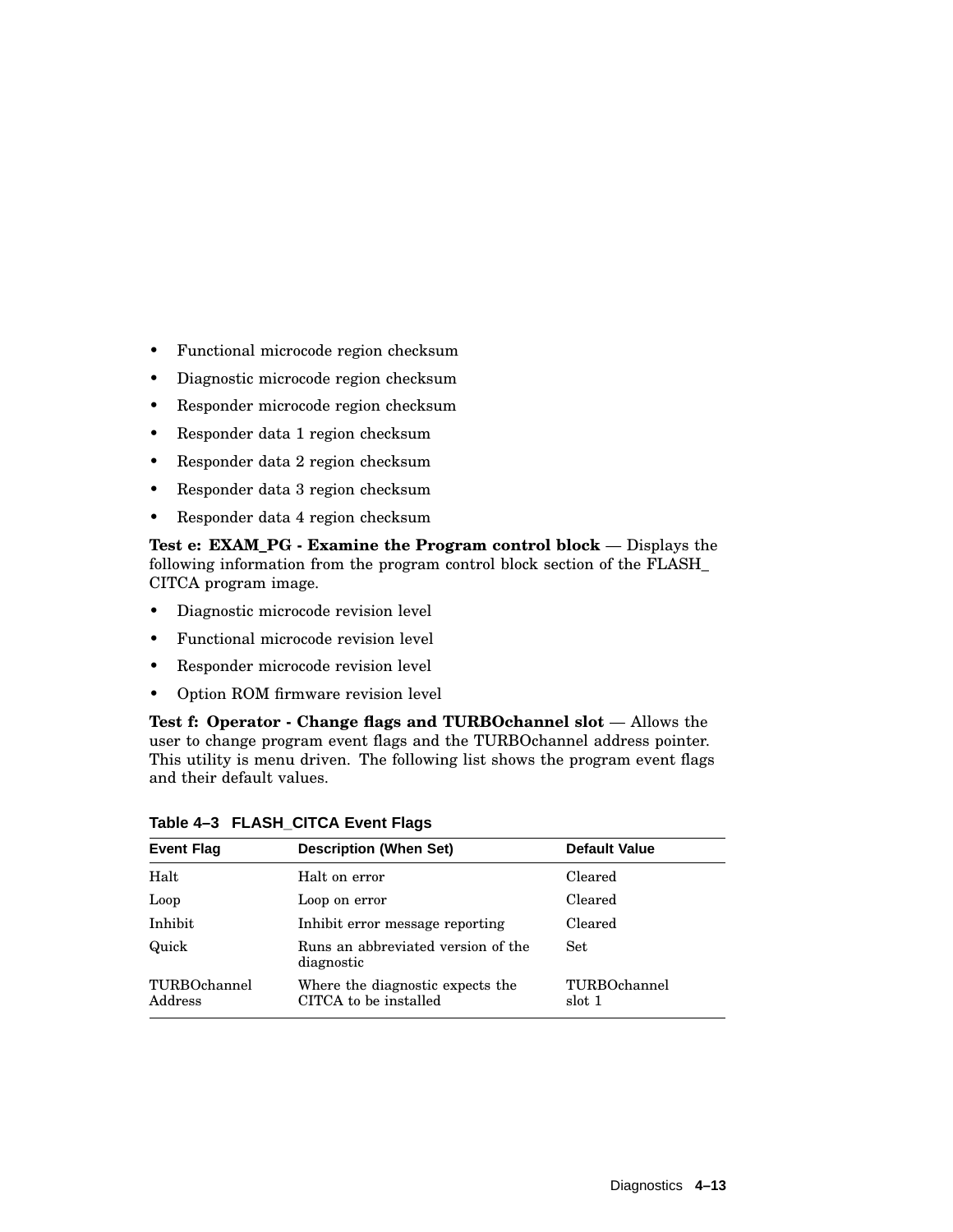# **4.4.2 Loading FLASH\_CITCA**

The load procedure consists of the following four steps:

- 1. Booting the FLASH\_CITCA program image (Section 4.4.2.1).
- 2. Resetting the system.
- 3. Booting the system console program image (Section 4.4.2.2).
- 4. Overlaying the existing ROM objects with a pointer to the FLASH\_CITCA image (Section 4.4.2.3).

## **4.4.2.1 Booting the FLASH\_CITCA Program Image**

To boot the standalone diagnostic image, use the format *>>> boot slot/device /flash\_citca* where:

- *boot* specifies the boot command.
- *slot* specifies the TURBOchannel slot number of the boot device controller.
- *device* specifies the type and number of the device from which you wish to boot.
- *flash\_citca* indicates that you wish to boot the FLASH\_CITCA program image.

Example 4–5 shows the command that you would type when:

- The controller for the drive you wish to boot is in option slot 3.
- You are booting an RZ-series drive, disk number 0.
- The file you wish to boot is called flash\_citca.

Example 4–5 also shows an example of what you can expect to see as a system response. User input is underlined.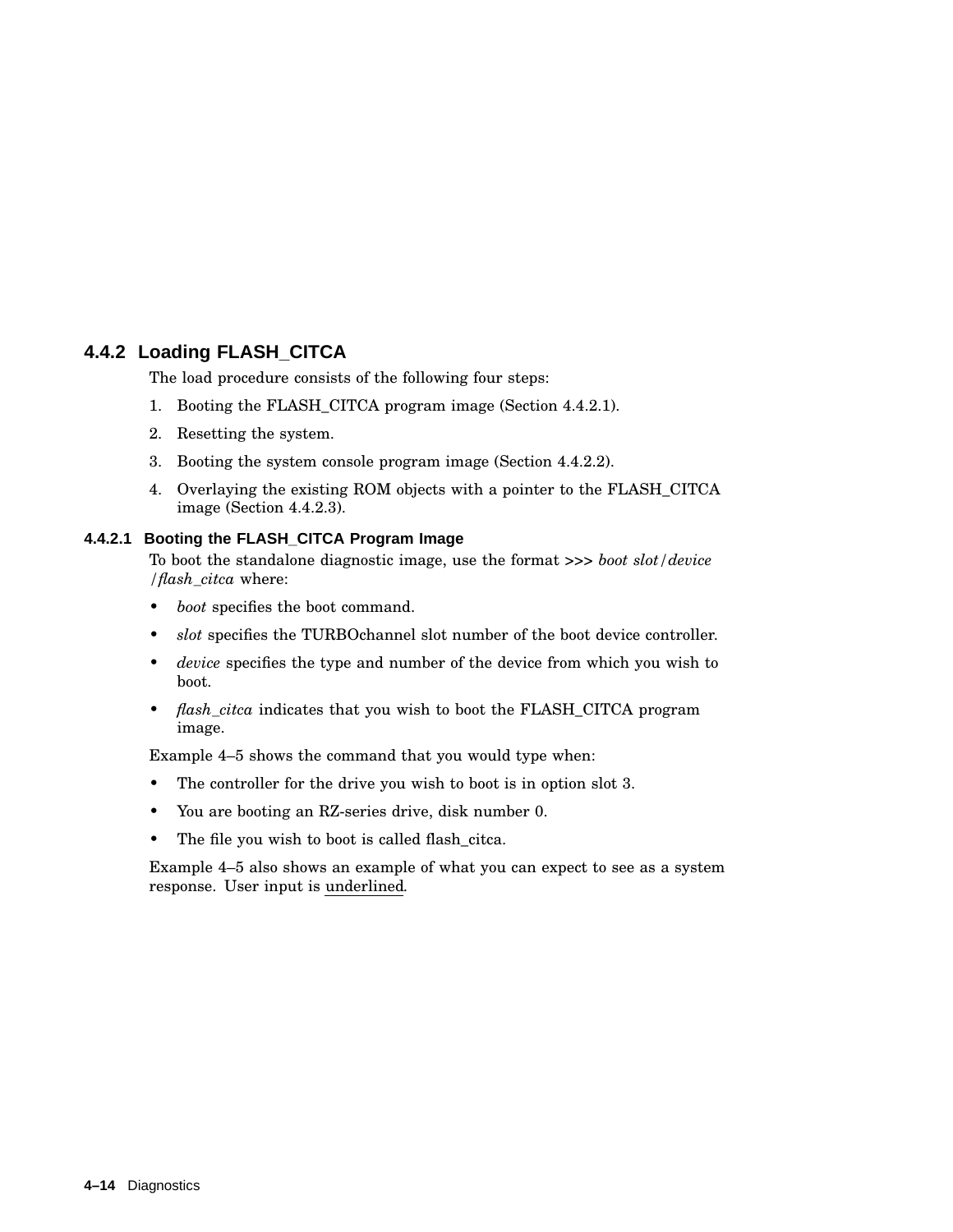## **Example 4–5 Loading FLASH\_CITCA Program Image**

>>boot 3/rz0/flash\_citca Ultrixboot - V4.2 Tue Mar 19 06:15:25 EST 1991 Loading 3/rz0/flash\_citca ... Sizes:  $text = 0$ data = 736224  $bss = 0$ Starting at 0xa0330000 Enter image name:

## **4.4.2.2 Booting the System Console Program Image**

After the FLASH\_CITCA program image has been loaded, **reset the system** by pressing the system reset button. (On the DECsystem 5900, this button is located on the back of the system box.) Then boot the system console program image using the format *>>> boot slot/device/file\_name* where:

- *boot* specifies the boot command.
- *slot* specifies the slot number of the boot device controller.
- *device* specifies the type and number of the device from which you wish to boot.
- *file name* specifies the name of the file you wish to boot.

Example 4–6 shows the command that you would type when:

- The controller for the drive you wish to boot is in option slot 3.
- You are booting an RZ-series drive, disk number 0.
- The file you wish to boot is called bigmax.

Example 4–6 also shows an example of what you can expect to see as a system response. User input is underlined.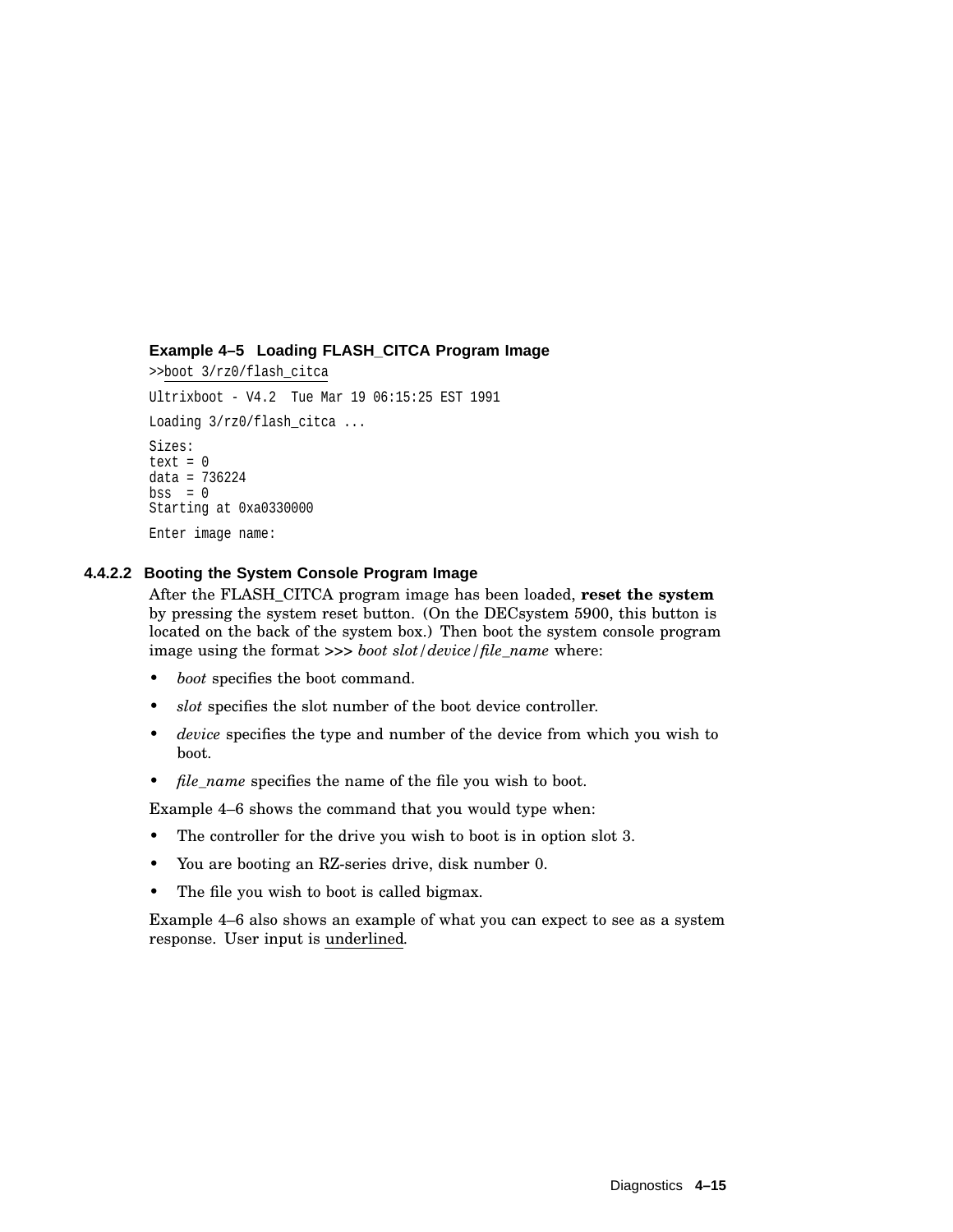#### **Example 4–6 Loading the System Program Image**

>>boot 3/rz0/bigmax Ultrixboot - V4.2 Tue mar 19 06:15:25 EST 1991 Loading 3/rz0/bigmax ... Sizes: text = 64288 data = 107408 bss = 22048 Starting at 0xa0240100 KN03-AA V5.0a [11/14/91 10:15:36 ferguson]  $\,$ 

#### **4.4.2.3 Overlaying the Existing ROM Objects**

After both program images have been loaded, type the three commands shown in Example 4–7. This is a patch to overlay the existing ROM objects for the boot device with a pointer to the FLASH\_CITCA image.

#### **Example 4–7 Overlay ROM Objects**

```
>>d 0xa0200b98 0xa0330120
>>d 0xa0200b9c 0
>>cnfg
 3: KN03-AA DEC V5.0a TCF0 ( 64 MB, 1 MB NVRAM)
                                  (enet: 08-00-2b-1c-82-92)
                                   (SCSI = 7)0: CITCA-AA DEC V1.00 TCF0 (CI node address: 001\{d\}, PDFLT = e0\{x\})
>>
```
# **4.4.3 Running FLASH\_CITCA**

The FLASH\_CITCA program may be executed after the load procedure described in Section 4.4.2 is complete. To run FLASH\_CITCA, use the command t slot/flash where:

- *t* specifies the test command.
- *slot* specifies the TURBOchannel slot where the CITCA is installed.
- *flash* specifies that you wish to run the FLASH\_CITCA program.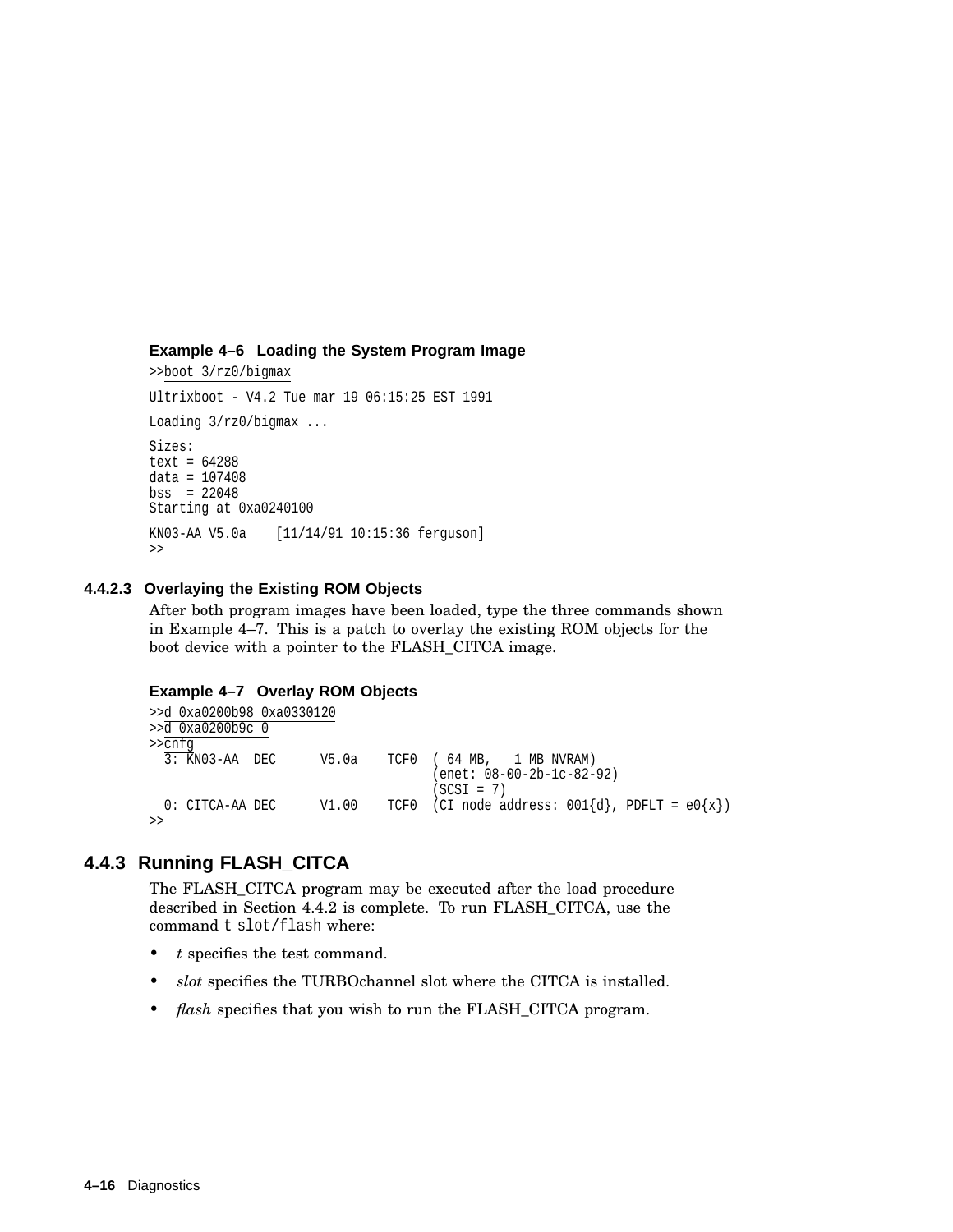Example 4–8 shows an example of the command and console output. User input is underlined.

#### **Note**

FLASH\_CITCA uses the default value of 1 for the TURBOchannel slot number. If the CITCA is not installed in slot 1, use the operator utility (menu item f) to direct FLASH\_CITCA to the correct value. See Section 4.4.4.

In the DECsystem 5900, the CITCA is typically installed in the TURBOchannel extender - slot 0.

#### **Example 4–8 Running FLASH\_CITCA**

```
>>t 0/flash
```
flash\_citca 1.00 {CITCA Utility} Modified 03/20/92

```
Using CITCA in TURBOchannel address = be800000
TURBOchannel slot # = 01
```

```
Select one for program execution:
          0, Execute Tests 1-7 without Operator input
         1, Test the TURBOchannel Scan Path
         2, Test the Flashprom region checksums
         3, Test the RAM Memory
          4, Test the TCAST Selftest via Node Reset
          5, Test the TURBOchannel Contained Registers
          6, Test the TURBOchannel Served Registers
          7, Test the TURBOchannel Host Memory DMA data exchange
          8, Utility - Clear Flashprom regions (write 0)
          9, Utility - Clear and Erase of Flashprom Memory
         a, Utility - UPDATE all Flashprom regions
         b, Utility - VERIFY all Flashprom regions
          c, Utility - INIT_CB - Init Flashprom Control Block
          d, Utility - EXAM_CB - Examine Flashprom Control Block
          e, Utility - EXAM_PG - Examine program Control Block
          f, Utility - OPERATOR - Change flags and TURBOchannel slot
         h, or ? - retype this header
```
#### **Warning**

Menu items 8 and 9 destroy the contents of the FLASH PROM. These utilities should never be run.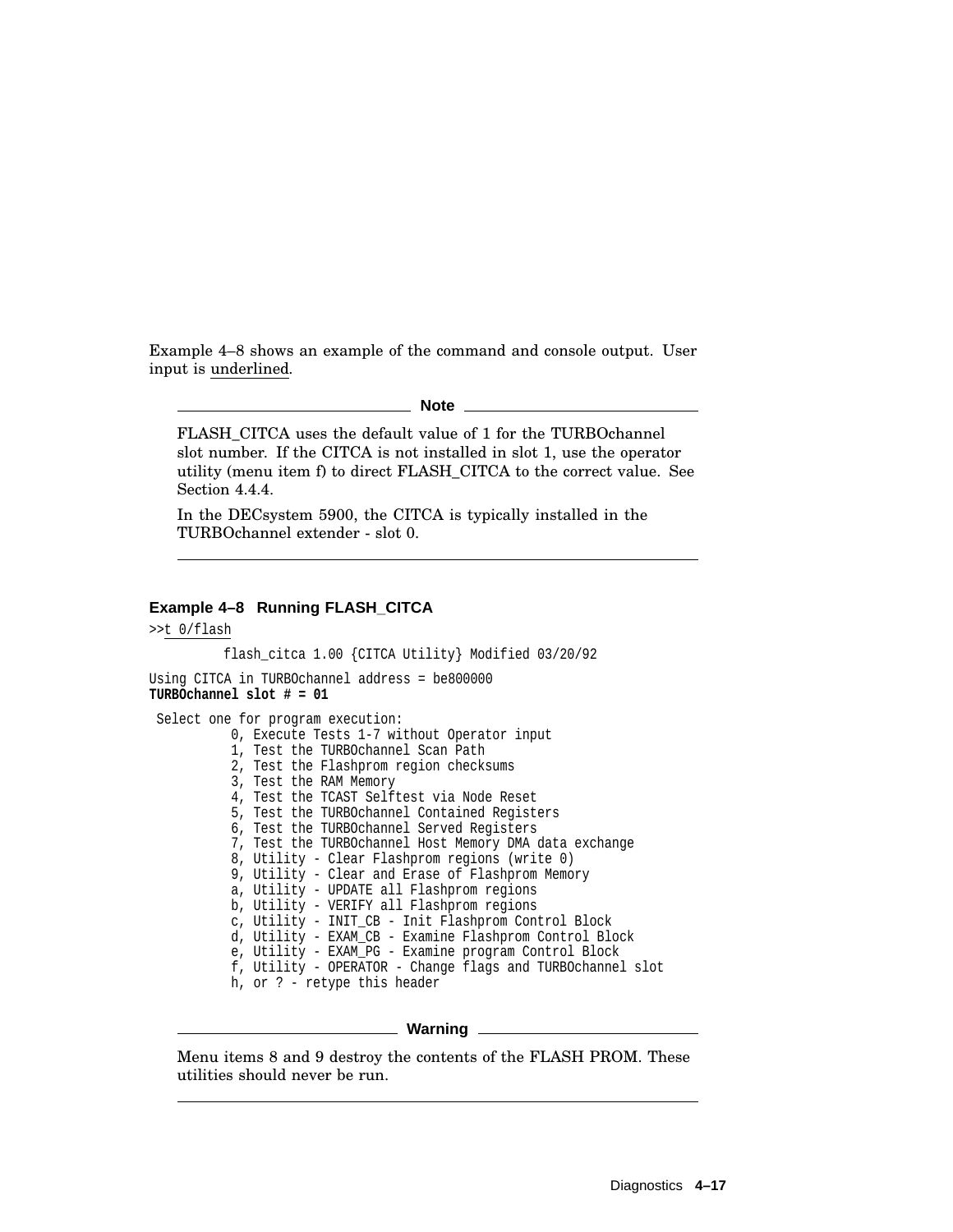## **4.4.4 Selecting the TURBOchannel Slot Number**

If the CITCA is not installed in TURBOchannel slot 1 (the default), use the Operator utility (FLASH\_CITCA test f) to change the TURBOchannel slot value. This utility is menu driven, and the procedure consists of four steps.

- 1. Select *f* at the flash\_citca > prompt.
- 2. Respond to the four event flag prompts.
- 3. Type y in response to the following line.

Change to a different TURBOchannel address (N/y)

4. Select the correct slot number from the lists of choices.

Example 4–9 shows how the Operator utility is used to change the TURBOchannel value to 0. User input is underlined.

#### **Example 4–9 Selecting the TURBOchannel Slot**

```
flash_citca 1.00 > f
Using CITCA in TURBOchannel address = be800000
TURBOchannel slot # = 01
Event flag HALT is = CLEAREN - Change flag state (N/y)?
Event flag LOOP is = CLEARED - Change flag state (N/y)?
Event flag INHIBIT is = CLEARED - Change flag state (N/y)?
Event flag QUICK is = SET - Change flag state (N/y)?
Change to a different TURBOchannel address (N/y)? y
Enter 0: DS5900/DS5240, TURBOchannel slot 0, address be000000
Enter 1: DS5900/DS5240, TURBOchannel slot 1, address be800000
Enter 2: DS5900/DS5240, TURBOchannel slot 2, address bf000000
Enter 3: [Reserved for MFG!] TURBOchannel slot 0, address be000000
Enter 4: [Reserved for MFG!] TURBOchannel slot 1, address be400000
Enter 5: [Reserved for MFG!] TURBOchannel slot 2, address be800000
Enter TURBOchannel address menu selection: 0
Using CITCA in TURBOchannel address = be000000
TURBOchannel slot # = 00
Event flag HALT is = CLEARED
Event flag LOOP is = CLEARED
Event flag INHIBIT is = CLEARED
Event flag QUICK is = SET
flash citca 1.00 >
```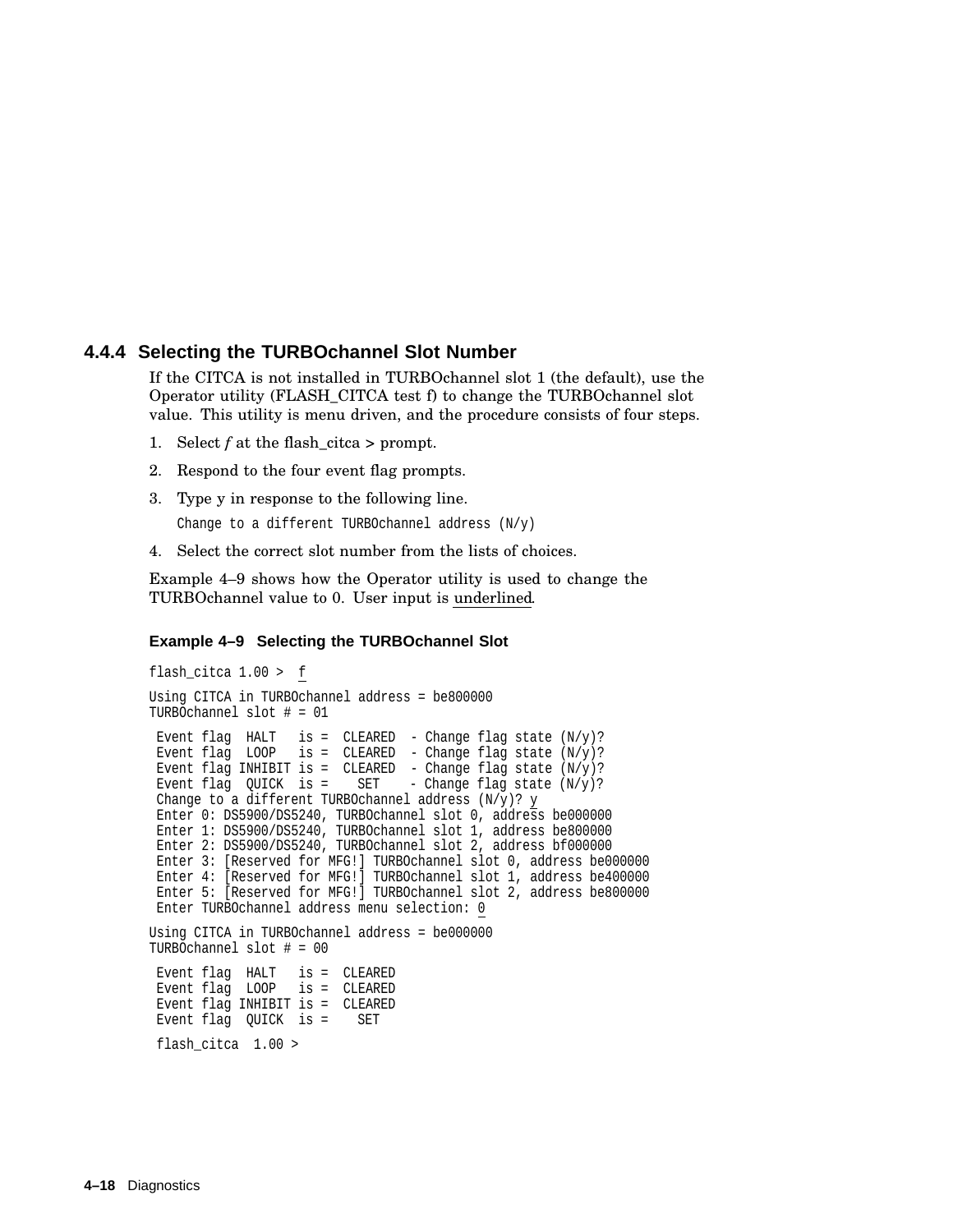# **4.4.5 Running Individual FLASH\_CITCA Tests**

The FLASH\_CITCA program is menu driven. At the flash\_citca > prompt, select a single character to execute any one of the FLASH\_CITCA tests. Example 4–10 shows how to run test 3, the RAM memory test.

#### **Example 4–10 Running Test 3**

flash\_citca V1.00 > 3 Test 3 - RAM Memory (15 seconds) flash\_citca V1.00 >

## **4.4.6 Exiting from FLASH\_CITCA**

To exit from the FLASH\_CITCA program, type q at the flash\_citca > prompt. This will return control to the console executive.

When you have finished using the FLASH\_CITCA program, power down the system to reset the ROM objects. Failure to do so will cause a failure when you try to boot the operating system because the ROM objects have been set to point to the FLASH\_CITCA image. Refer to Section 4.4.2.3.

## **4.4.7 Fault Isolation**

When FLASH\_CITCA detects a failure, it isolates the source of the problem to the failing function and reports error information to the console. The error information and register contents are written in hexadecimal notation. Example 4–11 shows an error report. In this example, the failing RAM location is provided (address), along with the expected and received data.

#### **Example 4–11 FLASH\_CITCA Error Report**

flash\_citca V1.00 > 3 Test 3 - RAM Memory (15 seconds) pmcs ram data (555555) error Address - 0000 Expected 00155555 55555555 55555555 0015d555 555555555 555555555 pmcs ram data (AAAAAA) error Address - 0000 Expected 002aaaaa aaaaaaaa aaaaaaaa Received 002aefaa aaaaaaaaa aaaaaad5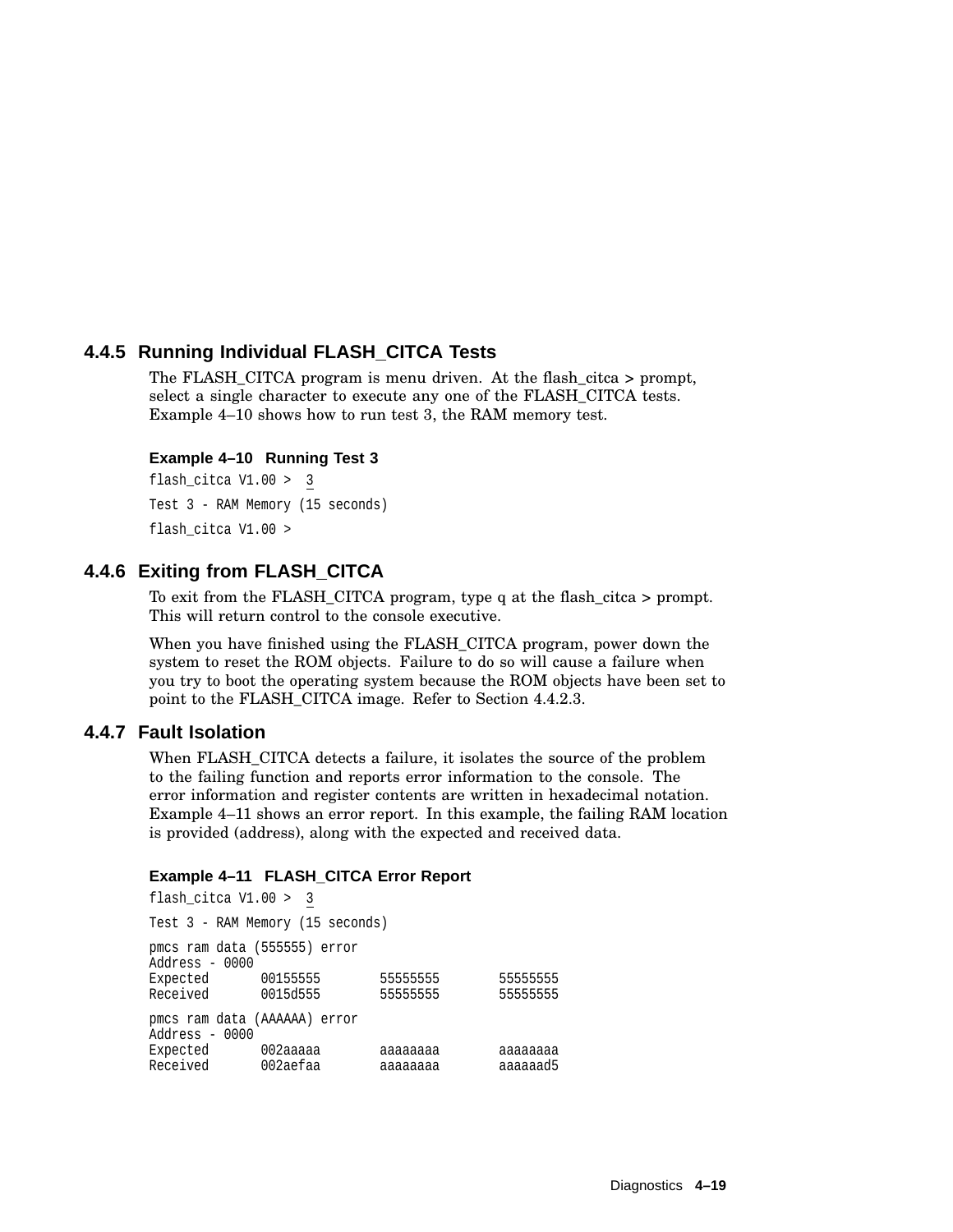## **4.4.8 Updating the FLASH PROM**

To update the microcode in the FLASH PROM:

- 1. Set the FLASH PROM write enable switch on the CITCA module (hardware switchpack 1, switch 1) to off.
- 2. Load the FLASH\_CITCA program (Section 4.4.2).
- 3. Run the FLASH\_CITCA program (Section 4.4.3).
- 4. Select menu item a at the flash\_citca > prompt.
- 5. Exit the FLASH\_CITCA program by typing q at the flash\_citca > prompt.
- 6. Reset the system power by placing the system power switch in the off (O) position, then the on ( | ) position. See the system documentation for the location of this switch.
- 7. Verify the success of the update by checking the version of the microcode with the *cnfg* command.
- 8. Boot the operating system.

Example 4–12 shows the console output from steps 4 through 7. User input is underlined.

#### **Example 4–12 Updating the FLASH PROM**

flash\_citca V1.00 > a Flashprom clear operation started Clearing region 0... Clearing region 1... Clearing region 2... Clearing region 3... Clearing region 4... Clearing region 5... Clearing region 6... Clearing region 7...

Flashprom erase operation started

(continued on next page)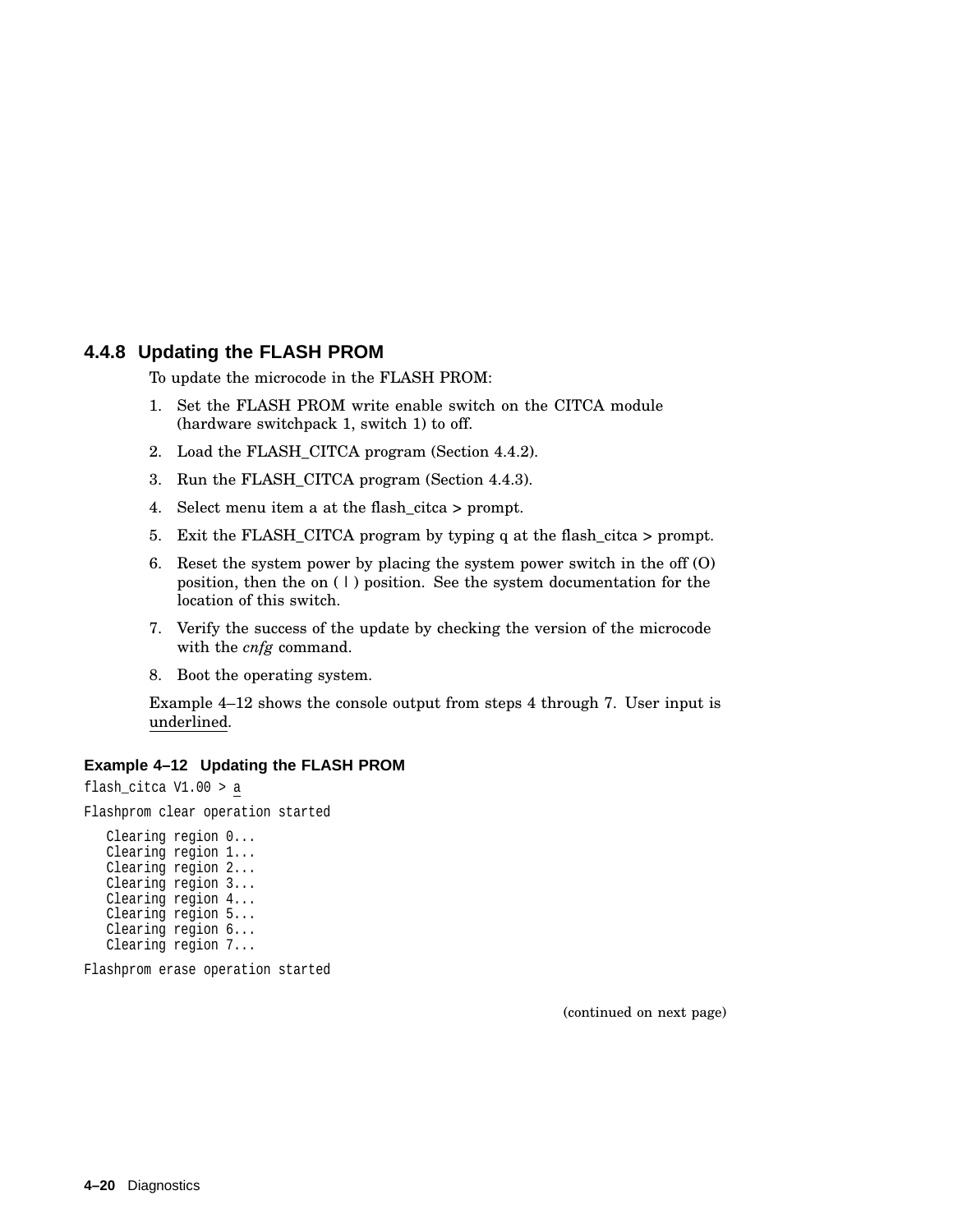#### **Example 4–12 (Cont.) Updating the FLASH PROM**

Erasing region 0... Erasing region 1... Erasing region 2... Erasing region 3... Erasing region 4... Erasing region 5... Erasing region 6... Erasing region 7... Starting to write the DIAGNOSTIC Microcode (Flashprom region 0) Starting to write the FUNCTIONAL Microcode (Flashprom region 1) Starting to write the RESPONDER Microcode (Flashprom region 2) Starting to write the RESPONDER datal (Flashprom region 4)<br>Starting to write the RESPONDER data2 (Flashprom region 5) Starting to write the RESPONDER Starting to write the RESPONDER data3 (Flashprom region 6) Starting to write the RESPONDER data4 (Flashprom region 7) Flashprom UPDATE operation completed Starting to VERIFY the DIAGNOSTIC Microcode (Flashprom region 0) Starting to VERIFY the FUNCTIONAL Microcode (Flashprom region 1) Starting to VERIFY the RESPONDER Microcode (Flashprom region 2) Starting to VERIFY the RESPONDER datal (Flashprom region 4)<br>Starting to VERIFY the RESPONDER data2 (Flashprom region 5) Starting to VERIFY the RESPONDER data2 Starting to VERIFY the RESPONDER data3 (Flashprom region 6)<br>Starting to VERIFY the RESPONDER data4 (Flashprom region 7) Starting to VERIFY the RESPONDER data4 Flashprom VERIFY operation completed flash\_citca V1.00> q >> ! **Reset the system power** >>cnfg 7: KN02-AA DEC V5.3a TCF0 ( 32 MB)

 $V5.3a$  TCF0 (enet: 08-00-2b-1c-1d-07)<br> $V5.3b$  TCF0 (SCSI = 7)

2: CITCA-AA DEC  $V1.01$  TCF0 (CI node address:  $001\{d\}$ , PDFLT =  $e0\{x\}$ )

>>

5: PMAZ AA DEC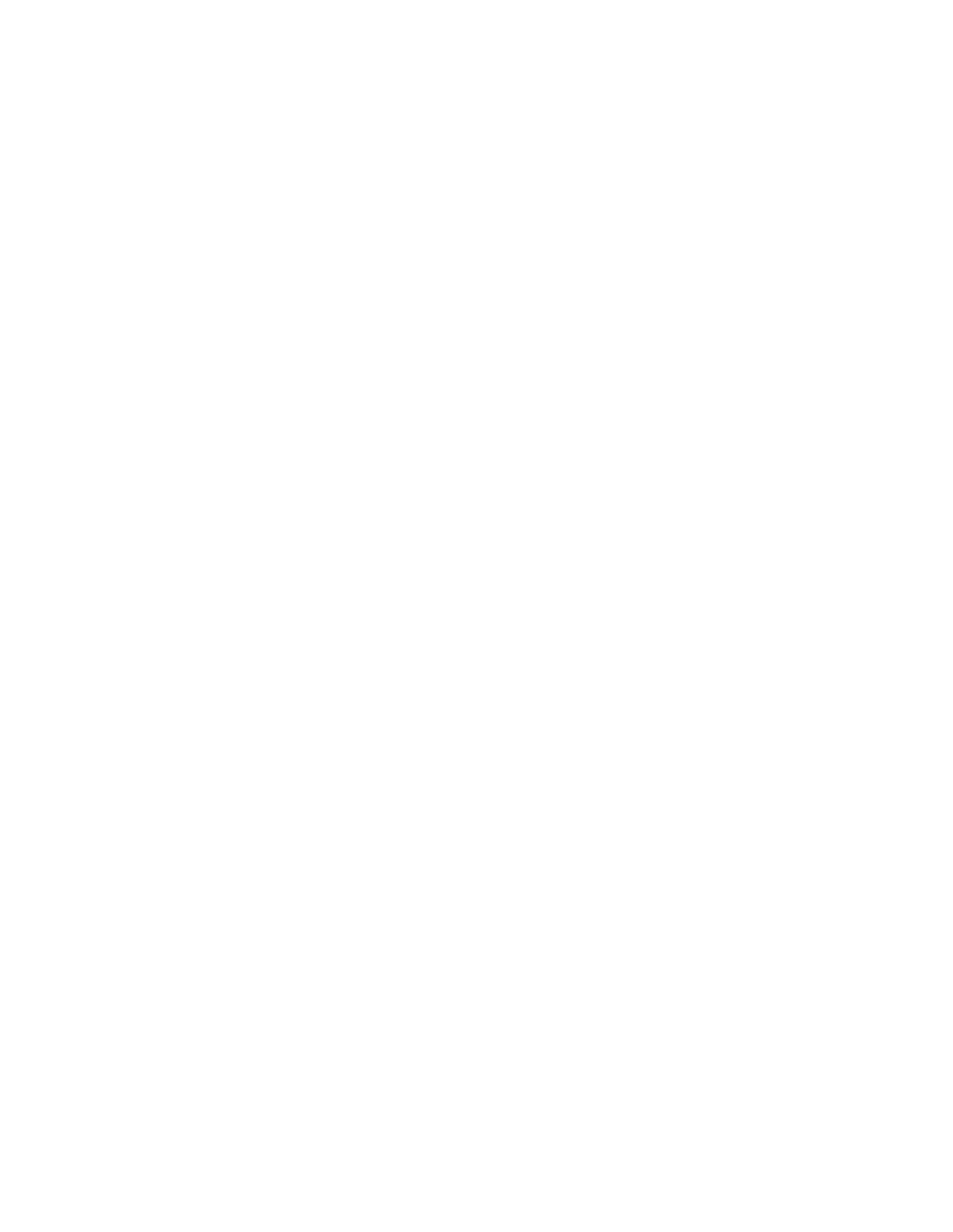# **5 Functional Description**

The CITCA is an intelligent controller that connects the TURBOchannel bus to the CI bus. It uses its own microprocessor and control store FLASH PROM/RAM to interface with the operating system and control the CI bus. The CITCA processes commands found on the command queues and packets received from the CI bus. The CITCA supports independent, dual CI paths.

The CITCA can be logically divided into 5 parts as shown in Figure 5–1.

- TURBOchannel Corner Receives and transmits signals on the TURBOchannel bus.
- TURBOchannel Logic and Data Movers Controls and responds to commands on the TURBOchannel corner, and moves data packets to and from host memory.
- CI Logic and Packet Memory Controls the CI corner and implements the CI datalink protocol.
- Port Microprocessor Processes data, calculates addresses, and controls the rest of the CITCA.
- CI Corner Interfaces to the CI bus.

# **5.1 Logic Description**

Figure 5–2 is a logical block diagram of the CITCA. This section describes each of the logical blocks.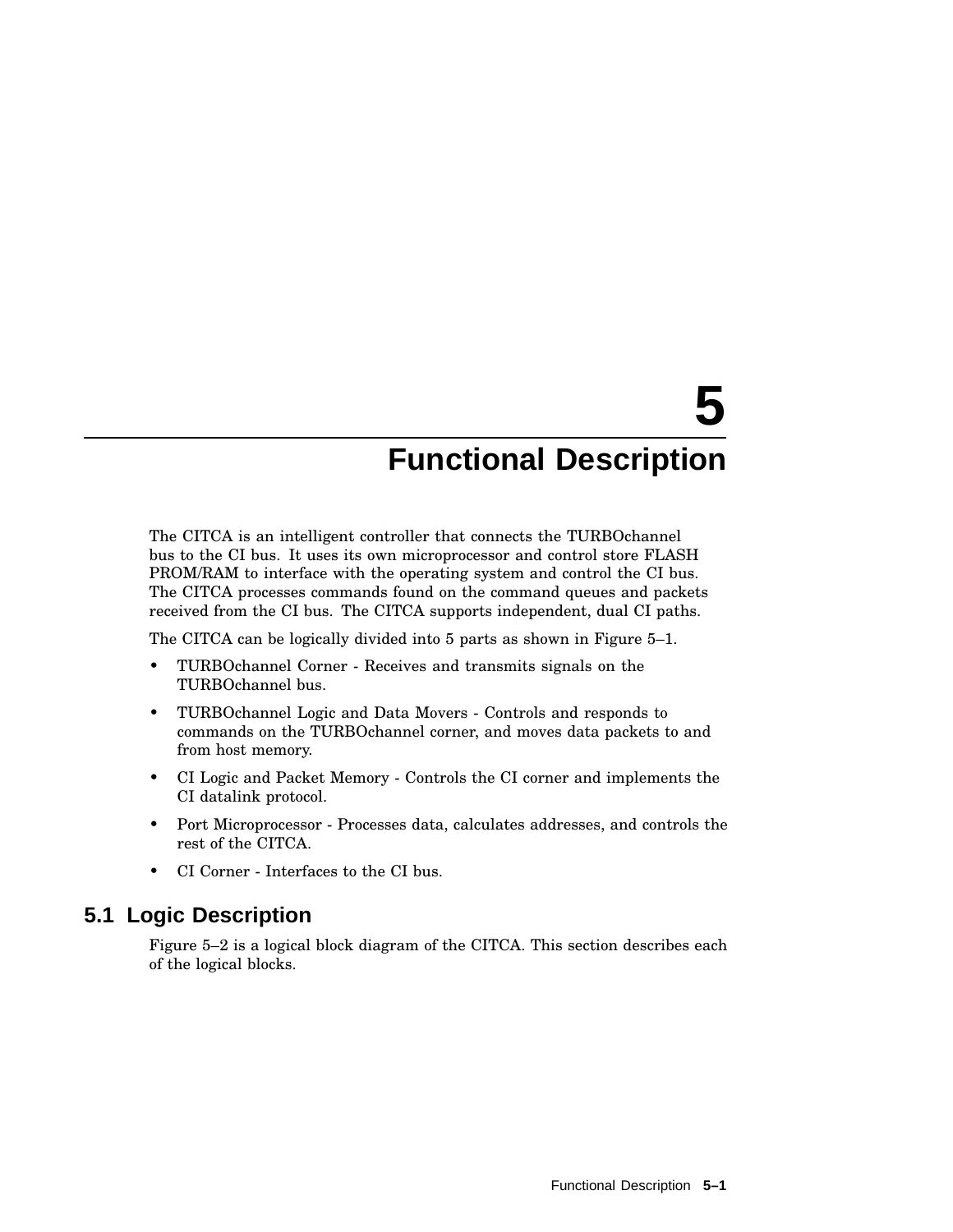

**Figure 5–1 CITCA Simplified Block Diagram**





**Figure 5–2 CITCA Block Diagram**

MR-0775-91DG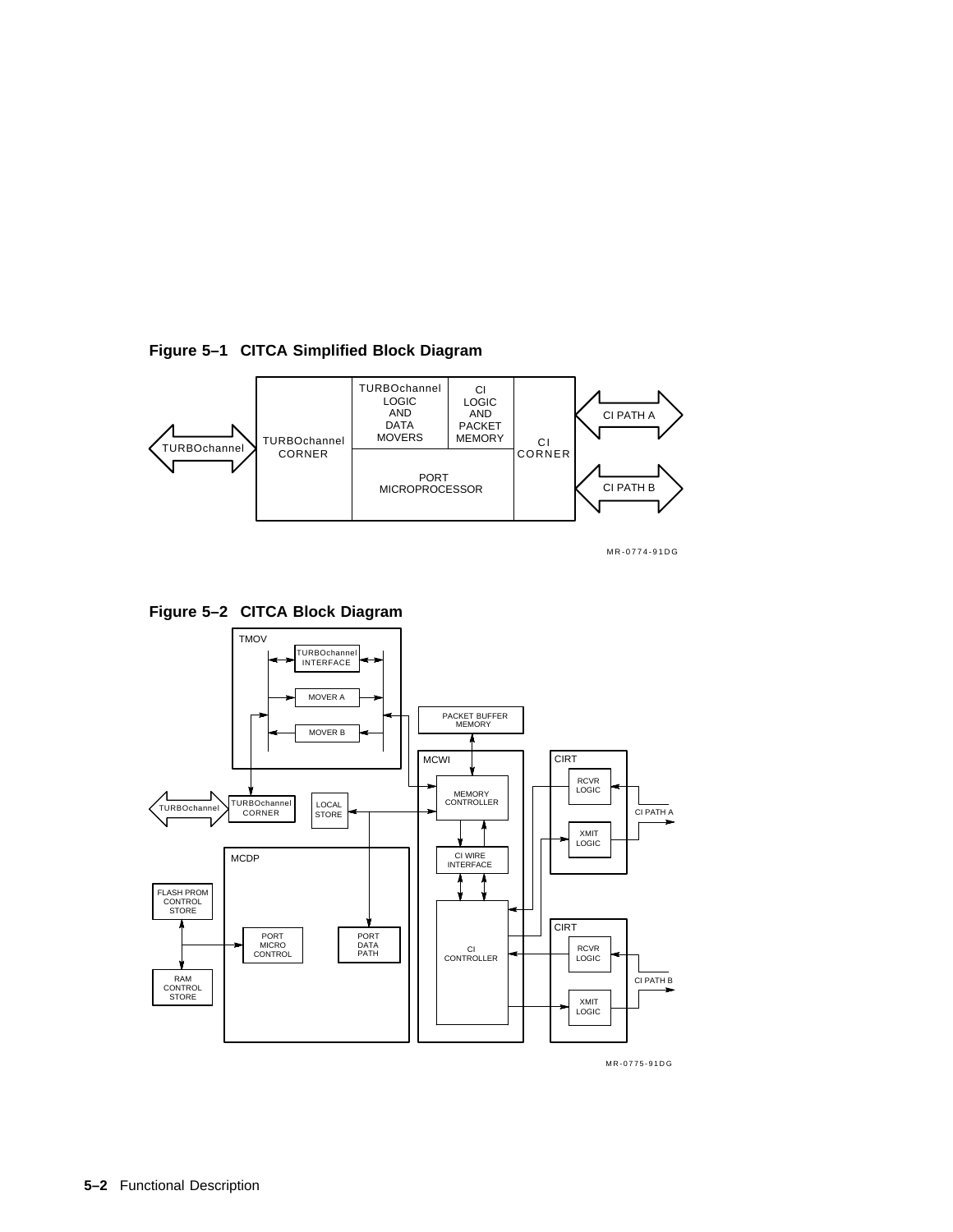The TURBOchannel corner consists of five transceivers and an 8-bit Programmable Array Logic (PAL) chip. These devices are used to receive and drive the address/data, interrupt, and control signals of the TURBOchannel bus.

The TURBOchannel logic and data mover (TMOV) gate array consists of the TURBOchannel interface and two 32-bit data movers (Mover A and Mover B). The TURBOchannel interface controls and responds to the TURBOchannel corner and contains the interrupt logic. Each data mover transfers data in a single direction; Mover A performs TURBOchannel DMA read transactions and Mover B performs TURBOchannel DMA write transactions. Once started by the MCDP microprocessor, the movers are free running.

The following parts make up the MCDP microprocessor subsystem.

- The micro control and data path (MCDP) gate array
- A control store random access memory (CSRAM)
- A control store flash erasable and programmable read only memory (FLASH PROM)
- An 8K local store random access memory (LSRAM)

The MCDP gate array contains a custom design microprocessor and microsequencer which allow execution of ALU operations every 64 nanoseconds, and next address calculations every 128 nanoseconds. The MCDP microprocessor implements a 32-bit-wide data path with internal parity. It contains 32 general purpose registers (GPRs) and a 16 location microaddress stack.

The memory controller wire interface (MCWI) gate array and its associated packet buffer RAMs make up the CI control logic. The MCWI implements the CI datalink protocol and controls the functions of the CI corner. It also provides the interface, management, and arbitration for the packet buffer memory.

Two independent CI receive/transmit (CIRT) gate arrays make up the CI corner logic. The CI corner interfaces with the CI bus and is capable of servicing a dual path CI. It allows simultaneous use of both paths to transmit and receive data at the same time. The CIRT logic performs Manchester encoding, clock from data separation, and byte framing and synchronization.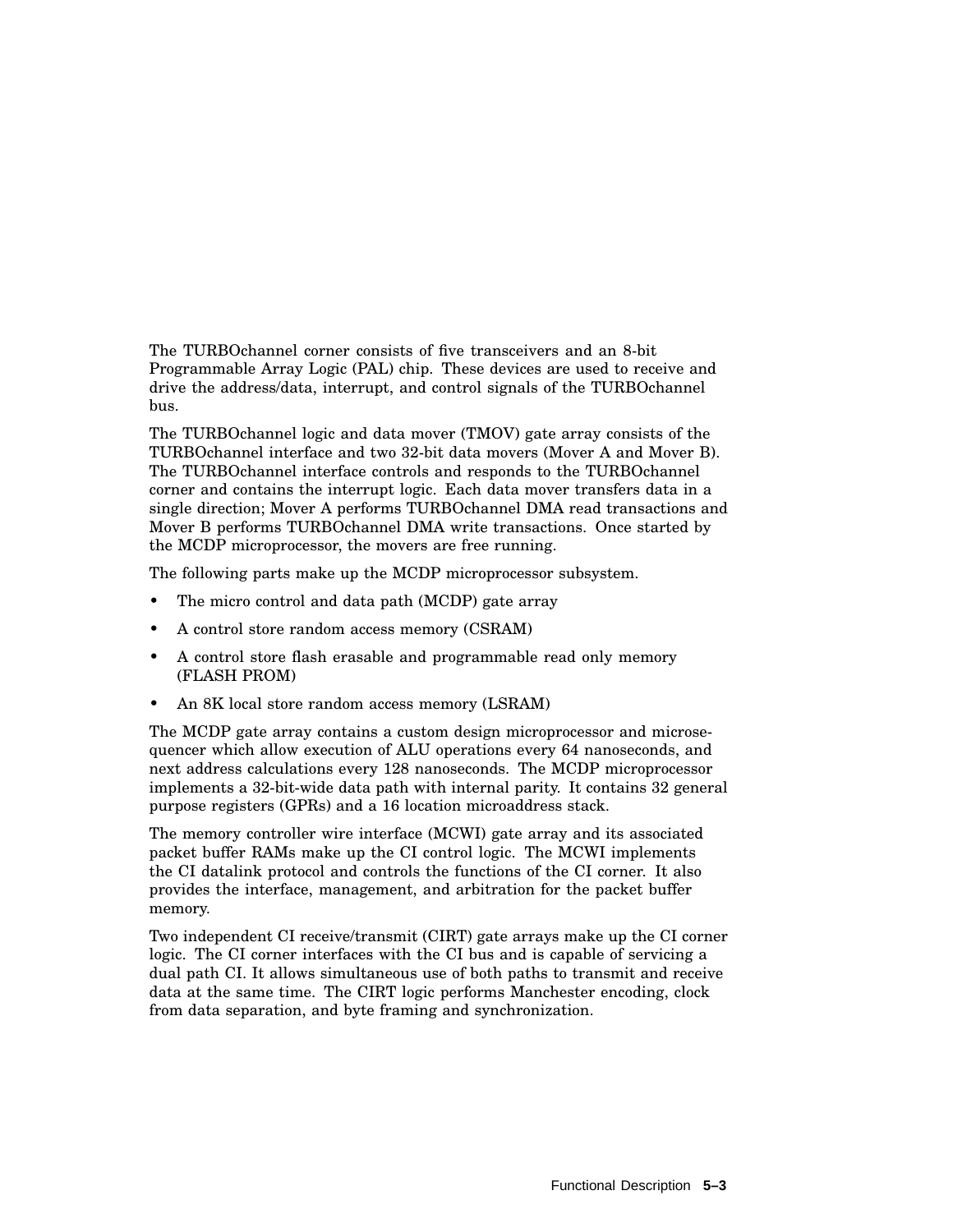# **5.2 TURBOchannel Transactions**

The CITCA responds to the following TURBOchannel transactions:

- Single-word I/O read cycle
- Single-word I/O write cycle (byte masking is not supported)

The CITCA is capable of generating the following TURBOchannel transactions:

- DMA single-word read cycle
- DMA single-word write cycle
- DMA multiple-word read cycle
- DMA multiple-word write cycle
- Interrupt

## **5.2.1 Sending a Packet to a CI Node**

The following list describes the sequence of events that occur in the CITCA when the host system port driver sends a packet to a remote CI node. The CITCA must be in the enabled state before these steps occur.

- 1. The host system port driver places a command on one of three priority command queues, and instructs the CITCA to look at the command queue by writing the appropriate driver to channel command queue register (CCQ0IR, CCQ1IR, and CCQ2IR).
- 2. The MCDP microprocessor uses the TURBOchannel interface to initiate a DMA read operation to remove the command from the queue, and validates information in the command.
- 3. The packet's header information is updated by the MCDP microprocessor, and is placed into the packet buffer to be concatenated with the data portion of the packet.
- 4. The data portion of the packet is transferred from the host memory, through Data Mover A to the packet buffer.
- 5. The MCDP microprocessor uses the CI control logic to initiate the transmission of the packet.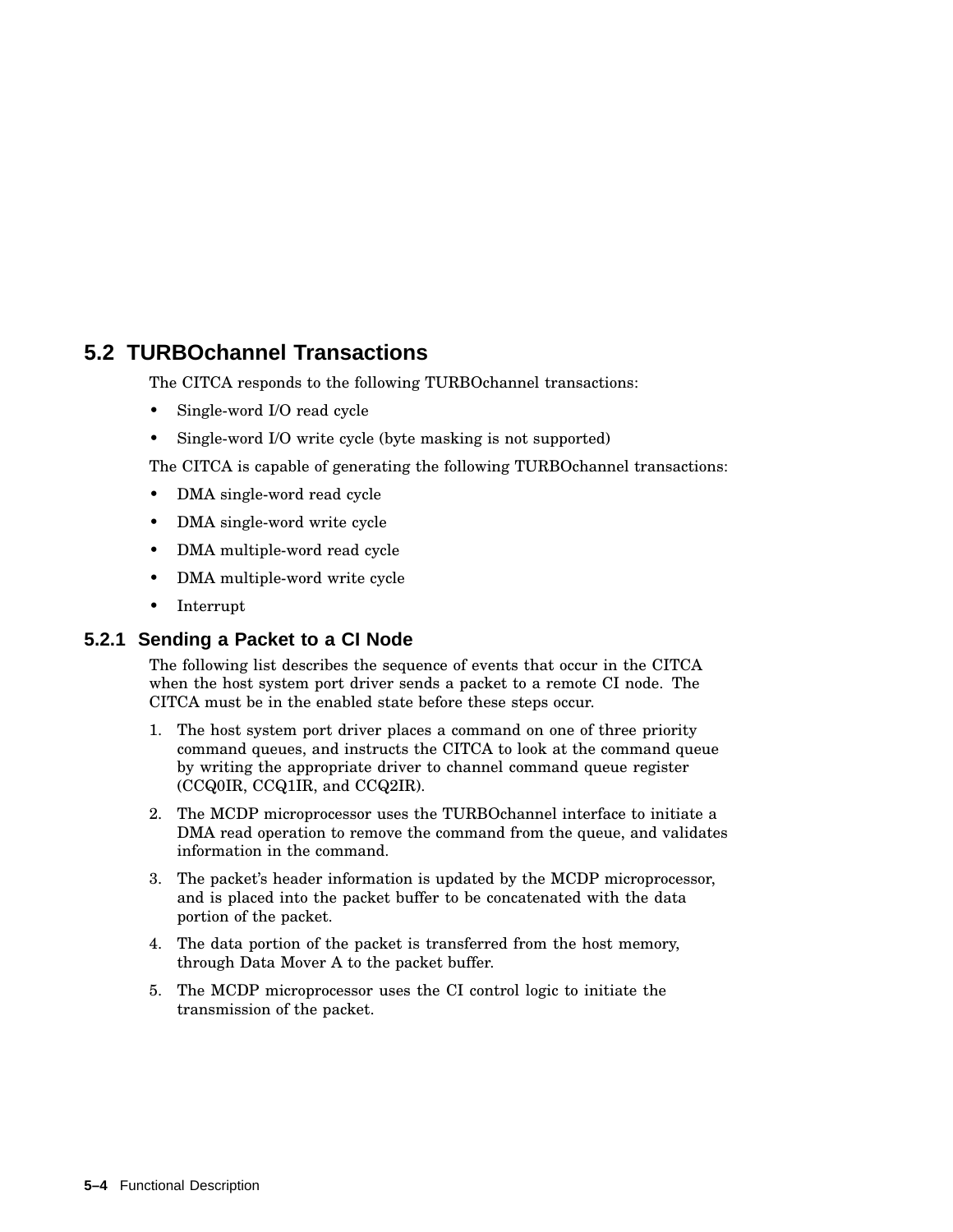6. Upon completion of the transmission, the MCDP microprocessor parses CI transmit done status to determine if the transmitted packet was successfully received by the remote port. CI transmit done status reports one of the following:

ACK — if the packet was successfully buffered by the remote port. NACK — if the transmitted packet was received but not buffered by the remote port.

NRSP — if the remote port did not send an ACK or NACK response.

If the transmission was *not* successful (a NACK or NRSP response), the MCDP microprocessor initiates a retransmit. The MCDP microprocessor makes from 4 to 256 attempts to transmit a packet before reporting an error to the host system. The number of retransmit attempts depends on path selection mode, circuit state status, command type, type of response, and the ability of the receiving node to simultaneously receive packets on both CI paths.

If transmit status is not returned within a specified time-out period, the transmission has failed, and the path is marked bad. There are two types of this failure:

Arbitration timeout — which results in a retry on the other CI path if the other path is good.

Transmit timeout — which causes the CITCA to log a fatal ACC error and shut down.

- 7. The MCDP microprocessor determines if the port driver requested a response.
	- If a response *was not* requested, the microprocessor reacts differently depending on the error status.
		- If there were no errors, the microprocessor ends the transaction by returning the command entry to a free queue.
		- If an error was encountered, the microprocessor places an error response on the response queue before ending the transaction.
	- If a response *was* requested, the microprocessor places a success or error response on the response queue before ending the transaction.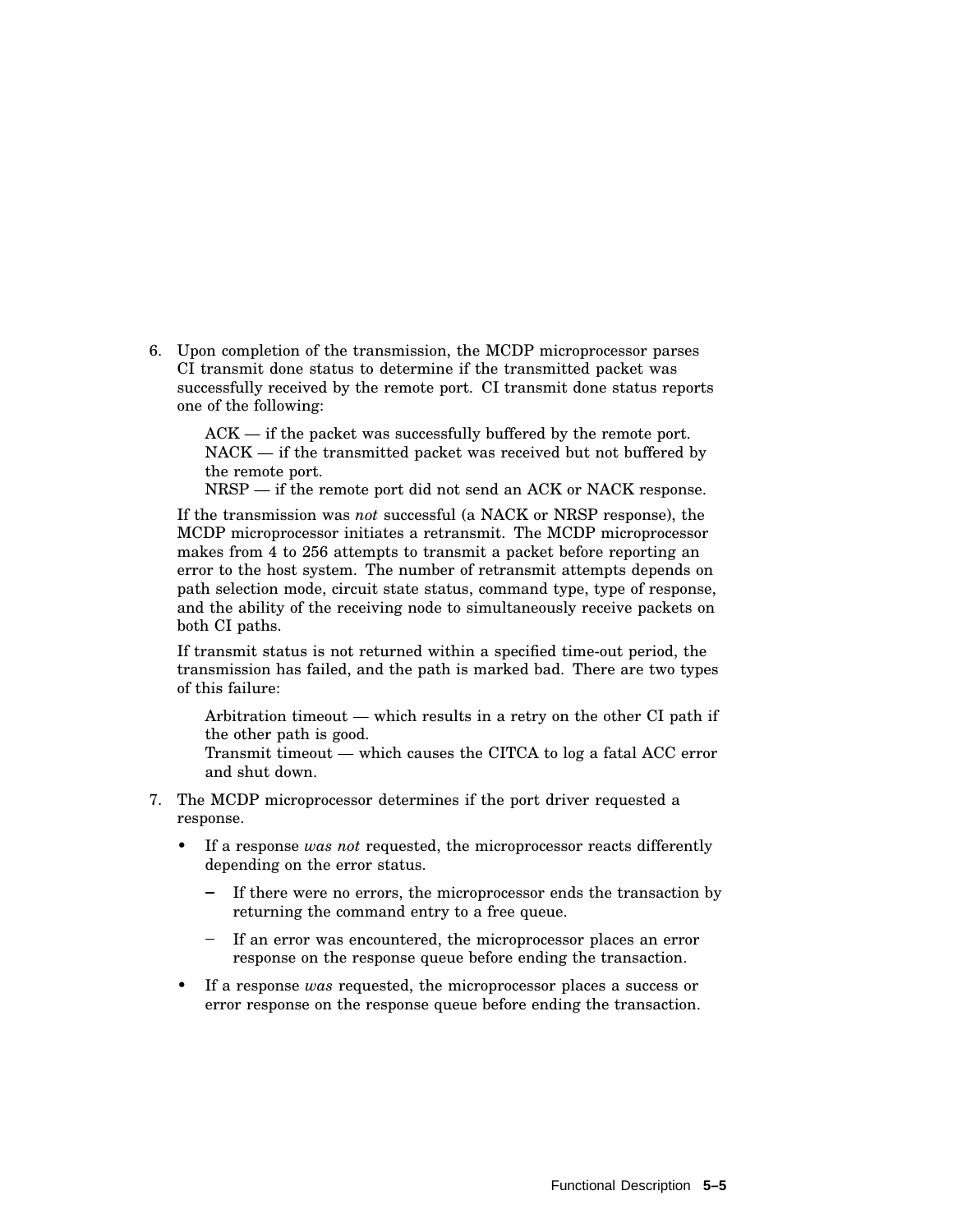# **5.2.2 Receiving a Packet from a CI Node**

The following list describes the sequence of events that occur in the CITCA when a packet is received from a remote CI node.

- 1. The CI control logic recognizes its address on an incoming CI packet, and checks for an available receive packet buffer.
	- If one *is* available, the CI control logic accepts the packet and places it in the receive packet buffer.
	- If one *is not* available, the CI control logic sends a negative acknowledge (NACK) signal to the transmitting CI node, and the transmitting node will retry the transaction at a later time.
- 2. The CI control logic checks the CRC and then notifies the MCDP microprocessor of the received CI packet.
	- If the CRC *is* valid, the CI control logic sends an ACK response signal to the transmitting CI node.
	- If the CRC *is not* valid, no response is sent to the transmitting CI node. The transmitting node eventually flags a no response error (NRSP).
- 3. The MCDP microprocessor does the following:
	- Validates packet information
	- Removes an entry from a free queue
	- Moves the data portion of the packet through Data Mover B into host system memory
	- Updates packet status and opcode
	- Places a response on the response queue through the TURBOchannel control logic, and interrupts the host system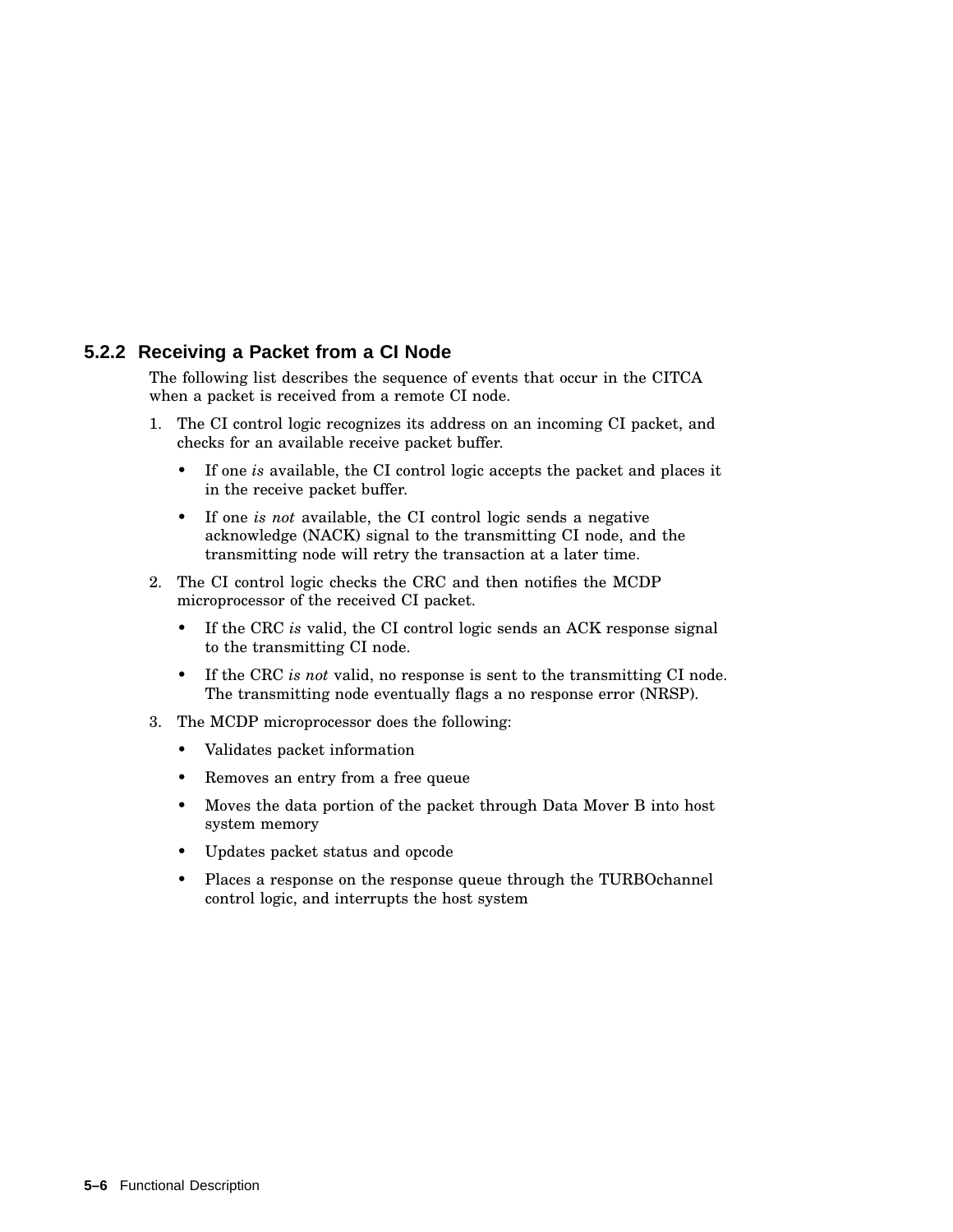# **A Registers**

Some of the CITCA registers are required for communicating with the TURBOchannel bus, or the CI bus, and can be examined by the user from the console or from software using the port driver and the TURBOchannel bus. Other registers are required for internal communications only, and therefore cannot be examined externally. The microcode has access to these internal registers through the port internal bus (port IB). Many of the CITCA registers are accessible from both the port IB and the TURBOchannel bus.

This appendix describes the TURBOchannel accessible registers.

# **A.1 Register Addressing**

The CITCA module has a dedicated address space starting at hexadecimal offset 0000 of the CITCA base address. The base address of the CITCA depends on the set of TURBOchannel slots the CITCA is installed in, and is system implementation specific.

In this appendix, the base address is referred to as BB. The external address of each register is shown as an offset to the base address in the form BB + offset (hex). See Example A–1.

#### **Example A–1 Register Addressing Example**

```
TURBOchannel bus error register (TBER) BB + 08
                                                \overline{ }The external TURBOchannel address is --------+
the CITCA base address plus 8 (hex)
```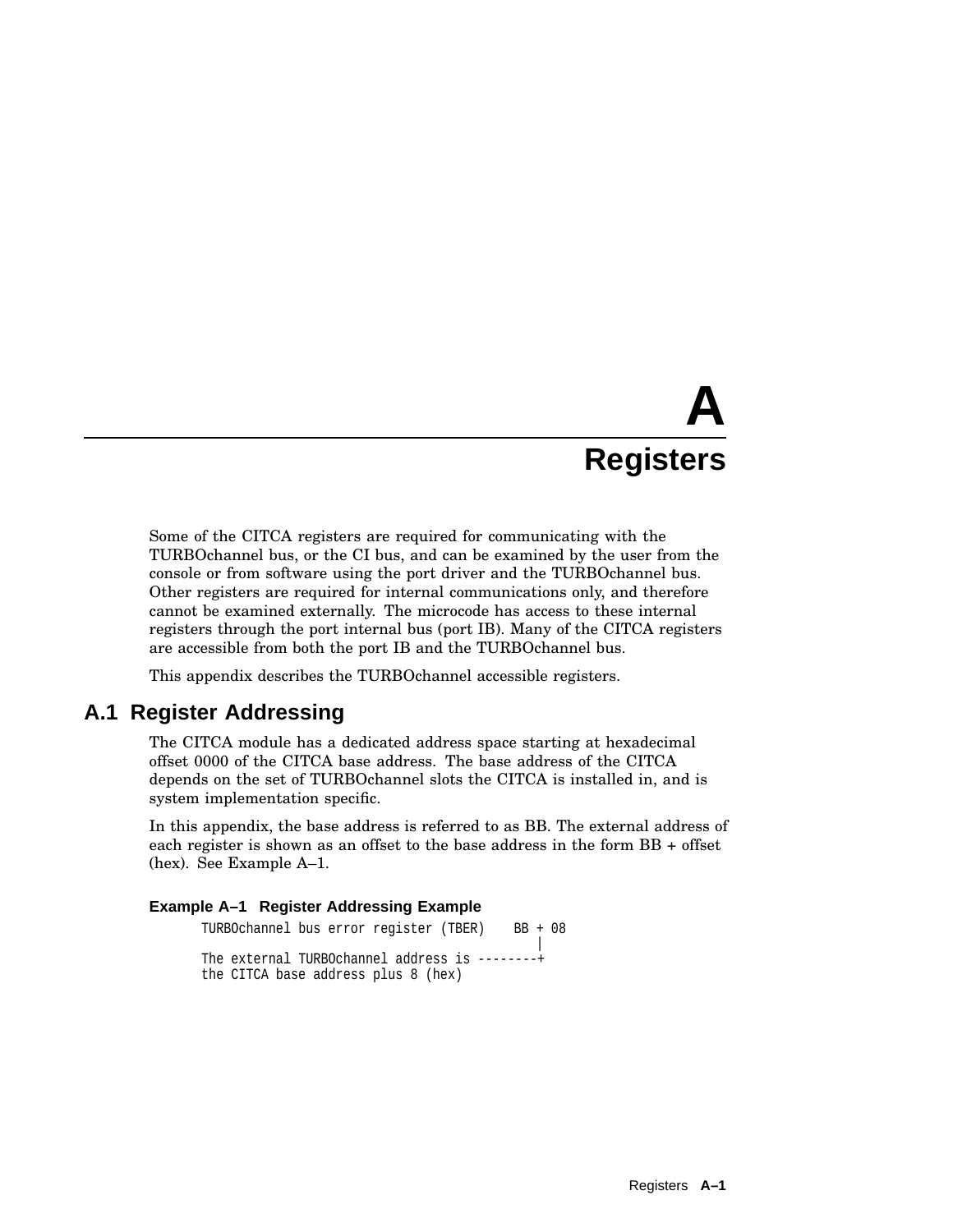Table A–1 lists the CITCA registers as seen from the TURBOchannel.

| <b>Register</b>                                    | <b>Mnemonic</b> | <b>TURBOchannel Address</b><br>Offset $(BB + \ldots)$ |
|----------------------------------------------------|-----------------|-------------------------------------------------------|
| <b>TURBOchannel Device Register</b>                | <b>TDEV</b>     | 0000                                                  |
| TURBOchannel Bus Error Register                    | TBER            | 0008                                                  |
| Port Scan Control Register                         | <b>PSCR</b>     | 0010                                                  |
| Port Scan Data Register                            | <b>PSDR</b>     | 0018                                                  |
| Port Diagnostic Control/Status Register            | <b>PDCSR</b>    | 0020                                                  |
| Channel/Adapter Status Register                    | <b>CASR</b>     | 0028                                                  |
| Channel/Adapter Failing Address<br>Register        | <b>CAFAR</b>    | 0030                                                  |
| Adapter Serial Number Register                     | <b>ASNR</b>     | 0038                                                  |
| Adapter Block Base Register                        | <b>ABBR</b>     | 0080                                                  |
| Channel Command Queue 2 Insertion<br>Register      | CCQ2IR          | 0088                                                  |
| Channel Command Queue 1 Insertion<br>Register      | <b>CCQ1IR</b>   | 0090                                                  |
| Channel Command Queue 0 Insertion<br>Register      | <b>CCQ0IR</b>   | 0098                                                  |
| Adapter Datagram Free Queue Insertion<br>Register  | <b>ADFQIR</b>   | 00A0                                                  |
| Adapter Message Free Queue Insertion<br>Register   | <b>AMFQIR</b>   | 00A8                                                  |
| Channel/Adapter Status Release Control<br>Register | <b>CASRCR</b>   | 00B <sub>0</sub>                                      |
| Channel Enable Control Register                    | CECR            | 00B8                                                  |
| Channel Initialize Control Register                | <b>CICR</b>     | 00C <sub>0</sub>                                      |
| Port Maintenance/Sanity Timer Control<br>Register  | <b>AMTCR</b>    | 00C8                                                  |

# **Table A–1 CITCA Register List**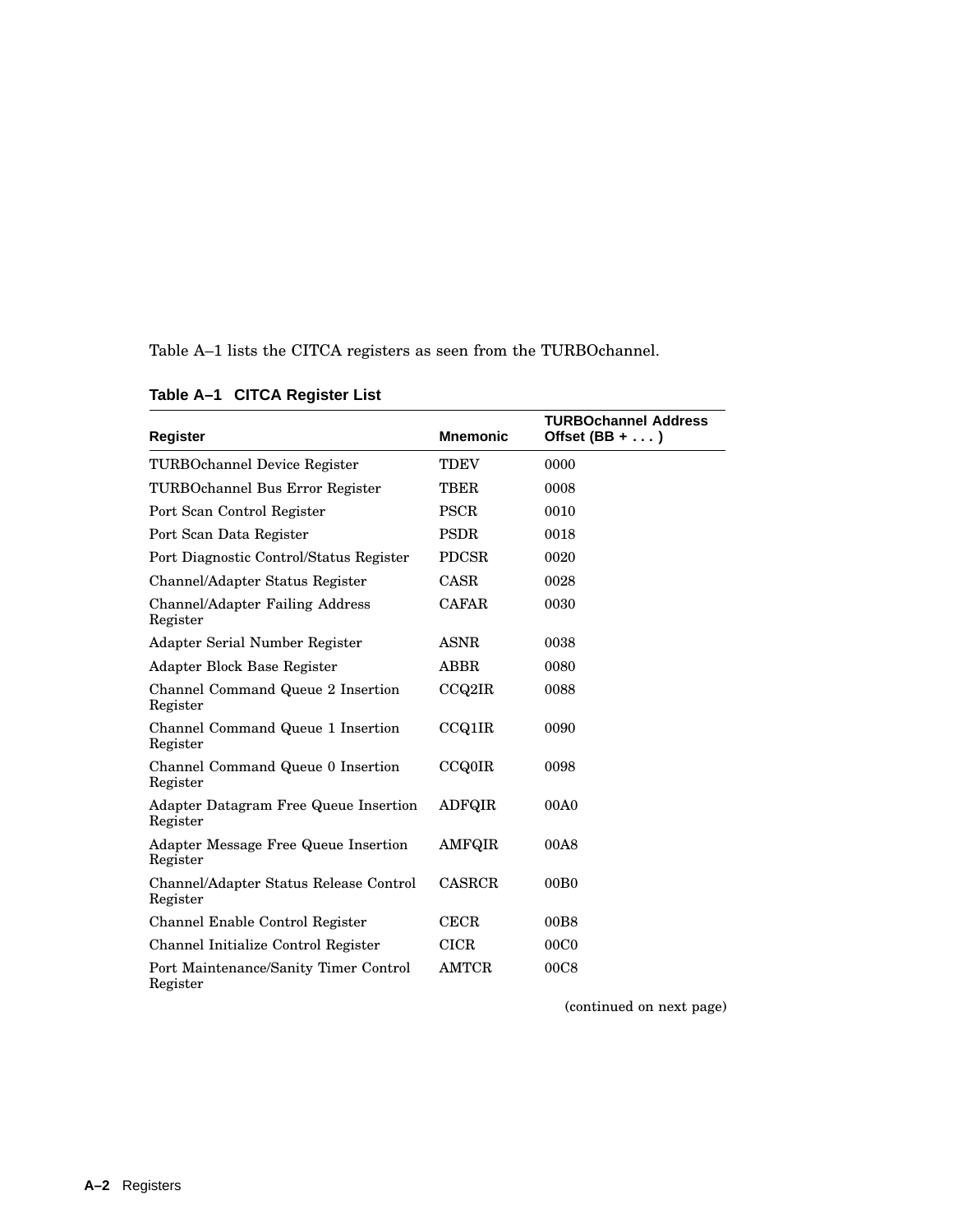| Table A-1 (Cont.) CITCA Register List |  |  |  |  |  |
|---------------------------------------|--|--|--|--|--|
|---------------------------------------|--|--|--|--|--|

| <b>Register</b>                                                     | <b>Mnemonic</b> | <b>TURBOchannel Address</b><br>Offset $(BB + \ldots)$ |
|---------------------------------------------------------------------|-----------------|-------------------------------------------------------|
| Port Maintenance/Sanity Timer<br><b>Expiration Control Register</b> | <b>AMTECR</b>   | 00D <sub>0</sub>                                      |
| Adapter Interrupt Holdoff Timer Control<br>Register                 | <b>AITCR</b>    | 00D8                                                  |
| Adapter Maintenance Control/Status<br>Register                      | AMCSR           | 00E0                                                  |

# **A.2 TURBOchannel Registers**

The bit numbers within a register bitmap are expressed in decimal notation. A description of the contents of the register follows each bitmap.

#### **TURBOchannel Device Register (TDEV) - BB + 00**

Contains the adapter revision and device type.

## **Figure A–1 TURBOchannel Device Register (TDEV)**



| $\cup$ . | ັບປ                    | $\sim$ | - 20 | $\epsilon$  | 20 D | ້ | ل 2.4 ک | - 44 - 41 | <b>LU</b> | - 15        | $\overline{\phantom{a}}$ | . | $\overline{1}$ | . . | $\overline{ }$ | . | . | ັບອ | ັບບ                | $\mathbf{u}$ | . UU | ັບປ | <b>U+</b> | ັບປ | <b>UZ</b> |  | VI VV |
|----------|------------------------|--------|------|-------------|------|---|---------|-----------|-----------|-------------|--------------------------|---|----------------|-----|----------------|---|---|-----|--------------------|--------------|------|-----|-----------|-----|-----------|--|-------|
|          |                        |        |      |             |      |   |         |           |           |             |                          |   |                |     |                |   |   |     |                    |              |      |     |           |     |           |  |       |
|          |                        |        |      | <b>FREV</b> |      |   |         |           |           | <b>HREV</b> |                          |   |                |     |                |   |   |     | <b>DEVICE TYPE</b> |              |      |     |           |     |           |  |       |
|          |                        |        |      |             |      |   |         |           |           |             |                          |   |                |     |                |   |   |     |                    |              |      |     |           |     |           |  |       |
|          |                        |        |      |             |      |   |         |           |           |             |                          |   |                |     |                |   |   |     |                    |              |      |     |           |     |           |  |       |
|          | <b>DEVICE REVISION</b> |        |      |             |      |   |         |           |           |             |                          |   |                |     |                |   |   |     |                    |              |      |     |           |     |           |  |       |

MR−0656−91RAGS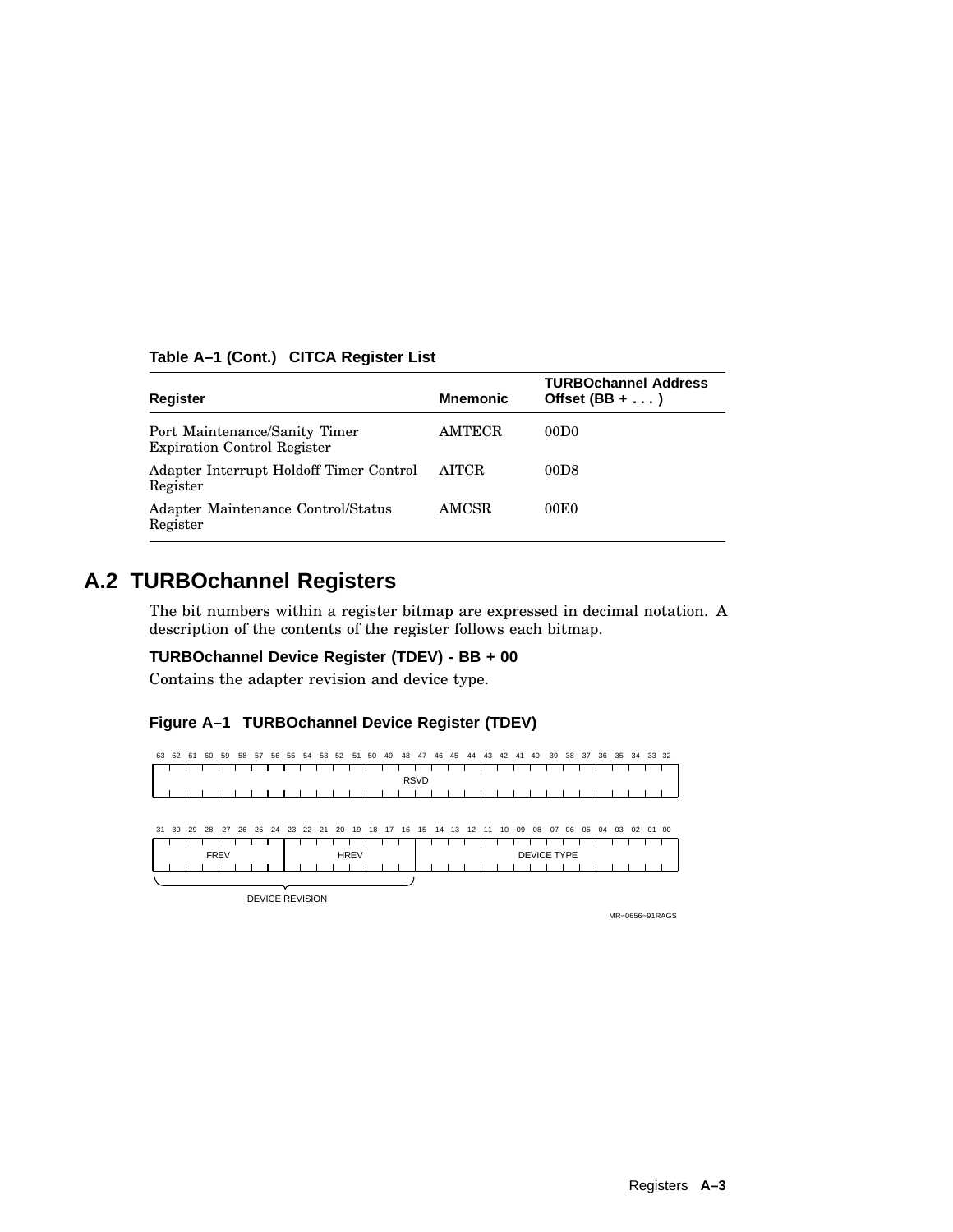| <b>Bit</b> | <b>Name</b> | <b>Description</b>         |                                                                                                                                                                 |
|------------|-------------|----------------------------|-----------------------------------------------------------------------------------------------------------------------------------------------------------------|
| <63:32>    | <b>RSVD</b> | Reserved (0)               |                                                                                                                                                                 |
| <31:24>    | <b>FREV</b> | and is decoded as follows: | Firmware revision (RO:R/W,RESETC) - This field<br>indicates the firmware revision of the CITCA. It is<br>loaded by the MCDP processor at the end of a self-test |
|            |             | Bits < $31:24>^1$          | <b>Description</b>                                                                                                                                              |
|            |             | 00000000                   | $\rm V00^2$                                                                                                                                                     |
|            |             | 00000001                   | V <sub>01</sub>                                                                                                                                                 |
|            |             | 00000002                   | V <sub>02</sub>                                                                                                                                                 |
|            |             |                            |                                                                                                                                                                 |
|            |             |                            |                                                                                                                                                                 |
|            |             |                            |                                                                                                                                                                 |
|            |             | 00010000                   | V10                                                                                                                                                             |
|            |             | 00010001                   | V11                                                                                                                                                             |
|            |             |                            |                                                                                                                                                                 |
|            |             |                            |                                                                                                                                                                 |
|            |             |                            |                                                                                                                                                                 |
|            |             | 01111111                   | V7F                                                                                                                                                             |

# **Table A–2 TDEV Bit Description**

<sup>1</sup>The high order bit (bit <31>) designates experimental firmware; it should never be set in the field.

 ${\rm ^2A}$ 0 value indicates an uninitialized node.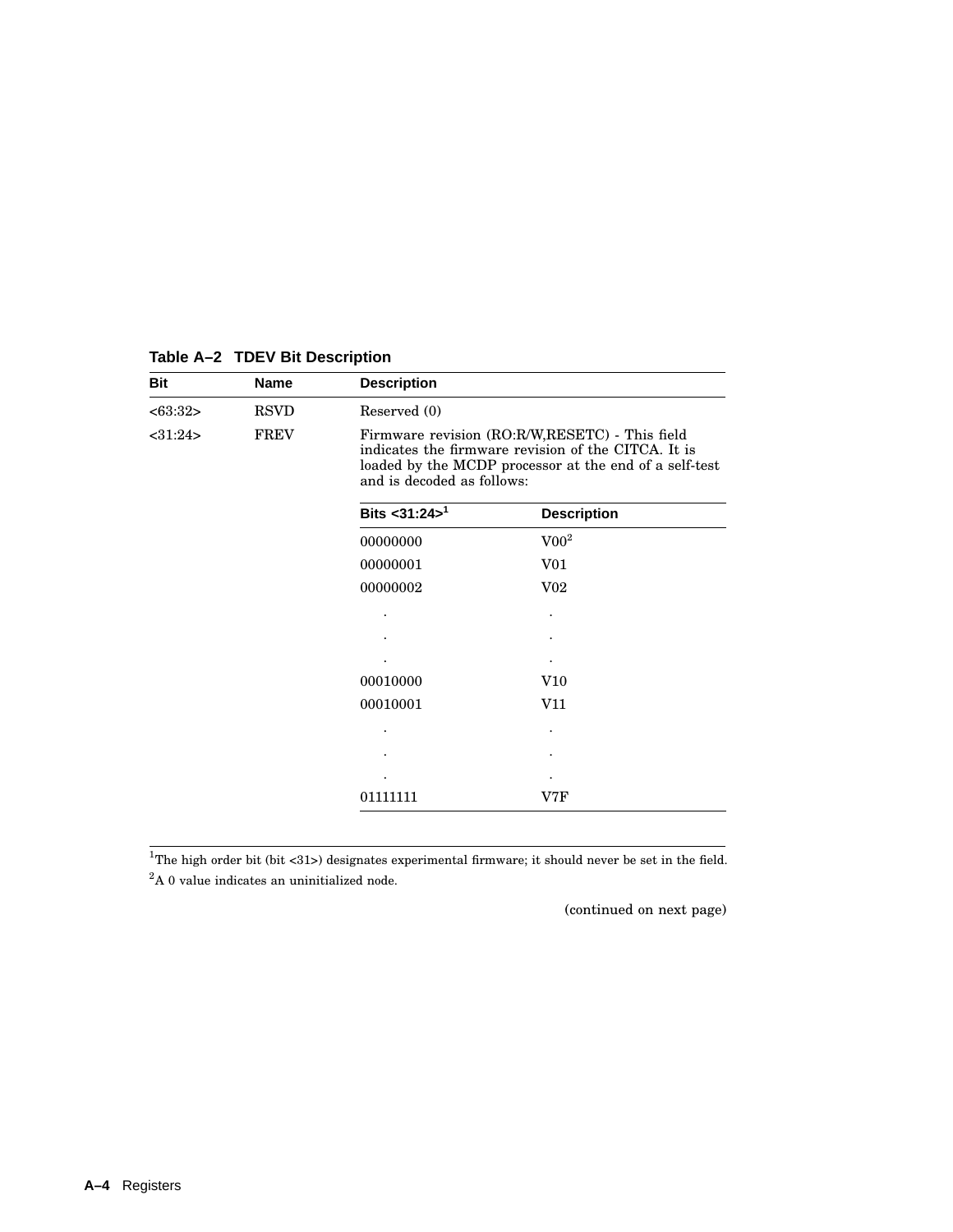| <b>Bit</b> | <b>Name</b>  | <b>Description</b>           |                                                      |                        |                      |
|------------|--------------|------------------------------|------------------------------------------------------|------------------------|----------------------|
| <23:16>    | <b>HREV</b>  |                              | Hardware revision of the CITCA, decoded as follows:  |                        |                      |
|            |              | $\bullet$                    | Bits <23:20> contain the alphabetic field            |                        |                      |
|            |              | $\bullet$                    | Bits <19:16> contain the numeric field               |                        |                      |
|            |              | <b>Bits</b><br>$<$ 23:20 $>$ | <b>Description</b>                                   | <b>Bits</b><br>< 19:16 | <b>Description</b>   |
|            |              | 0000                         | Invalid <sup>2</sup>                                 | 0000                   | Invalid <sup>2</sup> |
|            |              | 0001                         | $\mathbf{A}$                                         | 0001                   | $\mathbf{1}$         |
|            |              | 0010                         | B                                                    | 0010                   | $\overline{2}$       |
|            |              | 0011                         | $\mathbf C$                                          | 0011                   | 3                    |
|            |              | 0100                         | D                                                    | 0100                   | 4                    |
|            |              | 0101                         | Е                                                    | 0101                   | 5                    |
|            |              | 0110                         | $\mathbf F$                                          | 0110                   | 6                    |
|            |              | 0111                         | H                                                    | 0111                   | 7                    |
|            |              | 1000                         | J                                                    | 1000                   | 8                    |
|            |              | 1001                         | $\bf K$                                              | 1001                   | 9                    |
|            |              | 1010                         | L                                                    | 1010                   | 10                   |
|            |              | 1011                         | M                                                    | 1011                   | 11                   |
|            |              | 1100                         | N                                                    | 1100                   | 12                   |
|            |              | 1101                         | P                                                    | 1101                   | 13                   |
|            |              | 1110                         | $\mathbf R$                                          | 1110                   | 14                   |
|            |              | 1111                         | S                                                    | 1111                   | 15                   |
| <15:00>    | <b>DTYPE</b> | 00CA.                        | Device type of the option. Device type for CITCA is: |                        |                      |

# **Table A–2 (Cont.) TDEV Bit Description**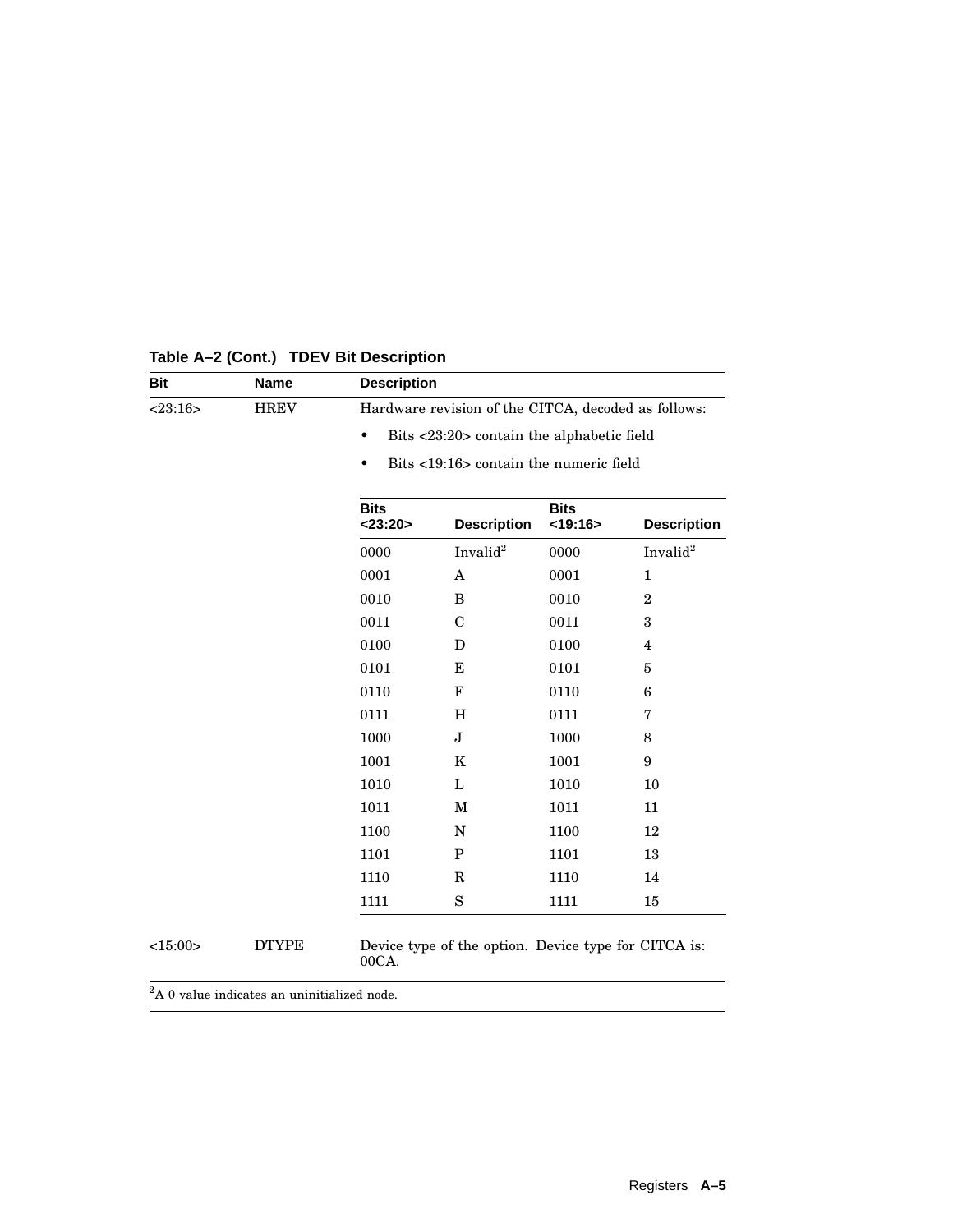## **TURBOchannel Bus Error Register (TBER) - BB + 08**

Used to indicate TURBOchannel errors and to force a hard reset of the CITCA.



## **Figure A–2 TURBOchannel Bus Error Register (TBER)**

|  |  |  | Table A-4 TBER Bit Description |  |
|--|--|--|--------------------------------|--|
|--|--|--|--------------------------------|--|

| <b>Bit</b> | <b>Name</b>  | <b>Description</b>                                                                                                                     |
|------------|--------------|----------------------------------------------------------------------------------------------------------------------------------------|
| <63:32>    | <b>RSVD</b>  | Reserved (0)                                                                                                                           |
| <31>       | ES           | Error Summary - Represents the logical OR of the error<br>bits in this register (bits 29, 17, 14, 13, 12, 10, 8, 6, 5, 4<br>and $1$ ). |
| < 30       | <b>NRST</b>  | Node reset - Writing a 1 to this location initiates a<br>complete power-up reset including TCAST execution.                            |
| <29>       | <b>SFTDN</b> | Shift done - When set, indicates that a scan shift<br>operation has completed.                                                         |
| <28>       | <b>DTAC</b>  | Disable TURBOchannel acknowledge check - When set,<br>disables reporting of all TURBOchannel ACK checks by<br>the CITCA.               |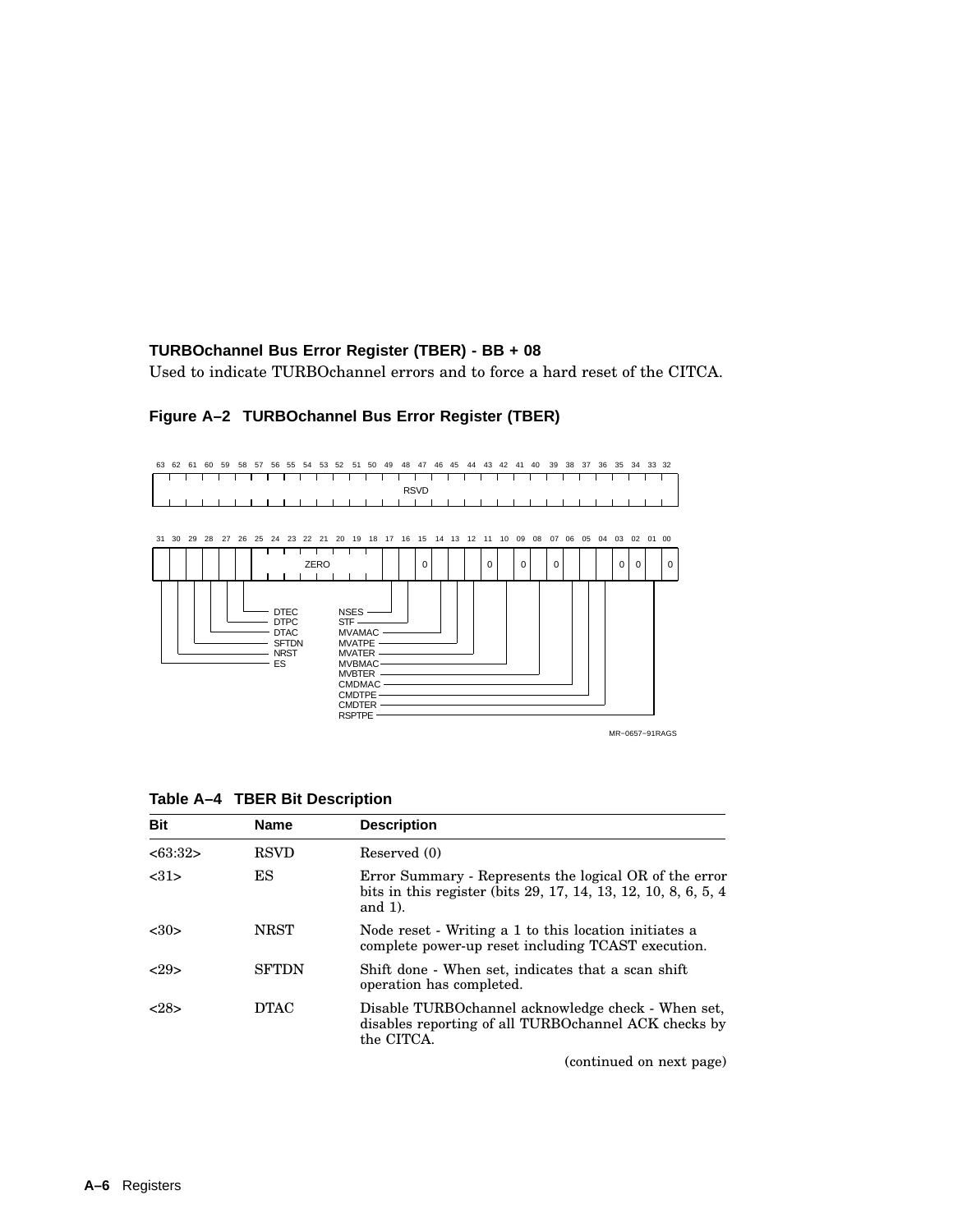# **Table A–4 (Cont.) TBER Bit Description**

| Bit     | Name          | <b>Description</b>                                                                                                                                                                                                |
|---------|---------------|-------------------------------------------------------------------------------------------------------------------------------------------------------------------------------------------------------------------|
| <27>    | <b>DTPC</b>   | Disable TURBOchannel parity check - When set,<br>disables reporting of all TURBOchannel parity checks<br>by the CITCA.                                                                                            |
| <26     | <b>DTEC</b>   | Disable TURBOchannel error check - When set,<br>disables reporting of all TURBOchannel ERR signal<br>receptions by the CITCA.                                                                                     |
| <25:18> |               | Zero(0)                                                                                                                                                                                                           |
| 17      | <b>NSES</b>   | Node-specific error summary - This bit is set when one<br>or more error bits are set in AMCSR.                                                                                                                    |
| $<$ 16> | STF           | Self-test fail - When set, indicates that the CITCA has<br>not yet passed its self-test.                                                                                                                          |
| <15>    |               | Zero(0)                                                                                                                                                                                                           |
| 14>     | <b>MVAMAC</b> | Mover A missing ACK - When set, indicates that a data<br>mover A DMA read transaction terminated due to a<br>missing TURBOchannel ACK.                                                                            |
| <13>    | <b>MVATPE</b> | Mover A TURBOchannel parity error - When set,<br>indicates that a data mover A DMA read transaction<br>terminated due to the detection of a parity error on the<br>data returned from memory on the TURBOchannel. |
| <12>    | <b>MVATER</b> | Mover A TURBOchannel error - When set, indicates<br>that a data mover A DMA read transaction terminated<br>due to the reception of the TURBO channel ERR signal<br>from the TURBOchannel memory control.          |
| <11>    |               | Zero(0)                                                                                                                                                                                                           |
| <10>    | <b>MVBMAC</b> | Mover B missing ACK - When set, indicates that a data<br>mover B DMA write transaction terminated due to a<br>missing TURBOchannel ACK.                                                                           |
| < 09    |               | Zero $(0)$                                                                                                                                                                                                        |
| < 08    | <b>MVBTER</b> | Mover B TURBOchannel error - When set, indicates<br>that a data mover B DMA write transaction terminated<br>due to the reception of the TURBOchannel ERR signal<br>from the TURBOchannel memory control.          |
| <07     |               | Zero $(0)$                                                                                                                                                                                                        |
| <06     | <b>CMDMAC</b> | Commander missing ACK - When set, indicates that an<br>expected ACK signal was not received in response to a<br>commander port DMA read or write transaction.                                                     |
|         |               | (continued on next page)                                                                                                                                                                                          |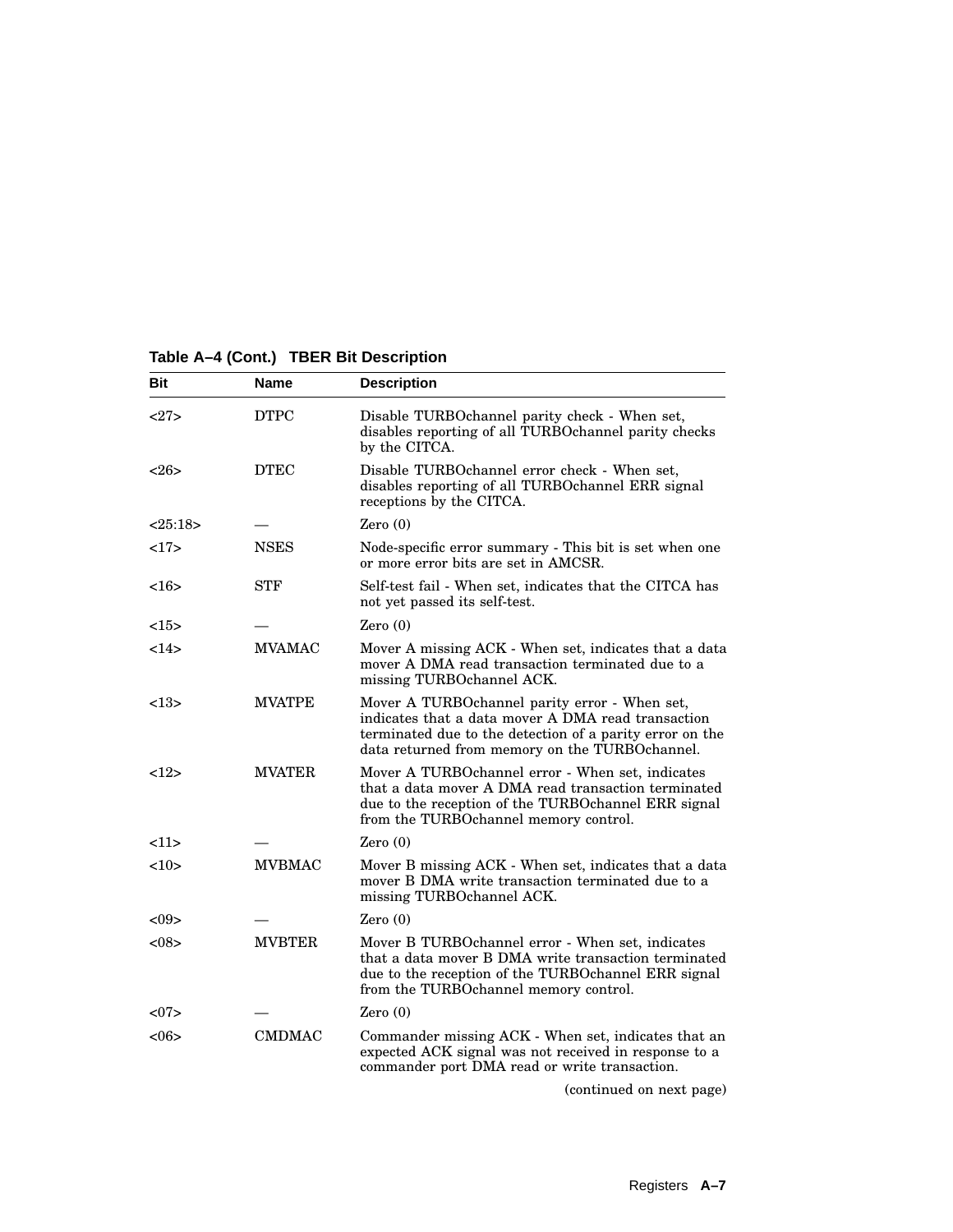#### **Table A–4 (Cont.) TBER Bit Description**

| <b>Bit</b> | <b>Name</b>   | <b>Description</b>                                                                                                                                                                                                         |
|------------|---------------|----------------------------------------------------------------------------------------------------------------------------------------------------------------------------------------------------------------------------|
| < 0.5      | CMDTPE        | Commander TURBOchannel parity error - When<br>set, indicates that the commander port DMA read<br>transaction terminated due to the detection of a<br>parity error on the data returned from memory on<br>the TURBOchannel. |
| < 04       | CMDTER        | Commander TURBOchannel error - When set, indicates<br>that the commander port DMA transaction terminated<br>due to the reception of the TURBO channel ERR signal<br>from the TURBOchannel memory control.                  |
| < 0.3:02 > |               | Zero(0)                                                                                                                                                                                                                    |
| < 01       | <b>RSPTPE</b> | Responder TURBOchannel parity error - When set,<br>indicates that the responder port detected a parity<br>error on the data or address sent to the CITCA on an<br>I/O write or read operation.                             |
| <00>       |               | Zero(0)                                                                                                                                                                                                                    |

# **Port Scan Control Register (PSCR) - BB + 10**

Used to load and dump the TMOV-MCDP scan path.

#### **Figure A–3 Port Scan Control Register (PSCR)**



MR−0658−91RAGS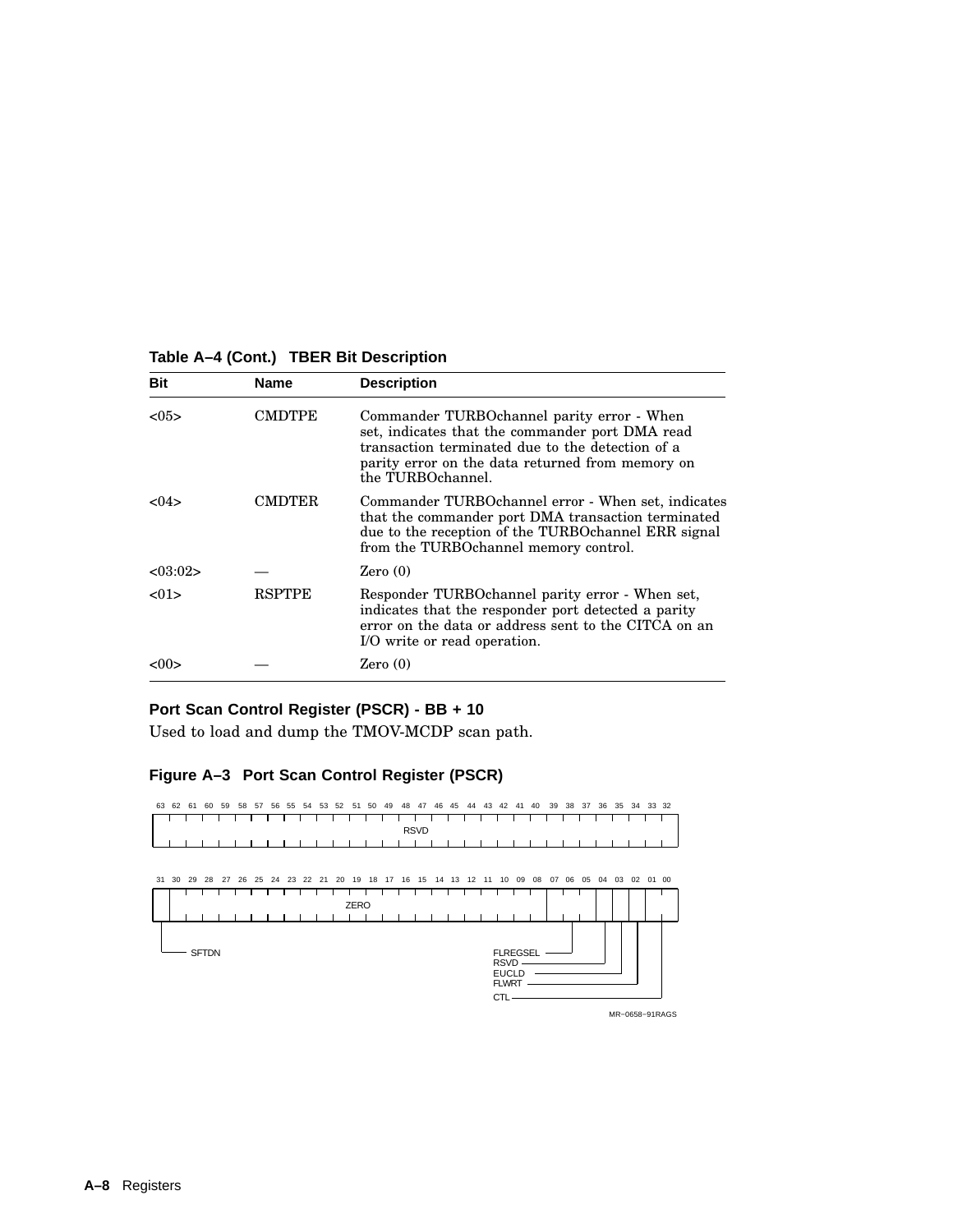| <b>Bit</b> | <b>Name</b>     |                  | <b>Description</b>    |                                               |                                                            |
|------------|-----------------|------------------|-----------------------|-----------------------------------------------|------------------------------------------------------------|
| <63:32>    | <b>RSVD</b>     |                  | Reserved (0)          |                                               |                                                            |
| <31>       | <b>SFTDN</b>    |                  | scan shift operation. |                                               | Shift done - When set, indicates the completion of a       |
| <30:08>    |                 | Zero $(0)$       |                       |                                               |                                                            |
| <07:05>    | <b>FLREGSEL</b> |                  |                       | FLASH PROM region select - Selects one of the | following eight regions in FLASH PROM to load data:        |
|            |                 | $\boldsymbol{0}$ | $=$                   | <b>TCAST Firmware Region</b>                  |                                                            |
|            |                 | $\mathbf{1}$     | $=$                   | <b>Functional Firmware Region</b>             |                                                            |
|            |                 | $\overline{2}$   | $=$                   | <b>MIPS</b> Responder Region                  |                                                            |
|            |                 | 3                | $=$                   | Spare Region                                  |                                                            |
|            |                 | $\overline{4}$   | $=$                   | MIPS Responder Data 1 Region                  |                                                            |
|            |                 | 5                | $=$                   | MIPS Responder Data 2 Region                  |                                                            |
|            |                 | 6                | $=$                   | MIPS Responder Data 3 Region                  |                                                            |
|            |                 | 7                | $=$                   | MIPS Responder Data 4 Region                  |                                                            |
| <04>       | <b>RSVD</b>     |                  | Reserved (0)          |                                               |                                                            |
| < 03       | <b>EUCLD</b>    |                  |                       | external pins to be used as the scan path.    | E_UCODE_LD - When set, enables the designated              |
| < 02       | <b>FLWRT</b>    |                  |                       | Write FLASH PROM                              |                                                            |
| <01:00>    | <b>CTL</b>      |                  | as follows:           |                                               | Scan control - Control bits for the scan logic with values |
|            |                 | <b>Bit</b><br>01 | Bit<br>00             | <b>Diagnostic</b><br><b>Shift Register</b>    | <b>Diagnostic Control</b><br><b>Register</b>               |
|            |                 | $\theta$         | $\theta$              | Hold                                          | Hold                                                       |
|            |                 | $\mathbf{0}$     | 1                     | Hold                                          | Load                                                       |
|            |                 | 1                | $\bf{0}$              | Shift                                         | Hold                                                       |
|            |                 | $\mathbf{1}$     | $\mathbf{1}$          | Load                                          | Hold                                                       |

# **Table A–5 PCSR Bit Description**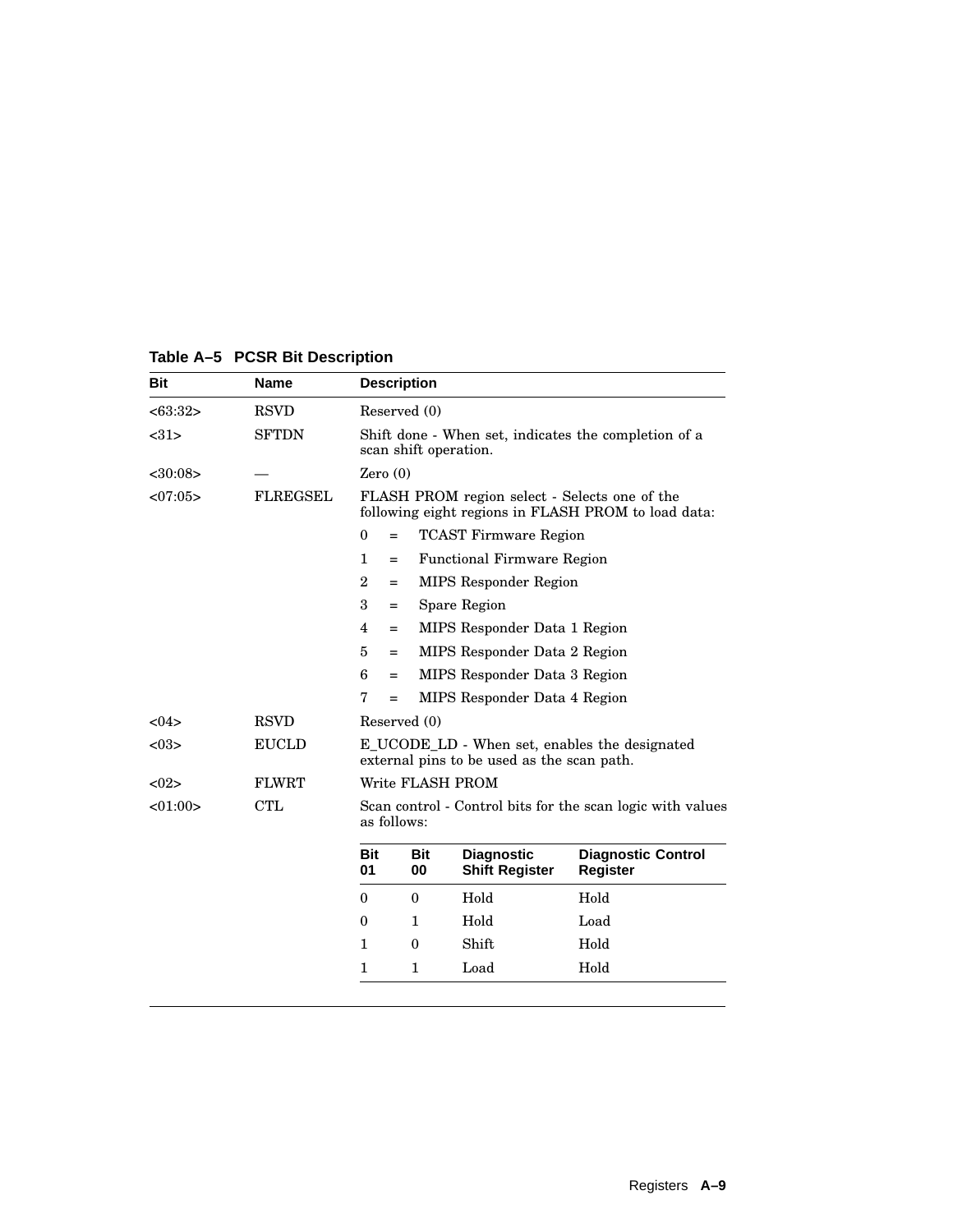## **Port Scan Data Register (PSDR) - BB + 18**

Used for loading and retrieving data during a scan operation.

## **Figure A–4 Port Scan Data Register (PSDR)**



MR−0659−91RAGS

**Table A–7 PSDR Bit Description**

| <b>Bit</b>    | Name        | <b>Description</b> |
|---------------|-------------|--------------------|
| <63:32>       | <b>RSVD</b> | Reserved (0)       |
| $<$ 31:00 $>$ | <b>DATA</b> | Scan data          |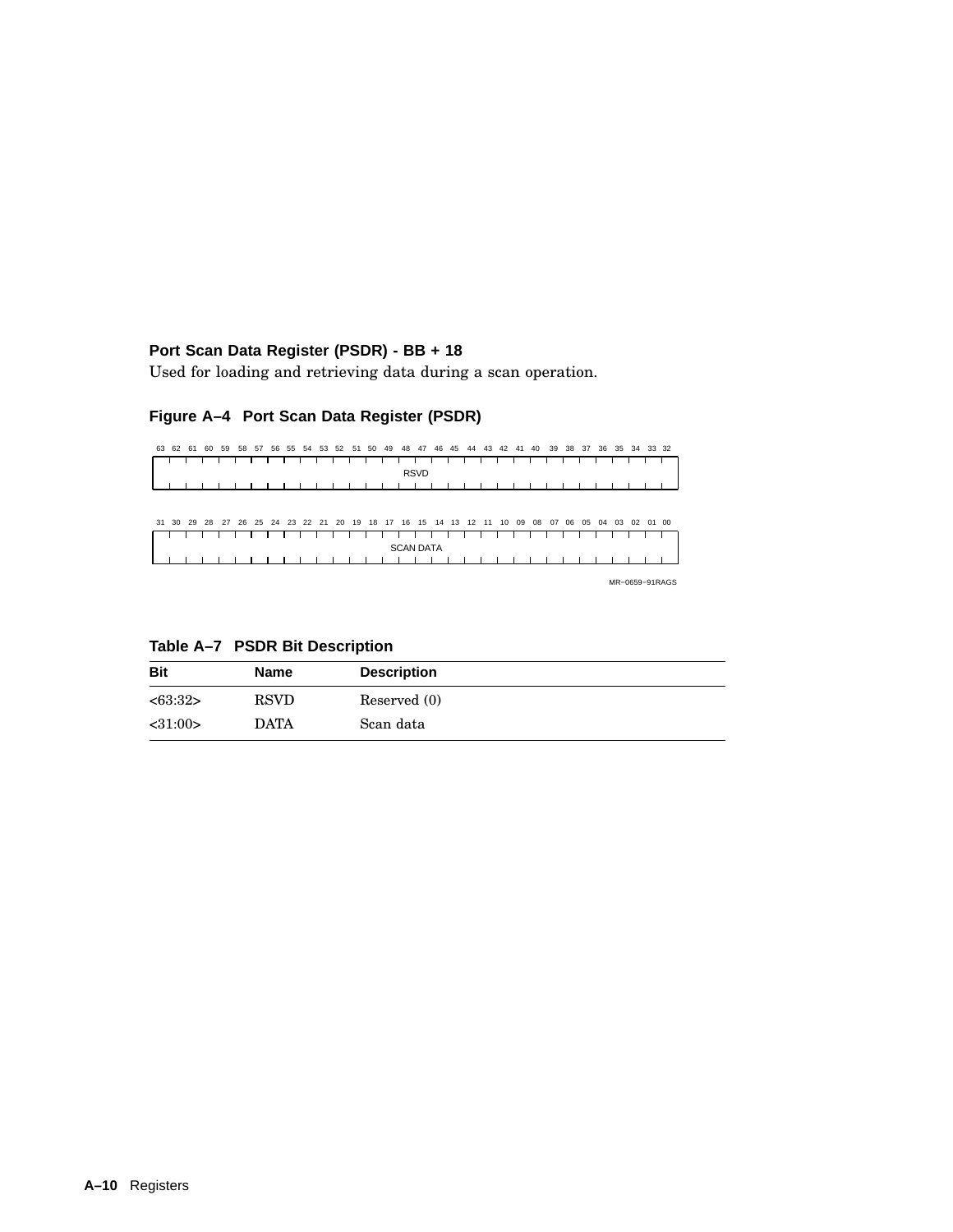**Port Diagnostic Control/Status Register (PDCSR) - BB + 20** Used by the TCAST to report failed test numbers.

# **Figure A–5 Port Diagnostic Control/Status Register (PDCSR)**

|  |  |  |  |  |  |  |  |             |  | 63 62 61 60 59 58 57 56 55 54 53 52 51 50 49 48 47 46 45 44 43 42 41 40 39 38 37 36 35 34 33 32 |  |  |  |  |  |  |
|--|--|--|--|--|--|--|--|-------------|--|-------------------------------------------------------------------------------------------------|--|--|--|--|--|--|
|  |  |  |  |  |  |  |  | <b>RSVD</b> |  |                                                                                                 |  |  |  |  |  |  |
|  |  |  |  |  |  |  |  |             |  | .                                                                                               |  |  |  |  |  |  |
|  |  |  |  |  |  |  |  |             |  |                                                                                                 |  |  |  |  |  |  |

| 31 30 |  |                |  |  |  |      |  | 29 28 27 26 25 24 23 22 21 20 19 18 17 16 15 14 13 12 11 10 09 08 |  |  |  |  |  | 07 06 05 04 | 03 02 01 00  |  |                |
|-------|--|----------------|--|--|--|------|--|-------------------------------------------------------------------|--|--|--|--|--|-------------|--------------|--|----------------|
|       |  |                |  |  |  |      |  |                                                                   |  |  |  |  |  |             |              |  |                |
|       |  |                |  |  |  | ZERO |  |                                                                   |  |  |  |  |  |             | <b>PDFLT</b> |  |                |
|       |  |                |  |  |  |      |  |                                                                   |  |  |  |  |  |             |              |  |                |
|       |  |                |  |  |  |      |  |                                                                   |  |  |  |  |  |             |              |  |                |
|       |  |                |  |  |  |      |  |                                                                   |  |  |  |  |  |             |              |  |                |
|       |  | <b>FLWRTEN</b> |  |  |  |      |  |                                                                   |  |  |  |  |  |             |              |  |                |
|       |  |                |  |  |  |      |  |                                                                   |  |  |  |  |  |             |              |  | MR-0660-91RAGS |

**Table A–8 PDCSR Bit Description**

| <b>Bit</b> | <b>Name</b>    | <b>Description</b>             |
|------------|----------------|--------------------------------|
| <63:32>    | <b>RSVD</b>    | Reserved (0)                   |
| <31>       | <b>FLWRTEN</b> | <b>FLASH PROM</b> write enable |
| <30:08>    |                | Zero $(0)$                     |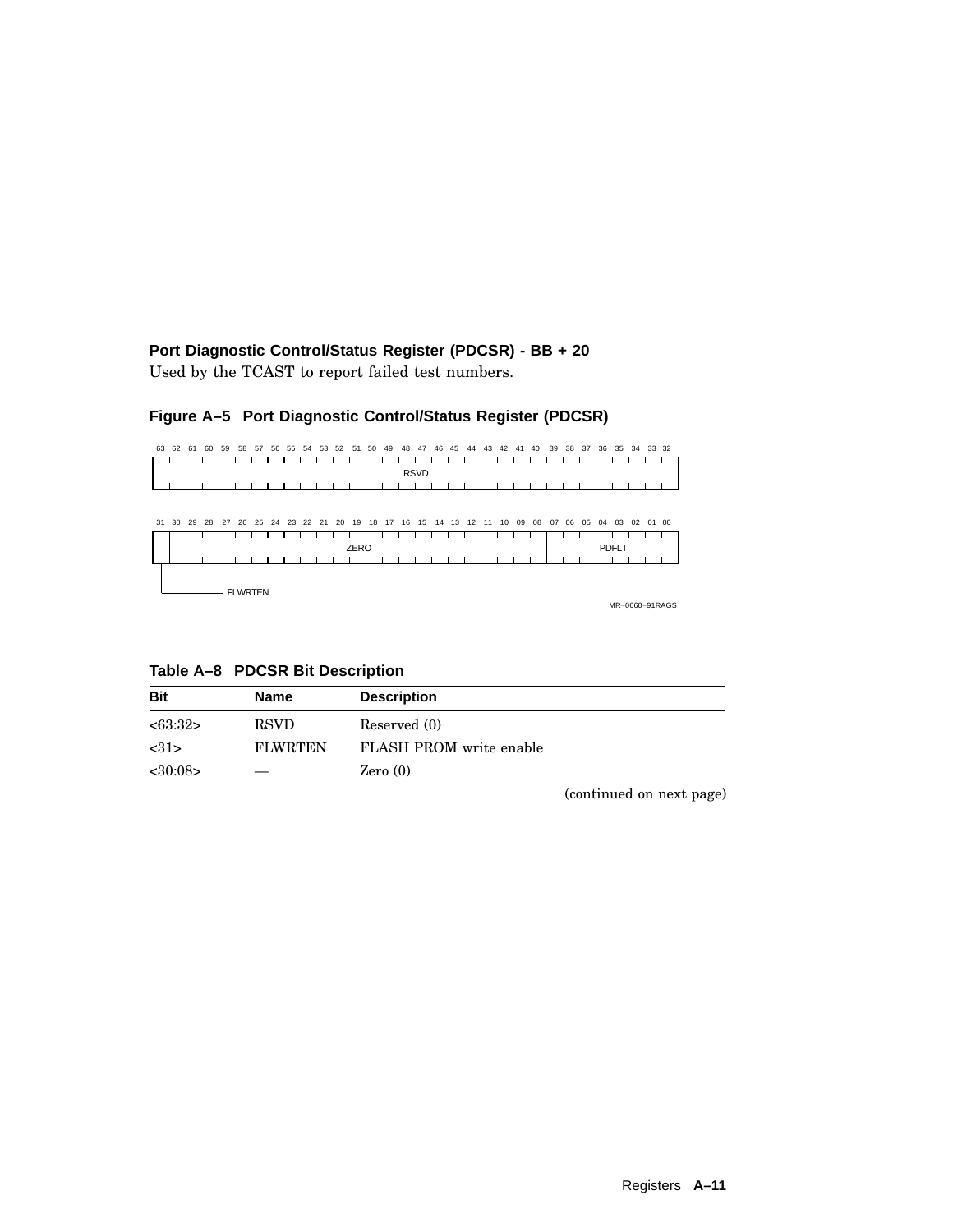| Bit     | <b>Name</b>  | <b>Description</b>    |                                                                    |
|---------|--------------|-----------------------|--------------------------------------------------------------------|
| <07:00> | <b>PDFLT</b> | about to be executed. | Failing test code - Contains the TCAST test number                 |
|         |              | <b>Hex Code</b>       | <b>Description</b>                                                 |
|         |              | AA                    | Self-test passed                                                   |
|         |              | $01 - DF$             | TCAST test number that failed                                      |
|         |              | E <sub>0</sub>        | Responder Initialization Passed<br>Code                            |
|         |              | E1                    | Initiated Region 1 Copy (Functional<br>Region)                     |
|         |              | E2                    | Initiated Region 2 Copy (RBD)<br>Diagnostic Region)                |
|         |              | E3 - E7               | Not Used                                                           |
|         |              | E8                    | Unexpected Responder Interrupt                                     |
|         |              | E9                    | Unexpected GPR Value                                               |
|         |              | EA                    | Unexpected RWBMR Bits Set                                          |
|         |              | EB                    | ROM Read Access Below Byte<br>Address 3A0                          |
|         |              | EC                    | ROM Write Access Below Byte<br>Address 3A0                         |
|         |              | <b>ED</b>             | Processor Trap to 100                                              |
|         |              | EE                    | <b>RBD</b> Parser Error                                            |
|         |              | EF                    | Not Used                                                           |
|         |              | F1                    | Illegal arbitration modulus (cluster<br>size) value in switches    |
|         |              | F2                    | Invalid node number - Node number<br>is higher than the node count |
|         |              | F <sub>3</sub>        | Quiet slot time is illegal                                         |
|         |              | F4                    | Node and duplicate node addresses<br>differ                        |

# **Table A–8 (Cont.) PDCSR Bit Description**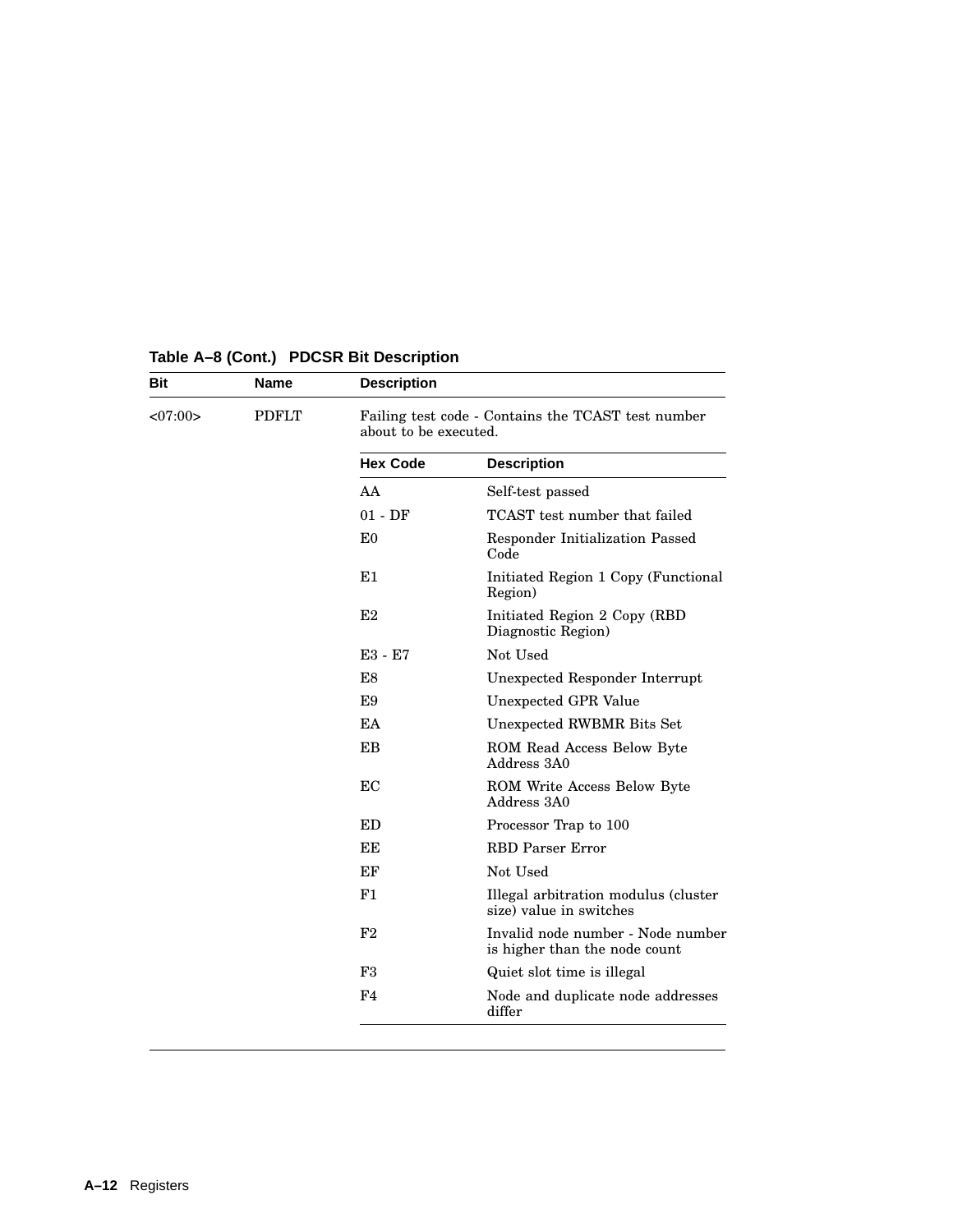## **Channel/Adapter Status Register (CASRLO) & (CASRHI) - BB + 28 & BB + 2C**

This 64-bit contained register returns status to the port driver after an interrupt.

The CASR is valid only after an interrupt and before writing the CASRCR.

**Note**

To read all 64 bits of CASR, the host must read addresses BB + 28 (CASRLO) and BB + 2C (CASRHI).



#### **Figure A–6 Channel/Adapter Status Register (CASR)**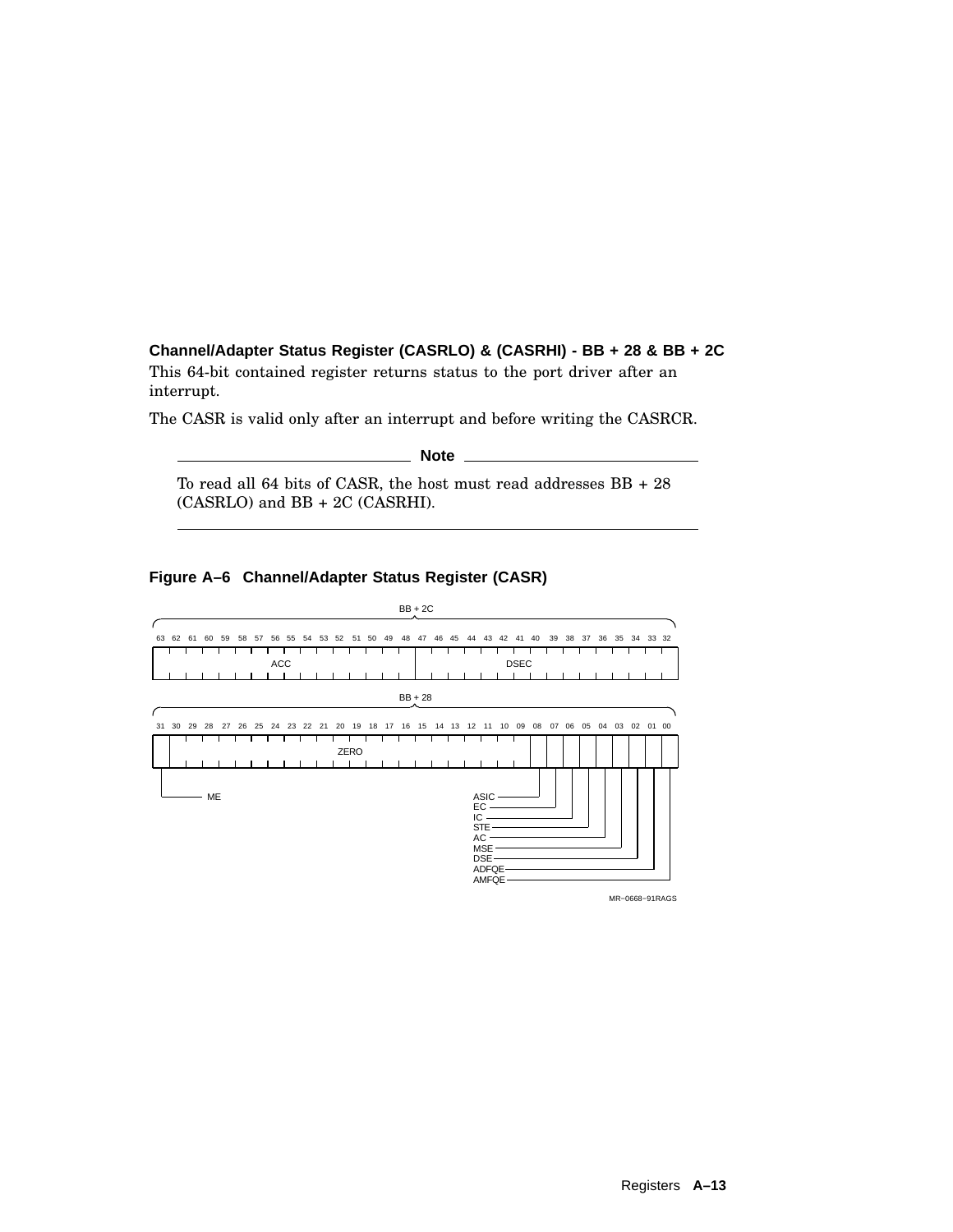| <b>Bit</b> | <b>Name</b>  | <b>Description</b>                                                                                                                  |
|------------|--------------|-------------------------------------------------------------------------------------------------------------------------------------|
| <63:48>    | ACC          | Abnormal condition code - This code is valid only if<br>CASR_AC is set. ACC consists of the following two<br>fields:                |
|            |              | Bits <63:56> define the failing module within the<br>microcode.                                                                     |
|            |              | Bits <55:48> contain the specific error that<br>٠<br>occurred.                                                                      |
| <47:32>    | <b>DSEC</b>  | Data structure error code $(RO:R/W)$ - This code is<br>valid only if CASR_DSE is set. DSEC consists of the<br>following two fields: |
|            |              | Bits <47:40> contain errors specific to the CITCA<br>٠<br>implementation.                                                           |
|            |              | Bits <39:32> contain architecturally defined errors.<br>٠                                                                           |
| <31>       | MЕ           | Maintenance error                                                                                                                   |
| < 30:09    |              | Zero $(0)$                                                                                                                          |
| < 08       | <b>ASIC</b>  | Adapter single interrupt completion                                                                                                 |
| <07        | EC           | Enable complete                                                                                                                     |
| <06>       | IС           | Initialization complete                                                                                                             |
| <05>       | <b>STE</b>   | Sanity timer expiration                                                                                                             |
| < 04       | AC           | Abnormal condition - The actual error code is located in<br>the ACC field error code.                                               |
| < 03       | MSE          | Memory system error                                                                                                                 |
| <02>       | <b>DSE</b>   | Data structure error                                                                                                                |
| < 01       | <b>ADFQE</b> | Datagram free queue exhausted                                                                                                       |
| <00>       | <b>AMFQE</b> | Message free queue exhausted                                                                                                        |

# **Table A–9 CASR Bit Description**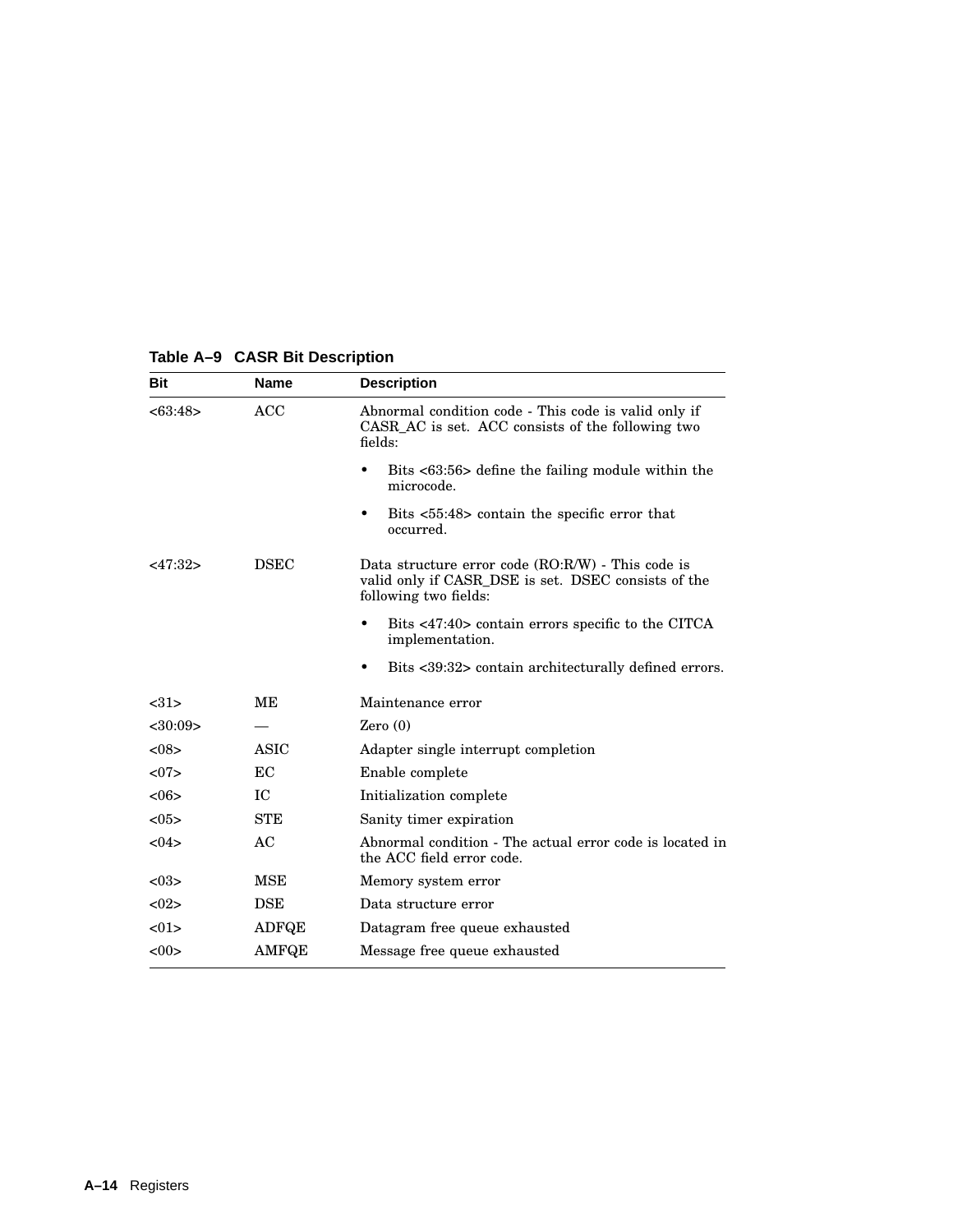## **Channel/Adapter Failing Address Register (CAFAR) - BB + 30**

This 64-bit register contains the physical memory address where one of the following error conditions occurred:

- Memory System Error (MSE)
- Data Structure Error (DSE)
- The generation of a response queue entry with buffer memory system error status

#### **Figure A–7 Channel/Adapter Failing Address Register (CAFAR)**



MR−0669−91RAGS

**Table A–10 CAFAR Bit Description**

| <b>Bit</b>    | Name        | <b>Description</b> |
|---------------|-------------|--------------------|
| <63:34>       | <b>RSVD</b> | Reserved (0)       |
| $<$ 33:00 $>$ | FAD         | Failing address    |

**Note**

The failing address is 34 bits long. To read all 34 bits, the host must read addresses BB + 30 and BB + 34.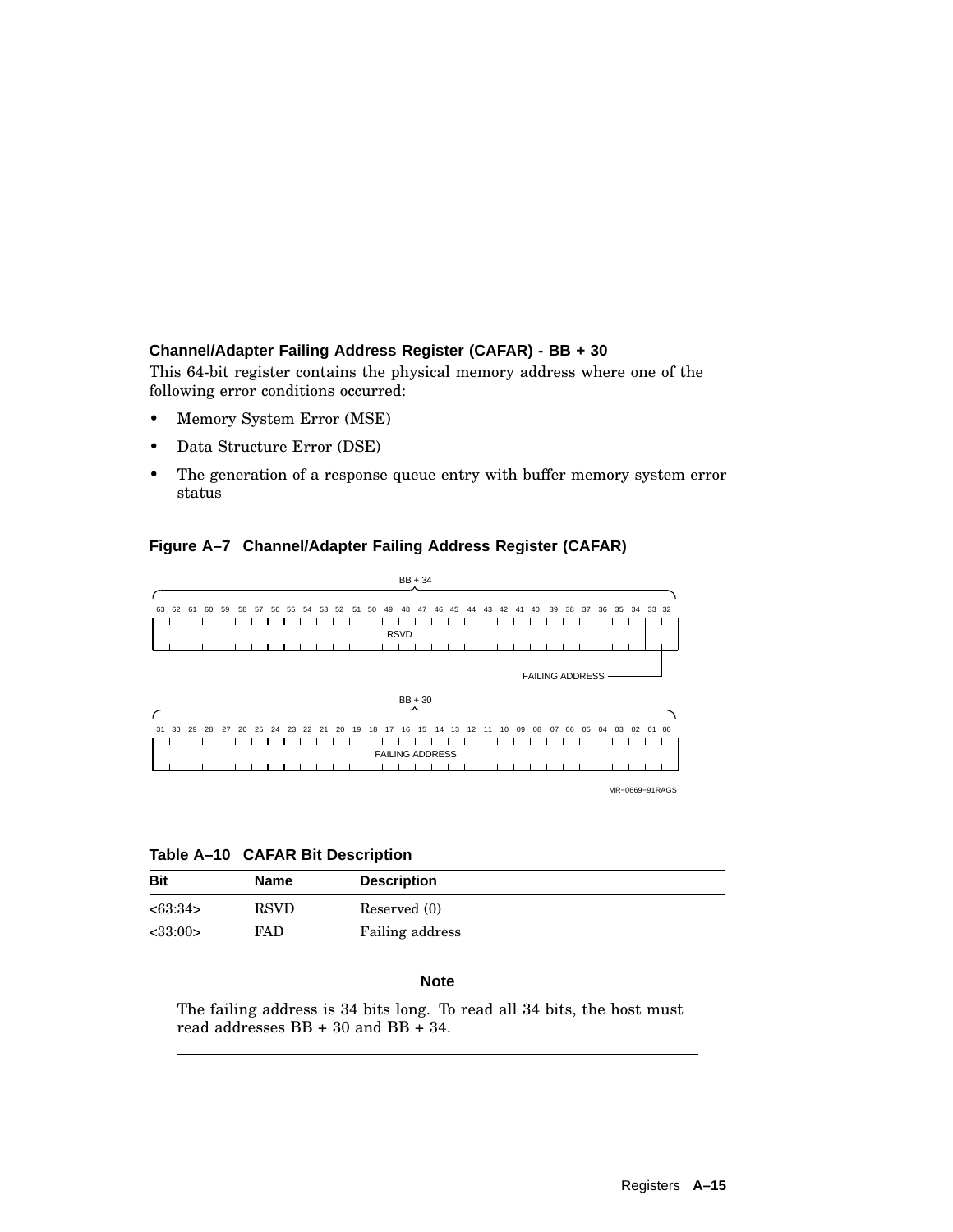# **Adapter Serial Number Register (ASNR) - BB + 38**

The serial number of the CITCA Adapter. This register is loaded by microcode with information from the FLASH PROM.

| 39 38 37 36 35 34 33 32 |    |       |       | 44 43 42 41 40 |  |  | 46 45        | 48 47       |  |  | 58 57 56 55 54 53 52 51 50 49 |  |  |                                                                      | 61 60 59     | 62 | 63 |
|-------------------------|----|-------|-------|----------------|--|--|--------------|-------------|--|--|-------------------------------|--|--|----------------------------------------------------------------------|--------------|----|----|
|                         |    |       |       |                |  |  |              | <b>RSVD</b> |  |  |                               |  |  |                                                                      |              |    |    |
|                         |    |       |       |                |  |  |              |             |  |  |                               |  |  |                                                                      |              |    |    |
|                         |    |       |       |                |  |  |              |             |  |  |                               |  |  |                                                                      |              |    |    |
|                         |    |       |       |                |  |  |              |             |  |  |                               |  |  |                                                                      |              |    |    |
| 01 00                   | 02 | 04 03 | 06 05 | 08 07          |  |  |              |             |  |  |                               |  |  | 31 30 29 28 27 26 25 24 23 22 21 20 19 18 17 16 15 14 13 12 11 10 09 |              |    |    |
|                         |    |       |       |                |  |  |              |             |  |  |                               |  |  |                                                                      |              |    |    |
|                         |    |       |       |                |  |  | <b>AMFGN</b> |             |  |  |                               |  |  |                                                                      | <b>AMFGP</b> |    |    |
|                         |    |       |       |                |  |  |              |             |  |  |                               |  |  |                                                                      |              |    |    |

# **Figure A–8 Adapter Serial Number Register (ASNR)**

| <b>Bit</b> | <b>Name</b>  | <b>Description</b>                                                                                  |
|------------|--------------|-----------------------------------------------------------------------------------------------------|
| <63:32>    | <b>RSVD</b>  | Reserved (0)                                                                                        |
| < 31:28>   | <b>AMFGP</b> | Adapter manufacturing plant - Defines the manufactur-<br>ing plant with one of the following codes: |
|            |              | Illegal<br>$\theta$<br>$=$                                                                          |
|            |              | <b>MRO</b><br>1.<br>$=$                                                                             |
|            |              | ASO<br>2<br>$=$                                                                                     |
|            |              | 3<br>GAO<br>$=$                                                                                     |
| 27:00>     | AMFGN        | Adapter manufacturing number - Defines the adapter<br>serial number.                                |

# **Table A–11 ASNR Bit Description**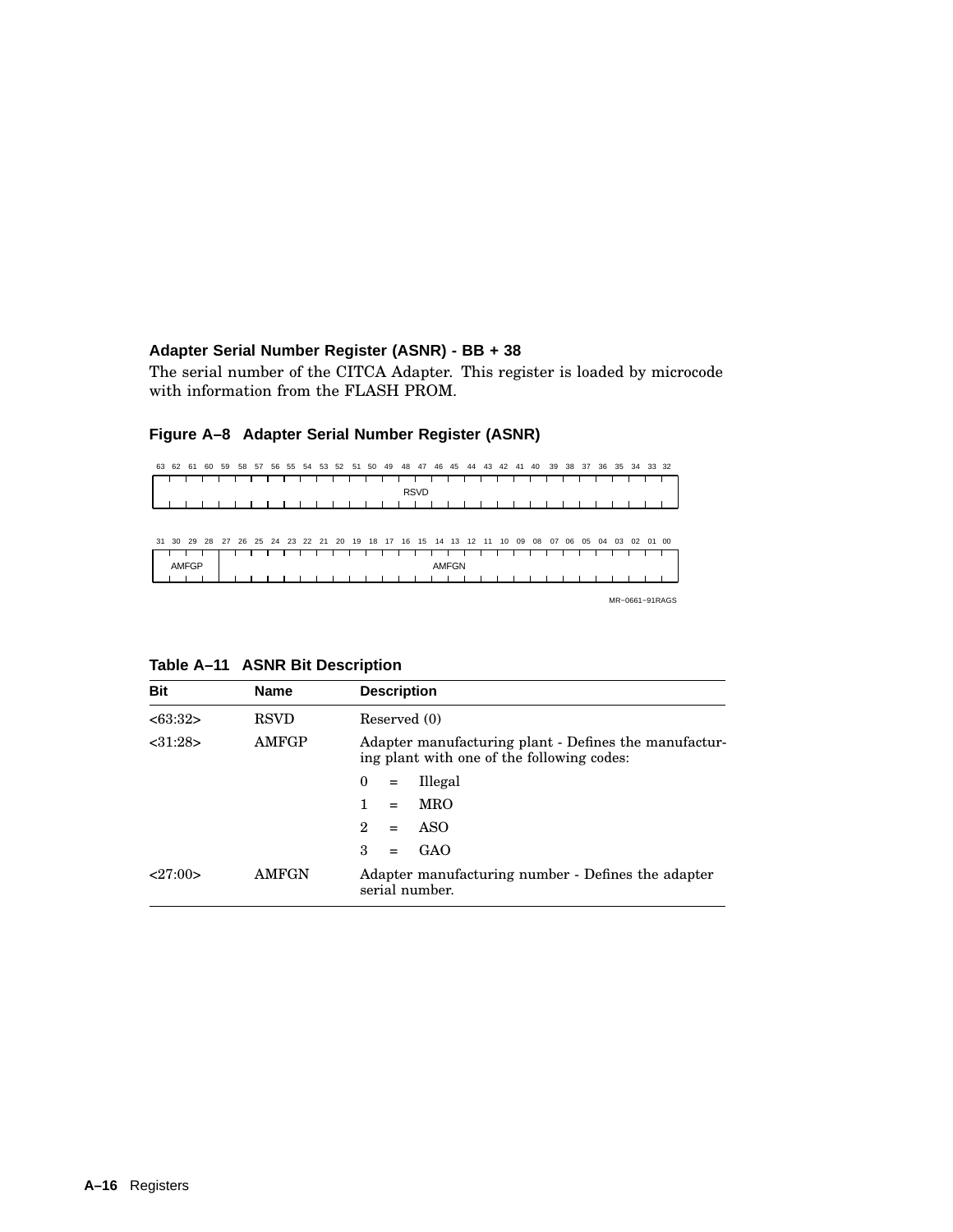## **Adapter Block Base Register (ABBR) - BB + 80**

The uppermost bits of the physical address of the base of the adapter block. Also used by TCAST to select the test number.



#### **Figure A–9 Adapter Block Base Register (ABBR)**

#### **Table A–12 ABBR Bit Description**

| <b>Bit</b> | <b>Name</b>  | <b>Description</b>                                                                                              |
|------------|--------------|-----------------------------------------------------------------------------------------------------------------|
| <63:32>    | <b>RSVD</b>  | Reserved (0)                                                                                                    |
| < 31:29    | <b>SBZ</b>   | Should be zero (0)                                                                                              |
| <28:08>    | <b>ABBPA</b> | Adapter block base physical address - Bits <33:13> of<br>the physical address of the base of the adapter block. |
| <07:00>    | SBZ.         | Should be zero (0)                                                                                              |

#### **Note**

ABBR is readable and writeable by the port driver and writeable only when the adapter is in the uninitialized state. Its value before it is written is unpredictable.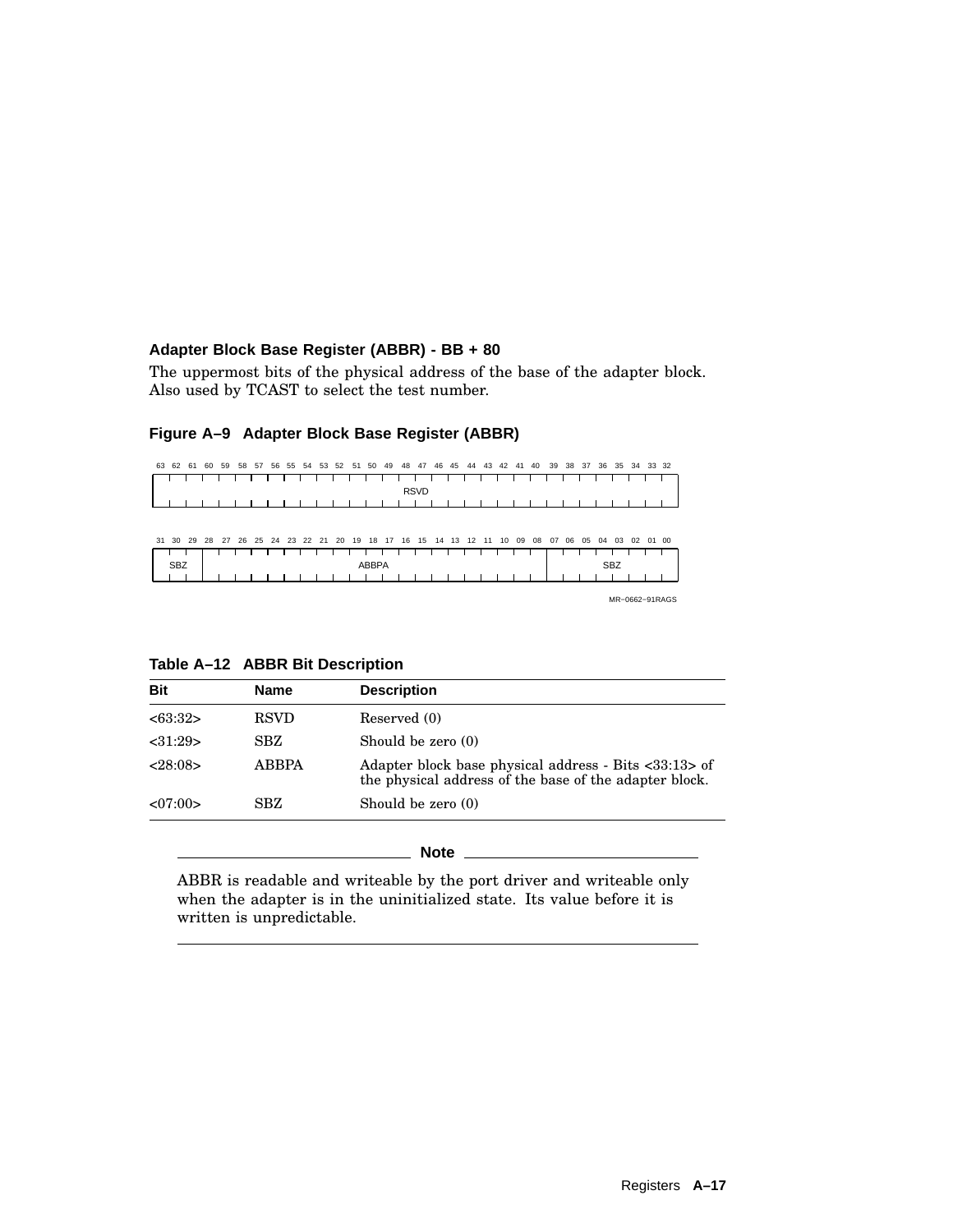#### **Channel Command Queue 2 Insertion Register (CCQ2IR) - BB + 88**

The physical address of the new stopper carrier when the port driver inserts entries into DCCQ2.

CCQ2IR is a write-only register. Reading this register returns undefined data.

### **Figure A–10 Channel Command Queue 2 Insertion Register (CCQ2IR)**

| 63 | 62         | 61 | 60 | 59 | 58          | 57 | 56 | 55 | 54    | 53 | 52    | 51 | 50 | 49 | 48 | 47          | 46        | 45 | 44    | 43 | 42 | 41 | 40 | 39 | 38 | 37 | 36 | 35 | 34 |       | 33 32          |
|----|------------|----|----|----|-------------|----|----|----|-------|----|-------|----|----|----|----|-------------|-----------|----|-------|----|----|----|----|----|----|----|----|----|----|-------|----------------|
|    |            |    |    |    |             |    |    |    |       |    |       |    |    |    |    | <b>RSVD</b> |           |    |       |    |    |    |    |    |    |    |    |    |    |       |                |
|    |            |    |    |    |             |    |    |    |       |    |       |    |    |    |    |             |           |    |       |    |    |    |    |    |    |    |    |    |    |       |                |
| 31 | 30         | 29 | 28 | 27 | 26 25 24 23 |    |    |    | 22 21 |    | 20 19 |    | 18 | 17 | 16 | 15          | 14        | 13 | 12 11 |    | 10 | 09 | 08 | 07 | 06 | 05 | 04 | 03 | 02 | 01 00 |                |
|    | <b>SBZ</b> |    |    |    |             |    |    |    |       |    |       |    |    |    |    |             | <b>PA</b> |    |       |    |    |    |    |    |    |    |    |    |    |       |                |
|    |            |    |    |    |             |    |    |    |       |    |       |    |    |    |    |             |           |    |       |    |    |    |    |    |    |    |    |    |    |       | MR-0663-91RAGS |

**Table A–13 CCQ2IR Bit Description**

| <b>Bit</b> | <b>Name</b> | <b>Description</b>                                               |
|------------|-------------|------------------------------------------------------------------|
| <63:32>    | <b>RSVD</b> | Reserved (0)                                                     |
| < 31:29    | SBZ         | Should be zero (0)                                               |
| <28:00>    | <b>PA</b>   | Physical address - Bits $<33:05>$ of the new stopper<br>carrier. |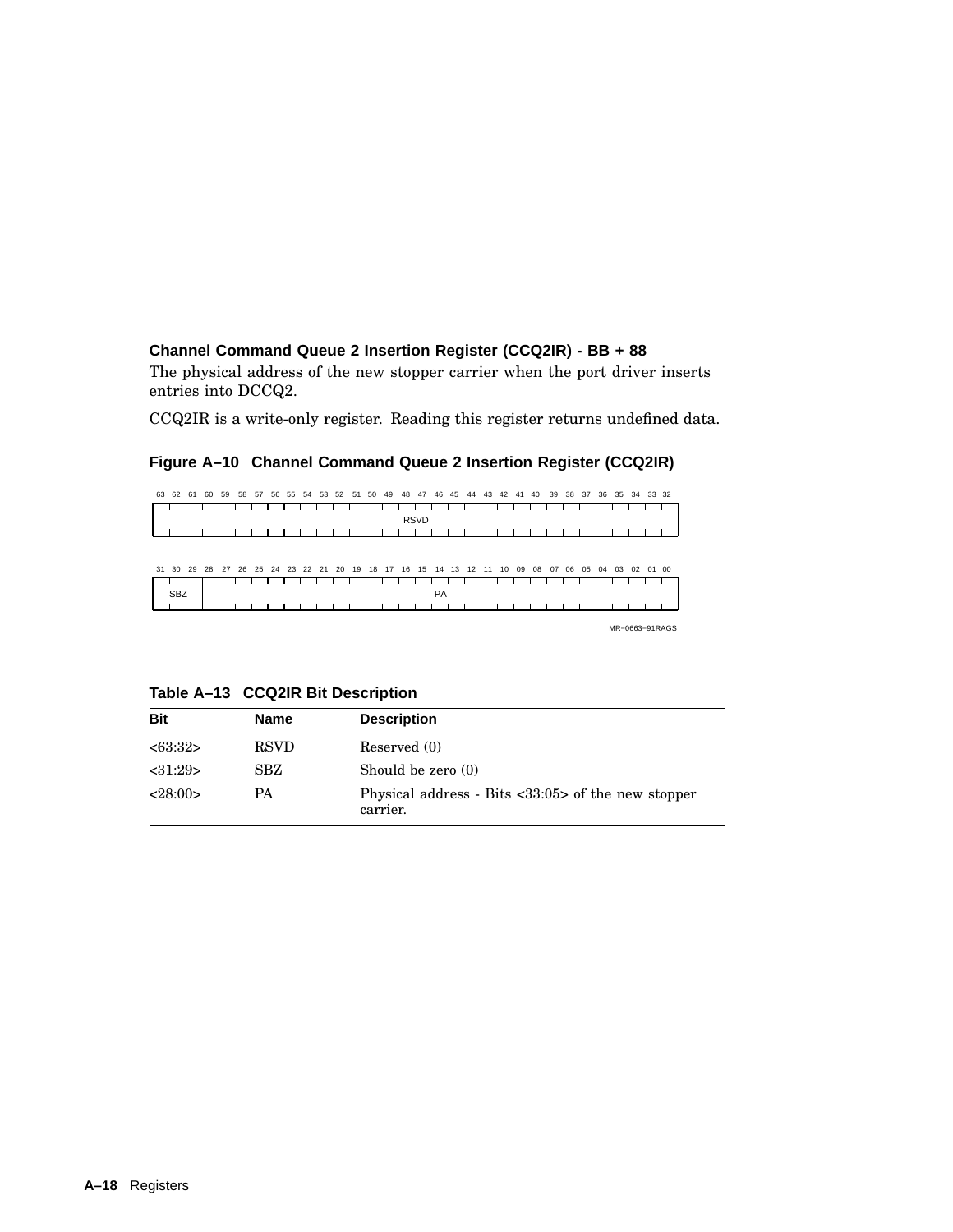## **Channel Command Queue 1 Insertion Register (CCQ1IR) - BB + 90**

The physical address of the new stopper carrier when the port driver inserts entries into DCCQ1.

CCQ1IR is a write-only register. Reading this register returns undefined data.

### **Figure A–11 Channel Command Queue 1 Insertion Register (CCQ1IR)**

| 63 | 62         | 61 | 60 | 59 | 58          | 57 | 56 | 55 | 54    | 53 | 52    | 51 | 50 | 49 | 48 | 47          | 46        | 45 | 44    | 43 | 42 | 41 | 40 | 39 | 38 | 37 | 36 | 35 | 34 |       | 33 32          |
|----|------------|----|----|----|-------------|----|----|----|-------|----|-------|----|----|----|----|-------------|-----------|----|-------|----|----|----|----|----|----|----|----|----|----|-------|----------------|
|    |            |    |    |    |             |    |    |    |       |    |       |    |    |    |    | <b>RSVD</b> |           |    |       |    |    |    |    |    |    |    |    |    |    |       |                |
|    |            |    |    |    |             |    |    |    |       |    |       |    |    |    |    |             |           |    |       |    |    |    |    |    |    |    |    |    |    |       |                |
| 31 | 30         | 29 | 28 | 27 | 26 25 24 23 |    |    |    | 22 21 |    | 20 19 |    | 18 | 17 | 16 | 15          | 14        | 13 | 12 11 |    | 10 | 09 | 08 | 07 | 06 | 05 | 04 | 03 | 02 | 01 00 |                |
|    | <b>SBZ</b> |    |    |    |             |    |    |    |       |    |       |    |    |    |    |             | <b>PA</b> |    |       |    |    |    |    |    |    |    |    |    |    |       |                |
|    |            |    |    |    |             |    |    |    |       |    |       |    |    |    |    |             |           |    |       |    |    |    |    |    |    |    |    |    |    |       | MR-0665-91RAGS |

**Table A–14 CCQ1IR Bit Description**

| <b>Bit</b> | <b>Name</b> | <b>Description</b>                                                             |
|------------|-------------|--------------------------------------------------------------------------------|
| <63:32>    | <b>RSVD</b> | Reserved (0)                                                                   |
| < 31:29    | SBZ         | Should be zero (0)                                                             |
| <28:00>    | PA          | Physical address - Bits $\langle 33:05 \rangle$ of the new stopper<br>carrier. |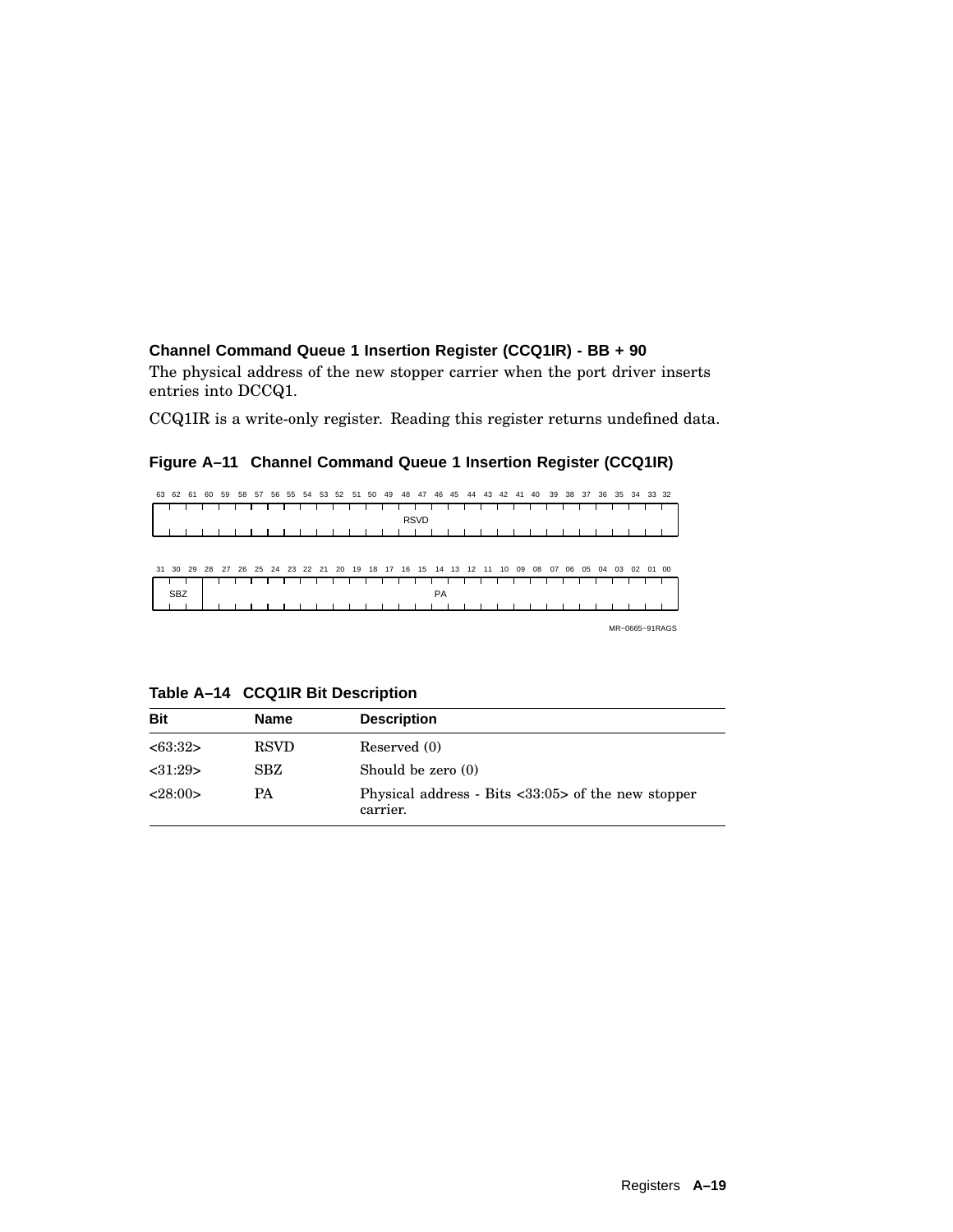#### **Channel Command Queue 0 Insertion Register (CCQ0IR) - BB + 98**

The physical address of the new stopper carrier when the port driver inserts entries into DCCQ0.

CCQ0IR is a write-only register. Reading this register returns undefined data.

### **Figure A–12 Channel Command Queue 0 Insertion Register (CCQ0IR)**

| 63 | 62         | 61 | 60 | 59 | 58          | 57 | 56 | 55 | 54    | 53 | 52    | 51 | 50 | 49 | 48 | 47          | 46        | 45 | 44    | 43 | 42 | 41 | 40 | 39 | 38 | 37 | 36 | 35 | 34 |       | 33 32          |
|----|------------|----|----|----|-------------|----|----|----|-------|----|-------|----|----|----|----|-------------|-----------|----|-------|----|----|----|----|----|----|----|----|----|----|-------|----------------|
|    |            |    |    |    |             |    |    |    |       |    |       |    |    |    |    | <b>RSVD</b> |           |    |       |    |    |    |    |    |    |    |    |    |    |       |                |
|    |            |    |    |    |             |    |    |    |       |    |       |    |    |    |    |             |           |    |       |    |    |    |    |    |    |    |    |    |    |       |                |
| 31 | 30         | 29 | 28 | 27 | 26 25 24 23 |    |    |    | 22 21 |    | 20 19 |    | 18 | 17 | 16 | 15          | 14        | 13 | 12 11 |    | 10 | 09 | 08 | 07 | 06 | 05 | 04 | 03 | 02 | 01 00 |                |
|    | <b>SBZ</b> |    |    |    |             |    |    |    |       |    |       |    |    |    |    |             | <b>PA</b> |    |       |    |    |    |    |    |    |    |    |    |    |       |                |
|    |            |    |    |    |             |    |    |    |       |    |       |    |    |    |    |             |           |    |       |    |    |    |    |    |    |    |    |    |    |       | MR-0666-91RAGS |

**Table A–15 CCQ0IR Bit Description**

| <b>Bit</b> | <b>Name</b> | <b>Description</b>                                               |
|------------|-------------|------------------------------------------------------------------|
| <63:32>    | <b>RSVD</b> | Reserved (0)                                                     |
| < 31:29    | SBZ         | Should be zero (0)                                               |
| <28:00>    | <b>PA</b>   | Physical address - Bits $<33:05>$ of the new stopper<br>carrier. |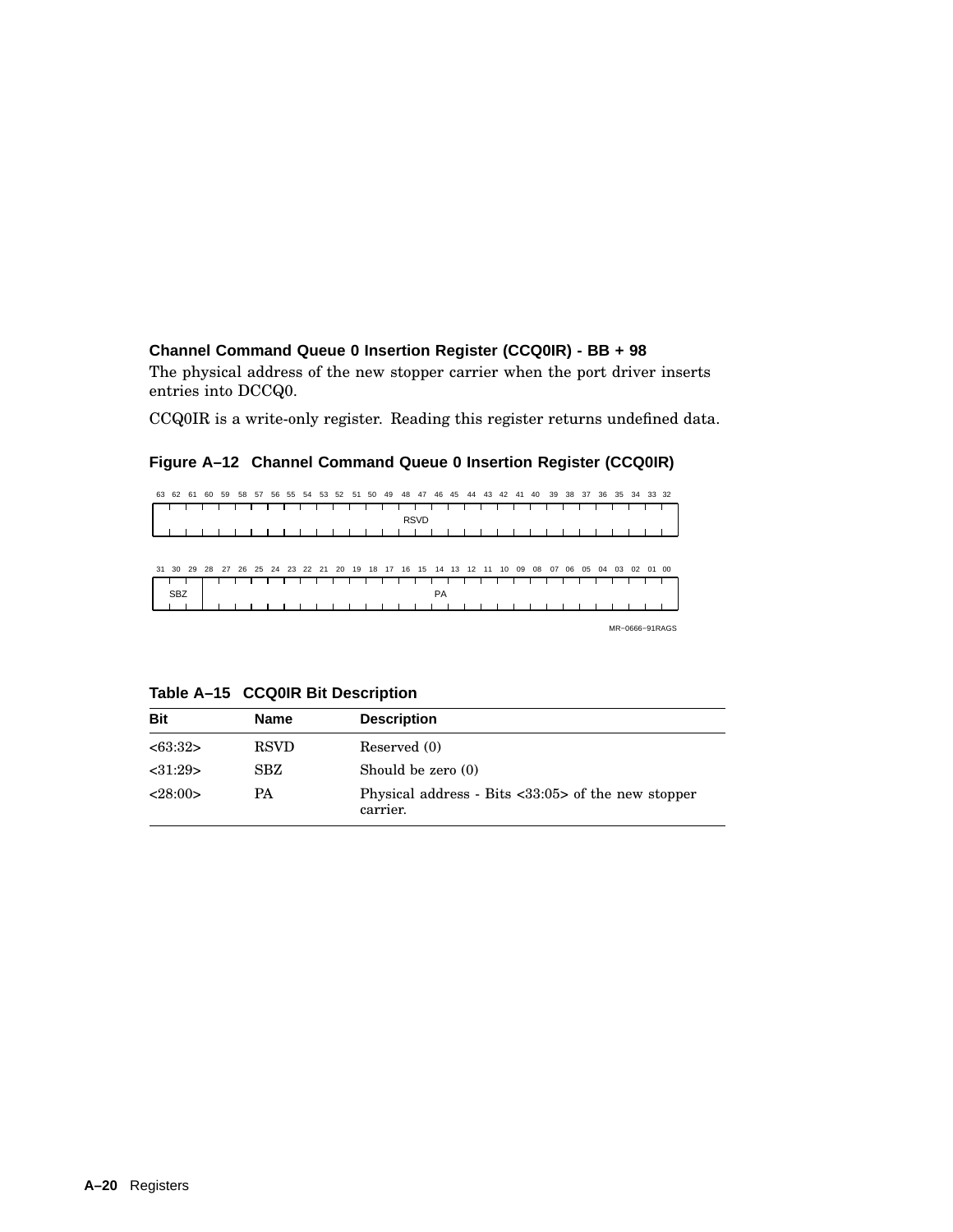## **Adapter Datagram Free Queue Insertion Register (ADFQIR) - BB + A0** The physical address of the new stopper carrier when the port driver inserts entries into DADFQ.

ADFQIR is a write-only register. Reading this register returns undefined data.

# **Figure A–13 Adapter Datagram Free Queue Insertion Register (ADFQIR)**



MR−0667−91RAGS

| Table A-16 ADFQIR Bit Description |  |  |  |
|-----------------------------------|--|--|--|
|-----------------------------------|--|--|--|

| <b>Bit</b> | Name        | <b>Description</b>                                                             |
|------------|-------------|--------------------------------------------------------------------------------|
| <63:32>    | <b>RSVD</b> | Reserved (0)                                                                   |
| < 31:29    | SBZ         | Should be zero $(0)$                                                           |
| <28:00>    | PA          | Physical address - Bits $\langle 33:05 \rangle$ of the new stopper<br>carrier. |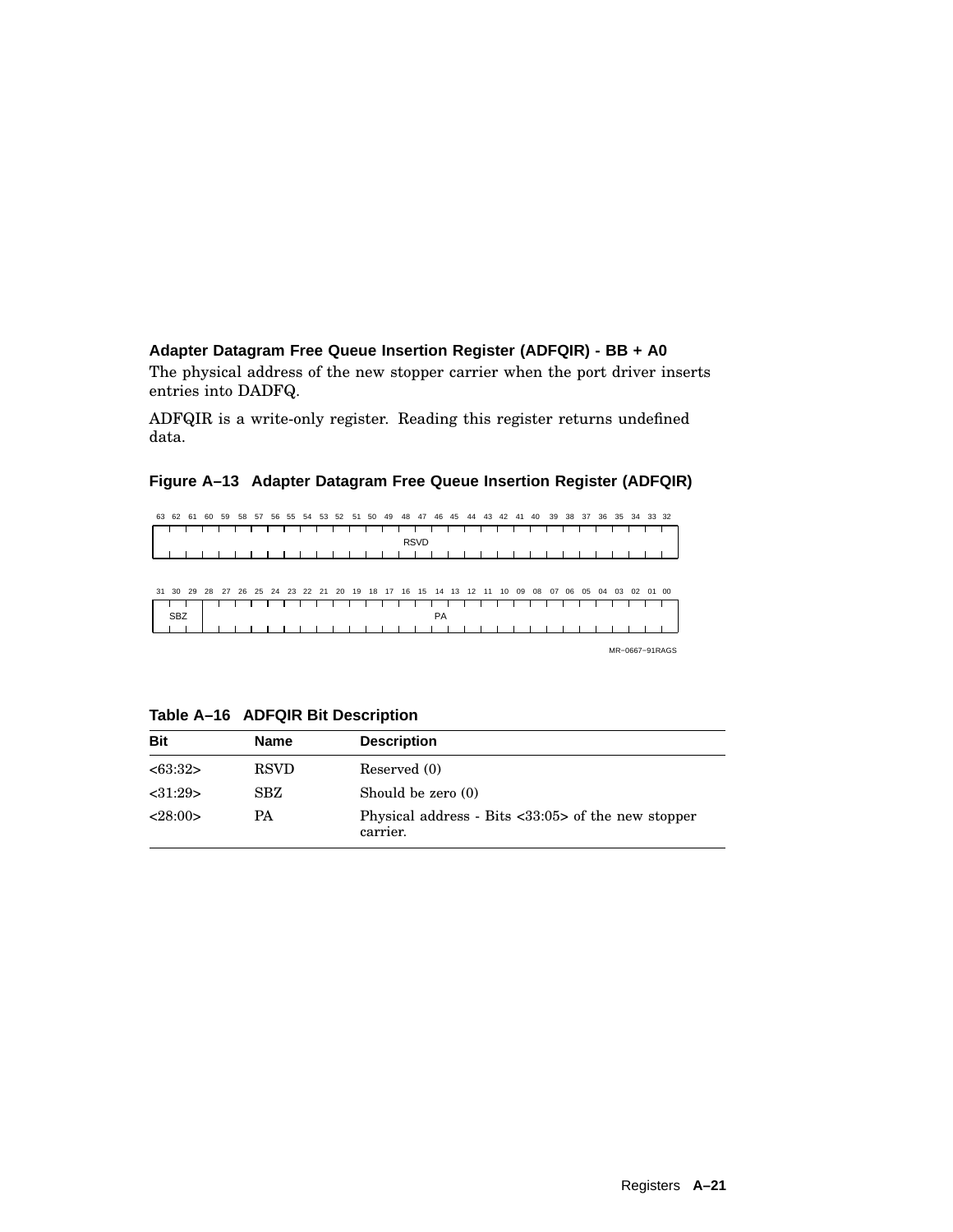## **Adapter Message Free Queue Insertion Register (AMFQIR) - BB + A8**

The physical address of the new stopper carrier when the port driver inserts entries into DAMFQ.

| 63 | 62         | 61 | 60 | 59 | 58 | 57 | 56 | 55 | 54 | 53 | 52                         | 51 | 50 | 49 | 48 | 47          | 46 | 45 | 44 | 43 | 42 | 41 | 40 | 39 | 38 | 37 | 36 | 35 |    | 34 33 32 |                |
|----|------------|----|----|----|----|----|----|----|----|----|----------------------------|----|----|----|----|-------------|----|----|----|----|----|----|----|----|----|----|----|----|----|----------|----------------|
|    |            |    |    |    |    |    |    |    |    |    |                            |    |    |    |    | <b>RSVD</b> |    |    |    |    |    |    |    |    |    |    |    |    |    |          |                |
|    |            |    |    |    |    |    |    |    |    |    |                            |    |    |    |    |             |    |    |    |    |    |    |    |    |    |    |    |    |    |          |                |
|    |            |    |    |    |    |    |    |    |    |    |                            |    |    |    |    |             |    |    |    |    |    |    |    |    |    |    |    |    |    |          |                |
| 31 | 30         | 29 | 28 |    |    |    |    |    |    |    | 27 26 25 24 23 22 21 20 19 |    | 18 | 17 | 16 | 15          | 14 | 13 | 12 | 11 | 10 | 09 | 08 | 07 | 06 | 05 | 04 | 03 | 02 | 01 00    |                |
|    | <b>SBZ</b> |    |    |    |    |    |    |    |    |    |                            |    |    |    |    |             | PA |    |    |    |    |    |    |    |    |    |    |    |    |          |                |
|    |            |    |    |    |    |    |    |    |    |    |                            |    |    |    |    |             |    |    |    |    |    |    |    |    |    |    |    |    |    |          |                |
|    |            |    |    |    |    |    |    |    |    |    |                            |    |    |    |    |             |    |    |    |    |    |    |    |    |    |    |    |    |    |          | MR-0664-91RAGS |

# **Figure A–14 Adapter Message Free Queue Insertion Register (AMFQIR)**

**Table A–17 AMFQIR Bit Description**

| <b>Bit</b> | <b>Name</b> | <b>Description</b>                                                             |
|------------|-------------|--------------------------------------------------------------------------------|
| <63:32>    | <b>RSVD</b> | Reserved (0)                                                                   |
| < 31:29    | <b>SBZ</b>  | Should be zero (0)                                                             |
| <28:00>    | РA          | Physical address - Bits $\langle 33:05 \rangle$ of the new stopper<br>carrier. |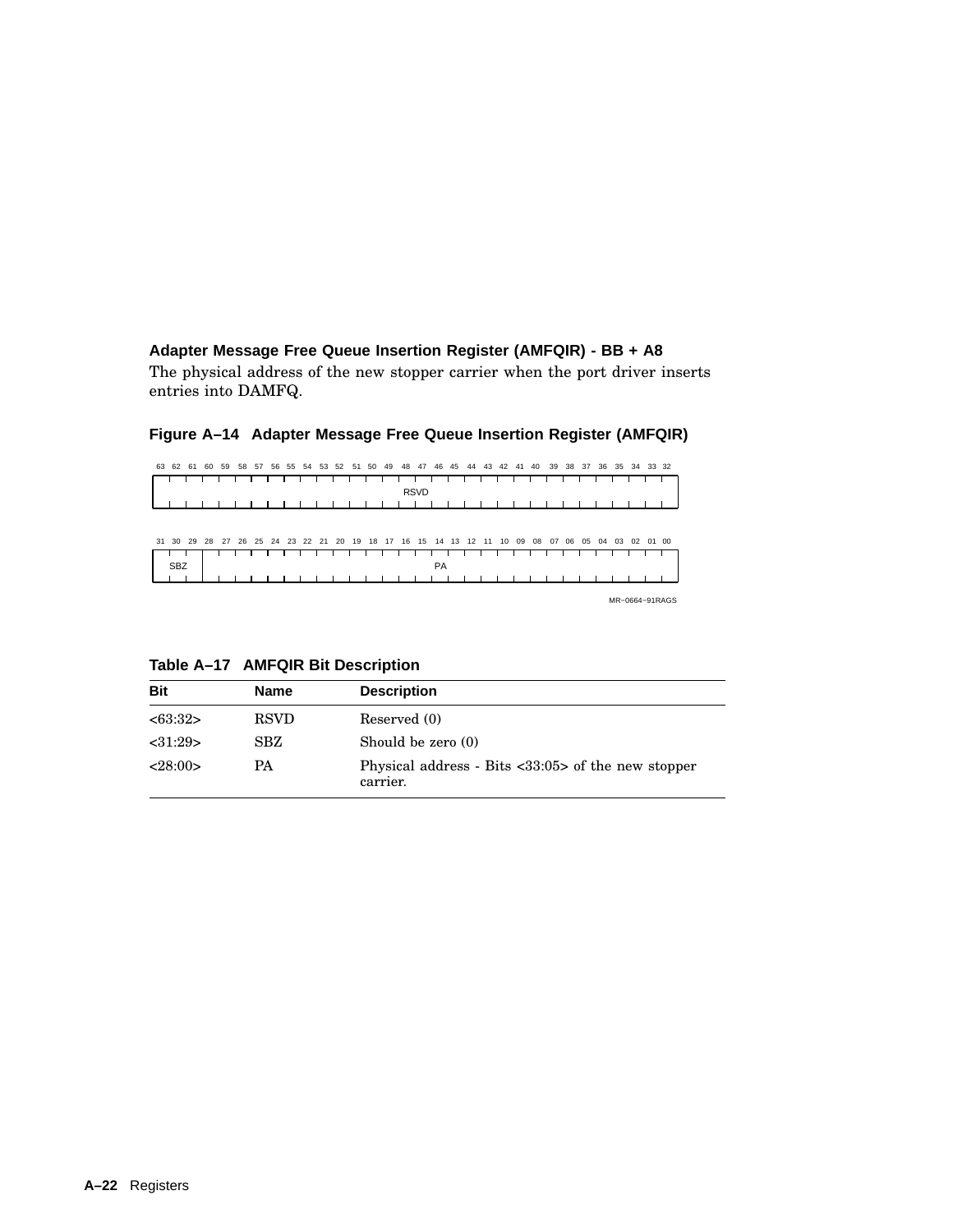## **Channel/Adapter Status Release Control Register (CASRCR) - BB + B0**

Writing to this register returns control of CASR to the adapter after the port driver has read CASR in response to an interrupt.

| 63 | 62 | 61 | 60 | 59 | 58                                                       | 57 |  |  | 56 55 54 53 52 51 50 | 49 |               | 48 47       | 46 45 | 44 | 43 42 41 40 |    |    | 39 |    |    |    |    | 38 37 36 35 34 33 32 |       |
|----|----|----|----|----|----------------------------------------------------------|----|--|--|----------------------|----|---------------|-------------|-------|----|-------------|----|----|----|----|----|----|----|----------------------|-------|
|    |    |    |    |    |                                                          |    |  |  |                      |    |               |             |       |    |             |    |    |    |    |    |    |    |                      |       |
|    |    |    |    |    |                                                          |    |  |  |                      |    |               | <b>RSVD</b> |       |    |             |    |    |    |    |    |    |    |                      |       |
|    |    |    |    |    |                                                          |    |  |  |                      |    |               |             |       |    |             |    |    |    |    |    |    |    |                      |       |
| 31 | 30 | 29 |    |    | 28 27 26 25 24 23 22 21 20 19 18 17 16 15 14 13 12 11 10 |    |  |  |                      |    |               |             |       |    |             | 09 | 08 | 07 | 06 | 05 | 04 | 03 | 02                   | 01 00 |
|    |    |    |    |    |                                                          |    |  |  |                      |    | <b>CASRCR</b> |             |       |    |             |    |    |    |    |    |    |    |                      |       |
|    |    |    |    |    |                                                          |    |  |  |                      |    |               |             |       |    |             |    |    |    |    |    |    |    |                      |       |
|    |    |    |    |    |                                                          |    |  |  |                      |    |               |             |       |    |             |    |    |    |    |    |    |    | MR-0670-91RAGS       |       |

#### **Figure A–15 Channel/Adapter Status Release Control Register (CASRCR)**

#### **Channel Enable Control Register (CECR) - BB + B8**

When written to, this register enables the port driver to place the channel into the enabled state from the disabled state.

#### **Figure A–16 Channel Enable Control Register (CECR)**



MR−0672−91RAGS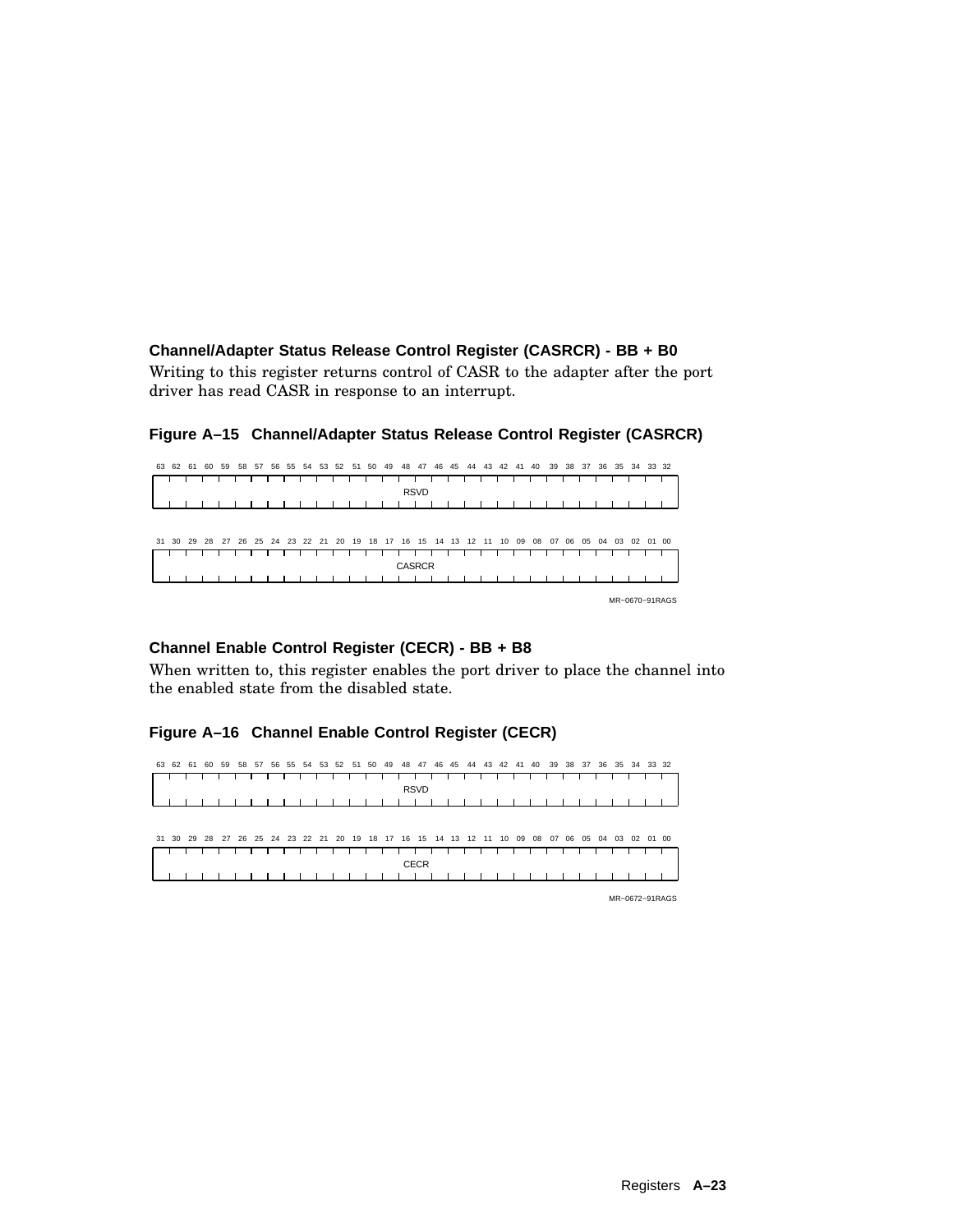**Channel Initialize Control Register (CICR) - BB + C0**

Writing to this register initializes the channel.

## **Figure A–17 Port Initialize Control Register (CICR)**



## **Adapter Maintenance/Sanity Timer Control Register (AMTCR) - BB + C8**

Writing to this register forces the maintenance/sanity time to reset its expiration time.

#### **Figure A–18 Adapter Maintenance/Sanity Timer Control Register (AMTCR)**



MR−0673−91RAGS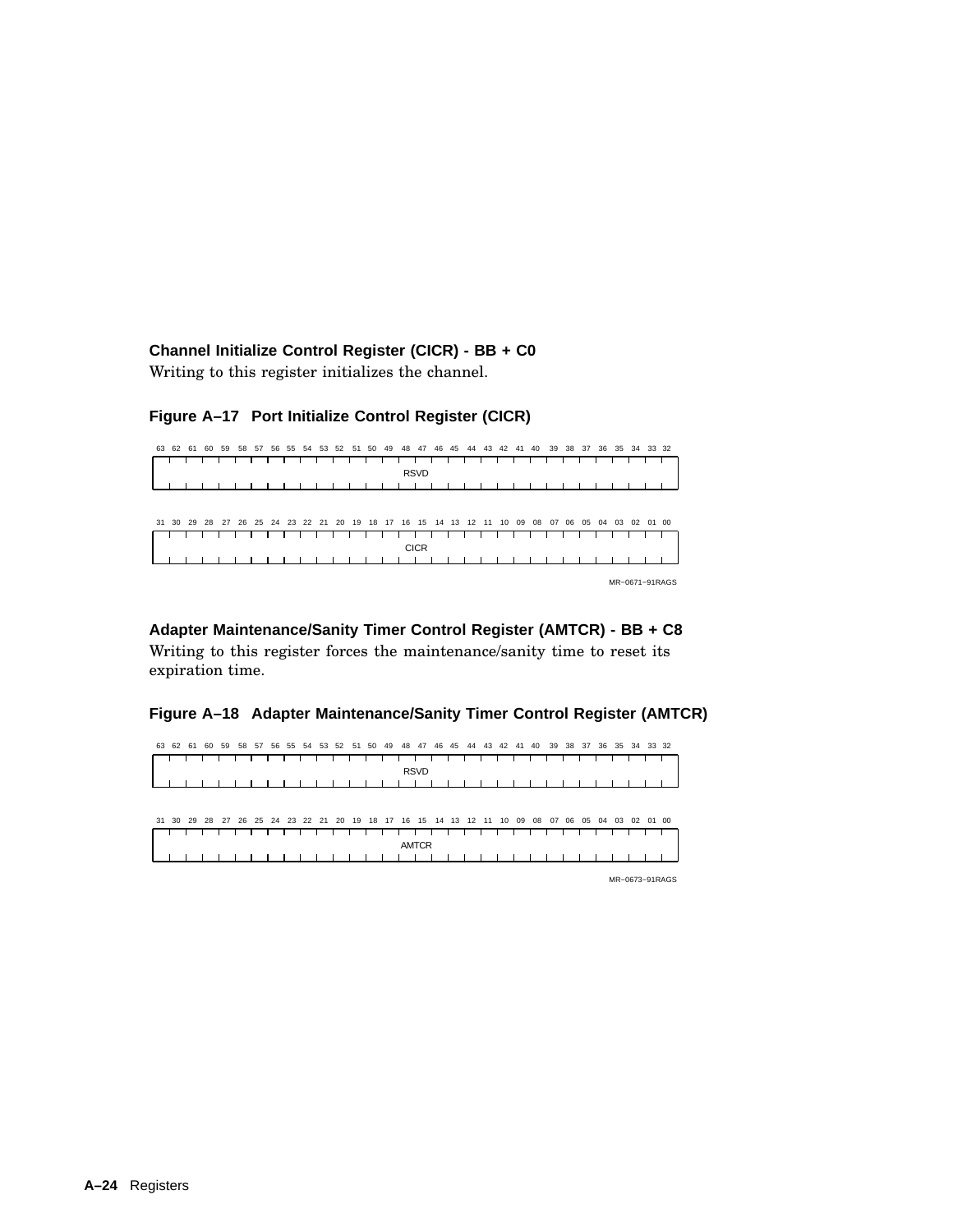**Adapter Maintenance/Sanity Timer Expiration Control Register (AMTECR) - BB + D0**

Writing to this register forces a Maintenance/Sanity Timer Expiration (STE) interrupt.

#### **Figure A–19 Adapter Maintenance/Sanity Timer Expiration Control Register (AMTECR)**

| 63 | 62 61 | 60 | 59                                                                   | 58 | -57 | 56 | 55 | 54 | -53 | 52 | 51 | 50 | 49 | 48            | 47          | 46 | 45 | 44 | 43 | 42 | 41 | 40 | 39 |    | 38 37 | 36    | 35 | 34       | 33 32 |                |
|----|-------|----|----------------------------------------------------------------------|----|-----|----|----|----|-----|----|----|----|----|---------------|-------------|----|----|----|----|----|----|----|----|----|-------|-------|----|----------|-------|----------------|
|    |       |    |                                                                      |    |     |    |    |    |     |    |    |    |    |               |             |    |    |    |    |    |    |    |    |    |       |       |    |          |       |                |
|    |       |    |                                                                      |    |     |    |    |    |     |    |    |    |    |               | <b>RSVD</b> |    |    |    |    |    |    |    |    |    |       |       |    |          |       |                |
|    |       |    |                                                                      |    |     |    |    |    |     |    |    |    |    |               |             |    |    |    |    |    |    |    |    |    |       |       |    |          |       |                |
|    |       |    |                                                                      |    |     |    |    |    |     |    |    |    |    |               |             |    |    |    |    |    |    |    |    |    |       |       |    |          |       |                |
|    |       |    |                                                                      |    |     |    |    |    |     |    |    |    |    |               |             |    |    |    |    |    |    |    |    |    |       |       |    |          |       |                |
|    |       |    | 31 30 29 28 27 26 25 24 23 22 21 20 19 18 17 16 15 14 13 12 11 10 09 |    |     |    |    |    |     |    |    |    |    |               |             |    |    |    |    |    |    | 08 | 07 | 06 |       | 05 04 | 03 | 02 01 00 |       |                |
|    |       |    |                                                                      |    |     |    |    |    |     |    |    |    |    |               |             |    |    |    |    |    |    |    |    |    |       |       |    |          |       |                |
|    |       |    |                                                                      |    |     |    |    |    |     |    |    |    |    | <b>AMTECR</b> |             |    |    |    |    |    |    |    |    |    |       |       |    |          |       |                |
|    |       |    |                                                                      |    |     |    |    |    |     |    |    |    |    |               |             |    |    |    |    |    |    |    |    |    |       |       |    |          |       |                |
|    |       |    |                                                                      |    |     |    |    |    |     |    |    |    |    |               |             |    |    |    |    |    |    |    |    |    |       |       |    |          |       |                |
|    |       |    |                                                                      |    |     |    |    |    |     |    |    |    |    |               |             |    |    |    |    |    |    |    |    |    |       |       |    |          |       | MR-0674-91RAGS |

## **Adapter Interrupt Holdoff Timer Control Register (AITCR) - BB + D8**

Writing to this register forces the interrupt holdoff timer to reset its expiration time.

## **Figure A–20 Adapter Interrupt Holdoff Timer Control Register (AITCR)**



MR−0675−91RAGS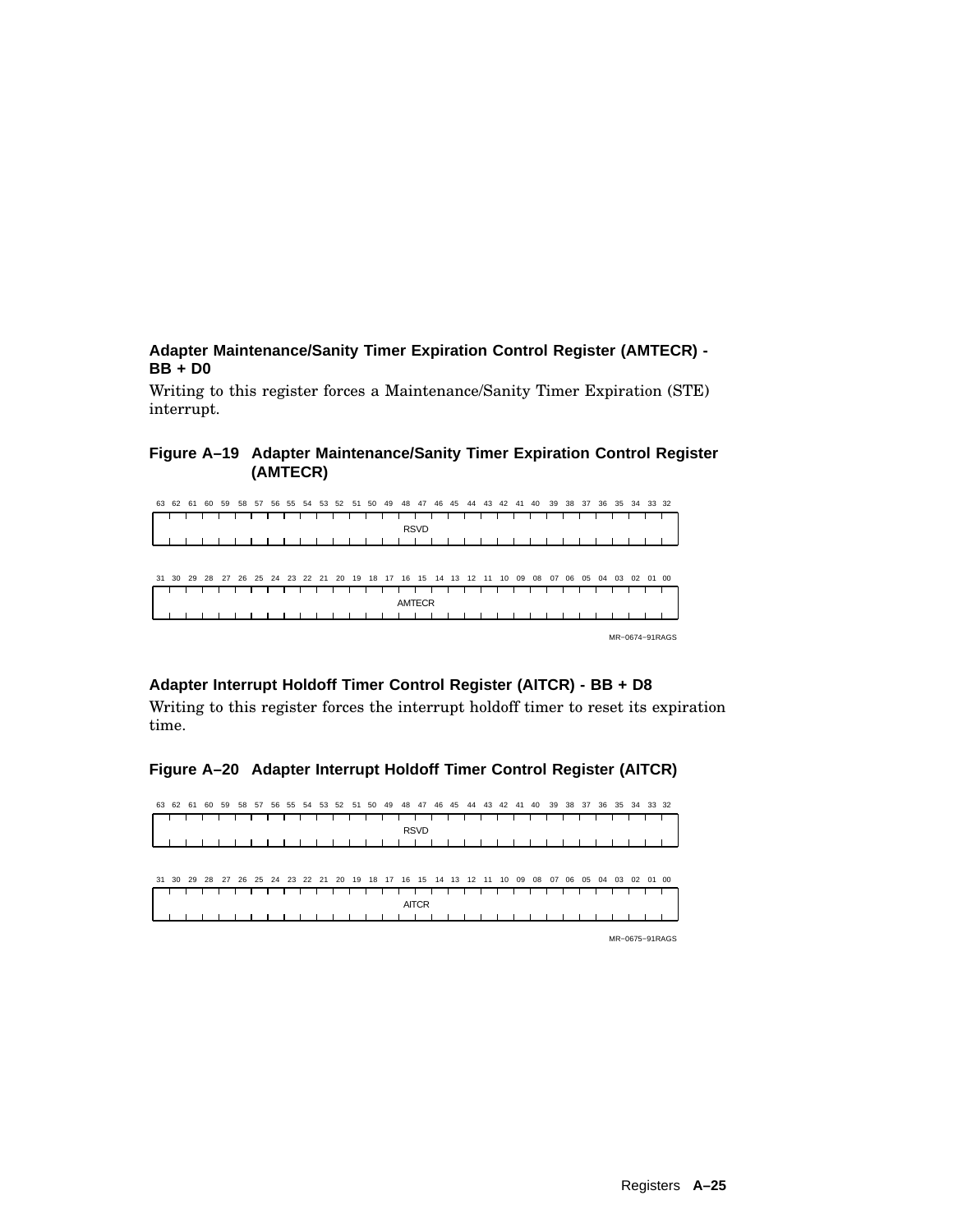**Adapter Maintenance Control/Status Register (AMCSR) - BB + E0** Contains interrupt and adapter initialization control bits.



#### **Figure A–21 Adapter Maintenance Control/Status Register (AMCSR)**

MR−0676−91RAGS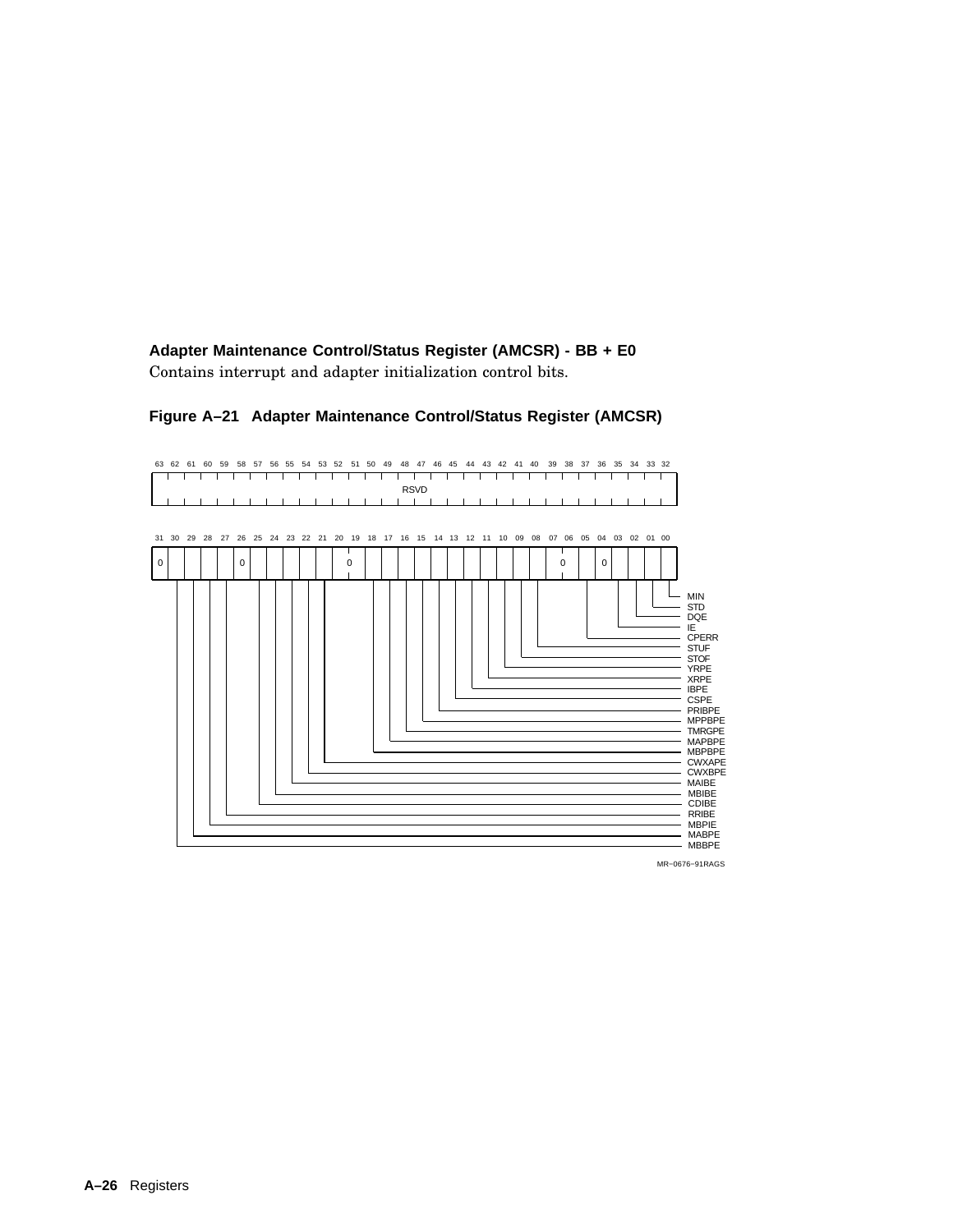| Bit     | Name          | <b>Description</b>                                                              |
|---------|---------------|---------------------------------------------------------------------------------|
| <63:32> | <b>RSVD</b>   | Reserved (0)                                                                    |
| <31>    |               | Zero $(0)$                                                                      |
| $30$    | <b>MBBPE</b>  | Mover B byte parity error                                                       |
| 29      | <b>MABPE</b>  | Mover A byte parity error                                                       |
| <28>    | <b>MBPIE</b>  | Mover B detected a PB_IB parity error during a packet<br>buffer read operation. |
| <27>    | <b>RRIBE</b>  | Responder register PB IB parity error during a register<br>write operation.     |
| <>26>   |               | Zero $(0)$                                                                      |
| <25>    | <b>CDIBE</b>  | Commander detected a PB_IB parity error during a<br>register write operation.   |
| $24>$   | MBIBE         | Mover B detected a PB IB parity error during a register<br>write operation.     |
| <23>    | <b>MAIBE</b>  | Mover A detected a PB IB parity error during a register<br>write operation.     |
| <22>    | <b>CWXBPE</b> | CWIN transmit path B parity error                                               |
| 21      | <b>CWXAPE</b> | CWIN transmit path A parity error                                               |
| <20:19> |               | Zero $(0)$                                                                      |
| <18>    | <b>MBPBPE</b> | Mover B packet buffer read parity error                                         |
| 17      | MAPBPE        | Mover A packet buffer write parity error                                        |
| <16     | <b>TMRGPE</b> | TMOV register read parity error                                                 |
| <15>    | <b>MPPBPE</b> | MCDP packet buffer read parity error                                            |
| 14>     | <b>PRIBPE</b> | <b>PORT_IB</b> receive parity error                                             |
| <13>    | <b>CSPE</b>   | Control store parity error                                                      |
| 12      | <b>IBPE</b>   | Internal bus parity error                                                       |
| 11      | <b>XRPE</b>   | X register parity error                                                         |
| <10>    | YRPE          | Y register parity error                                                         |
| < 09    | <b>STOF</b>   | Microstack overflow                                                             |
| <08>    | <b>STUF</b>   | Microstack underflow                                                            |
| <07:06> |               | Zero $(0)$                                                                      |

**Table A–18 AMCSR Bit Description**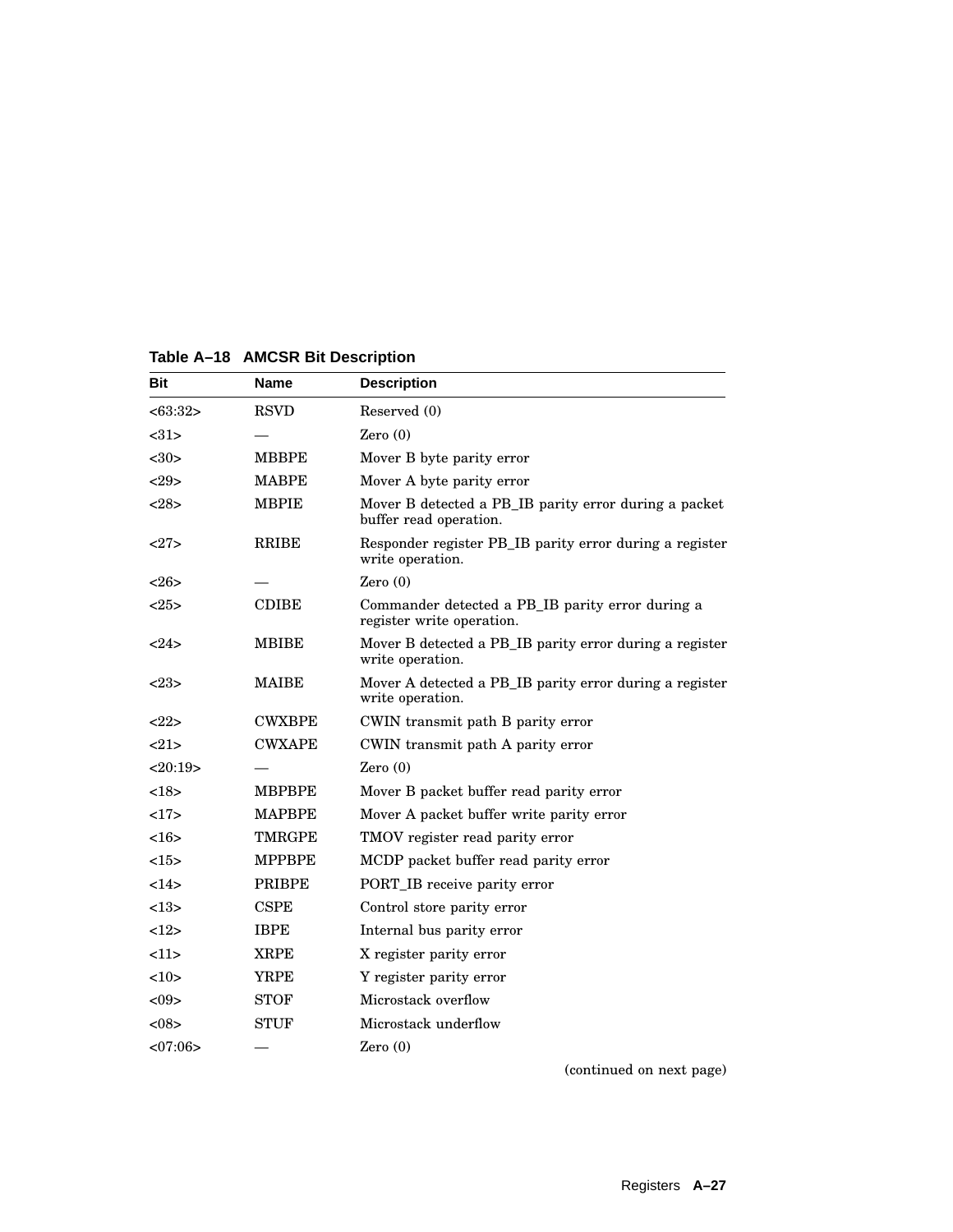| <b>Bit</b> | <b>Name</b>  | <b>Description</b>                                                                                                                                                                                                         |
|------------|--------------|----------------------------------------------------------------------------------------------------------------------------------------------------------------------------------------------------------------------------|
| < 0.5      | <b>CPERR</b> | MCDP microprocessor error                                                                                                                                                                                                  |
| <04>       |              | Zero(0)                                                                                                                                                                                                                    |
| < 03       | IΕ           | Interrupt enable                                                                                                                                                                                                           |
| < 02       | DQE          | Datagram free queue exhausted interrupt enable                                                                                                                                                                             |
| < 01       | <b>STD</b>   | Sanity timer disable                                                                                                                                                                                                       |
| <00        | <b>MIN</b>   | Maintenance initialization - When set, clears all<br>hardware states, including errors, and puts the port<br>in the uninitialized state <i>without</i> copying microcode<br>from FLASH PROM to RAM or executing self-test. |

# **Table A–18 (Cont.) AMCSR Bit Description**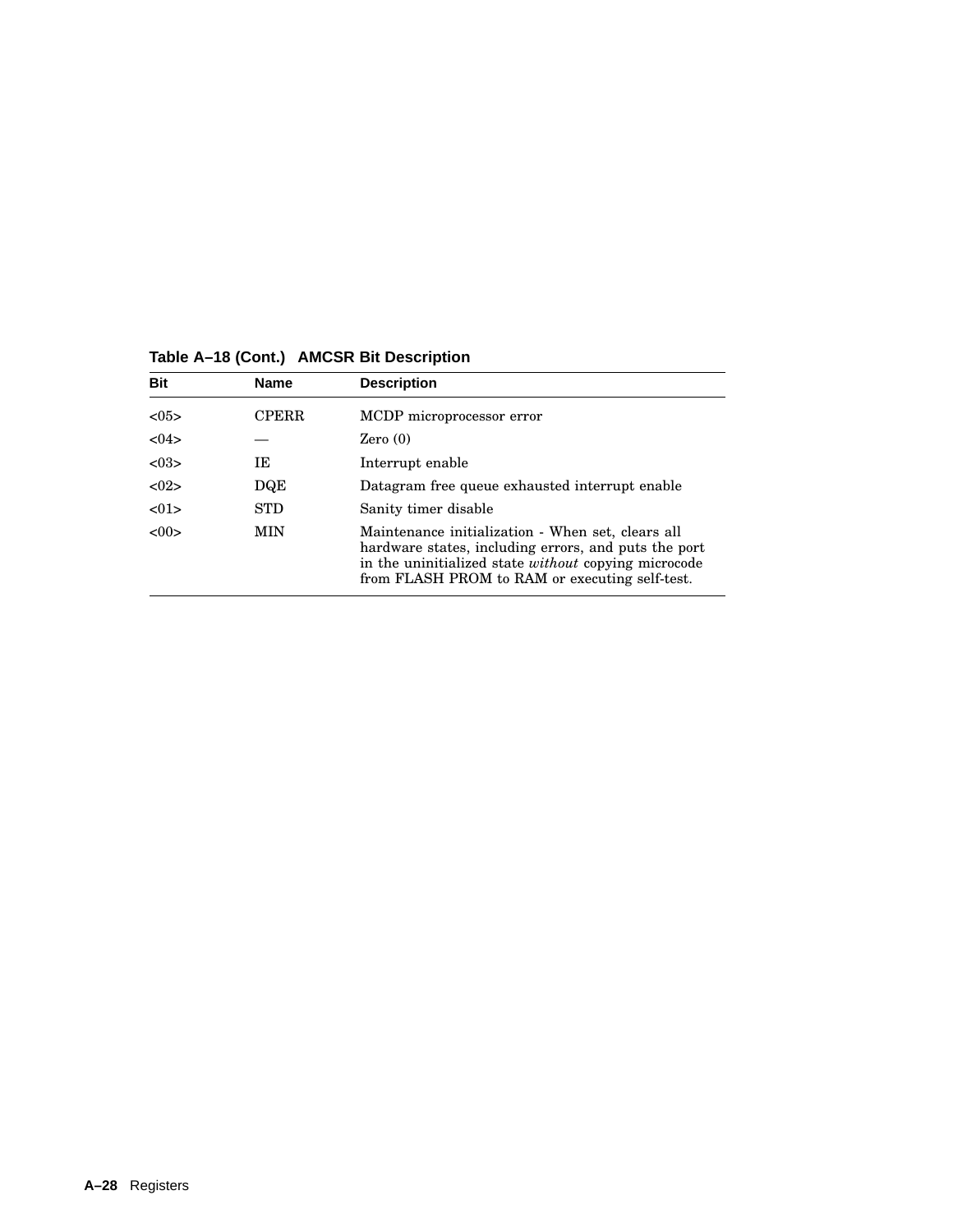# **B Boot Errors**

This appendix provides information to help you troubleshoot boot errors. The information is valid for errors encountered while trying to:

- Boot ULTRIX through the CITCA
- Run the CITCA loopback test (boot *slot*/l)
- Run the CI node configuration test (boot *slot*/c)

## **B.1 What to Do**

If the system won't boot, use the following list or use Table B–1 to determine the source of the problem.

- 1. Verify the syntax of the boot command. See Section 4.4.2.
- 2. Verify the system configuration. See Section 4.3.2.
- 3. Run TCAST to verify the CITCA operation. See Section 4.1.
- 4. Verify that the CITCA switches are set correctly and that the settings don't conflict with other nodes in the CI environment. See Section 2.2.
- 5. Verify the operation and connections of the CI cables. See Section 4.3.1.
- 6. Verify that the HSC controller is operational and on-line.
- 7. Verify that the boot device is operational, on-line and is port-enabled.
- 8. Verify that the host system passes self-test.
- 9. Verify the boot image on the boot device.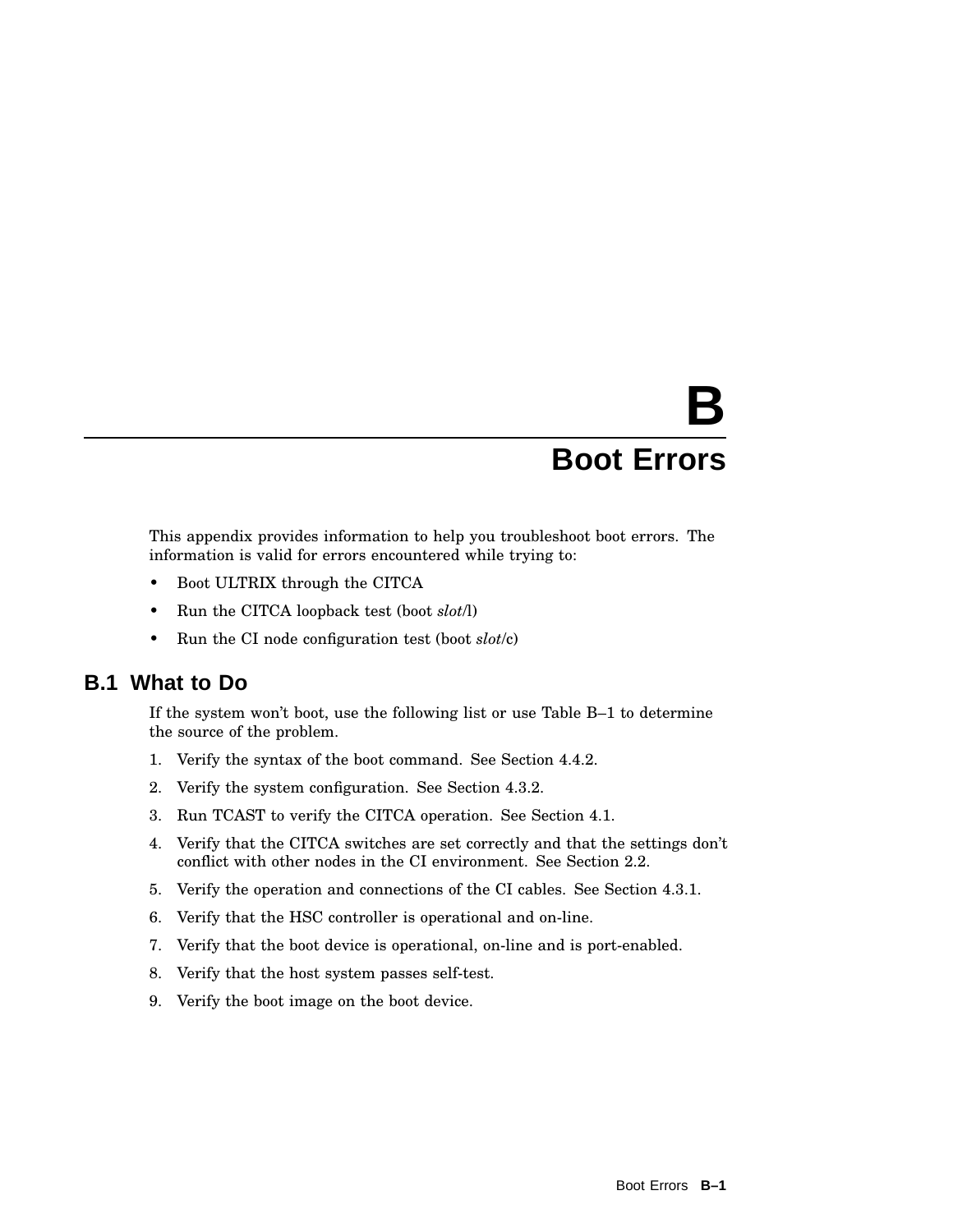# **B.2 Error Codes**

When the system encounters an error while trying to use the CITCA to execute the boot command, the boot microcode provides an error/status code to the console terminal. As shown in Example B–1 the error/status code is displayed on the last line of the console output.

Table B–1 describes the CITCA boot error/status codes.

#### **Example B–1 Console Output of a Boot Failure**

```
>>boot
[TCA Slot Number = 0, Mips Address = be000000]
[TCA Boot Code Version: V1]
[Boot: CI Number is 2]
[Boot: MSCP Unit Number is 0]
[Functional ucode version is : ad]
[TCA 1..[Functional ucode version is : ad]
[TCA 1..2..3..error/status code is: 9
```

| Code         | <b>Description</b>                           |
|--------------|----------------------------------------------|
| $\mathbf{1}$ | User entered HELP command.                   |
| $\mathbf 2$  | TCAST failed.                                |
| 3            | NOBOOT failed (syntax error).                |
| 4            | Wrong device type.                           |
| 5            | Uninitialized state transition failed.       |
| 6            | Enabled state transition failed.             |
| 7            | Free queue empty.                            |
| 8            | Packet status error.                         |
| 9            | No CI path/no response from CI path.         |
| A            | Bad MSCP unit number.                        |
| B            | Unsupported buffer size.                     |
| C            | Disk unit number over maximum allowed (255). |

**Table B–1 Boot Error/Status Codes**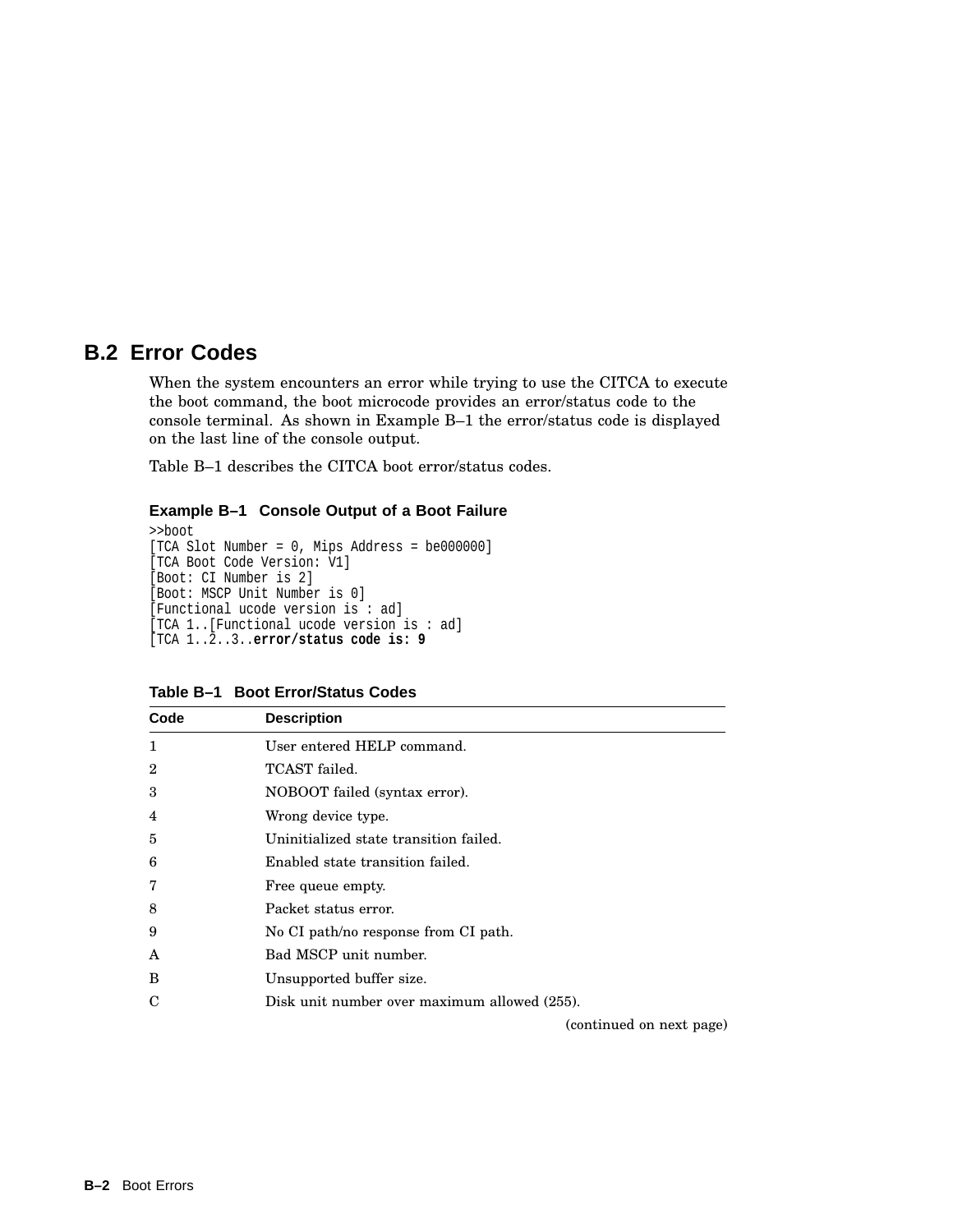| Code           | <b>Description</b>                                    |  |  |
|----------------|-------------------------------------------------------|--|--|
| D              | Timeout waiting for a response from a CI device.      |  |  |
| Е              | I/O request too large.                                |  |  |
| F              | Wrong boot block.                                     |  |  |
| 10             | Wrong CI node.                                        |  |  |
| 11             | Wrong boot syntax.                                    |  |  |
| 12             | Received out-of-sequence packets from CI device.      |  |  |
| 13             | HSC controller failed.                                |  |  |
| 14             | Disk unit failed to be opened or disk unit not found. |  |  |
| 15             | MSCP read failed.                                     |  |  |
| 16             | MSCP write failed.                                    |  |  |
| 17             | MSCP unit not on-line.                                |  |  |
| 18             | Host memory system error.                             |  |  |
| 19             | Invalid destination port.                             |  |  |
| 1A             | Unable to set storage server characteristics.         |  |  |
| 1B             | Console input error.                                  |  |  |
| 1 <sup>C</sup> | Wrong or unsupported packet type.                     |  |  |
| 1 <sub>D</sub> | Virtual circuit not open or illegal state.            |  |  |
| 1E             | Queue insertion failed.                               |  |  |
| 1F             | Port status error.                                    |  |  |
| 20             | SCS connection failed.                                |  |  |
| 21             | Data buffer not found.                                |  |  |
| 22             | Queue removal failed.                                 |  |  |
| 23             | Illegal SCS.                                          |  |  |
| 24             | Error receiving RCV START.                            |  |  |
| 25             | Error receiving RCV STOP.                             |  |  |
| 26             | Error receiving unknown PPD.                          |  |  |
| 27             | Error receiving $SETCHNL.1$                           |  |  |
|                |                                                       |  |  |

**Table B–1 (Cont.) Boot Error/Status Codes**

 ${}^{1}$ This error code includes a numerical-order listing of the nodes that the CITCA communicated with successfully. The failing node may be determined by identifying the next-higher node number that should follow the las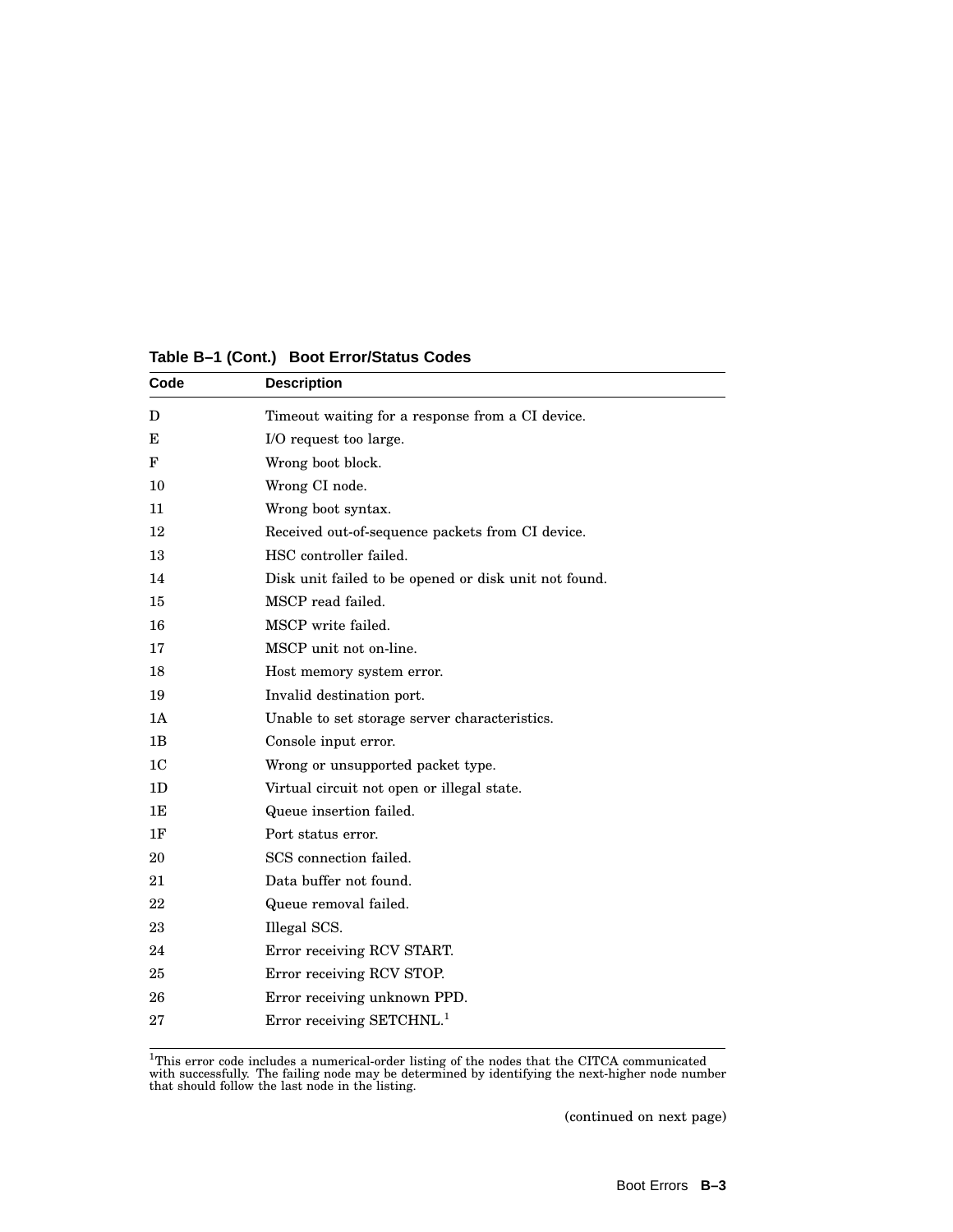| Code | <b>Description</b>               |
|------|----------------------------------|
| 28   | Error receiving SETCKT.          |
| 29   | Error receiving illegal packets. |
| 30   | Bad datagram received.           |
| 31   | Loopback both paths failed.      |
| 32   | Bad message received.            |

**Table B–1 (Cont.) Boot Error/Status Codes**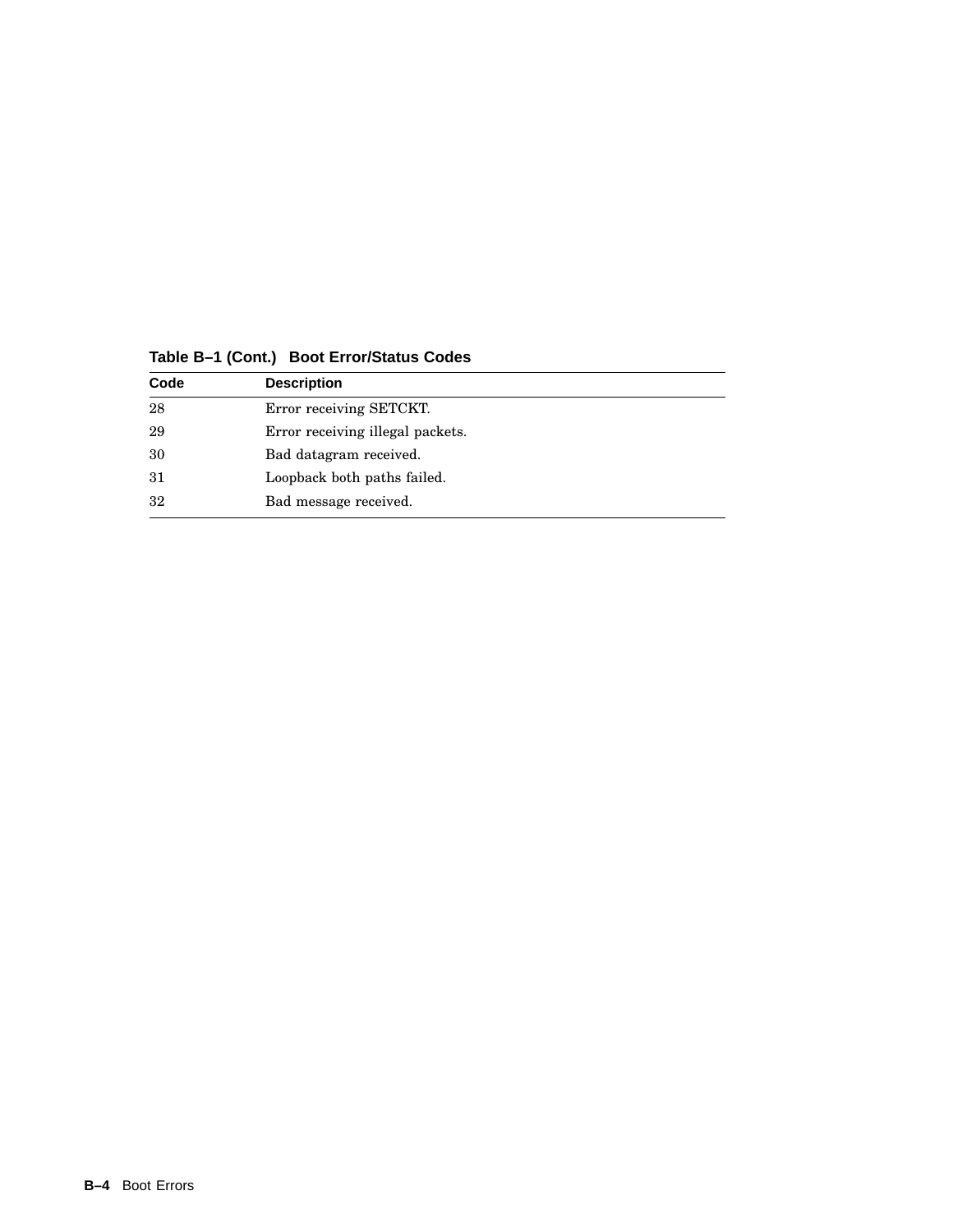# **C Part Numbers**

The following list includes the part numbers for the field replaceable units (FRUs) that are associated with the removal and replacement of the CITCA option.

| <b>FRU</b>                                 | <b>Part Number</b> |  |
|--------------------------------------------|--------------------|--|
| CITCA module                               | 54-20253-01        |  |
| Cables, 10 meters (4 required)             | 17-2090x-10        |  |
| Cables, 20 meters (4 required)             | 17-2090x-20        |  |
| CI attenuator/loopback connector           | 12-19907           |  |
| $1/4$ -inch screws $(12 \text{ required})$ | 90-00038-19        |  |
| Blank I/O panels $(3)$                     | 74-41143-05        |  |
|                                            |                    |  |

**Table C–1 CITCA Part Numbers**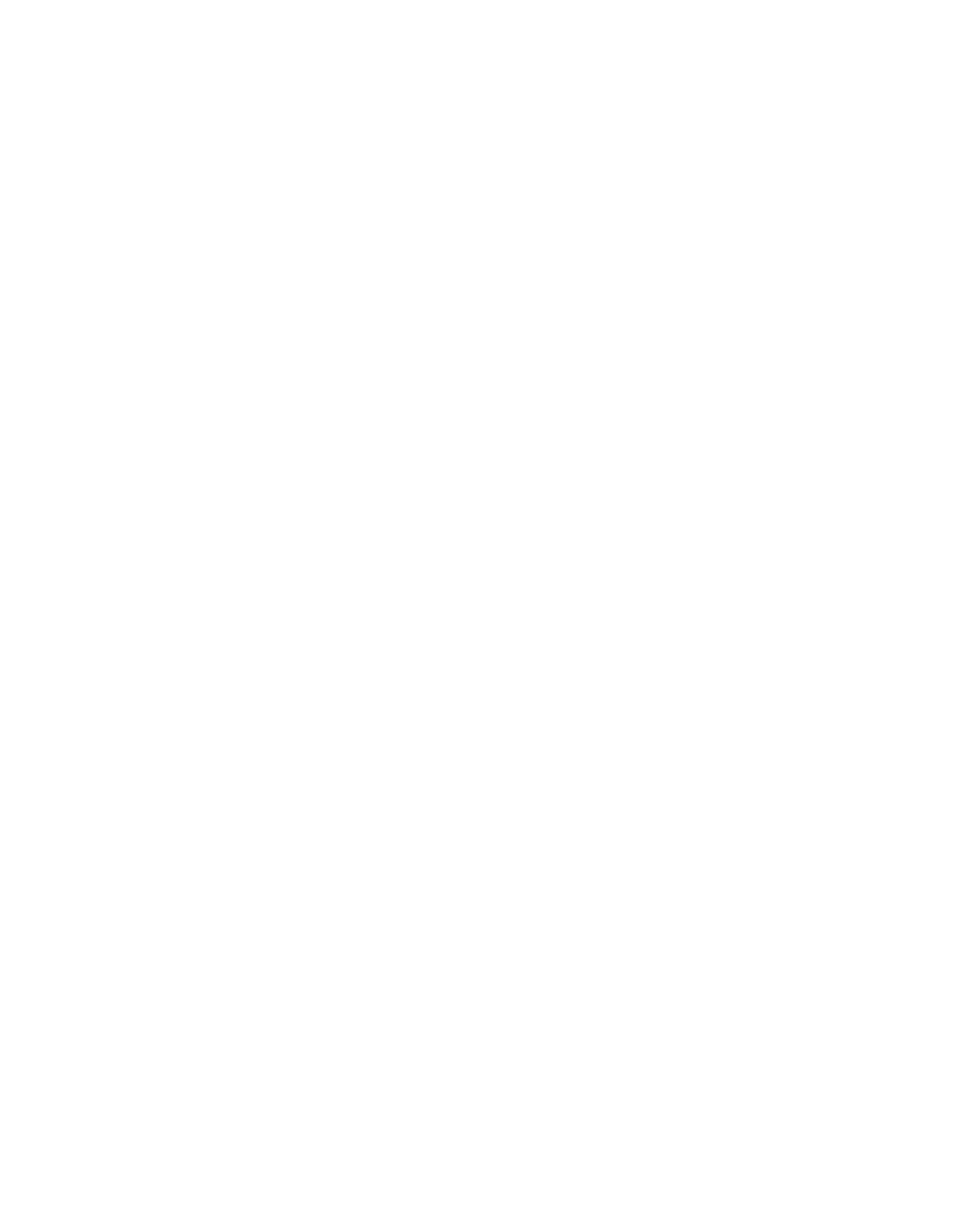# **Index**

# **B**

Boot failure, 3–9 Booting from CITCA, 3–9

# **C**

CI attenuator/loopback connectors, 3–1 CI cable routing, 2–11 CI corner, 5–1, 5–3 CI logic, 5–1 CI node configuration test, 4–9 How to run, 4–9 CIRT, 5–3 **CITCA** Block diagram, 5–2 Components, 1–3 Device revision, A–4 Module description, 1–1 Console commands, 2–13 boot, 3–9 boot /c, 3–3 boot /l, 3–3, 3–8 cnfg, 3–2 cnfg n, 3–8 printenv, 2–13 setenv haltaction, 2–13 t /flash, 4–16 CSRAM, 5–3

# **D**

Data movers, 5–1, 5–3 Diagnostics, 4–1 CI verification, 4–6 FLASH\_CITCA, 4–10 PST, 4–4 TCAST, 4–1

# **E**

Electrical specifications, 1–5 Environmental specifications, 1–5 External loopback test, 4–6 How to run, 4–7

# **F**

Features, 1–4 FLASH PROM, 5–3 FLASH\_CITCA, 4–10 How to run, 4–14 Tests, 4–10

# **I**

Installation, 2–12 Installation verification flowchart, 3–5 Internal bus, A–1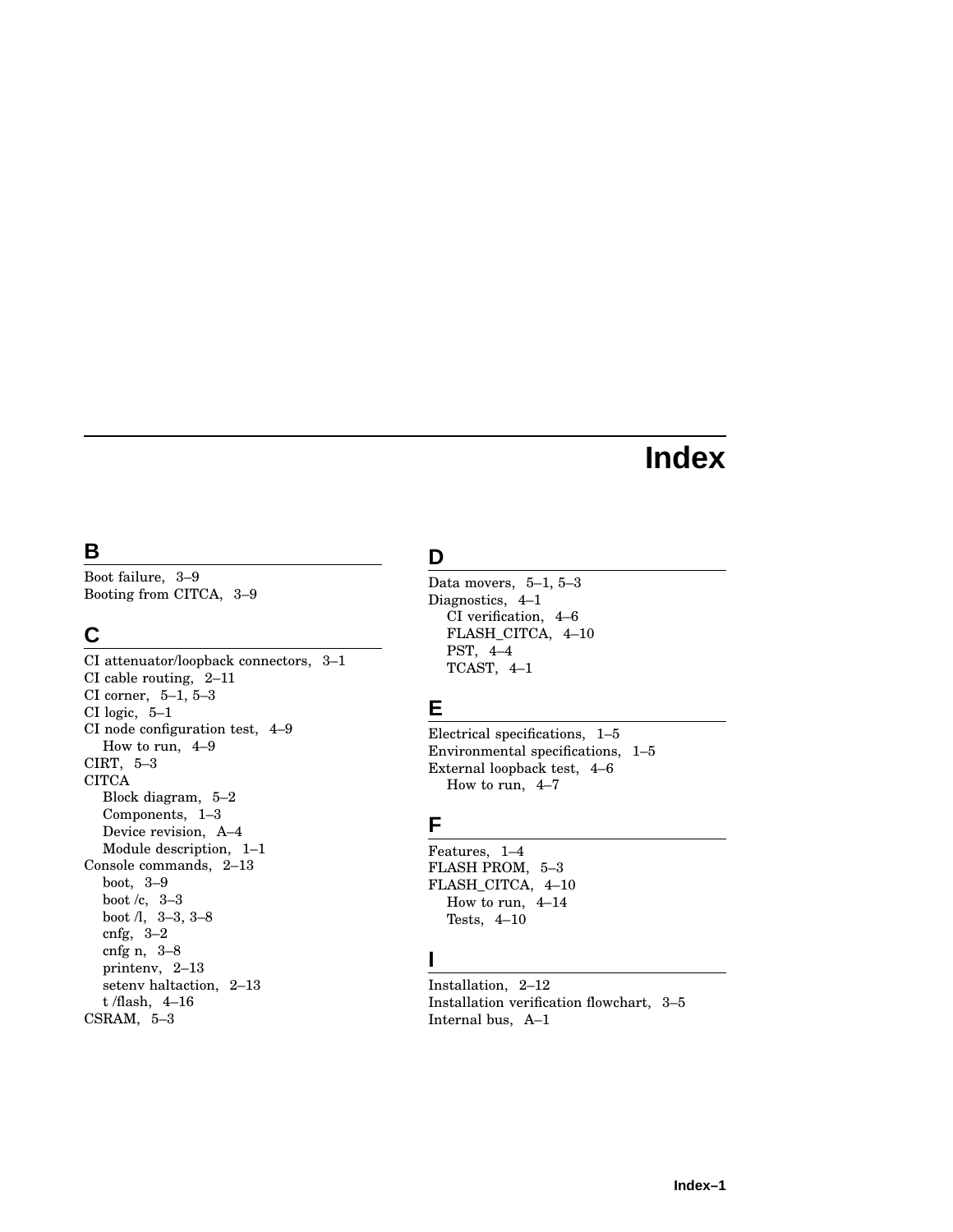# **L**

Loopback connectors, 3–1 LSRAM, 5–3

# **M**

MCDP, 5–3 Microprocessor, 5–3 MCWI, 5–3

# **O**

Operation, 5–4

# **P**

Packet buffer memory, 5–1, 5–3 Part numbers, C–1 PDFLT codes, 3–5 Port IB, A–1 Port microprocessor, 5–1 PST, 4–4 CITCA subtests, 4–4 How to run, 4–5

# **R**

Register addressing, A–1 Registers Internal registers, A–1 TURBOchannel accessible registers, A–1 Registers ABBR, A–17 ADFQIR, A–21 AITCR, A–25 AMCSR, A–26 AMFQIR, A–22 AMTCR, A–24 AMTECR, A–25 ASNR, A–16 CAFAR, A–15 CASR, A–13 CASRCR, A–23 CCQ0IR, A–20

Registers (cont'd) CCQ1IR, A–19 CCQ2IR, A–18 CECR, A–23 CICR, A–24 PDCSR, A–11 PSCR, A–8 PSDR, A–10 TBER, A–6 TDEV, A–3 Related documentation, x Removal procedure, 2–16

# **S**

Self-test LED, 3–1 Site preparation, 2–1 Specifications Electrical, 1–5 Environmental, 1–5 Switch settings, 2–2

# **T**

TCAST, 4–1 How to run, 4–2 Tests, 4–2 TMOV, 5–3 Troubleshooting, 3–5 Boot problem, 3–9, B–1 CI environment, 4–6 Flowchart, 3–5 TURBOchannel corner, 5–1, 5–3 TURBOchannel logic, 5–1 TURBOchannel transactions, 5–4

# **U**

Updating the FLASH PROM, 4–20